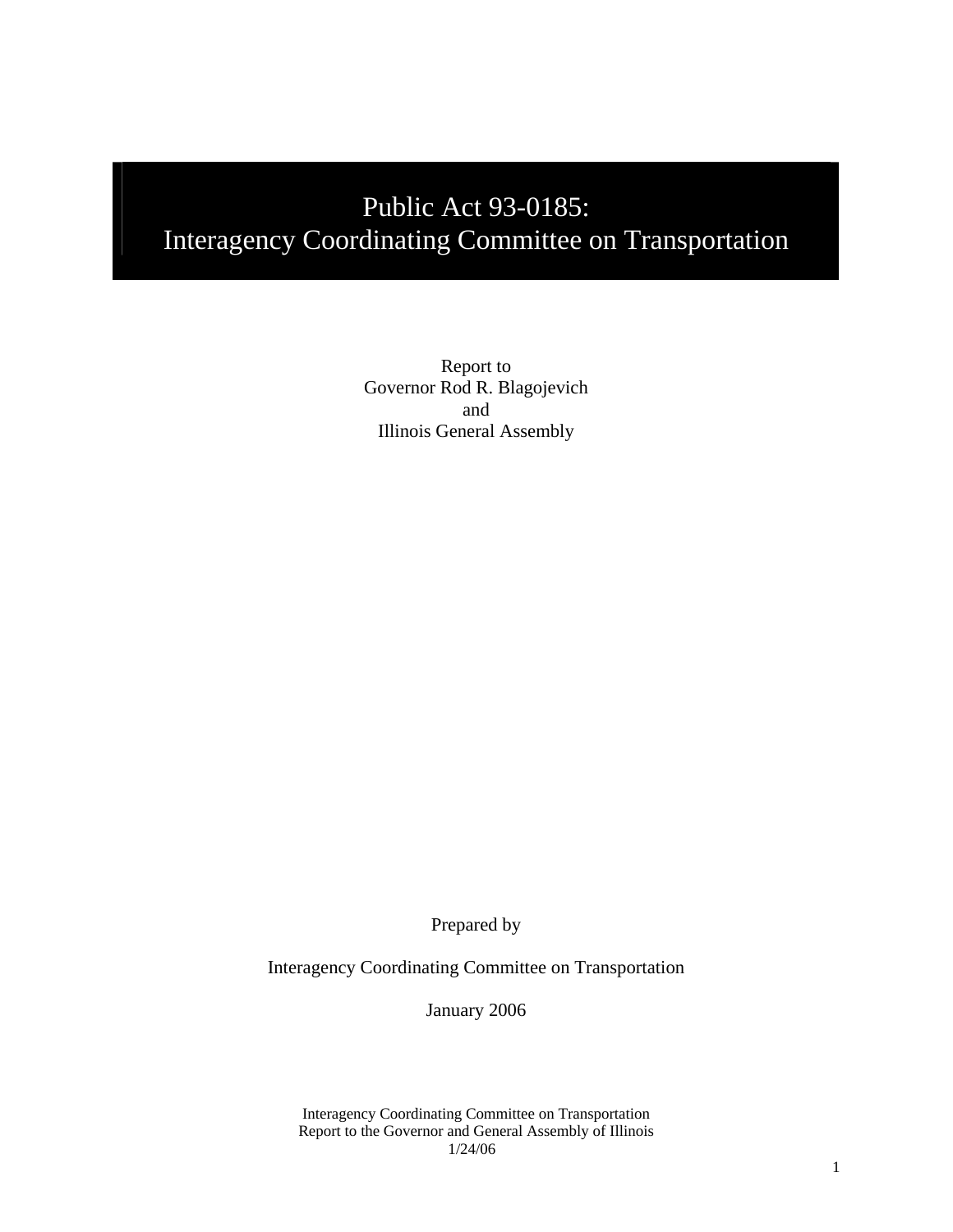# **CONTENTS**

| Acknowledgements                 | 3  |
|----------------------------------|----|
| Abstract                         | 5  |
| <b>Executive Summary</b>         |    |
| 1. Problems                      | 9  |
| 2. Accomplishments               | 13 |
| 3. Recommendations               | 14 |
| 4. History                       | 17 |
| 5. Importance                    | 19 |
| 6. Membership                    | 20 |
| 7. Strategic Plan                | 21 |
| <b>Subcommittee Reports</b>      | 24 |
| 1. Coordination Committee        | 24 |
| 2. Funding Committee             | 55 |
| 3. Communication Committee       | 60 |
| 4. Administration Committee      | 73 |
| Continuation                     | 83 |
| <b>Model Systems</b>             | 87 |
| Case Study: Technical Assistance | 89 |
| Summary                          | 97 |
| <b>Bibliography</b>              | 98 |
| Appendix                         | 99 |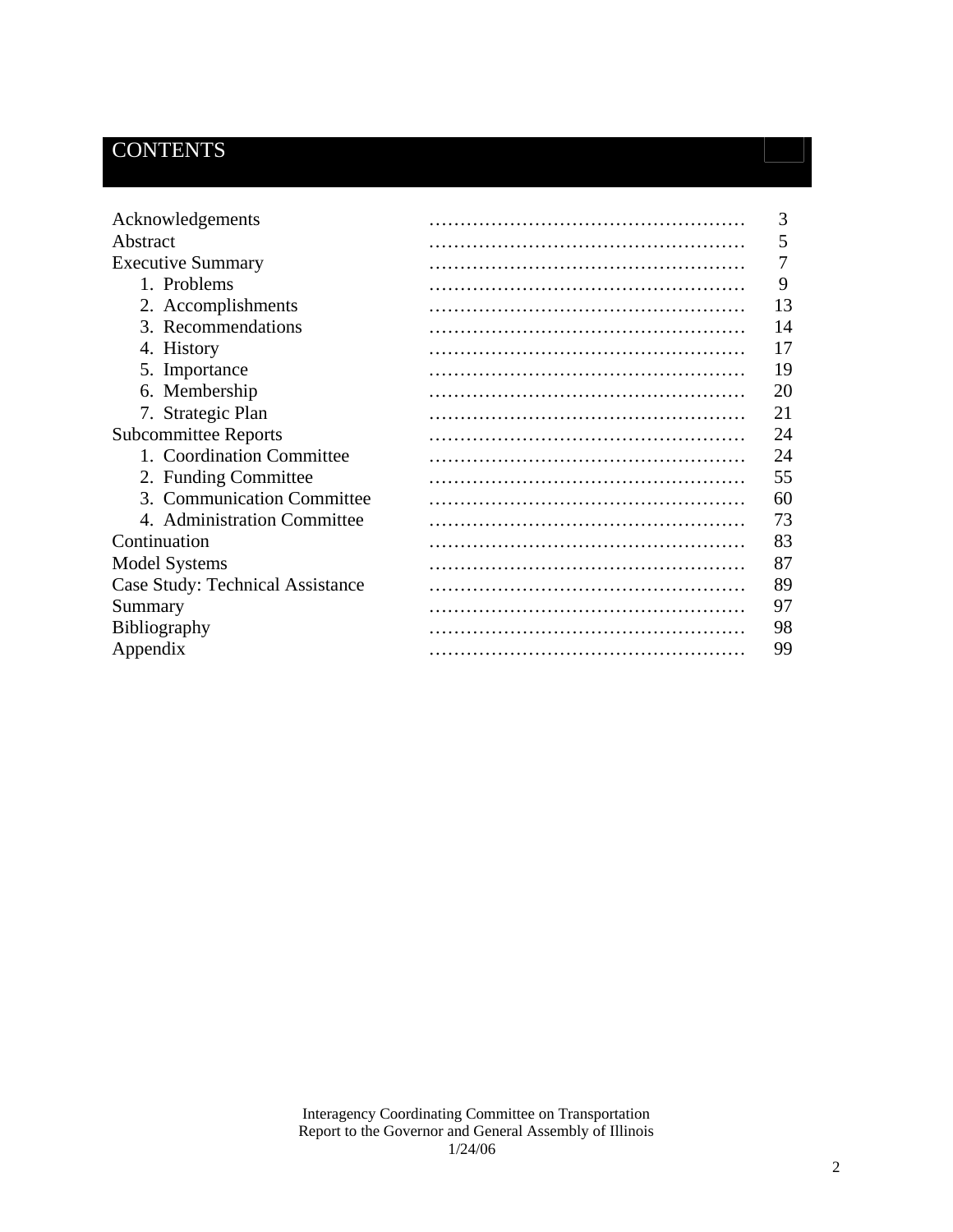## ACKNOWLEDGEMENTS

This report is one of several important outcomes of the Interagency Coordinating Committee on Transportation (ICCT) to encourage the coordination of public and private transportation services, with priority given to services directed toward those populations who are currently not served or who are underserved by existing public transit, specifically low-wage workers, seniors, individuals with disabilities, and rural communities.

This Committee was created through Public Act 93-0185 by the Illinois General Assembly and Governor Rod R. Blagojevich in July 2003.

The ICCT has successfully involved all state agencies that fund transportation programs for disadvantaged populations, along with related non-governmental service agencies. Chaired by the Office of the Governor, the ICCT is co-chaired by the Illinois Department of Transportation, and Work, Welfare and Families, a statewide not-for-profit agency. Additional members of the Committee include:

| Illinois Dept of Human<br><b>Services</b><br>(DHS)                    | Illinois Dept of Healthcare<br>and Family Services<br>(DHFS) | Illinois Dept of Commerce<br>and Economic Opportunity<br>(DCEO) |
|-----------------------------------------------------------------------|--------------------------------------------------------------|-----------------------------------------------------------------|
| Illinois Dept on Aging<br>(DoA)                                       | Illinois Dept of Employment<br>Security<br>(IDES)            | Illinois Dept of Public<br>Health<br>(IDPH)                     |
| Illinois Council on<br><b>Developmental Disabilities</b><br>(ICDD)    | <b>Rides Mass Transit District</b>                           | Illinois Public<br><b>Transportation Association</b><br>(IPTA)  |
| Illinois Association of<br><b>Rehabilitation Facilities</b><br>(IARF) | <b>Rural Transit Assistance</b><br>Center<br>(RTAC)          | Illinois/Iowa Center for<br><b>Independent Living</b><br>(IICL) |
| <b>Rural Partners</b>                                                 | Illinois Retail Merchants<br>Association<br>(IRMA)           | <b>AARP</b> Illinois                                            |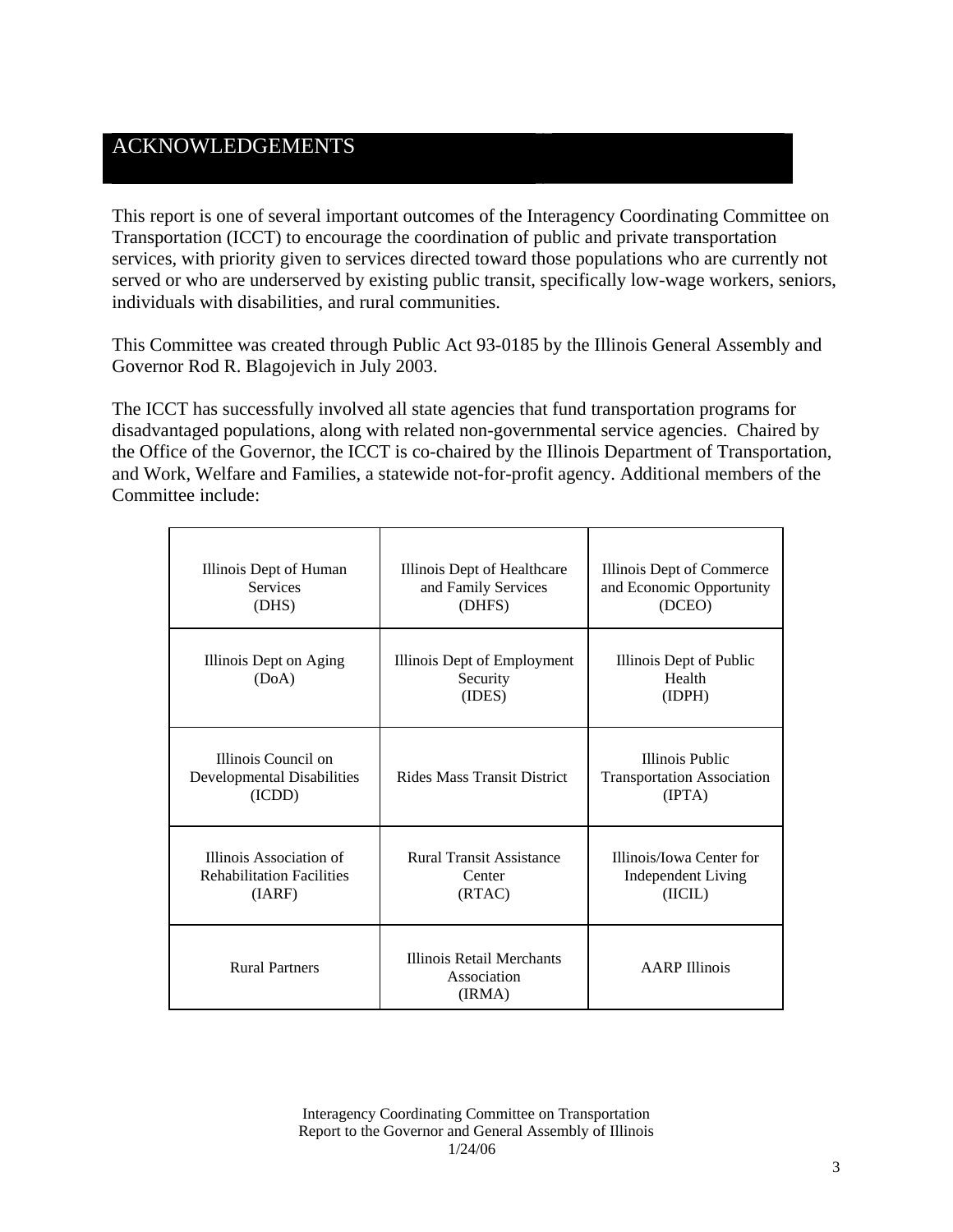The Committee extends its gratitude to the legislators whose leadership led to the development of the ICCT, including Honorable State Representatives David Winters and Julie Hamos, and the Honorable U.S. Senator Barack Obama, formerly of the Illinois Senate.

The Committee also expresses its gratitude to Governor Blagojevich, and the leadership that he and his office have shown in this endeavor under the direction of Ms. Louanner Peters, Deputy Chief of Staff – Social Services, and to all of the seated state agencies and their Secretaries and Directors for contributing expert staff and valuable state resources to create Illinois' most successful interagency effort on transportation for the disadvantaged.

In particular, the Committee acknowledges Secretary Timothy W. Martin (IDOT), Secretary Carol Adams (DHS); Director Barry Maram (DHFS); Director Brenda Russell (IDES); Director Charles Johnson (DoA); Director Eric E. Whitaker M.D. (IDPH); and Director Jack Lavin (DCEO); as well as the Illinois Council on Developmental Disabilities (ICDD). The Committee also appreciates the time and expertise shared by all of its non-governmental partners including the Illinois Rural Transit Assistance Center (RTAC); Illinois/Iowa Center for Independent Living (IICIL); Illinois Public Transportation Association (IPTA); Rides Mass Transit District; Illinois Association of Rehabilitation Facilities (IARF); Work, Welfare and Families; Rural Partners; AARP Illinois; and the Illinois Retail Merchants Association (IRMA).

The Committee recognizes the contributions of many individuals and organizations whose participation during the past two years has ensured a greater understanding of solutions and issues facing localities as they attempt to fill gaps in service to transport area workers to job locations, broaden coverage for disadvantaged populations, and seek new transportation services for rural areas. Those contributing individuals and organizations include Bryna Helfer, Federal Transit Administration; Carolyn Brown Hodge, Office of the Lieutenant Governor; the Illinois Institute for Rural Affairs at Western Illinois University; YWCA of Bloomington; Northwestern Area Agency on Aging; Chicago Area Transportation Study (CATS); Developing Communities Project (DCP); Northeastern Illinois Planning Commission (NIPC); University of Illinois at Chicago (UIC); PACE; Springfield Community Federation; First Transit NETSPAP; Illinois Housing Development Authority; Ounce of Prevention Fund; Illinois Early Learning Council; South Central Community Organizing Project; Boone-Winnebago Workforce Investment Board; River Valley Workforce Investment Board; Elgin Area Chamber of Commerce; Lake County Community Action Partnership; and the North by Northwest Transportation Task Force.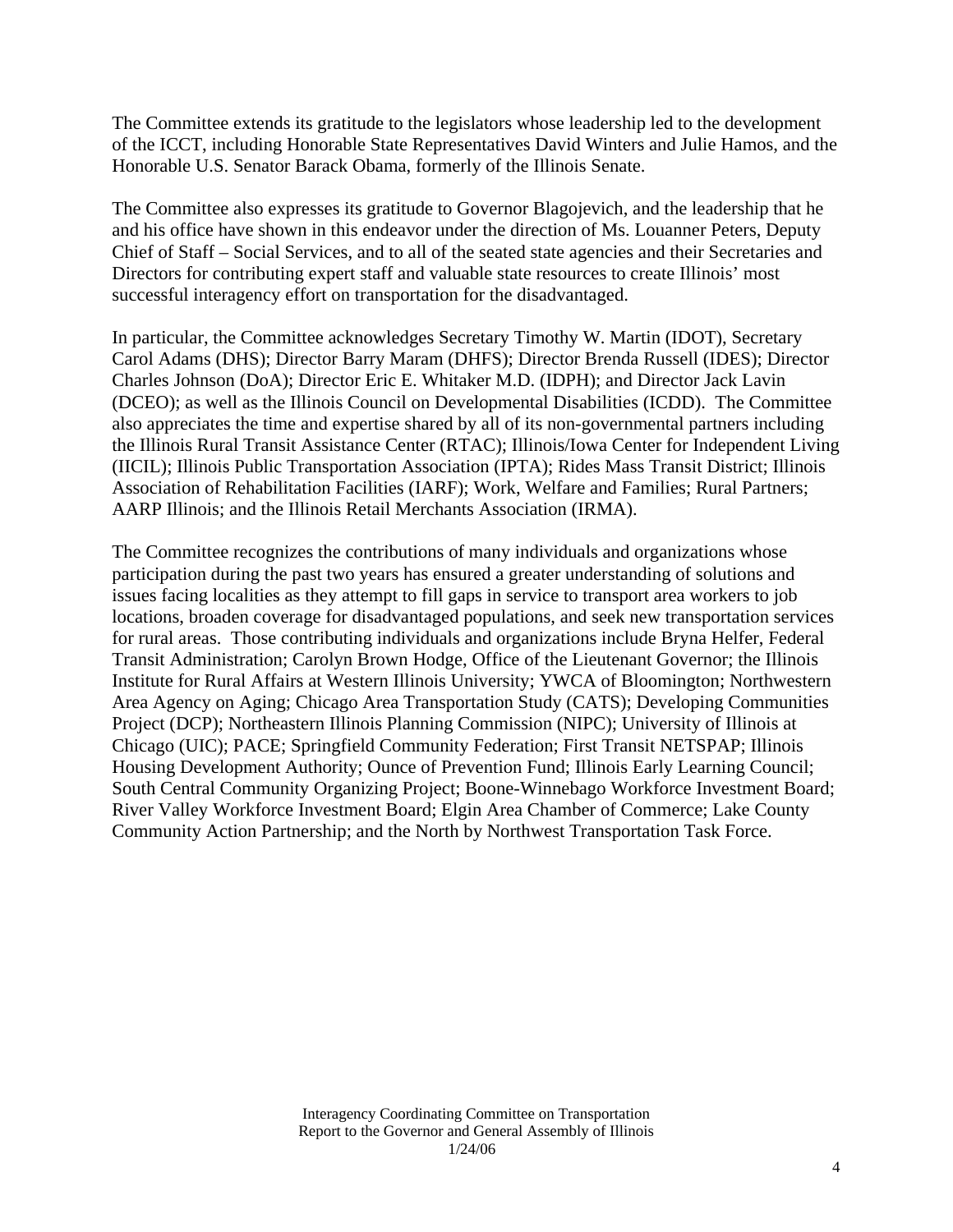## **Interagency Coordinating Committee on Transportation (ICCT)**

## ABSTRACT

#### **OUTLINE OF ACTIVITIES TO DATE**

*Enabling Legislation* – Public Act 93-0185, enacted in July 2003.

*Purpose of the Legislation* – To create the Interagency Coordinating Committee on Transportation (ICCT) to research and provide recommendations on ways to broaden and reduce duplication of transportation service coverage to help disadvantaged populations gain adequate access to work, work-related services and life-sustaining activities for health and well-being.

*State and Local Agencies Involved with the ICCT* – Office of the Governor; Illinois Department of Transportation (IDOT); Work, Welfare and Families; Illinois Department of Human Services (DHS); Illinois Department of Healthcare and Family Services (DHFS); Illinois Department of Commerce and Economic Opportunity (DCEO); Illinois Department on Aging (DoA); Illinois Department of Public Health (IDPH); Illinois Department of Employment Security (IDES); Illinois Public Transportation Association (IPTA); Rural Transit Assistance Center (RTAC); Illinois Association of Rehabilitation Facilities (IARF); Illinois Council on Developmental Disabilities (ICDD); Illinois/Iowa Center for Independent Living (IICIL); Rides Mass Transit District; Rural Partners; Illinois Retail Merchants Association (IRMA); and AARP Illinois.

#### *ICCT Accomplishments and Impacts that Address Requirements of Enabling Legislation:*

- Conducted Illinois' first comprehensive planning process to address systemic issues affecting job access and the coordination of transportation for disadvantaged populations, following two incomplete attempts in prior years;
- Developed first Illinois strategic plan for action on statewide transportation coordination, led by IDOT and involving all state agencies that oversee transportation programs for disadvantaged populations;
- Developed Illinois' first statewide database to track federal and state funding and other resources for transportation services to disadvantaged populations;
- Developed information clearinghouse to provide local and regional technical assistance and address transportation service access, housed at RTAC;
- Secured federal funding to fill an administrative support staff position for the ICCT, the clearinghouse, and technical assistance activities;
- Developed a technical assistance program to help rural transit service providers address service gaps in transportation access;
- Developed a strategy to improve access to Job Access Reverse Commute (JARC) funds for improved coordination of services throughout Illinois;
- Developed a joint agreement among participating agencies to ensure continued cooperation and effective collaboration;

Interagency Coordinating Committee on Transportation Report to the Governor and General Assembly of Illinois 1/24/06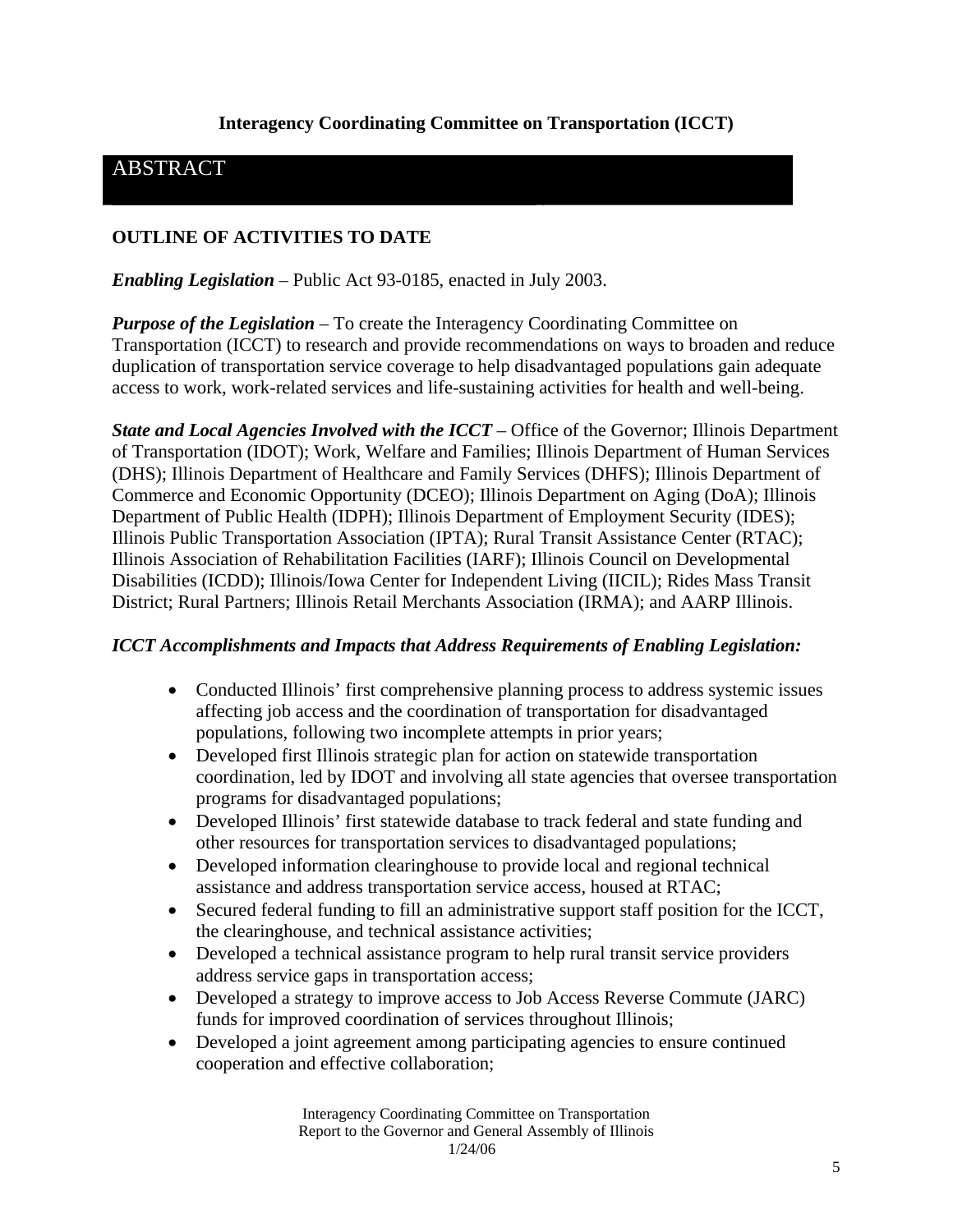- Encouraged state agencies to consider new approaches to procuring transportation services and improving coordination;
- Illinois Council on Developmental Disabilities (ICDD) commissioned a study to map federal and state funding for transportation involving the following state agencies: DHS, DHFS; DCFS, DCEO; and DoA.

### *Identified Transportation Problems, Barriers or Needs:*

In addition to the recognized general need for additional transportation funding and resources, ICCT has identified five fundamental problems, barriers or needs that must be addressed in providing adequate transportation access to disadvantaged populations in Illinois. Funding needs specific to these identified issues are detailed in the full ICCT report that follows:

- Limited access to jobs for disadvantaged populations;
- Fragmented and duplicated transportation services throughout Illinois;
- Lack of uniform planning processes in rural areas;
- Lack of adequate state-level coordination among local transportation providers, and
- Lack of adequate collaboration among transportation providers and other stakeholders in planning transportation services for the disadvantaged.

#### *Recommendations for Transportation Improvements:*

The seven major ICCT recommendations, summarized below and detailed on pages 14-16, to help alleviate problems, barriers and needs:

- Continue the charter for the Interagency Coordinating Committee on Transportation (ICCT) as statewide coordinator to ensure that transportation solutions are sustained and to help realize cost efficiencies within the state transportation network;
- Fully implement a comprehensive information database to help all agencies track federal and state funding opportunities that support service to disadvantaged populations, and to provide better opportunities for improved coordination;
- Involve the ICCT as an advisory group to help IDOT coordinate and develop the federally mandated human service transportation plan for Illinois in 2006;
- Improve access to jobs through a comprehensive strategy to better utilize Job Access Reverse Commute (JARC) funds and ensure that local agencies involve stakeholders in planning to address critical transportation service gaps for job access, and to support the allocation and use of all available funding;
- Develop, implement, and sustain a comprehensive technical assistance program that addresses and supports transportation coordination across Illinois;
- Create a regional transportation planning structure for downstate and rural communities that can maximize the use of existing transportation resources, promote coordination of differing resources, and help improve access to area jobs;
- Improve statewide transportation planning through involvement and collaboration with regional stakeholders across Illinois.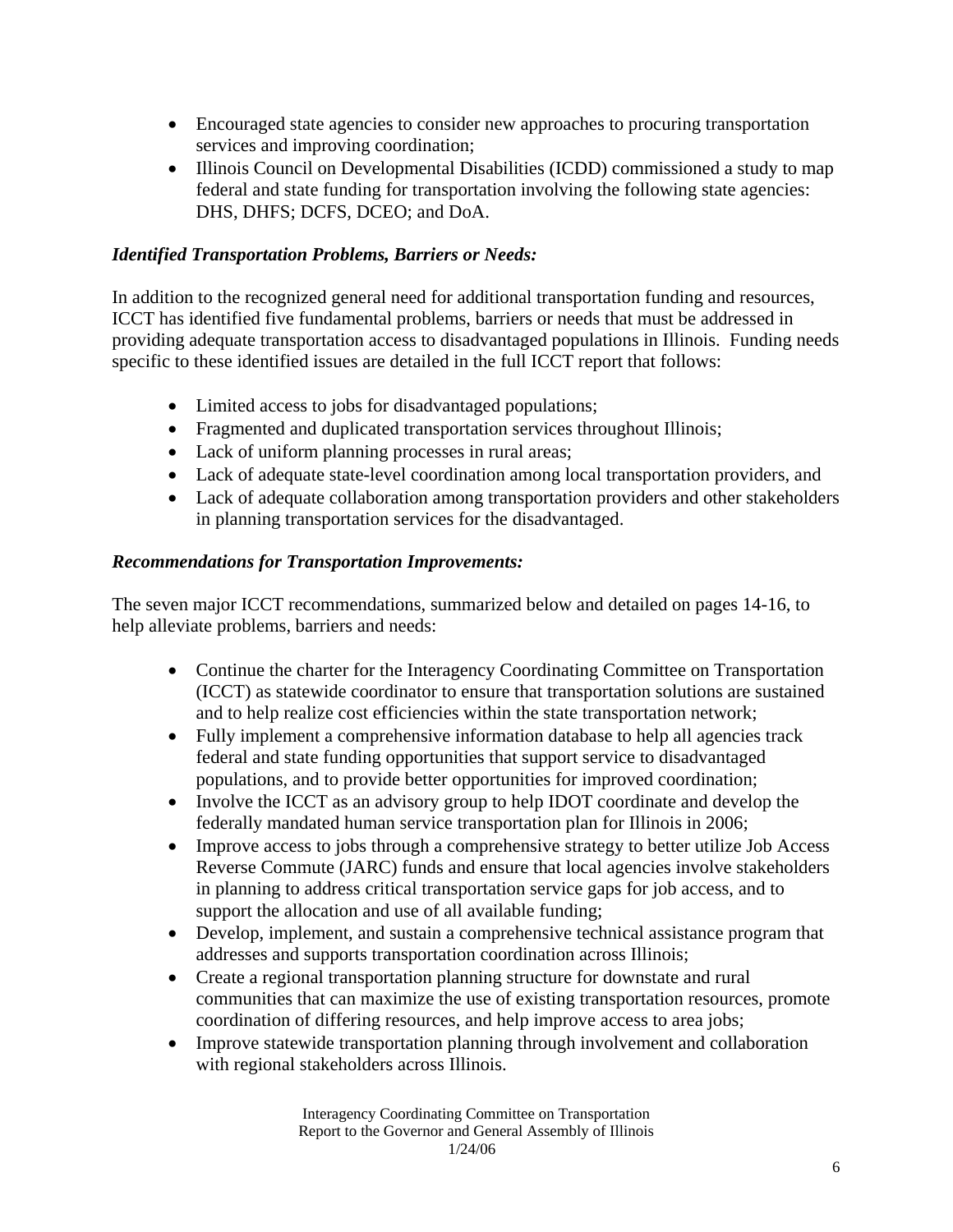## EXECUTIVE SUMMARY

Enactment of Public Act 93-0185 in July 2003, by the Illinois General Assembly and Governor Rod R. Blagojevich, signaled a new day for transportation access in Illinois and established a nationally recognized model for transportation coordination.

The Act created the Interagency Coordinating Committee on Transportation (ICCT) which, with the active support of the Office of the Governor, has addressed ways to broaden coverage and reduce overlap or duplication of transportation services in order to help more disadvantaged citizens of Illinois get to work, work-related services, and other life-sustaining activities for health and well-being. The ICCT seeks to improve such services for the transportation disadvantaged, who because of income, age, disability, or residential location, do not have adequate access to needed transportation.

The commitment to the benefits and efficiencies that can come from improved transportation coordination runs parallel to the federal commitment to coordinated transportation provided for in Executive Order 13330 and the Federal Transit Administration's (FTA) implementation of the United We Ride initiative.

The ICCT began its work in June 2004, and based much of its strategy and actions on the FTA's Framework for Action to improve coordination of transportation systems.

The ICCT conducted several months of research to understand related issues and concerns throughout Illinois and included experience gathered from other states facing similar issues. In December 2004, the group used this information to establish and begin to implement a broad strategic plan to guide the ICCT's work and begin the complex coordination process.

Establishment of these strategic goals and objectives for ICCT included efforts to identify problems, barriers and issues beyond the obvious and often-stated problem related to what is considered to be a general inadequacy of funding resources for such programs, especially those related to new or expanded services. The ICCT strategy, in response to the enabling legislation's mandate, attempts instead to better understand and address issues fundamental to coordination of *existing* resources, in addition to outlining supplemental funding needs for program expansions.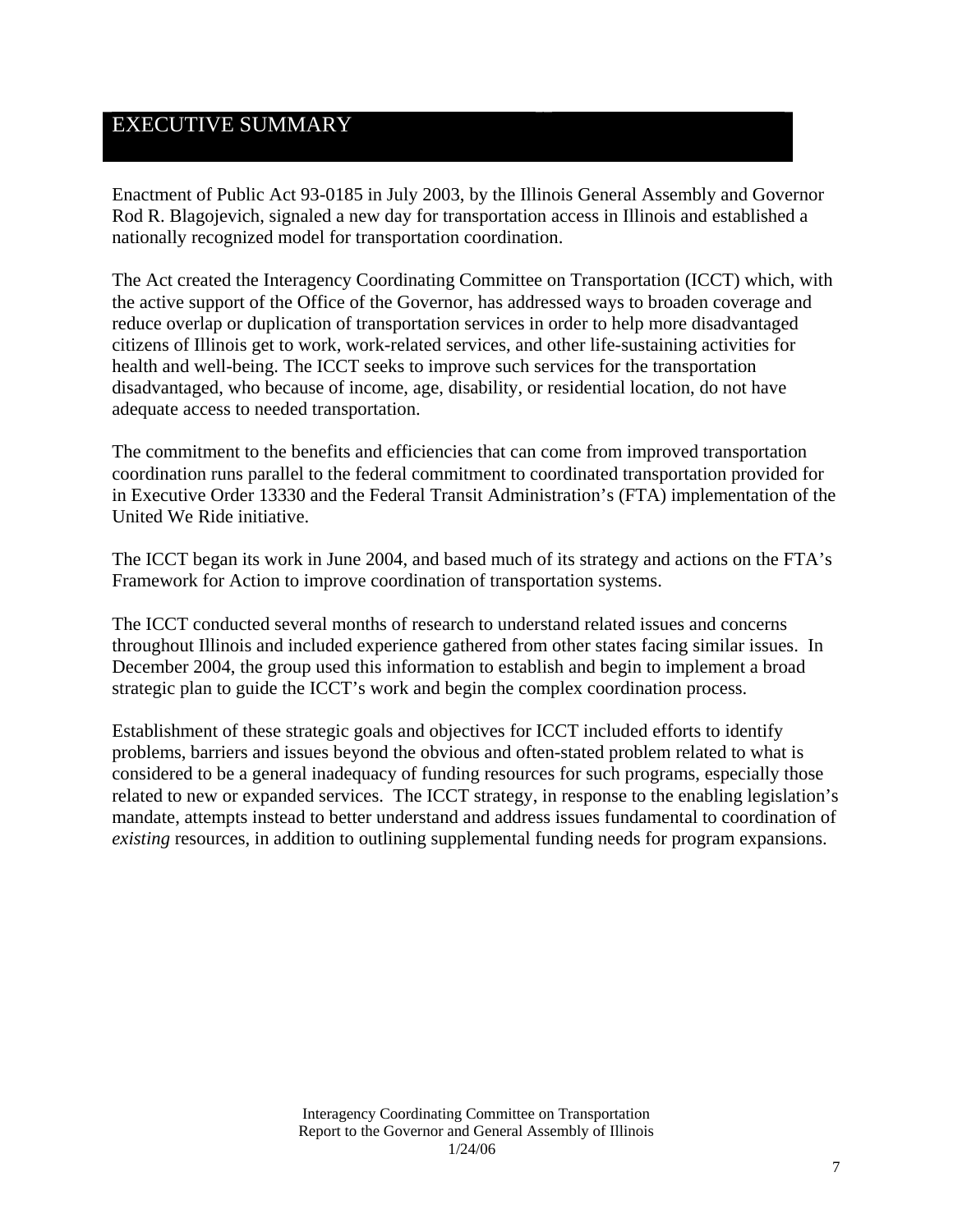### **General Objectives and Sub-objective Targets in the ICCT Strategic Plan**

#### **Objective 1: Improve coordination of community-based transportation programs**

**Target 1:** Reduce duplication and overlap of existing transportation funding and services.

**Target 2:** Transportation coverage in Illinois is enhanced by better deploying and using existing resources.

**Target 3:** Information on the successful coordination of programs in other states is used to develop strategies to improve Illinois transportation network.

**Target 4:** Regional transportation planning committees are developed and supported where similar planning groups do not exist, and all area providers are required to participate.

**Target 5:** Geographical areas of greatest need are identified where greatest value can be achieved by improved coordination of transportation services.

**Objective 2: Promote innovative funding strategies and provide expertise and support for local funding requests** 

**Target 1:** A unified process is developed to apply for federal transportation assistance in support of innovative to-work projects throughout Illinois.

**Target 2:** A statewide process is developed for requesting JARC funds based on community input.

**Target 3:** Funds from other state and federal sources are identified for individual counties and communities for projects that do not qualify for JARC funds.

#### **Objective 3: Provide up-to-date information and communications services to local areas**

**Target 1:** A well-informed network of service providers is linked by an effective communications structure throughout Illinois.

**Target 2:** Recommend statutory/regulatory changes needed to promote service coordination

**Target 3:** Identify and recruit stakeholders in future initiatives to join ICCT efforts.

**Target 4:** A structure and method for community feedback and involvement in regional transportation planning and coordination processes is developed.

**Target 5:** A definitive technical assistance program is developed that addresses critical gaps in transportation services, and is made available to assist local service providers.

#### **Objective 4: Establish cost-effective and efficient administrative procedures for the ICCT**

**Target 1:** Participating agencies agree on ICCT principles and strategy and pledge support for program.

**Target 2:** The working structure of the ICCT is established.

**Target 3:** ICCT coordination and staffing needs are identified, as are potential funding resources.

**Target 4:** A report on ICCT activities is developed and finalized for delivery to the General Assembly.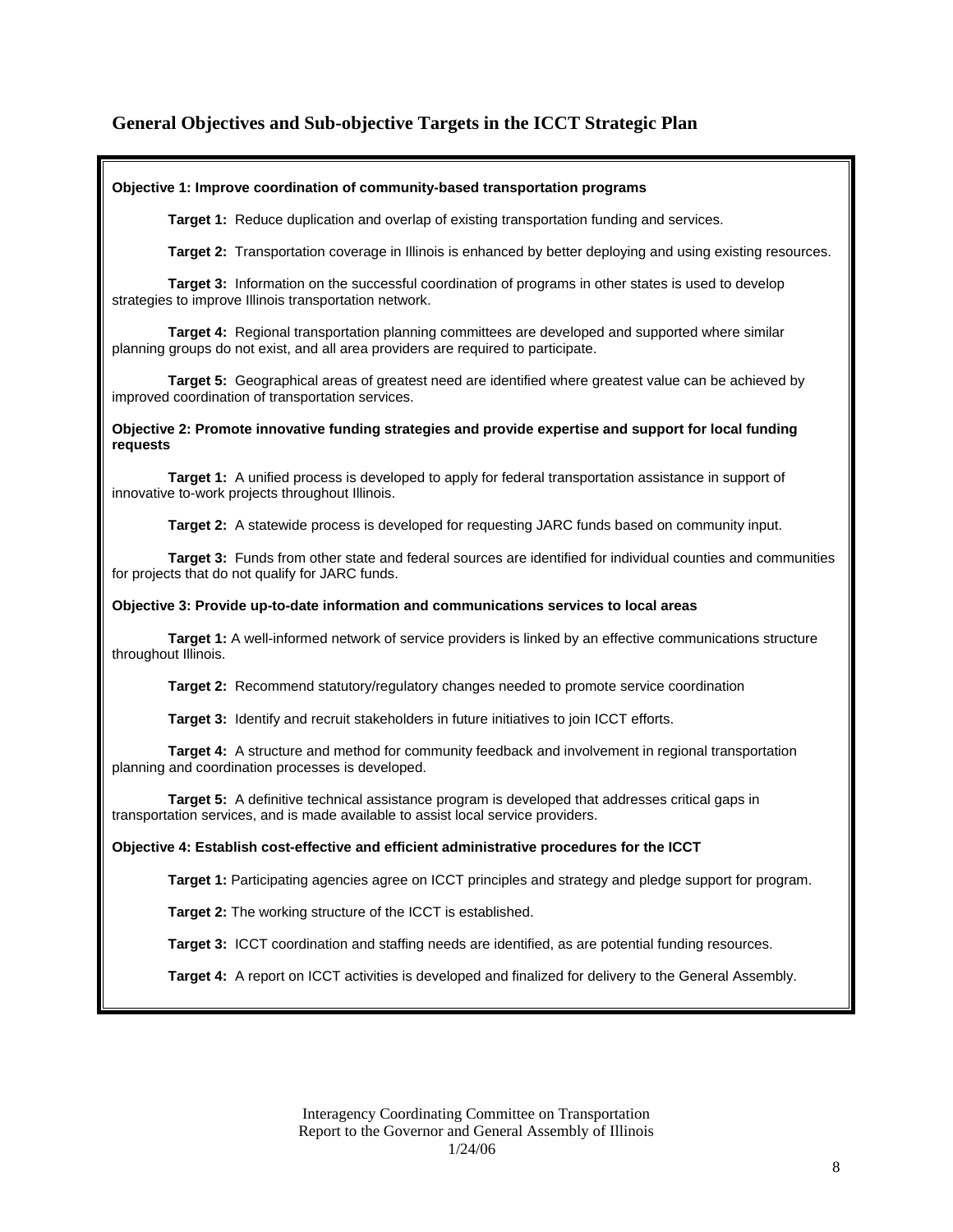## PROBLEMS and BARRIERS

Once objectives and targets were outlined in this broad strategy of the ICCT, subcommittees were formed to address each of the four major objectives through further research and then to begin to implement the strategy in order to produce the recommendations and other information required by the enabling legislation.

The definitive ICCT strategic plan and the findings of each subcommittee assigned to a strategic objective in the ICCT plan are detailed in subcommittee reports later in this document.

In addition to the recognized general need for additional transportation funding and resources, ICCT has identified five fundamental problems, barriers or needs that must be addressed to provide adequate transportation access for disadvantaged populations in Illinois:

- *Limited access to jobs* for disadvantaged populations;
- *Fragmented and duplicated transportation services* in urban, suburban and rural areas throughout Illinois;
- *Lack of uniform planning processes in rural areas.* Without consistent planning, these areas cannot adequately access existing resources and services;
- *Lack of adequate state-level coordination among local transportation providers*, especially those targeting service to disadvantaged populations; and
- *Lack of adequate collaboration among transportation providers and other stakeholders* in planning transportation services for the disadvantaged.

#### **Limited Access to Jobs**

National research has shown that most public transportation services have not kept pace with economic growth in certain segments of the work force, failing to provide service to *where* jobs are, *when* service is needed.

**Urban –** According to American Public Transportation Association (APTA) statistics, although Chicago has the nation's second largest public transportation system, spatial mismatch occurs because the bulk of public transportation services exist in the city while most job creation occurs in the suburbs.<sup>1</sup> In urban areas, these jobs in the services and retail industries typically are located along commercial and industrial corridors outside of urban centers and operate on nontraditional schedules, including second and third shifts and on weekends. Seniors, individuals with disabilities and low-wage workers face similar challenges in getting to work as they seek employment or are employed in these industries.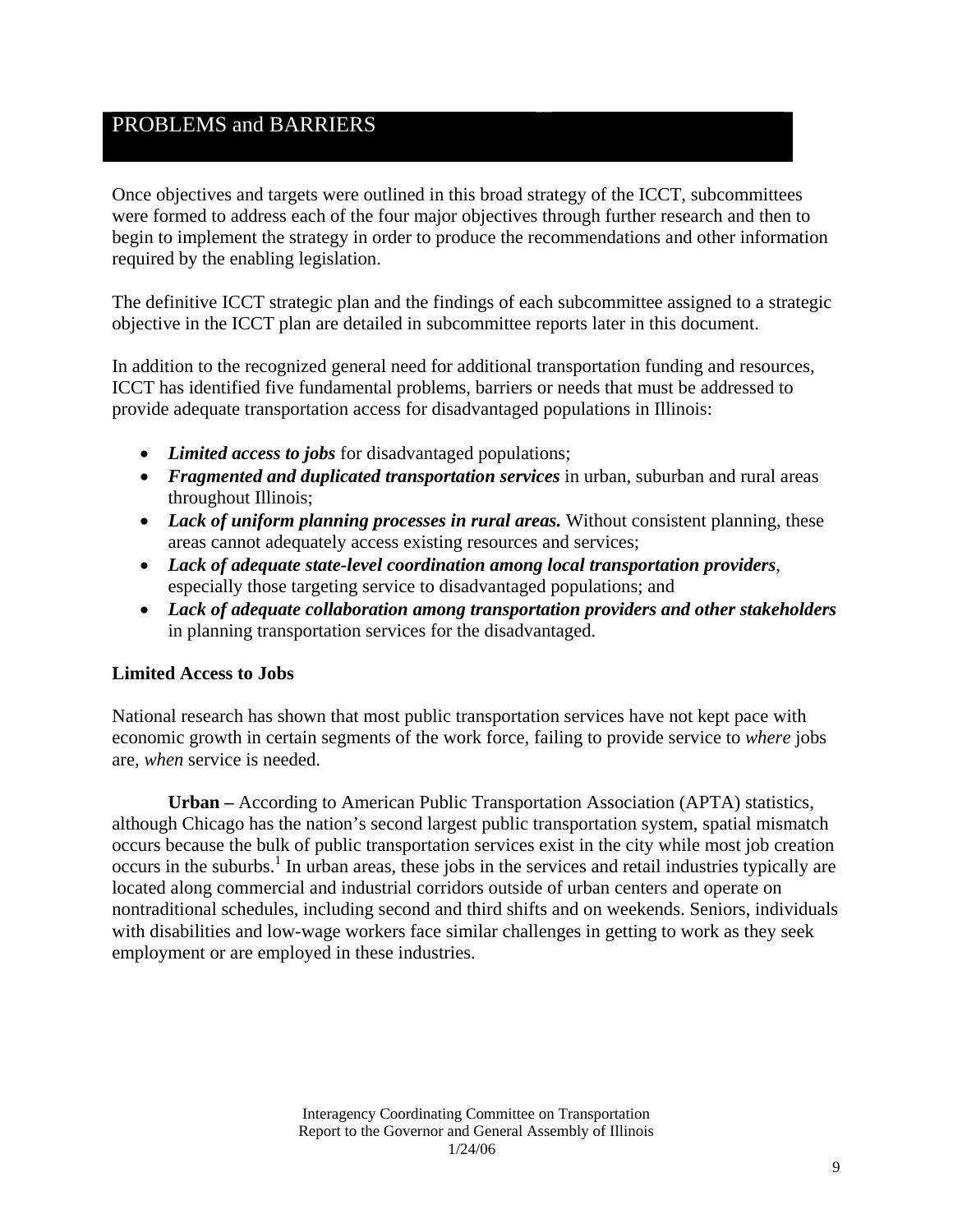Some of the issues associated with urban access to jobs include the following:

- Outside Chicago, transit districts across the state are primarily tied to urban centers offering limited if any service to these job rich suburban areas, rarely offering services after 7 p.m. during the week or services appropriate to the workforce on weekends. In Chicago, there is concern that key arterials, do not provide adequate service after 7 p.m.
- Identifying and mapping job rich areas occurs infrequently and is conducted unevenly throughout the state.
- Bus planning remains the jurisdiction of local transit agencies, which often do not conduct service gap analyses.
- Transit agencies too rarely partner with workforce development or economic development professionals.
- Prior to the creation of the ICCT, Illinois lacked adequate strategies for the federal funding program, Job Access Reverse Commute (JARC), that seeks to address these gaps. Many downstate communities were unaware of JARC funds and those who do often have difficulty matching the funds and sustaining services funded by JARC.

The ICCT has received testimony from the following localities verifying these issues: Bloomington, Springfield, Rockford, Elgin, Aurora and Lake County.

**Rural –** Access to jobs is not just an urban issue. A 2003 report by the Surface Transportation Policy Project found that:

- Most Americans spend 19 cents of every dollar of income on transportation, while
- Low-income families spend nearly 40 percent of income leaving just 60 percent of their income to cover remaining expenses.<sup>2</sup>

Studies conducted by the Illinois Institute for Rural Affairs at Western Illinois University indicate that residents often have to travel long distances to find suitable employment.

A report from the National Conference of State Legislatures (NCSL) concludes that:

- "Nearly 40 percent of all rural residents live in communities with no public transportation" and
- "28 percent live in communities with limited service."<sup>3</sup>
- These limited or nonexistent transportation options exacerbate the high poverty rates in areas such as southern and western Illinois.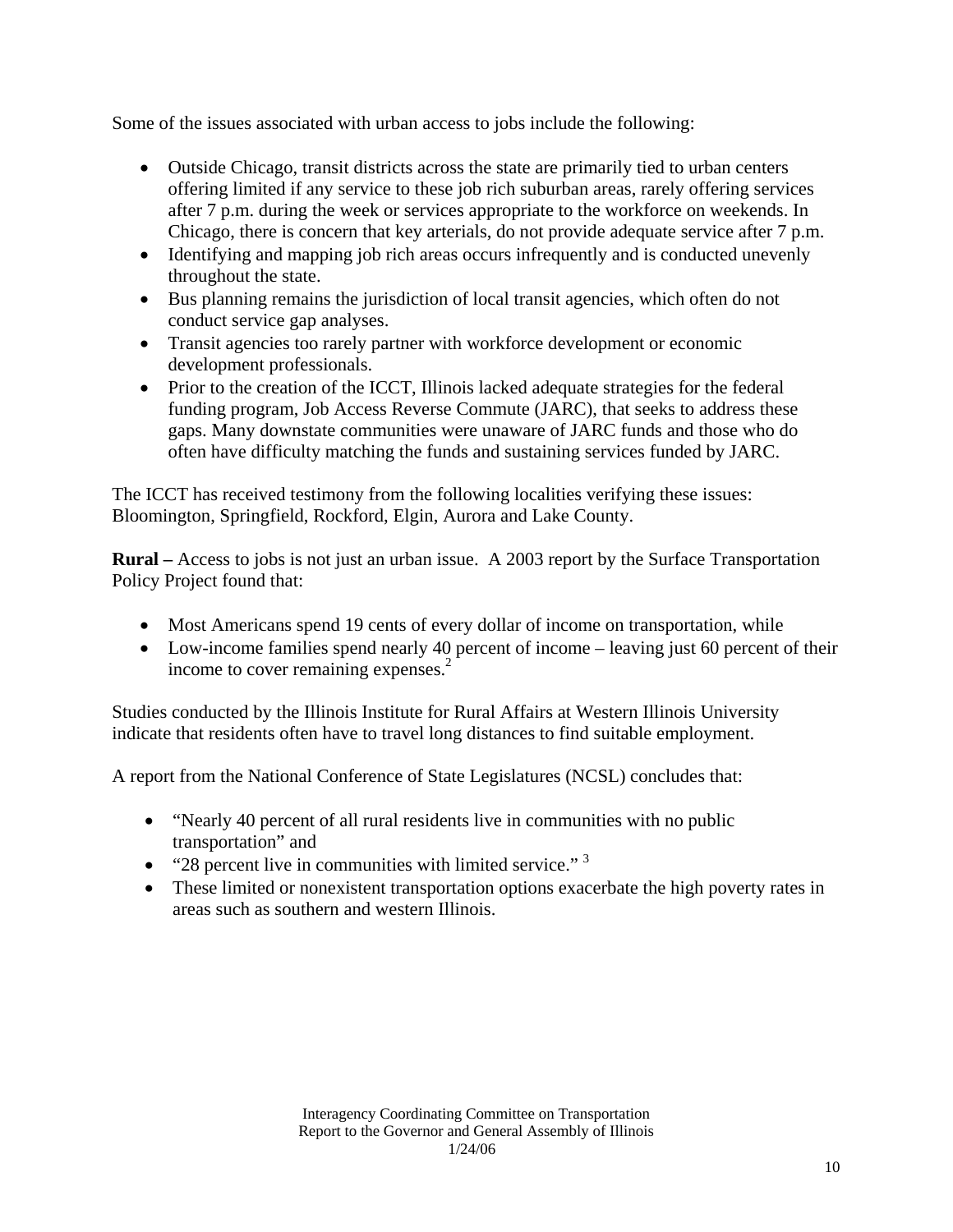### **Fragmented and duplicated transportation services**

Another key challenge for many communities whether they are small urban, suburban or rural, is in providing multiple services for specific disadvantaged populations:

- Funding rules often *encourage* fragmented services because the rules frequently target specific populations.
- Service groups such as seniors or individuals with disabilities may have multiple local providers with different service areas (e.g. township, senior center, private taxi).
- Multiple services are confusing to users, often requiring separate program enrollment.
- When local government entities offer services, the service area is restricted to their political jurisdiction.
- Only the designated population can use their specified services. In some localities, this causes services to be *underutilized,* further constricting the supply of limited paratransit vehicles in the state.
- It is likely that cost savings would occur if coordination took place, depending on the extent of coordination.

#### **Lack of uniform planning processes in rural areas**

In rural areas of the state:

- Twenty-seven counties do not have access to public transportation.
- Another 12 counties have limited access as service is provided only in the major town or city where the public transportation grant resides. (See Appendix – 5311 Maps)
- Although a number of counties receive transportation grants for countywide service, provision of service is actually fragmented and uneven. In some areas, resources may be available to provide better access, but services too often are underutilized in some areas and duplicated for certain populations. These services need to be inventoried and redirected more efficiently through improved planning before additional service is added.

## **Lack of state level coordination among agencies that fund transportation for disadvantaged populations**

The formation of the ICCT and its success to date are the foundation for enhanced access to jobs and coordination of public transportation services in localities across Illinois. For the first time in Illinois, all state agencies that fund public and specialized transportation for the disadvantaged sat at the same table and developed a plan to address issues of access and coordination. And, for the first time, Illinois has a database that identifies funds and other resources in the state for transportation for the disadvantaged.

This formal interagency approach runs parallel to the federal government's approach, recognized in the transit industry as the best way to identify and issue new policy interventions to encourage coordination among different funding streams and providers and generate new strategies for broadening coverage and improving access to jobs.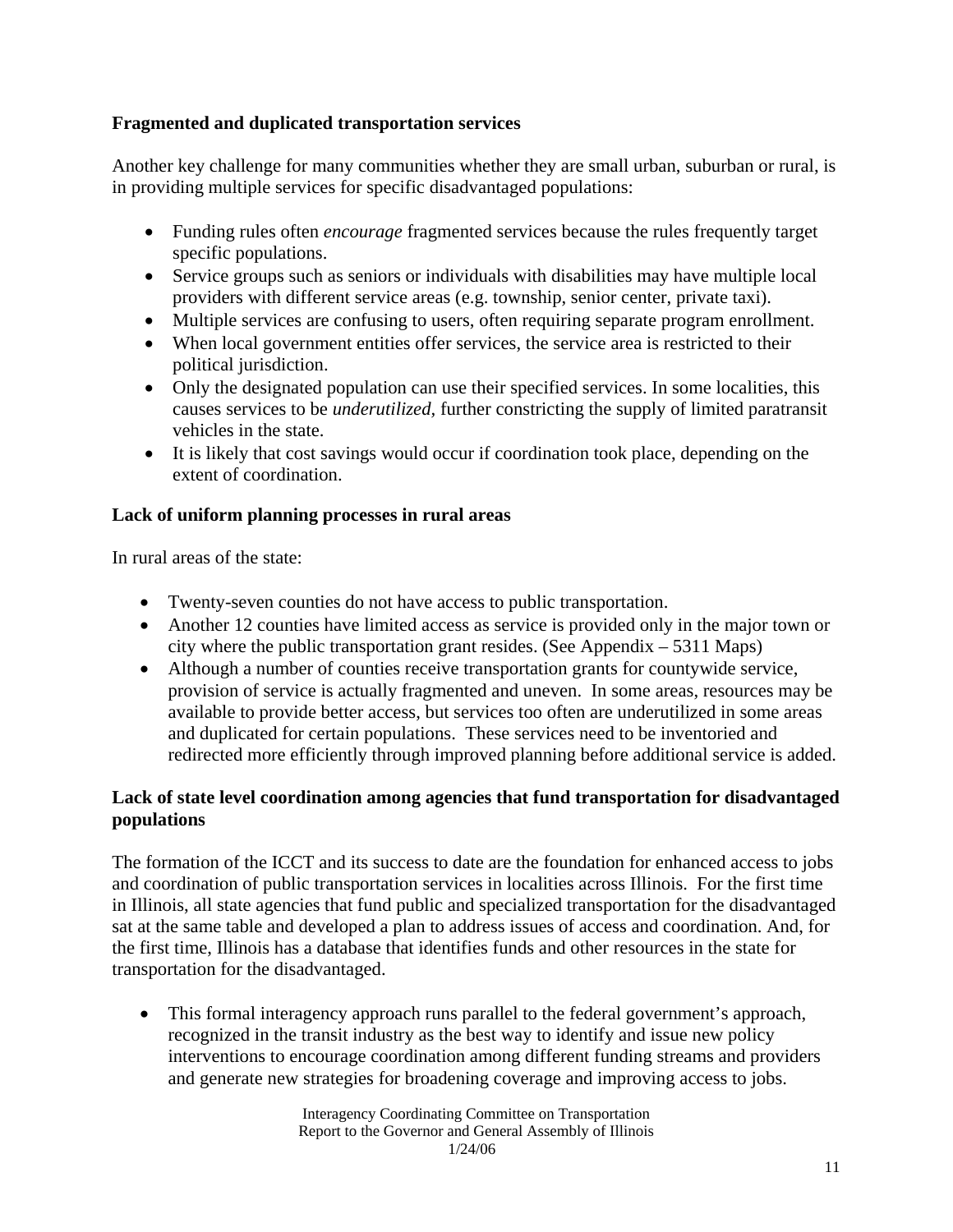### **Lack of collaboration among transportation providers and other stakeholders in planning transportation services for the disadvantaged**

Technical assistance programs as outlined and provided through the ICCT and state agencies can help solidify and improve the collaborative process. The ICCT already has evidence that additional technical assistance would be welcomed:

- The ICCT's technical assistance clearinghouse, located at the Rural Transit Assistance Center, received 20 technical assistance requests from communities in 30 counties.
- Recent technical assistance requests have been generated from communities learning about the ICCT.
- As word of the ICCT spreads, undoubtedly more requests will be received.

Technical assistance can consist of:

- Educating stakeholders about the need;
- Communicating the message;
- Getting buy-in from stakeholders;
- Providing technical support to assist stakeholders in first determining their needs;
- Choosing appropriate resources;
- Working through turfism issues and local politics; and
- Dealing with individuals or groups who attempt to circumvent the process because of a hidden agenda or misconception about the process or the extent of the transit problem.

Transportation coordination can be a daunting task – changing entrenched systems can lead to hostility and divisions within the community. But it is important because the transportation disadvantaged rarely have adequate options and resource alternatives. Without coordination, resources are wasted and individuals in need have little recourse for transportation services.

Through technical assistance provided by the ICCT and other entities, it was also discovered that many existing transit districts do not have a formal process for involving stakeholders (e.g. local government, business, Community Based Organizations and users) in planning transit services. While standard public involvement strategies may be implemented, they often do not address access to jobs or fragmented service.

In addition to detailing the substantial progress in coordination that has occurred in the brief existence of the ICCT, this report will recommend necessary actions to further enhance transportation options for the populations targeted in Public Act 93-0185. While initial progress has been considerable, it is important to recognize that this is only the beginning of a long process toward achieving coordinated transportation for disadvantaged populations in Illinois.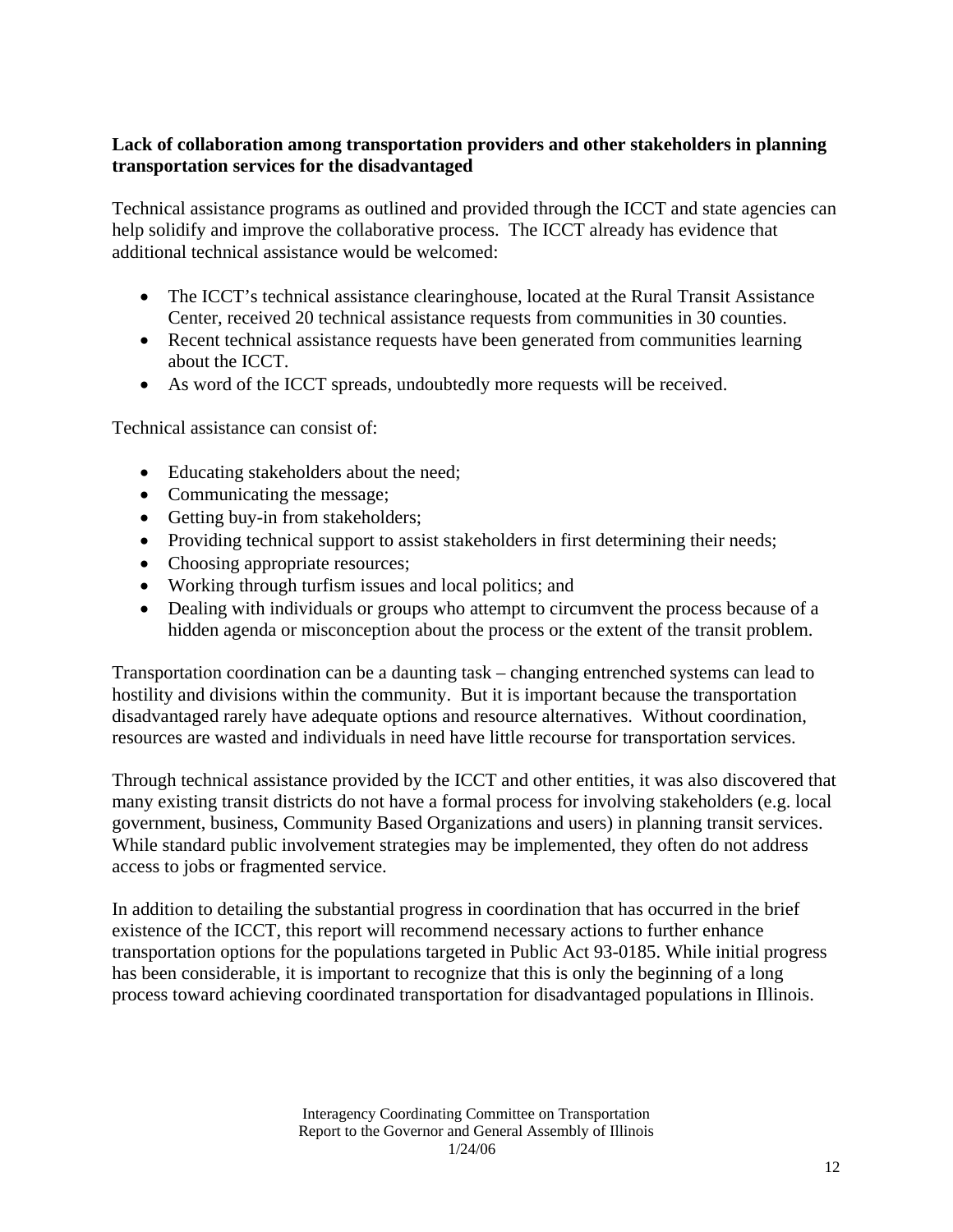## ACCOMPLISHMENTS

The ICCT has had several accomplishments that directly address the requirements of Public Act 93-0185 and the strategic plan:

- For the first time, Illinois has conducted a planning process to address issues impacting access to jobs and coordination of transportation for disadvantaged populations.
- Led by IDOT, a strategic plan was developed involving all agencies of the ICCT.
- For the first time, a statewide database has been developed to track federal and state funding (fiscal year 2006) for transportation services to disadvantaged populations as defined by the legislation.
- A clearinghouse housed at the Rural Transit Assistance Center has been developed to provide information and technical assistance to localities on addressing transportation for the disadvantaged.
- Federal funds have been obtained to create a staff position supporting the ICCT and the clearinghouse and Illinois has executed a three-year contract with RTAC to house and staff the clearinghouse.
- Developed a technical assistance program to address gaps in public transportation for rural transit service providers.
- A strategy to implement JARC funds has been developed.
- Memoranda of understanding, approved by the Office of the Governor, have been developed so that state agencies can continue to work effectively on the ICCT.
- Some state agencies are considering new approaches to procuring transportation services to improve coordination.
- The Illinois Council on Developmental Disabilities (ICDD) has commissioned a study to map federal and state funding for transportation at the departments of Human Services, Healthcare and Family Services, Children and Family Services, Commerce and Economic Opportunity, and Aging.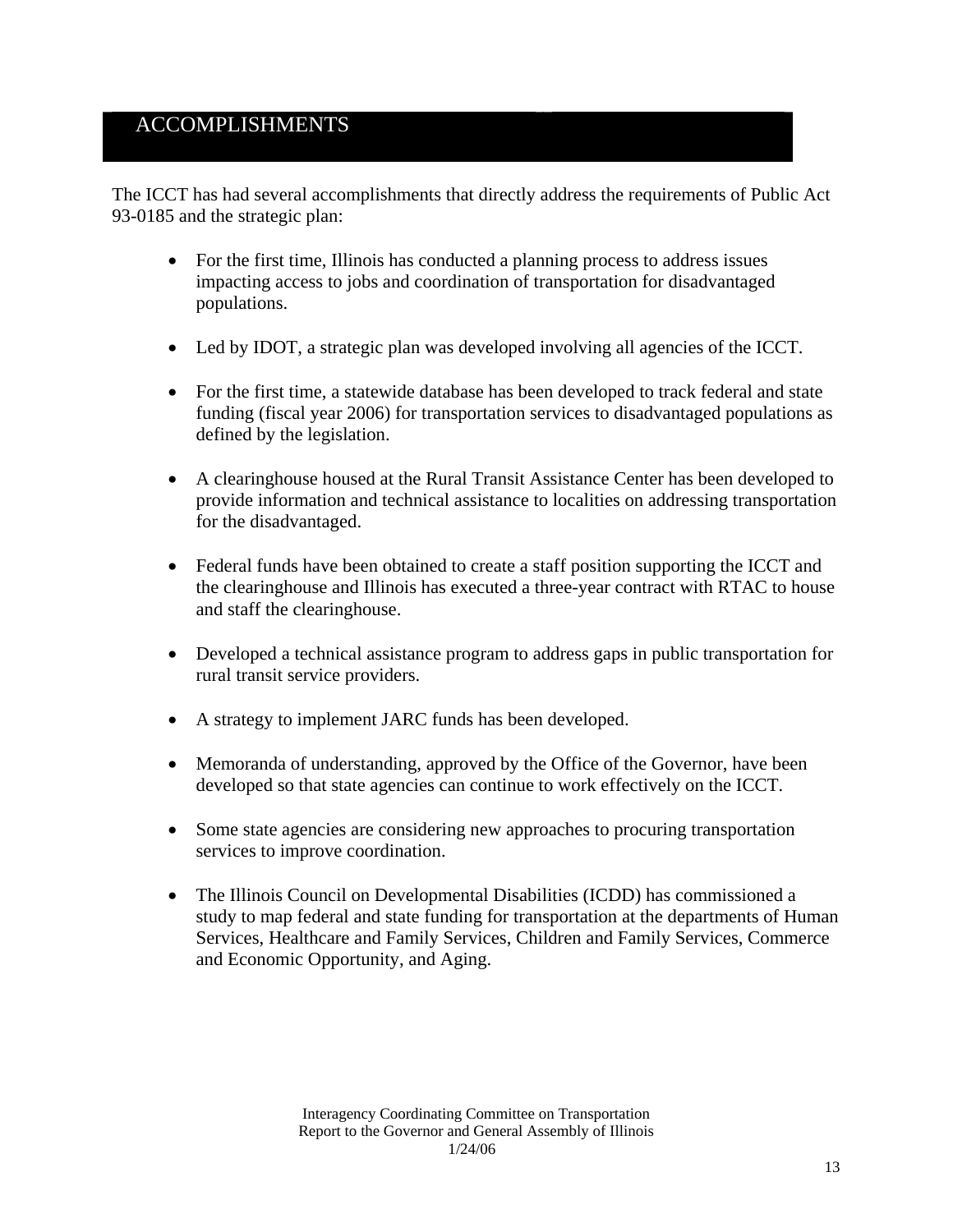## RECOMMENDATIONS

The ICCT offers seven major recommendations:

**1. Continue the charter for the Interagency Coordinating Committee on Transportation as a statewide coordinator to ensure that transportation solutions are sustained, and to help realize cost efficiencies within the state transportation network.** 

The ICCT can:

- Provide a venue to share procurement practices, seek cost efficiencies and establish state and regional collaborations to improve transportation for the disadvantaged.
- Identify model practices for implementation across the state.
- Assist in developing new policy guidance and clarifications to support job access and coordination and monitor implementation.
- **2. Fully implement a comprehensive information database to help all agencies track federal and state funding opportunities that support service to disadvantaged populations and provide opportunities for improved coordination.**

#### *Top-Down*:

- Maintain a database that identifies state and federally mandated public transportation programs by state agency and the funds earmarked for each program.
- Analyze data to target opportunities for improved coordination of transportation funding.
- Maintain annual data.

#### *Bottom-Up:*

- Develop and maintain a consolidated database of transportation services and disseminate to regional transportation agencies and providers.
- Develop a comprehensive list of transportation service providers in Illinois and compile an inventory of their ridership eligibility requirements to better coordinate policy.
- Collect information on existing transportation services and resources in Illinois.
- Provide information to state and regional transportation entities to assist in planning.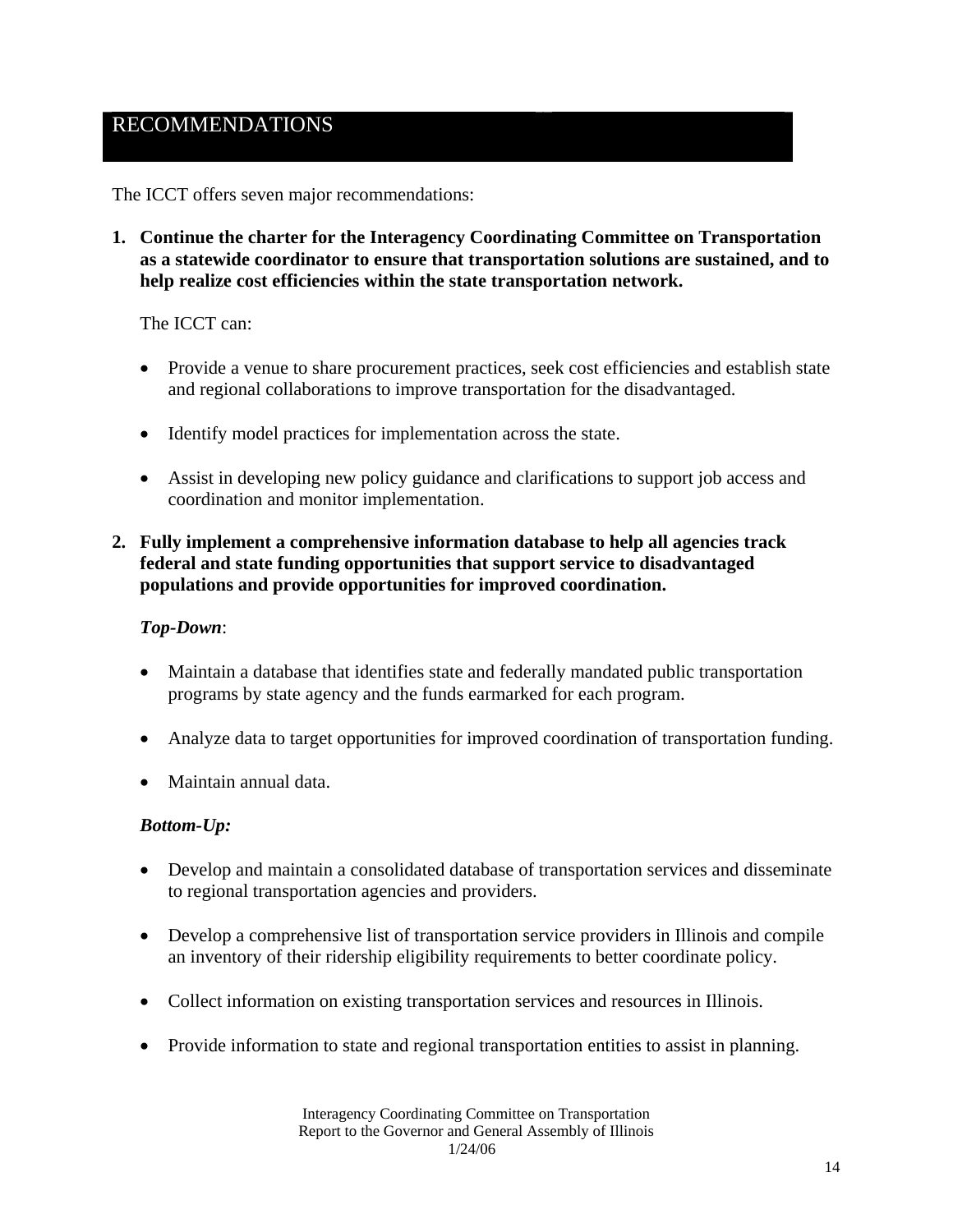- **3. Involve the ICCT as an advisory group to help IDOT coordinate and develop the federally mandated human service transportation coordination plan for Illinois.** 
	- Under SAFETEA-LU, the federal transportation law enacted in November 2005, states will be required to develop human service transportation plans, including transportation for seniors, individuals with disabilities, and low-income populations.
- **4. Improve access to jobs through a comprehensive strategy to better utilize Job Access Reverse Commute (JARC) funds and ensure that local agencies involve stakeholders in planning to address critical transportation for job access, and to support the allocation and use of all available funding.** 
	- Prioritize service to low income populations for the use of these funds.
	- Consider a state matching program to assist localities in leveraging these federal funds.
	- Ensure that localities map and identify job centers, and that this information influences transit planning.
	- Require localities to develop plans to sustain service initiated with JARC funds.
	- The workforce development system has no formal role in transportation planning, even though it generates economic and labor force analyses and economic development forecasting. Consequently, many localities lack adequate services to job rich areas and training institutions, such as community colleges.

#### **5. Develop, implement and sustain a comprehensive technical assistance program that addresses and supports transportation coordination across Illinois.**

- Currently, RTAC assists rural communities in developing coordinated transportation systems for disadvantaged populations.
- A similar program should be developed for urban, small urban and suburban communities.
- Work with the Chicago Area Transportation Study (CATS) to help develop state/local coordinated transportation plans.

#### **6. Create a regional transportation planning structure for downstate and rural communities that can maximize the use of existing transportation resources, promote coordination of differing resources, and help improve access to area jobs.**

• Conduct a statewide assessment of Illinois public transportation needs, by region.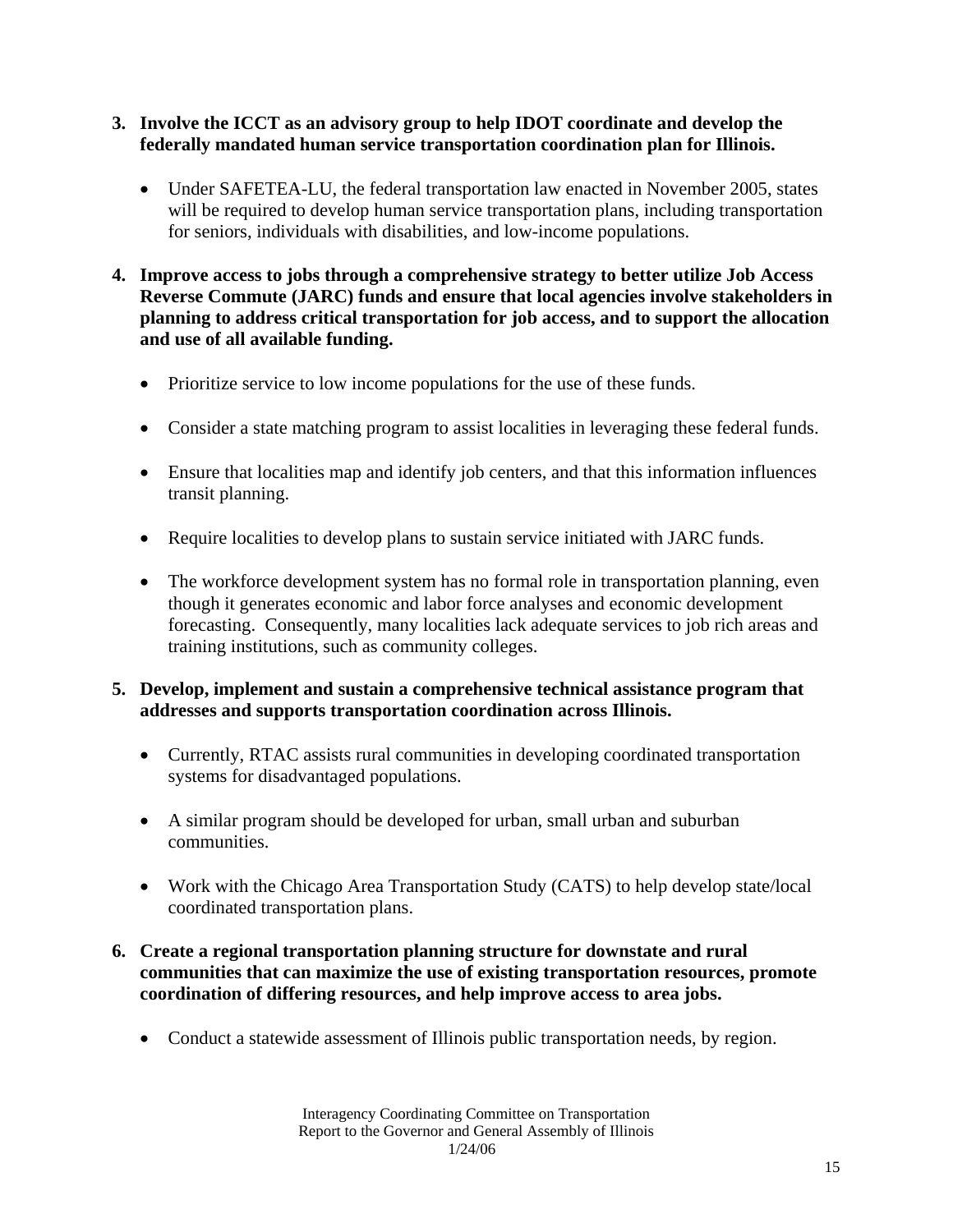- Illinois has 14 Metropolitan Planning Organizations across the state, but many focus strictly on reporting the usage of federal funds in a given area.
- Planning capabilities are uneven throughout the state, even though many downstate and rural communities receive transportation funding.
- Organize annual or bi-annual stakeholder forums to foster new ideas for increased transportation coverage, as well as ensure that all concerned areas have input into the process and can address the issues most important to their individual regions.
- Assist MPO's and other local planning groups in establishing local coordinated transportation plans that adequately address needs of disadvantaged populations.

#### **7. Improve statewide transportation planning through involvement and collaboration with regional stakeholders across Illinois.**

- Define "stakeholders" as they relate to public transportation services in Illinois, and solicit their involvement in the process.
- Develop working procedures for stakeholder involvement in the public transportation service process.
- Develop an ICCT transportation coordination website in conjunction with the information clearinghouse, which is accessible to transportation service providers and stakeholders throughout Illinois.
- Through the website, educate transportation service providers about the mission, guiding principles, and coordination activities of the ICCT.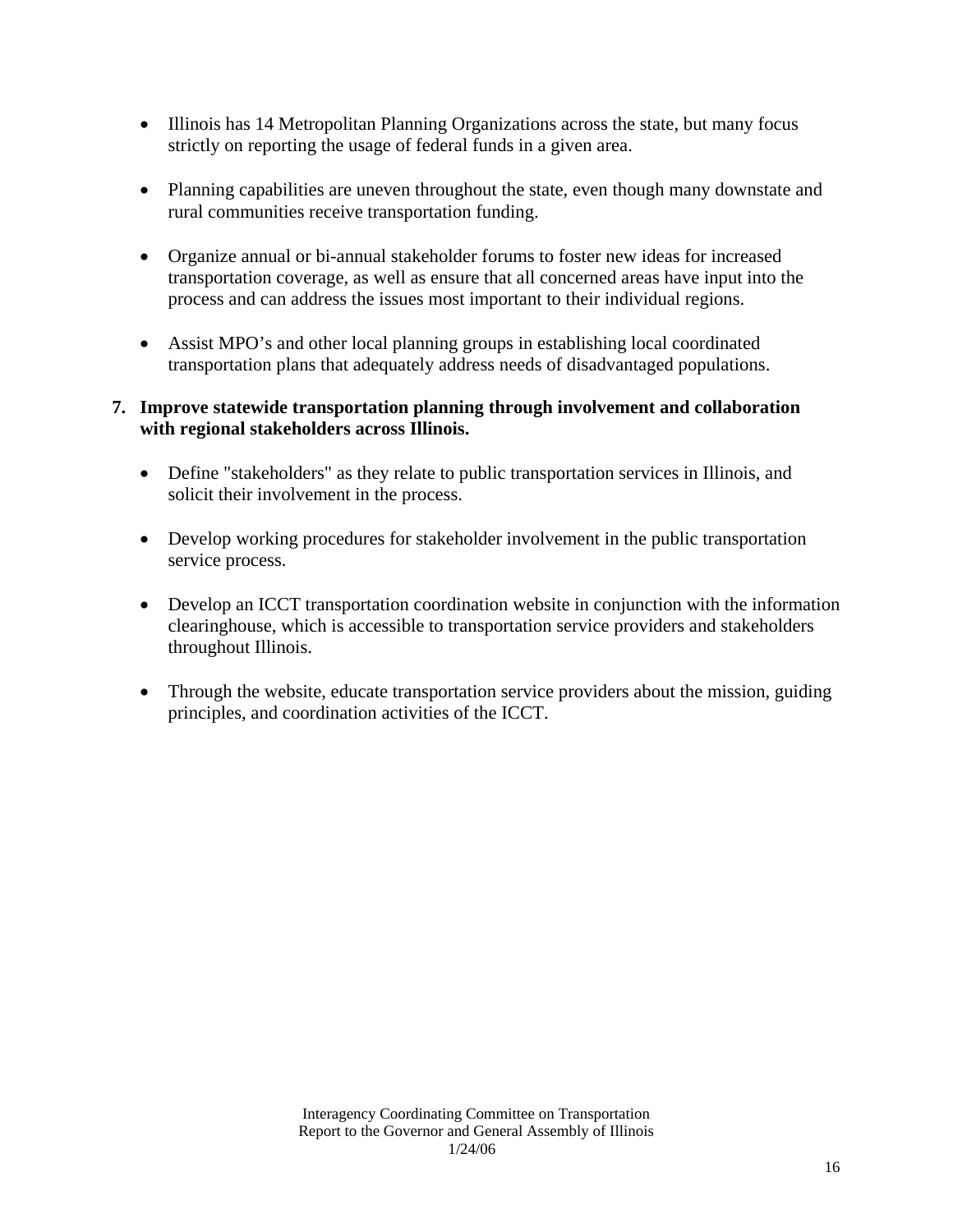## HISTORY OF THE ICCT

#### **Mission Statement**

To facilitate the broad coordination of local public transportation services in Illinois to effectively and efficiently provide for the essential needs of transportation-disadvantaged populations throughout the state.

#### **ICCT charge**

The ICCT has begun to accomplish its mission through implementing its Strategic Plan thus continuing its work to improve state, regional, and local policies that encourage coordination. The ICCT will also share its expertise with, and provide technical assistance to local and regional stakeholders.

The Committee was created to encourage the coordination of public and private transportation services, with priority given to services directed toward populations that currently are not served or are underserved by existing public transit. The Committee was also charged with looking for innovative approaches to providing and funding local transportation services and to offer their expertise to communities statewide. Specifically, the Committee was asked to:

- 1. Coordinate a state process within federal guidelines to facilitate coordination of communitybased transportation programs. This process was to include:
	- Developing objectives for providing essential transportation services to the transportation disadvantaged;
	- Providing technical assistance to communities that are addressing transportation gaps that affect low-income populations;
	- Developing a process for requesting federal funds such as the Job Access and Reverse Commute (JARC) Grant program that is based on input from communities statewide;
	- Assisting communities in identifying funds from other available sources for projects that are not an eligible use of JARC funds; and
	- Developing a plan to identify and recruit potential stakeholders in future community transportation initiatives to the Committee.
- 2. Develop goals and objectives to reduce duplication of services and achieve coverage that is as complete as possible.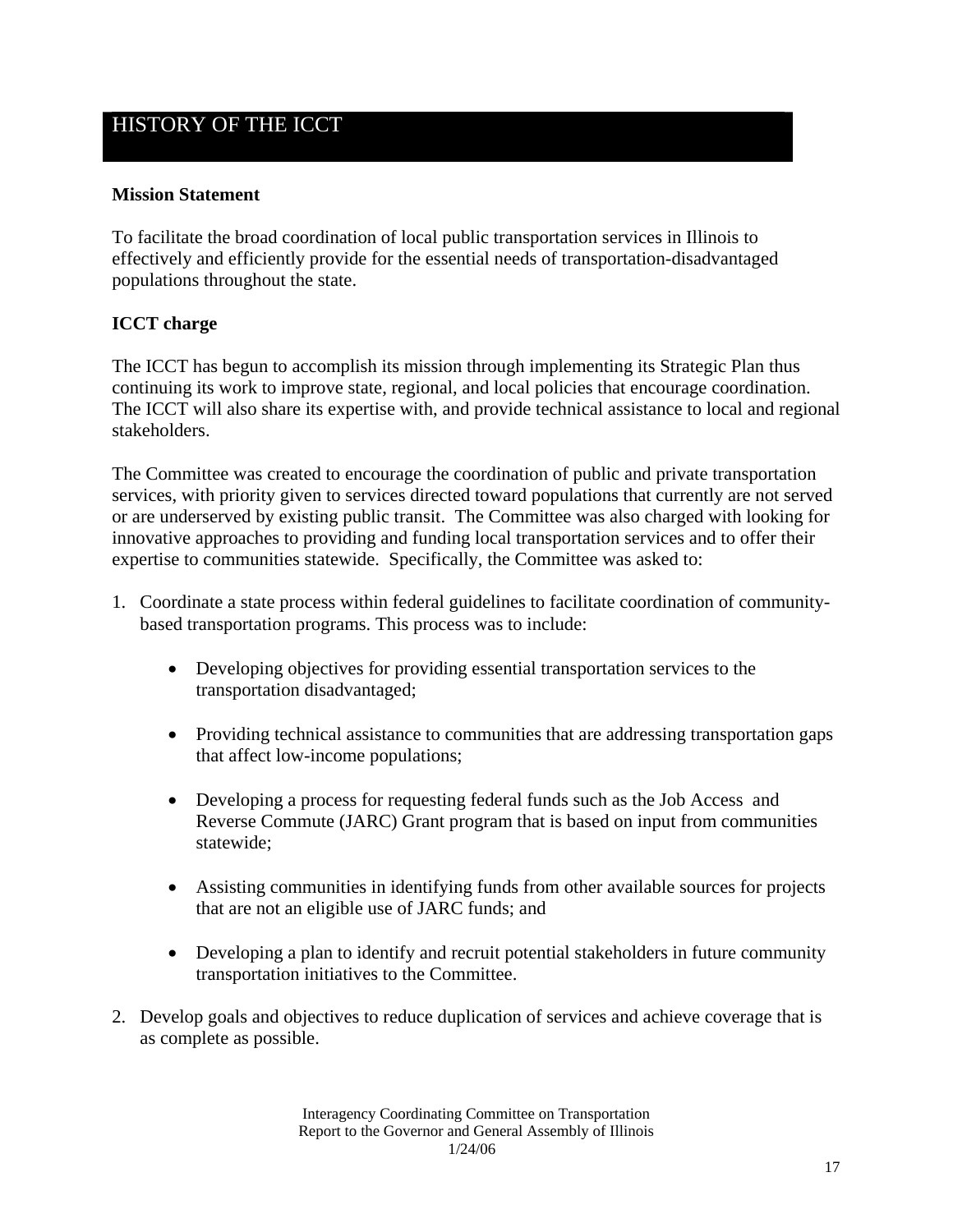- 3. Serve as a clearinghouse for information about funding sources and innovations in serving the transportation disadvantaged.
- 4. Submit a report by Feb. 1, 2006, to the Governor and the General Assembly that outlines the progress made by the Committee in performing its duties, and provides recommendations for statutory and regulatory changes to promote coordination.

#### **Chronology**

Transportation coordination attempts in Illinois:

**1991** – Illinois General Assembly created the Illinois Coordinating Committee on Transportation (Public Act 86-1244).

**1995** – Governor's Task Force on Human Services reform consolidated various state agencies in an effort to coordinate all aspects of Health and Human Services (HHS). **1996** – Health and Human Services/Federal Transit Administration regional coordination meeting in Chicago.

**2000** – Department of Human Services (DHS) Coordination Committee, which evolved into the Interagency Coordinating Committee.

**2003** – Governor Rod R. Blagojevich and the Illinois General Assembly created the Interagency Coordinating Committee on Transportation (Public Act 93-0185) which "set priorities for improving access to transportation for the transportation disadvantaged." **2004** – United We Ride Regional Coordination workshop, multi-state meeting held by the federal government to kick start a federal agency coordination initiative.

While earlier transportation coordination efforts in Illinois were plagued by the mindset of the need to catalog barriers to transportation coordination, the successful momentum of the ICCT instead came about through focusing on overcoming barriers that were already evident. It is also important to note that the innovative legislation enacted by Governor Blagojevich and the General Assembly put Illinois well ahead of the federal transportation coordination initiative. The creation of the ICCT resulted in both formidable accomplishments and a comprehensive strategic plan to ensure continued success.

Once again it is important, upon reading this report to understand that the identification of issues and solutions is just the beginning of a long process of coordination for the State of Illinois. Simply put, communities cannot address coordination and access to jobs by themselves – it will take patience, political will, and technical assistance to generate support for transportation coordination across the state.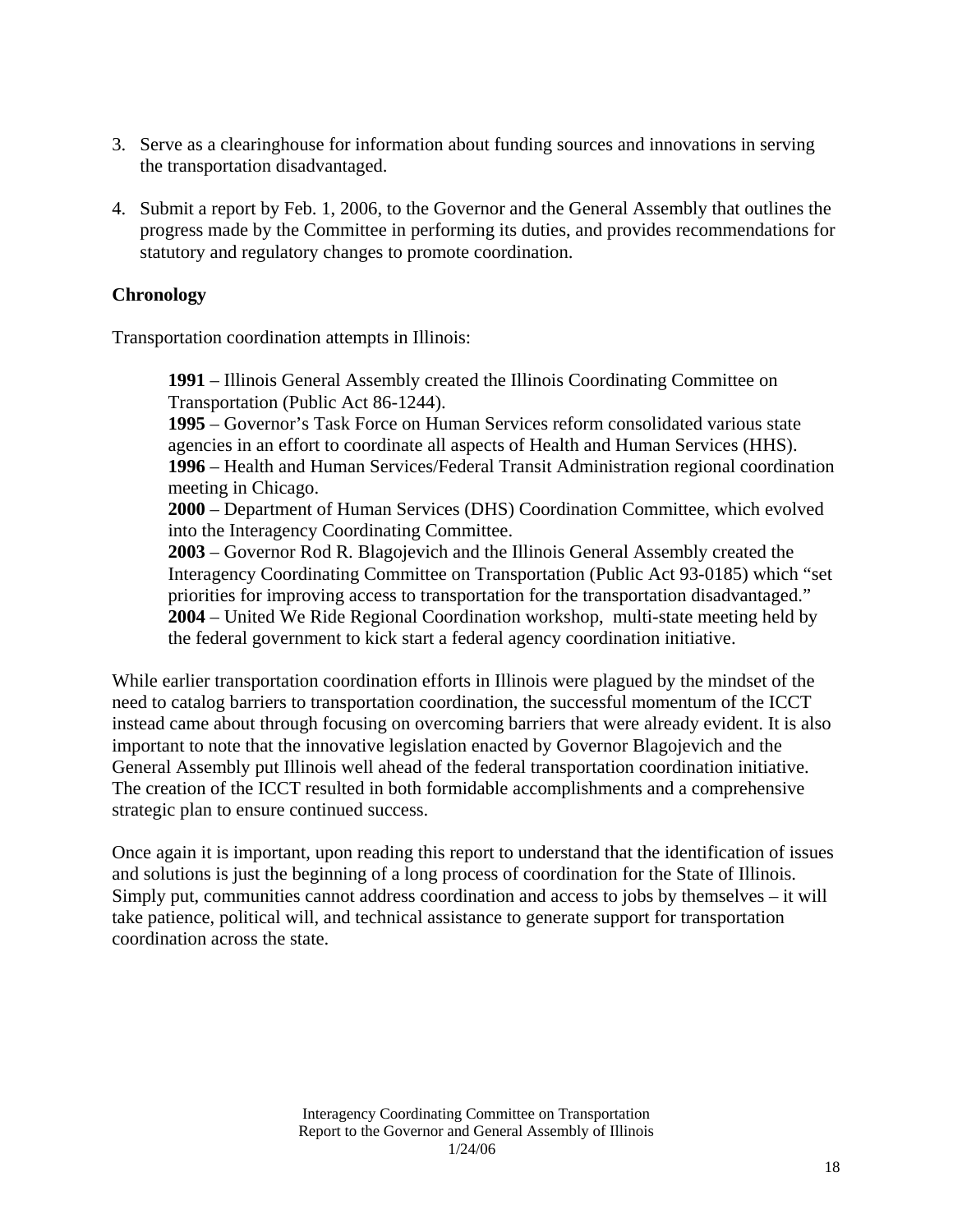## IMPORTANCE OF TRANSPORTATION COORDINATION

The National Council of State Legislatures describes transportation-disadvantaged individuals as "those with an age-related condition, disability, or who are poor" and who "are imperiled by immobility because they cannot access the most common mode of transportation – a car."  $4^{\circ}$ 

Furthermore, the "large number, diversity and dispersion of specialized transportation programs across many agencies potentially can create ineffective and inefficient service and problems such as duplication of service, underutilization of resources, inconsistent service, gaps in service, inconsistent safety standards and customer inconvenience."

The above problems can be alleviated through managing existing resources more efficiently and the effective management of resources is where transportation coordination comes into play. Transportation coordination allows state agencies, transit providers, stakeholders, and human service agencies a systematic way to tackle the problems that transportation-disadvantaged populations face. In its comprehensive form, transportation coordination is a process, which is implemented on both the state and community levels.

On a state level, when transportation coordination takes place, state agencies can:

- Coordinate their activities with those of other agencies;
- Pay closer attention to funding;
- More fully utilize Job Access Reverse Commute (JARC) funds; and
- Work on the mutual needs of agencies and stakeholders.

On a community level, when transportation coordination takes place, community agencies can:

- Maximize funding and resources;
- Better address transportation needs for disadvantaged populations; and
- Better prepare to respond to emergency situations.

A transportation coordination approach in Illinois which utilizes this "Top-Down" and "Bottom-Up" process supports locally driven transportation projects by:

- Centralizing information;
- Connecting community providers to transportation funding and planning opportunities;
- Reducing barriers to blending different federal and state funds;
- Diminishing duplication of services; and
- Creating broader coverage of service and innovative solutions.

The entire process results in transportation-disadvantaged individuals being able to access transportation options that are adequate, consistent, convenient, safe, and efficient.

> Interagency Coordinating Committee on Transportation Report to the Governor and General Assembly of Illinois 1/24/06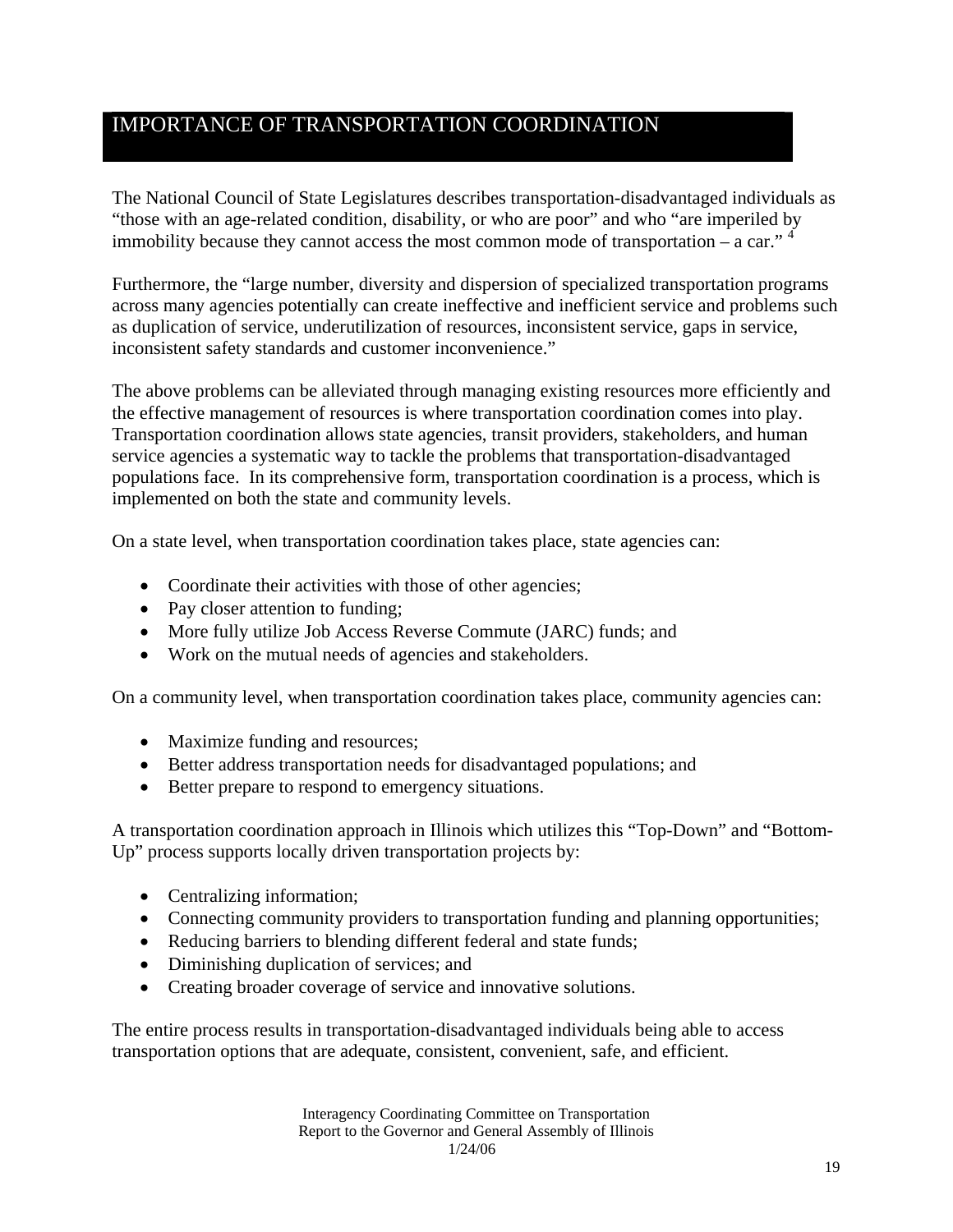## MEMBERSHIP

The ICCT organizational framework includes the Office of the Governor, an executive committee, clearinghouse staff, subcommittees, transit providers, state and local agencies, and stakeholders.

The executive committee oversees subcommittee actions, and conducts strategic planning, in cooperation with the Office of the Governor. The clearinghouse staff supports the efforts of the ICCT via technical assistance, research and reports, surveys and databases, and a clearinghouse website.

The four subcommittees include:

**Coordination committee,** whose duties are to "improve coordination of communitybased public and specialized transportation programs";

**Funding committee,** to "promote innovative funding strategies and provide expertise and support for local transportation funding requests";

**Communication and engagement committee** to "provide up-to-date program information and communication services to local areas"; and

**Administration committee** to "establish cost-effective and efficient administrative procedures for ICCT oversight work."

The ICCT membership meets every other month, collaborates within subcommittee groups, and shares in decision making at all levels.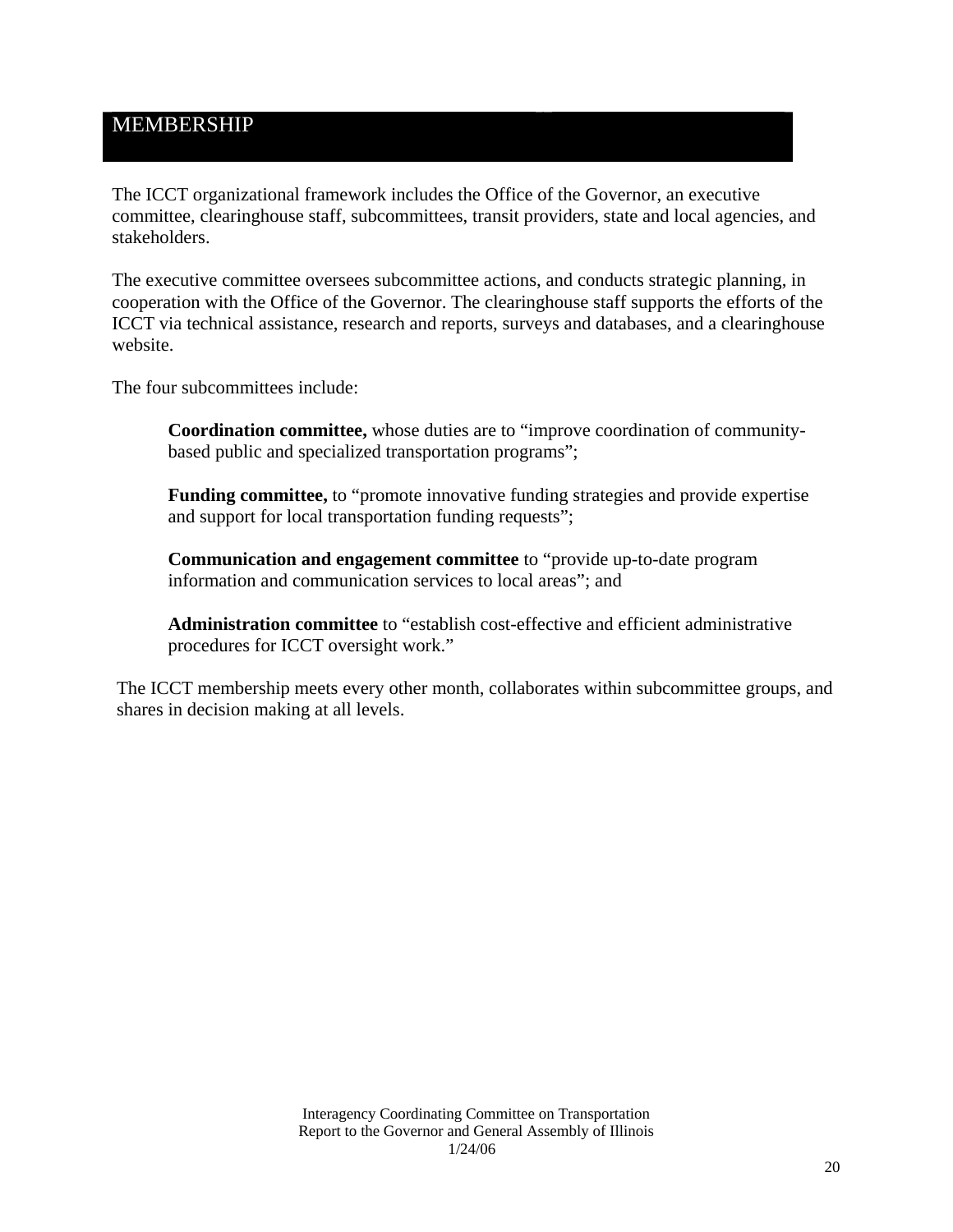## ICCT STRATEGIC PLAN

#### **Guiding Principles for the ICCT:**

- 1. Set priorities and recommend changes for improving access to transportation for the transportation-disadvantaged.
- 2. To facilitate the coordination of public and private transportation services, with priority given to services directed toward populations not currently served or underserved by existing public transit.
- 3. Identify innovative approaches to provide funding for local transportation services and offer expertise on improvements to counties and communities throughout Illinois.
- 4. To appropriately and equitably utilize the resources and expertise of all agencies represented on the ICCT in providing public and transportation-disadvantaged services for Illinois clients in need.
- 5. To support and facilitate continued independence and well-being for transportationdisadvantaged populations and the general public by providing public transportation resources as practicable to help Illinois citizens find and retain employment, as well as fulfill their other daily functions (e.g., Doctor visits, shopping, etc.).
- 6. To specifically target coordinated public transportation access to lower-income, transportation-disadvantaged sectors of Illinois.
- 7. To craft all coordination strategies for flexibility in meeting circumstances indicated by local and regional needs.
- 8. To involve transportation planners, providers, and stakeholders at the community level throughout the state, and facilitate locally based solutions to transportation access problems.
- 9. To provide technical assistance to state and local transit agencies, transit providers, and stakeholders in the development and support of innovative transportation options, particularly in designing systems and accessing available state and federal funds.
- 10. To provide for a centralized data center.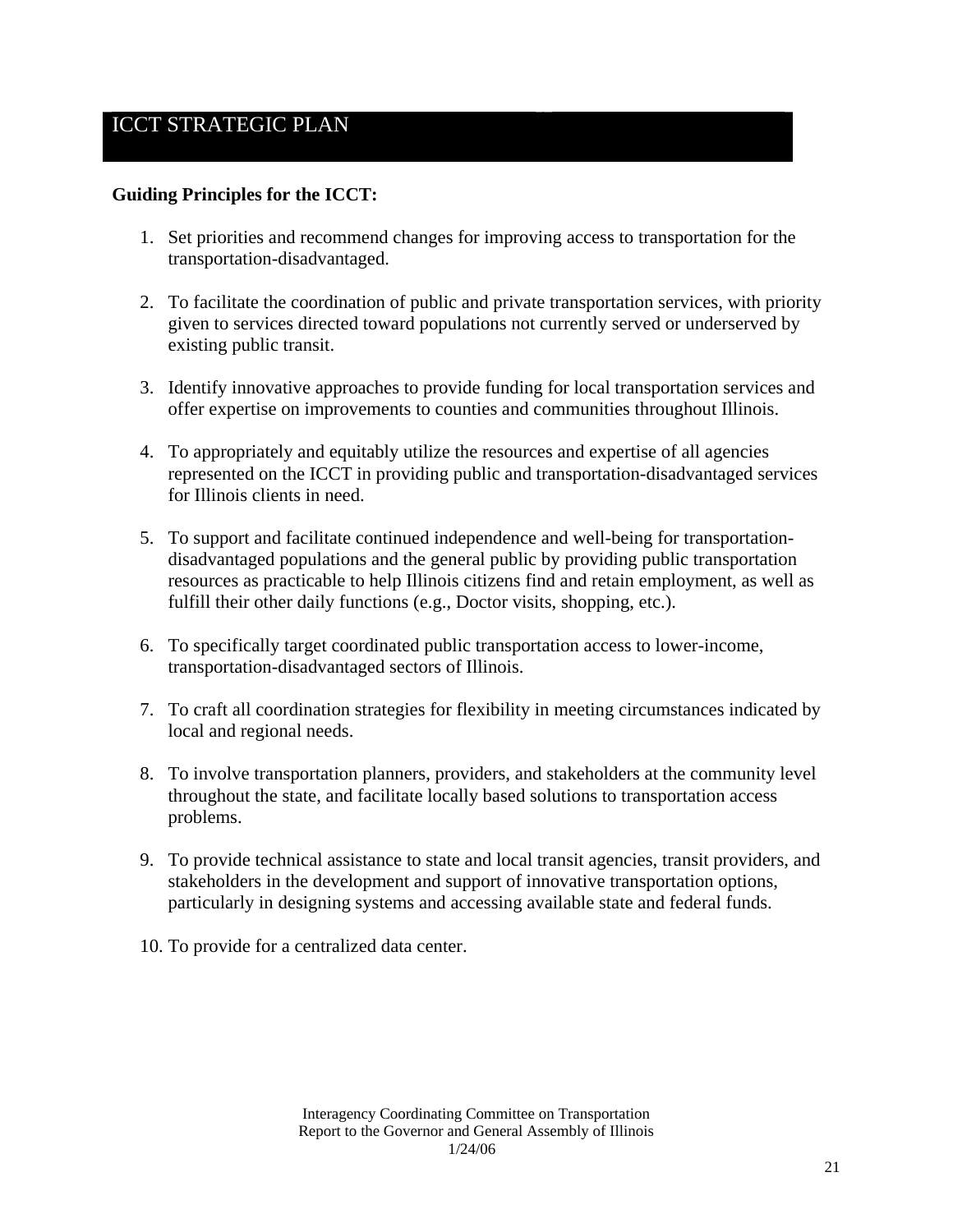#### **The ICCT Strategic Plan, with Initiatives for Subcommittees:**

#### **Objective 1: Improve coordination of community-based transportation programs**

**Target 1:** Reduce duplication and overlap of existing transportation funding and services. *Initiative 1: Identify mandated transportation programs by state agency and funding for each. Initiative 2: Define the transportation responsibilities of each state agency receiving funds for services.* 

*Initiative 3: Define the various levels of transportation coordination using a statewide model.* 

**Target 2:** Transportation coverage in Illinois is enhanced by better deploying existing resources. *Initiative 1***:** *Develop a comprehensive list of current transportation providers in Illinois and compile an inventory of their ridership eligibility requirements*.

**Target 3:** Information on the successful coordination of programs in other states is utilized in developing strategies to improve the Illinois transportation network.

*Initiative 1***:** *Benchmark what other states have done to coordinate transportation activities and funding and use that information to advise the development of Illinois' new program.* 

**Target 4:** Regional transportation planning committees are developed and supported where similar planning groups do not exist, and all area providers are required to participate.

*Initiative 1: Investigate the feasibility of creating a "regional" transportation structure in Illinois that will help direct transportation funding to identified regions throughout the state.* 

**Target 5:** Geographical areas of greatest need are identified where greatest value can be achieved by improved coordination of transportation services.

*Initiative 1: Geo-map existing transportation services by provider location, population served, the service area, hours of service, and the number and type of vehicles.* 

*Initiative 2: Identify counties in Illinois where gaps exist in the provision of regional transportation services.* 

*Initiative 3: Develop an action plan to provide transportation services in areas identified by the gap analysis.* 

**Target 6:** A definitive technical assistance program is developed that addresses critical gaps in transportation services, and is made available to assist local service providers.

*Initiative 1: Develop a statewide model for technical assistance to service providers. Initiative 2: Create a task force or working group that will go out into Illinois counties and communities to apply the technical assistance model for service providers.* 

#### **Objective 2: Promote innovative funding strategies and provide expertise and support for local funding requests**

**Target 1:** A unified process is developed to apply for federal transportation assistance in support of innovative to-work projects throughout Illinois.

*Initiative 1: Develop an inventory of all federal transportation assistance programs and make the information available through the information clearinghouse.* 

**Target 2:** A statewide process is developed for requesting JARC funds based on community input. *Initiative 1: Use JARC working group recommendations to develop an application review process that provides for community-based input.*

**Target 3:** Funds from other state and federal sources are identified for projects that do not qualify for JARC funds.

*Initiative 1: Identify funding sources and make the information accessible.* 

Interagency Coordinating Committee on Transportation Report to the Governor and General Assembly of Illinois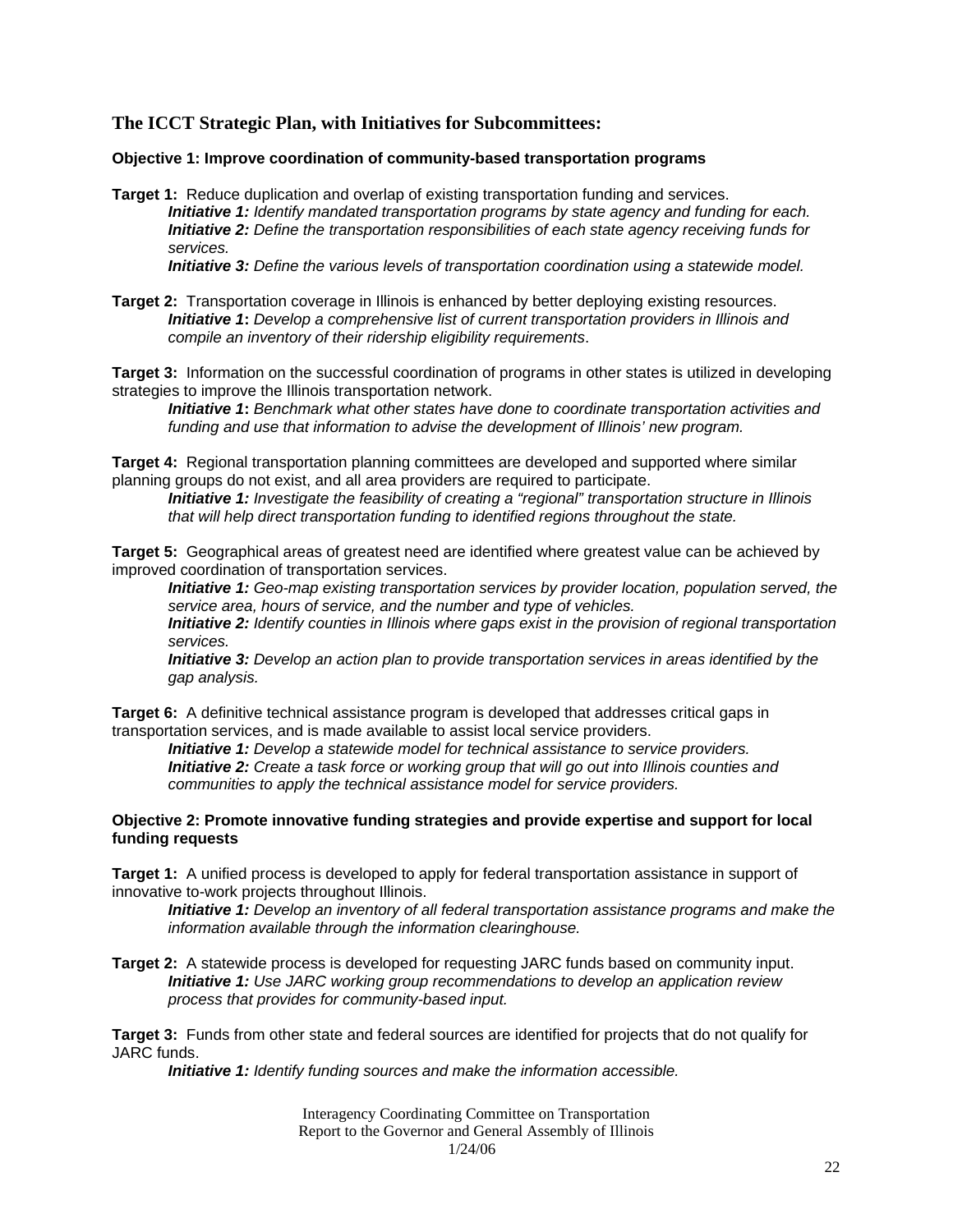#### **The ICCT Strategic Plan, with Initiatives for Subcommittees (continued from Page 22):**

#### **Objective 3: Provide up-to-date information and communications services to local areas**

- **Target 1:** An informed network of service providers is linked by an effective communications structure. *Initiative 1: Establish a centralized information clearinghouse on coordination programs, including potential funding resources, grant-writing expertise, system design, and other best practices and innovations to serve the public, not-for-profit agencies and transportation providers. Initiative 2: Develop an ICCT website in conjunction with the information clearinghouse that is accessible to all transportation service providers throughout Illinois. Initiative 3: Educate all transportation service providers about the mission, guiding principles, and activities of the ICCT through its website. Initiative 4: Determine the staffing needs for the information clearinghouse and issue recommendations to the Governor's Office.*
- **Target 2:** Recommend statutory/regulatory changes needed to promote service coordination. *Initiative 1: Form a working group to advise the ICCT on needed statutory/regulatory updates. Initiative 2: Review the coordination requirements of various statewide transportation grant programs and recommend statutory and regulatory updates to strengthen those requirements. Initiative 3: Monitor Section 5310 and 5311 grant recipients to ensure compliance with coordination requirements.*
- **Target 3:** Identify and recruit stakeholders in future initiatives to join ICCT efforts. *Initiative 1: Define "stakeholders" as they relate to transportation and specialized services in Illinois and solicit their involvement in the process. Initiative 2: Develop procedures for stakeholder involvement in the service provision process.*
- **Target 4:** A structure and method for community feedback and involvement in regional transportation planning and coordination processes is developed.
	- *Initiative 1: Conduct a statewide needs assessment of transportation needs by region in Illinois. Initiative 2: Conduct regional meetings to inform service providers and other stakeholders about the ICCT efforts and the need to coordinate transportation funding in Illinois.*

**Target 5:** A definitive technical assistance program is developed that addresses gaps in public transportation and is readily available to assist service providers.

*Initiative 1: Develop a statewide model for "technical assistance" to service providers. Initiative 2: Create a working group to implement the technical assistance model for providers.* 

#### **Objective 4: Establish cost-effective and efficient administrative procedures for the ICCT**

- **Target 1:** Participating agencies agree on the principles and strategy of the ICCT and pledge support. *Initiative 1: Develop memoranda of understanding (MOU) to specify the transportation roles and responsibilities of each participating agency.*
- **Target 2:** The working structure of the ICCT is established. *Initiative 1: Create a working group to develop the organizational structure for the ICCT that reflects reporting relationships, feedback procedures and staff responsibilities. Initiative 2: Present the recommended structure, including the ICCT decision-making process, communication linkages, and subcommittee structures to the full ICCT for approval.*
- **Target 3:** ICCT coordination and staffing needs are identified, as are potential funding resources. *Initiative 1: Develop a multi-year funding program for ICCT staff and office expenses. Initiative 2: Identify individual skills needed among ICCT staff and appropriate methods of interviewing and hiring staff.*

**Target 4:** A report on ICCT activities is finalized for delivery to the General Assembly by Feb. 1, 2006.

Interagency Coordinating Committee on Transportation Report to the Governor and General Assembly of Illinois 1/24/06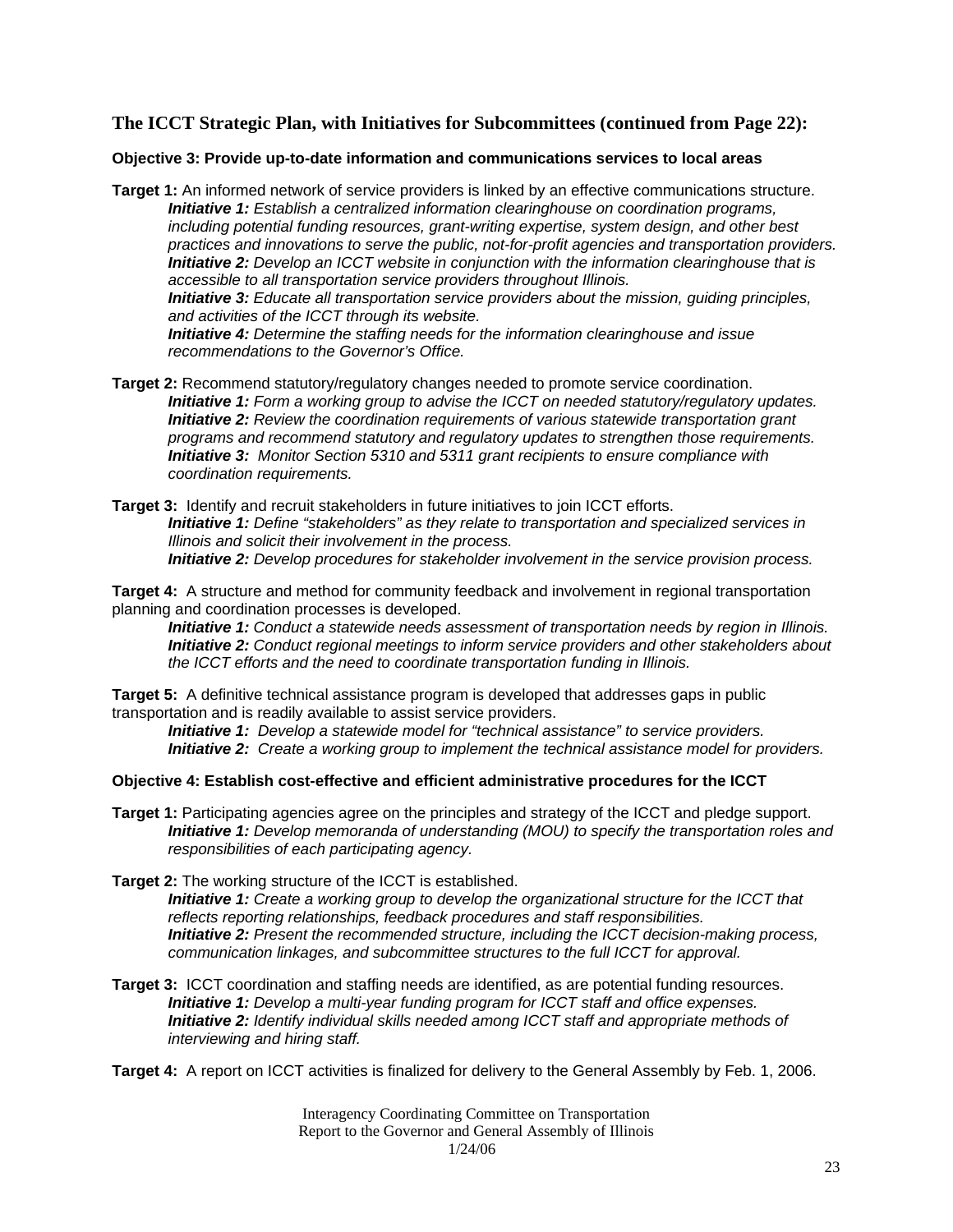## SUBCOMMITTEE OBJECTIVE REPORTS

## **Objective 1 Subcommittee Report:**

The ICCT charged the Objective 1 Subcommittee to study opportunities and develop recommendations to improve coordination of community-based public transportation programs. This Objective originally had seven targets, which were created during the ICCT strategic planning session. During the course of its work, the subcommittee recommended that Target #7 be dropped from the plan. This target proposed to develop an equitable and standardized trip reimbursement rate to be used by all agencies that pay for transportation on a per-trip or perclient basis. It was determined that this proposal had many policy implications and was beyond the scope of the ICCT mission. Thus, it will not be discussed as part of this report. Target #6, "A definitive technical assistance program that addresses gaps in public transportation is developed and is readily available to assist service providers," was taken up by the Objective 3 subcommittee and will be discussed in that section of this report.

#### **Target #1: Reduced duplication of existing public transportation funding and services, through coordination of public and private, not-for-profit services.**

The ICCT identified three initiatives for the subcommittee to consider in developing recommendations for achieving Target #1.

**Initiative 1:** Identify state and federally mandated public transportation programs by state agency and the funds earmarked for each program.

#### **Purpose**

There is no single information source regarding different transportation programs funded by the state, and consequently limited coordination of state funding for public transportation services.

#### **Progress**

The Department of Human Services developed a web-based database to collect information from state agencies about their federally mandated public transportation programs. The database came online in August and state agencies designated representatives to enter the necessary information. The Department of Human Services has shared initial reports with the Committee. (See Appendix for Database Report)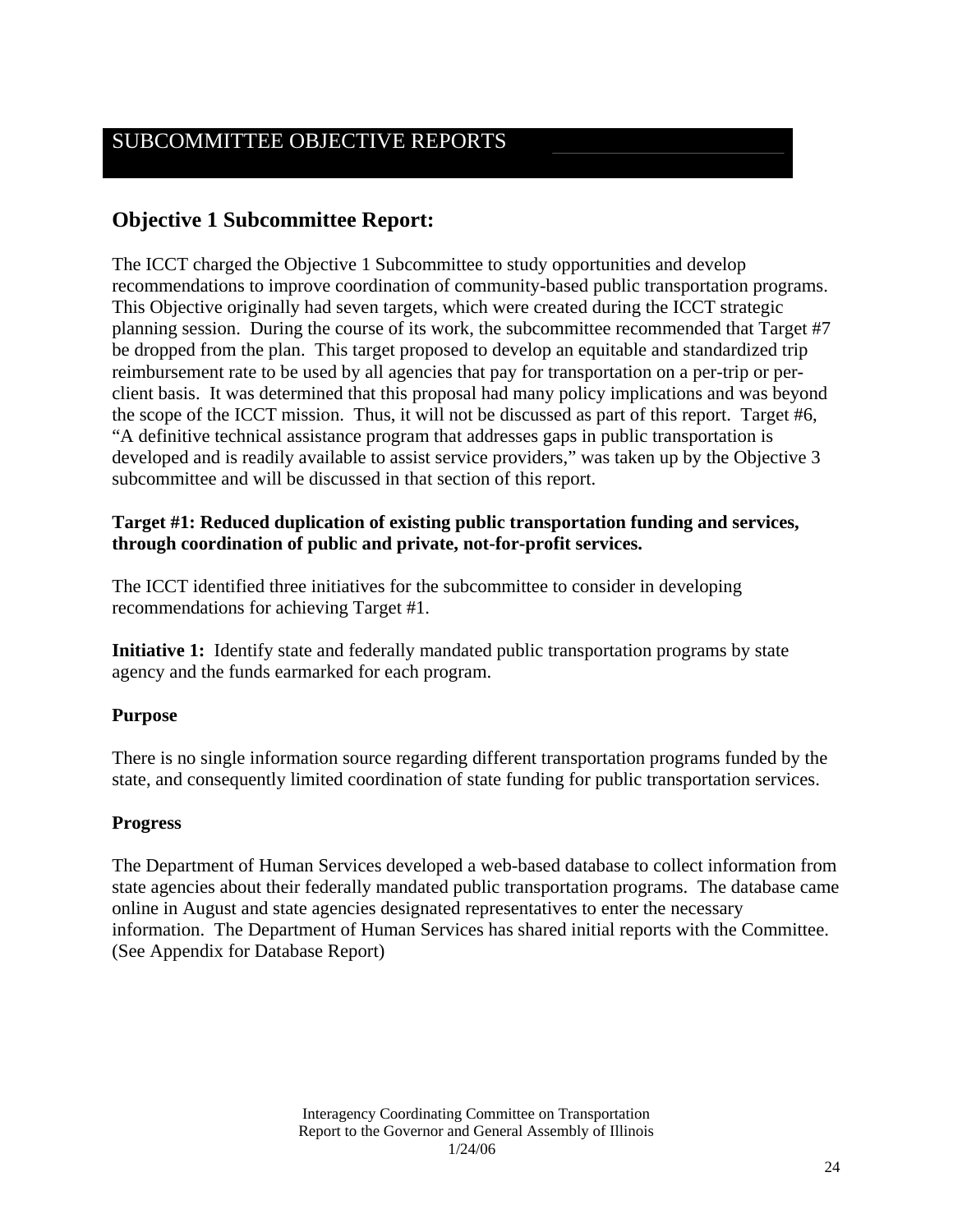- 1. DHS should continue to compile this information and make it available to the ICCT.
- 2. The ICCT staff person should keep this information updated and analyze the information to identify opportunities for improved coordination of public transportation funding.

**Initiative 2:** Define the public transportation responsibilities of each state agency that receives discretionary or earmarked funds for said services*.* 

#### **Purpose**

There is no single information source regarding different transportation programs funded by the state, and consequently limited coordination of state funding for public transportation services.

#### **Progress**

Each state agency involved in the ICCT provided a list of their responsibilities. This information is shown in Exhibit A of this section.

#### **Recommendations**

None

**Initiative 3:** Define "coordination" using a statewide model of public transportation funding with consideration for mandated programs. This coordination is needed in many separate areas. Therefore, categories of coordination also need to be developed based on the agreed upon definition in order to make this coordination more manageable from the regional level.

#### **Purpose**

- 1. There is no consistent definition of coordination that encompasses everything this Committee is trying to accomplish. "Coordination" can have different meanings depending on the specific aspect of transit being discussed. For example, coordination among state agencies (macro level) is a different scenario than coordination between transit providers (micro level). Yet, without an all-encompassing definition of coordination for the ICCT to work from, there is no way to ensure that all areas of concerns have been addressed.
- 2. There are no established categories of coordination developed for the Committee to consider when developing a coordinated transportation service plan. These categories are necessary to take into account all the facets of providing transportation services that will need to be addressed to have thorough coverage across all regions.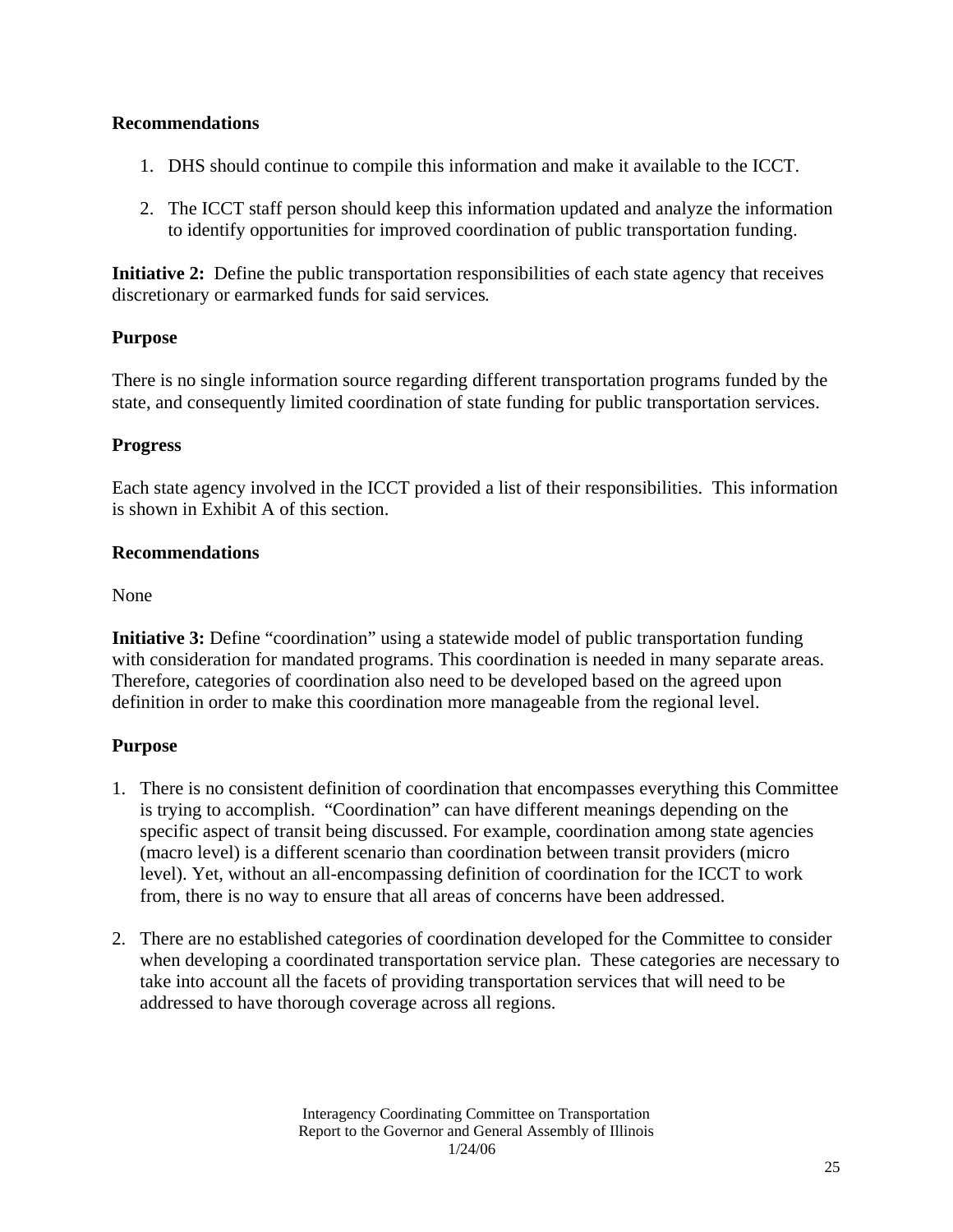#### **Progress**

- 1. The agreed-upon definition agreed needs to encompass all communities because the transportation model developed would depend on the amount of cooperation and resources available within each community.
- 2. The workgroup suggested five major categories of coordination. Some of these will be state/regional and others will require local coordination.

| Administrative           | Procurement; Reporting; Grant Administration*                                                                                                    |
|--------------------------|--------------------------------------------------------------------------------------------------------------------------------------------------|
| Financial                | Contracting/Eligibility/Reporting/etc; Funding Sources*;<br><b>Local Partnerships</b>                                                            |
| Legal                    | Contractual Provisions*, Federal/State Statutes and<br>Regulations, Jurisdiction*, Liability*                                                    |
| <i><b>Operations</b></i> | ADA Eligibility*; Dispatching; Drug and Alcohol Program;<br>Fares/Transfers; Maintenance; Safety and Security; Training                          |
| Planning                 | Regional; Routing/Scheduling; Rural Planning*; Service<br>Area                                                                                   |
| <i>Communities</i>       | Local stakeholders, elected officials, disadvantaged riders,<br>Community-Based Organizations, businesses, economic<br>development professionals |

These categories of coordination (Exhibit B) need to be taken into account when developing and implementing a statewide transportation coordination strategic plan. These categories could be viewed as a checklist of all the areas that need to be covered when developing the strategic plan in order to ensure that the transportation plan encompasses all regions and affected communities.

- 3. At the community level, satisfying the six core elements of a coordinated system is more important than determining the local system's category of coordination. They are:
	- Making things happen by working together.
	- Taking stock of community needs and moving forward (identifying gaps in service for disadvantaged riders).
	- Putting customers first.
	- Adapting funding for greater mobility.
	- Moving people efficiently.
	- Technology issues interwoven through core elements.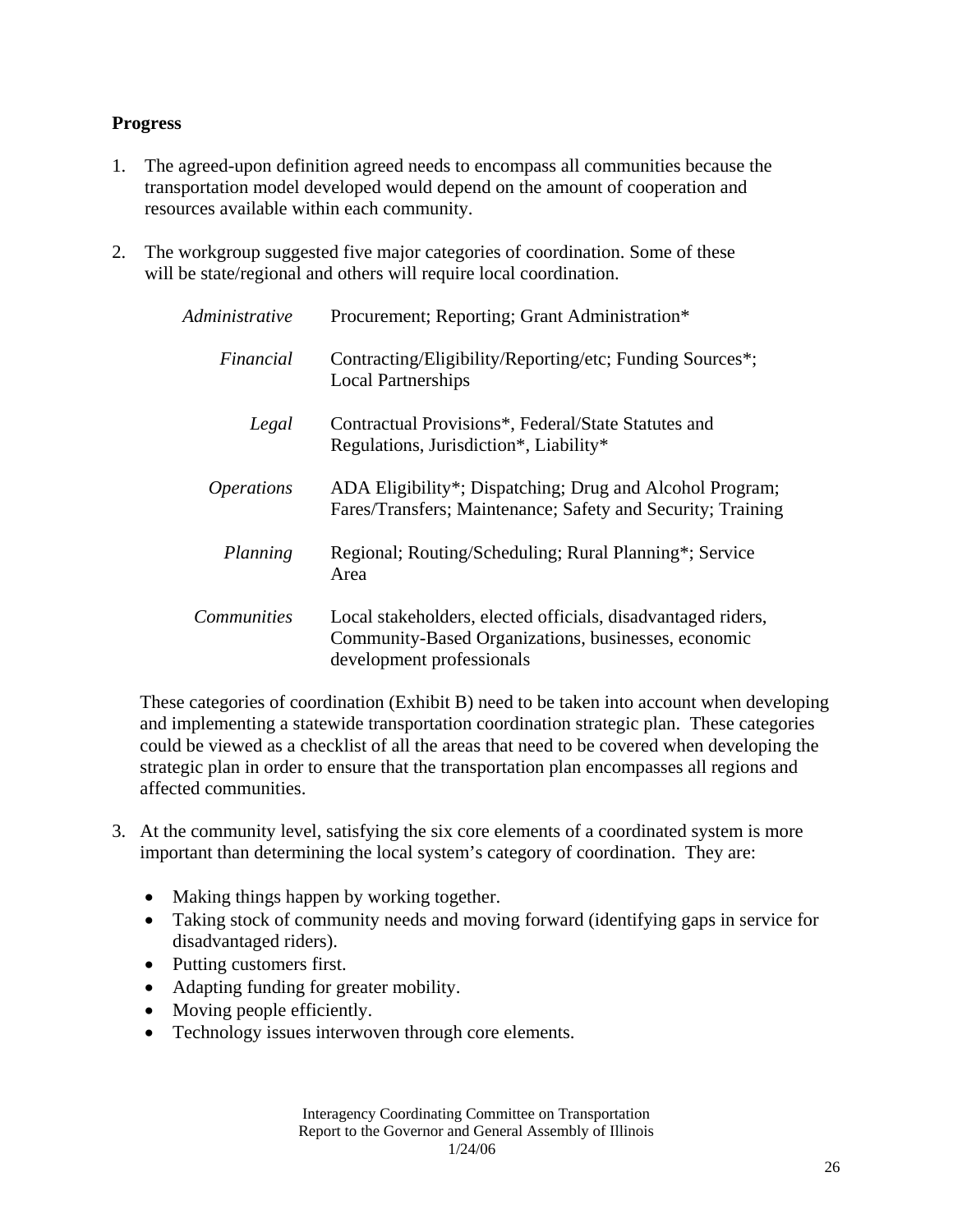If these six elements exist within a given community, then the groundwork exists for developing a coordinated transportation system. Although the Objective 3 report will go into detail regarding the technical assistance provided thus far by the ICCT clearinghouse located at RTAC, the Objective 1 subcommittee compiled a list of technical assistance resources currently available to transit providers. That list is found in Exhibit D of this section.

### **Progress**

The following definition of "coordination" was agreed upon by the Target 1 workgroup:

Transportation coordination is a collaborative process in which organizations and stakeholders interact to jointly accomplish the objectives of improving the efficiency and effectiveness of public transportation. Coordination entails the cooperative pooling of resources and activities of human service agencies with each other and with mass transportation providers to increase the amount and quality of services, especially to disadvantaged riders (low-income, seniors, individuals with disabilities and those without transportation). Central to transportation coordination remains the responsibility to ensure that, to the extent possible, transportation will keep pace with area job growth, housing development and the creation of essential community services i.e., hospitals, childcare, etc…

#### **Target #2: Complete public transportation coverage can be provided by better utilizing and deploying existing resources.**

**Initiative 1:** Develop a comprehensive list of current public transportation service providers in Illinois and compile an inventory of their ridership eligibility requirements in order to provide the best system.

#### **Purpose**

There is currently not a single source of information on transportation resources across the state. Information on current transportation services and coverage is necessary in order to identify where duplication and gaps exist.

#### **Progress**

- 1. The University of Illinois-Chicago provided the ICCT with a 2002 list of transportation providers, which was used by NIPC (at the request of the ICCT) to do an initial geo-mapping of transportation services in Illinois. This information, while a source for provider addresses, did not provider service areas. The subcommittee decided that information on area of service, rider eligibility and funding is needed for a meaningful gap analysis.
- 2. There is no current funding available for a survey to gather this information.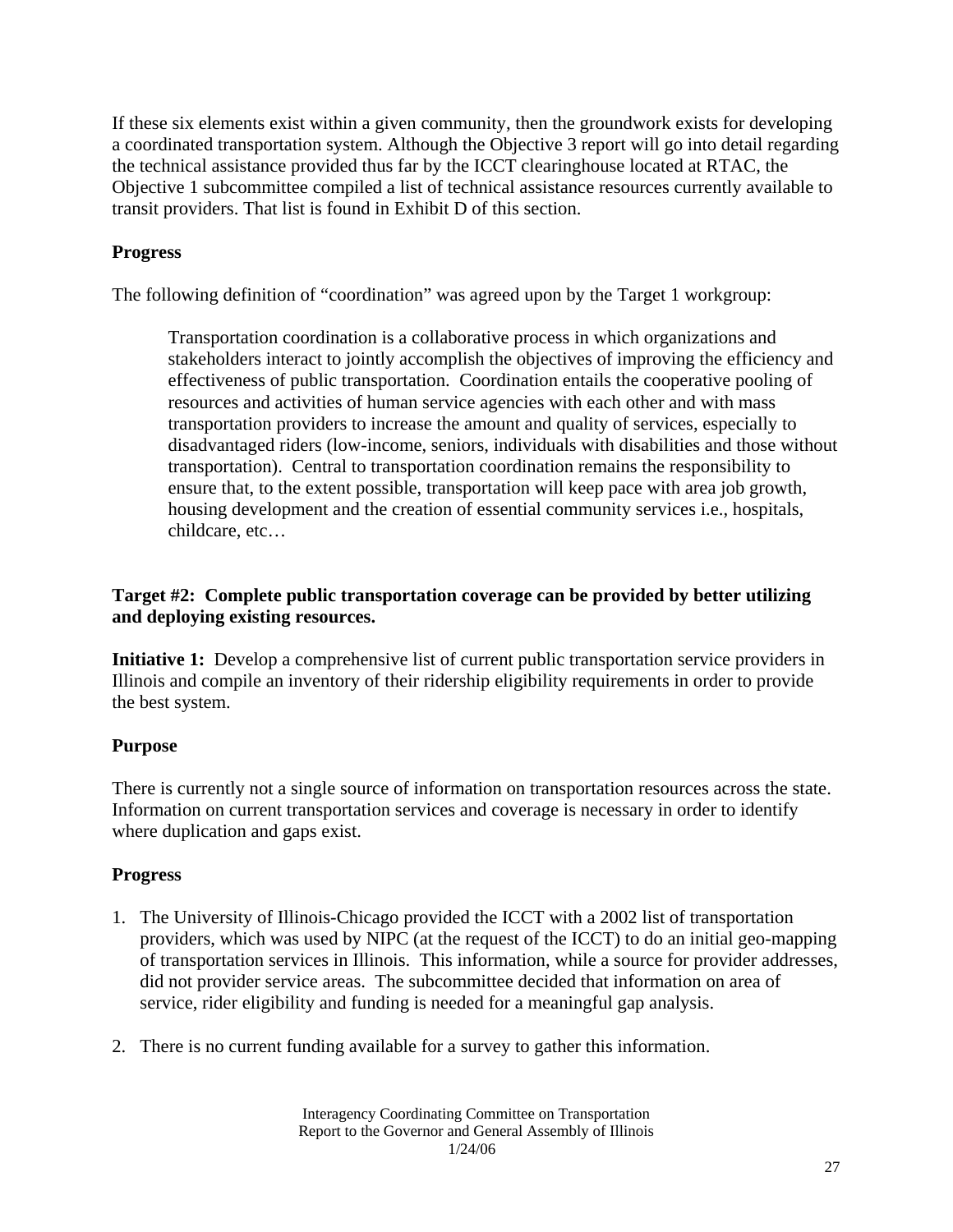- 3. A mechanism is needed to keep this information up-to-date after the ICCT completes its work.
- 4. Exhibits E and F show initial progress on this initiative.

- 1. The subcommittee recommends a survey tool be developed to collect information on existing transportation services and resources in Illinois. This task is a future responsibility for the ICCT staff person, likely to be accomplished through a modification of the recently developed DHS database. The information should be kept up-to-date through annual update surveys and made available to stakeholders. The survey results can also be used to help make decisions regarding state and regional planning of transportation opportunities.
- 2. In accordance with House Joint Resolution (HJR) 0020, we recommend the ICCT, with the assistance of other state agencies, conduct a needs assessment of current and future senior transportation needs in Illinois.
- 3. We recommend continued development of the DHS consolidated database of coordinated transportation services, to be refined and then disseminated to regional transportation authorities and transit districts. In addition, the ICCT should remain committed to ensuring that the database is kept up to date and the quality of the data improves over time.

#### **Target #3: Information on the successful coordination of other state programs is utilized in developing strategies on improving the Illinois public transportation program.**

**Initiative 1**: Benchmark what other states have done to coordinate public transportation activities (including funding) and use that information to advise the development of Illinois' new program.

#### **Purpose**

Research on other state efforts and best practices will be useful in determining the feasibility of certain initiatives and developing recommendations for Illinois.

#### **Progress**

Ed Heflin of RTAC identified a comprehensive study of state coordination efforts conducted by the National Conference of State Legislatures  $(NCSL)^4$  (See Appendix – Coordination Models across the Nation)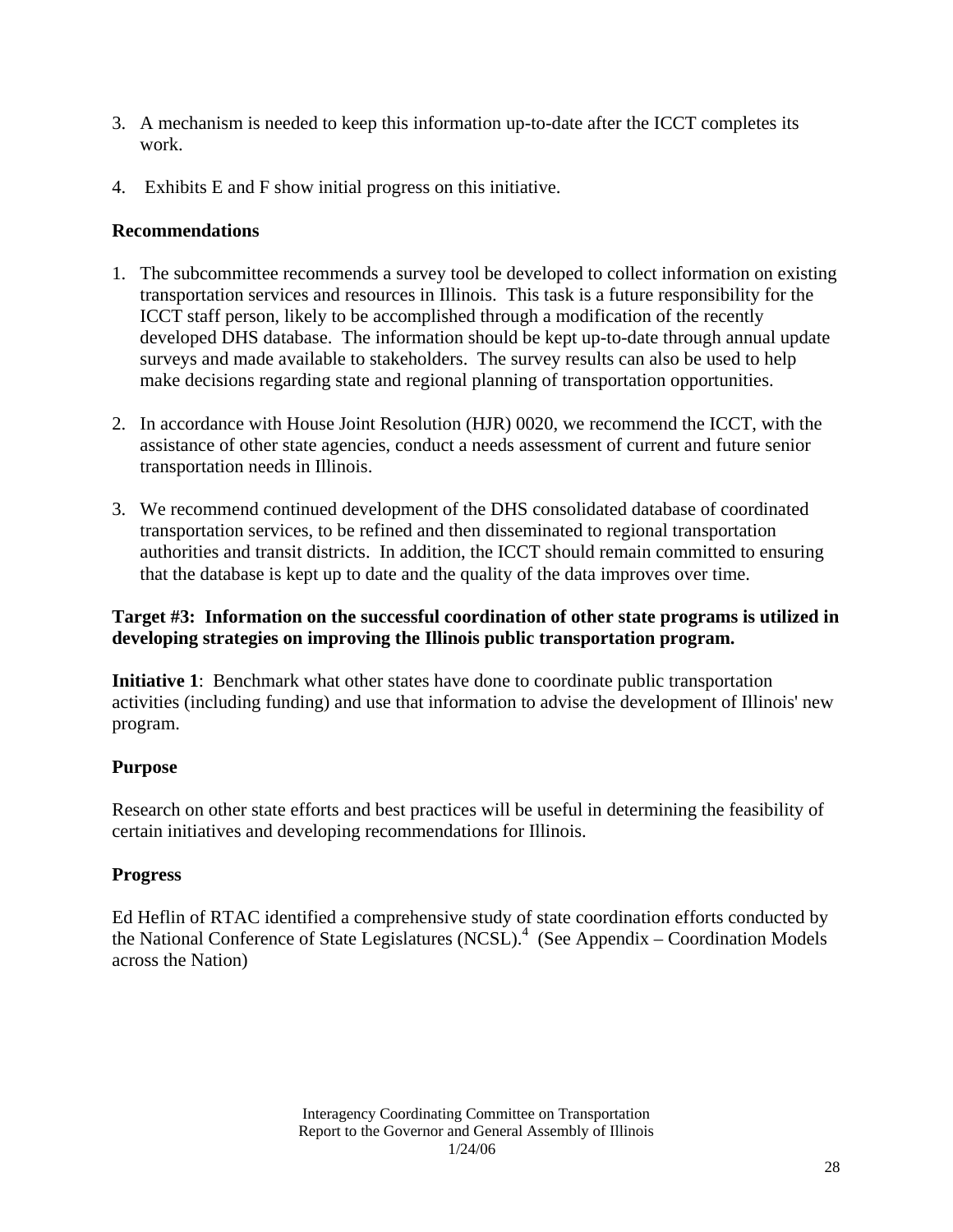The subcommittee recommends that other states' past efforts at coordinating public transportation be examined to compare best practices and identify funding strategies that could be utilized by the ICCT. The NCSL report was utilized in following through with this recommendation.

**Target #4: Regional Transportation Planning Committees are developed and supported in locations where Metropolitan Planning Organizations (MPO's) do not exist, and all providers are required to take part in these committees. The task of this subcommittee is to explore and develop recommendations on the creation of regional public transportation planning committees that will direct funding to regions throughout the state.** 

**Initiative 1:** Investigate the feasibility of creating a "regional" public transportation planning structure in Illinois that will direct funding to regions throughout the state.

#### **Purpose**

- 1. No mandate currently exists to provide regional transportation planning and coordination. Because of this lack of a comprehensive plan, there is duplication of services in some regions while other regions have no public transportation coverage at all.
- 2. There is a lack of funding available to develop and implement regional planning councils. This lack of funding creates large gaps in the coordination of services, which further leads to lack of transportation coverage in some regions while creating duplicative services in other, more populous regions.
- 3. There are no existing formal means for stakeholders within non-MPO regions to start the communication and consensus building process with each other. Without open communication, there can be no realistic expectations of increased cooperation and transportation coverage. Opening up these avenues of communication will also help to provide the Committee with more data, which further helps in the decision making process.

#### **Progress**

1. Discussions resulted in the consensus that the state should set up a regional transportation planning structure. A regional transportation coordination entity could execute the recommendations set forth from the workgroups, as well as provide a structured forum for stakeholder input in the public transportation planning process. Exhibit C lists existing transportation planning activities in Illinois, and especially illustrates the lack of formal planning activities in downstate Illinois (limited formal planning activities in small urban areas and no formal planning activities in rural areas). Exhibit D lists current technical assistance sources for planning activities.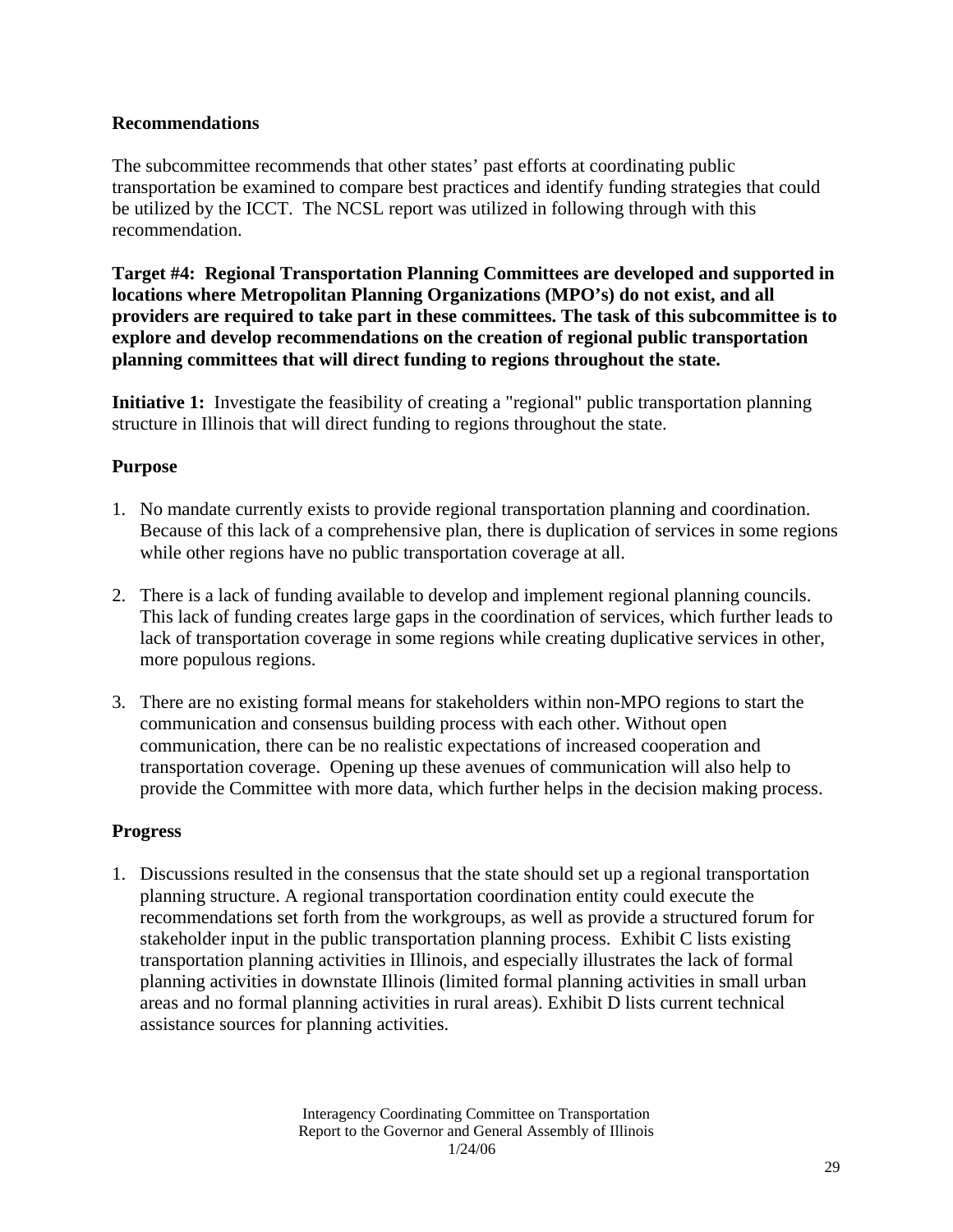- 2. Different agencies have different definitions of regions, and it is difficult to reorganize these existing boundaries. This lack of clear boundaries can lead to service overlap as well as lack of services for some communities. The potential for disputes over boundaries can lead to decreased cooperation from areas that feel their boundaries are being infringed upon. The Committee also needs to be careful when considering the geographical size of a given region to ensure that it is workable.
- 3. The need exists for an entity that can monitor progress and gather information to disseminate across regions. This monitoring ensures that all areas get equal voice in the process and are aware of all the tools available for their use in increasing transportation coverage within their region.
- 4. Created Rural Planning Organization document located in the Technical Assistance section report (Exhibit A).

- 1. The ICCT can help to facilitate the communication process at the regional level by organizing meetings once or twice a year with all stakeholders participating in the process. These meetings can help to foster new ideas for increased transportation coverage as well as ensure that all concerned areas have input into the process and can address the issues most important to their individual regions.
- 2. State agencies should consider signing off on a requirement that "Regional Transportation Planning Committees" approve all applications for public transportation funding. Implementing this recommendation will likely require state agencies to agree upon a single regional structure (see Recommendation 6).
- 3. The Committee should work in concert with the Chicago Area Transportation Study (CATS) to help develop state/local coordinated transportation plans (or at least planning methodology). Since CATS has already been working on this issue they would be able to provide valuable insight on the different avenues and methods available to the Committee for developing a state/local coordinated transportation system.
- 4. ICCT participating state agencies should provide regional oversight to foster better communication and provide assistance. This will ensure that all regions are aware of the funding opportunities and constraints and can provide input into the process.
- 5. The ICCT can help to identify agencies that have a stake in this issue, as well as identify transportation related funds to be used in increasing the transportation options available to underserved regions. Many times funds may be available, but the community in need does not know how to procure these funds, or agencies that have funds dedicated do not know the regions that are in need of help. The Committee can help to disseminate this information.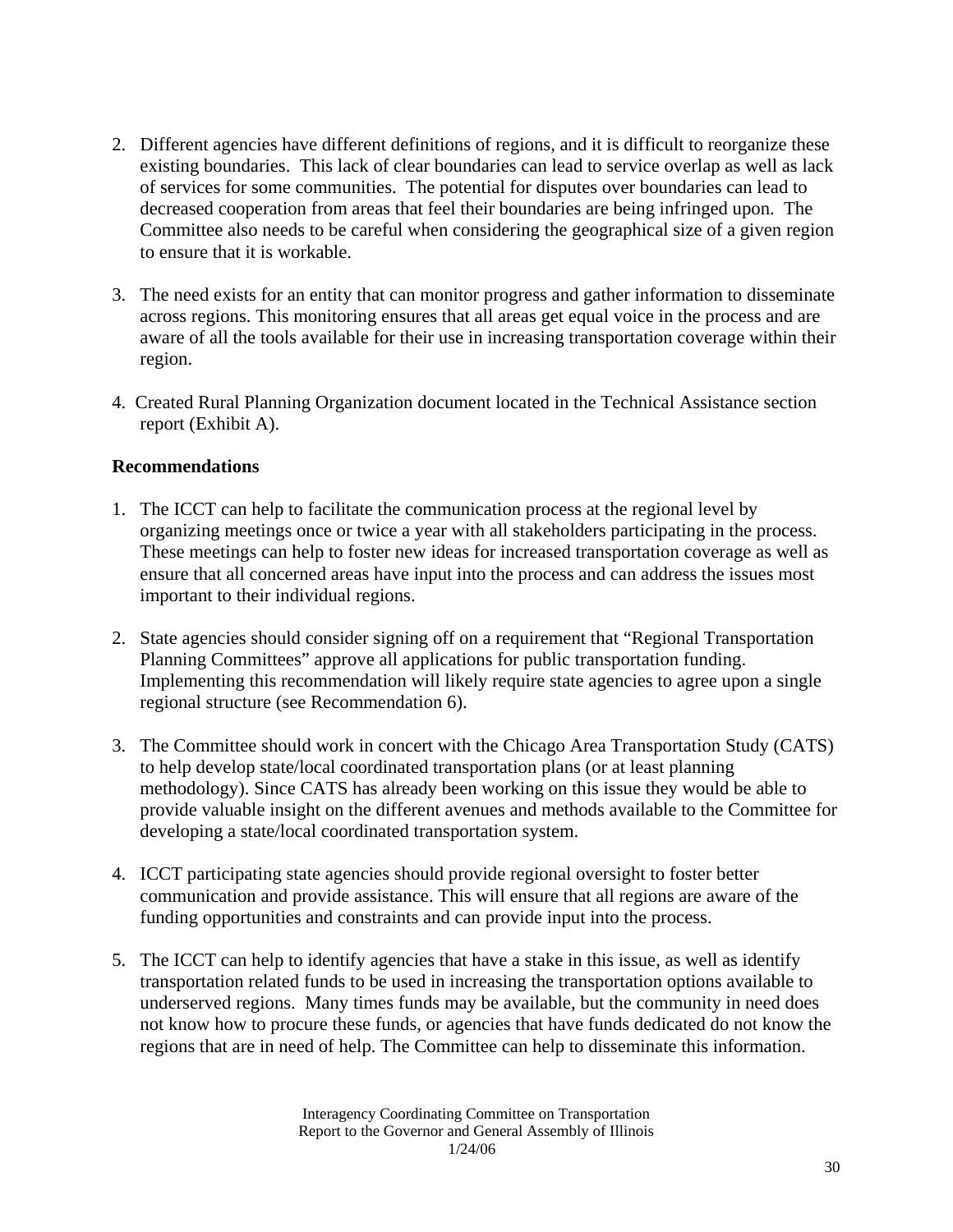6. Existing boundaries need to be addressed and streamlined as much as possible to ensure that they are workable. Overlapping boundaries lead to jurisdictional problems, making the process more difficult to manage.

### **Target #5: Geographical areas of greatest need are identified, where greatest value can be achieved from better coordination.**

**Initiative 1:** Geo-map existing public transportation services by provider location, population served, the service area, hours of service, and the number and type of vehicles.

**Initiative 2:** Identify counties in Illinois where gaps exist in the provision of countywide public transportation services.

**Initiative 3:** Develop a plan of action to provide countywide public transportation services in the areas identified in the gap analysis. This is important because some counties have public transportation systems in place but still have service gaps.

### **Purpose**

- 1. There is currently no single source of information on existing transportation resources across the state. Information on existing transportation services and coverage is necessary in order to identify where duplication and gaps exist.
- 2. Some countywide systems already in operation have a limited mission or jurisdiction, resulting in the ability to only serve a narrow geographic area or narrow population. This creates an inequity in available transportation services.

#### **Progress**

Until Target #2 is accomplished, the ICCT does not have the information necessary to conduct a meaningful gap analysis.

#### **Recommendations**

A survey should be conducted as described in the recommendation for Target #2. Once the information is collected, an appropriate entity could conduct the gap analysis for the ICCT or Regional Transportation Planning Councils to use in developing countywide plans.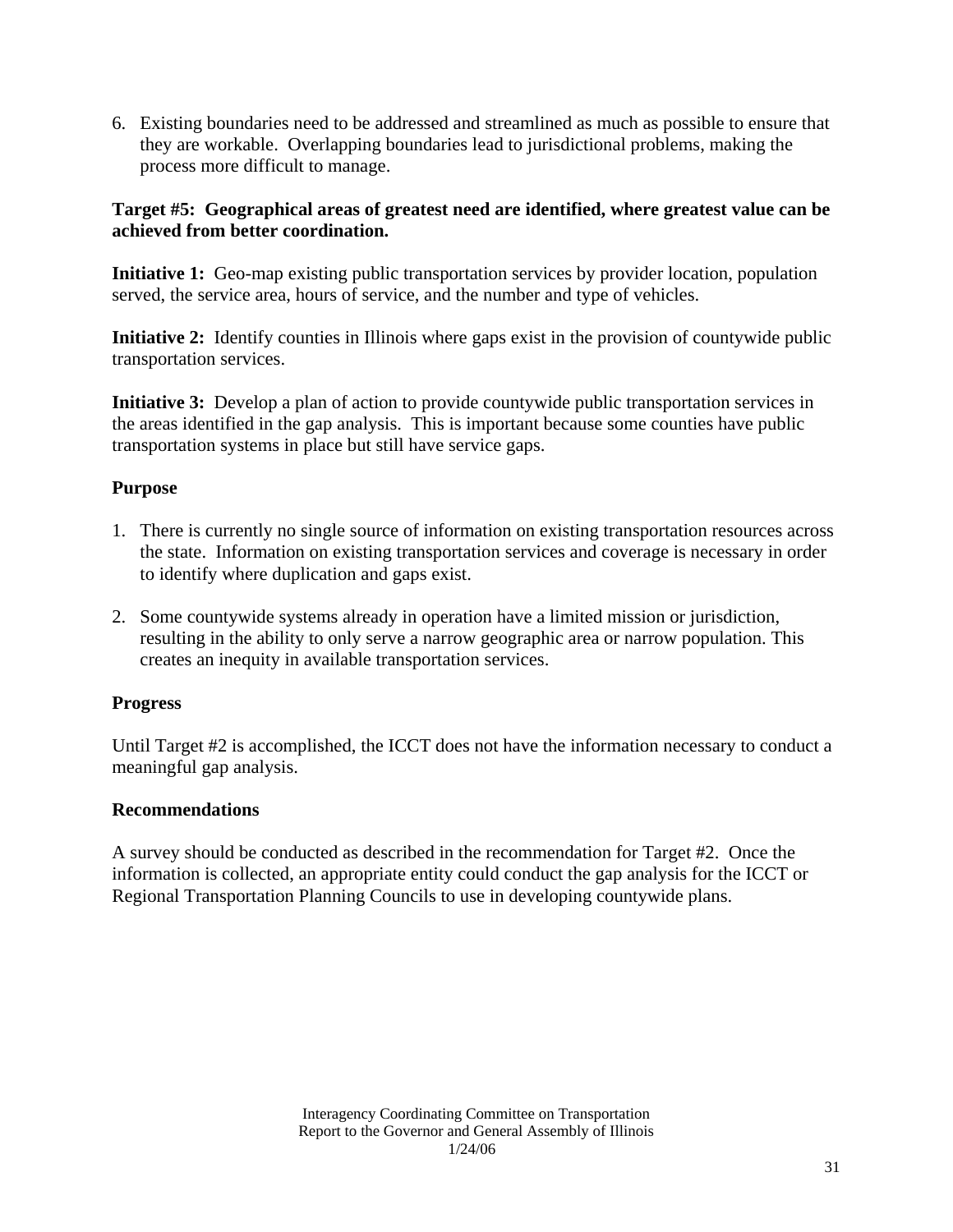### **Objective 1: Exhibit A**

#### **State Agency Transportation Responsibilities**

#### **Illinois Department on Aging**

The Illinois Department on Aging distributes federal and state funds to 13 Area Agencies on Aging (AAA) across Illinois. The Department designated and works with 12 non-profit organizations and the City of Chicago as the AAA's. The AAA's are responsible to determine the services to be provided, prioritize them, procure, fund, and manage senior and caregiver services within their respective Planning and Service Areas.

Title III-B Community Supportive services includes an array of different kinds of services. Transportation and assisted transportation are included as a part of this array of services. The Older Americans Act and related funds must be used for services. AAAs and their service providers are not allowed to provide direct financial assistance to older persons and their caregivers. The only eligibility criteria under the Older Americans Act is a person must be 60 and over. Service participants are offered the opportunity to contribute for the services they receive.

Under the Older Americans Act, the Department on Aging has a transportation liaison with federal and state agencies, AAA's, and other local transportation organizations. Activities are conducted to improve and coordinate transportation services to older persons and their caregivers and provide information and/or technical assistance to access this needed service.

#### **Illinois Department of Commerce and Economic Opportunity**

The Bureau of Workforce Development does not provide direct transportation to clients served through (WIA) Workforce Investment Act Funds/program. Federal funds are distributed to 26 local workforce areas by formula allocation. The local workforce areas cover all 102 counties in Illinois. The local workforce area has the responsibility for determining client eligibility and the mix of services to eligible clients which includes transportation. Those local areas that elect to provide support services such as transportation do so with the understanding the support services being provided to a client are to permit his/her participation in a WIA-funded core, intensive or training program or retention of a job gained through WIA participation by insuring that he or she has the ability to make the trip from his or her residence to the training or employment site and back. Assistance may include the cost of public transportation or mileage reimbursement if the client is using his or her own automobile for transportation purposes.

The Bureau of Community Development provides transportation assistance through the Community Services Block Grants (CSBG) and Community Development Block Grants (CDBG). Both are federally funded programs. While not a program requirement, transportation assistance is one of several eligible activities. CSBG funds are provided to community action agencies throughout the state to improve the various causes of poverty.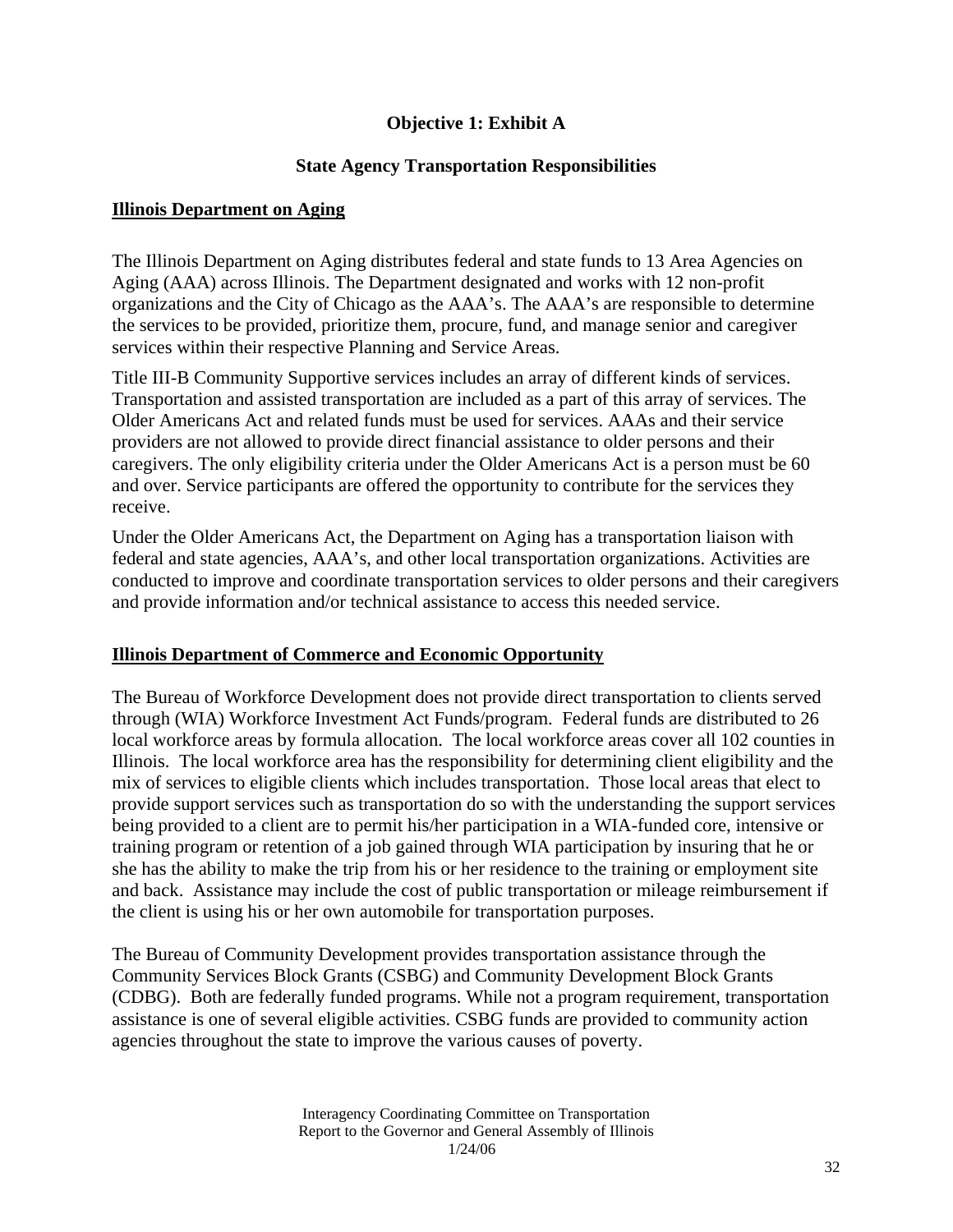Transportation is sometimes provided in order to enable the individual/family (who must be at or below 125 percent of poverty) to access the service. CDBG funds are provided to nonentitlement communities under 50,000 for various public service activities, which can include transportation, though this is not common. In the case of transportation, it would have to benefit at least 51 percent low and moderate-income persons in the area or provide benefit to 51 percent of low and moderate persons of a specific group.

The Emergency Shelter Grant Program provides funds which can be used for transportation (bus passes, taxi, mileage for staff, and purchase of vehicles for the shelter's use).

#### **Illinois Council on Developmental Disabilities**

The Illinois Council on Developmental Disabilities (ICDD) does not provide direct transportation to people in our state. ICDD's mission is to promote systems change to ensure that individuals with developmental disabilities have the same rights and opportunities as others in the community.

In past years, ICDD has provided funding for pilot transportation programs throughout the state. Additionally, ICDD commissioned a study, "Improving Transportation Opportunities, for People with Disabilities in Illinois" that can be used as a resource for transportation coordination activities.

### **Illinois Department of Employment Security**

IDES does not provide transportation to their clients. IDES previously used federal funds to reimburse students in training for their transportation expenses under the Trade Act. The Job Training Division was integrated into DCEO from IDES on July 1, 2004; therefore IDES no longer administers this program.

#### **Illinois Department of Healthcare and Family Services**

The Department of Healthcare and Family Services, Division of Medical Programs, does not provide direct transportation. The Department is responsible to provide Medical Assistance participants with access to a source of covered medical services. The Department meets this responsibility by paying for the transportation of Medical Assistance participants by nonemergency ambulance, medicar, service car, taxi, personal auto and public transportation, where available.

The Department requires prior approval of all non-emergency transportation except for residents of long term care facilities, and will only pay for such transportation if prior approval is obtained. As part of the prior approval process, the Department's prior approval agent screens all requests for transportation to ensure the least expensive mode of transportation, as appropriate for the participants needs, is utilized. Requests are also screened to ensure the service for which transportation is required is a covered service under the Medical Assistance Program.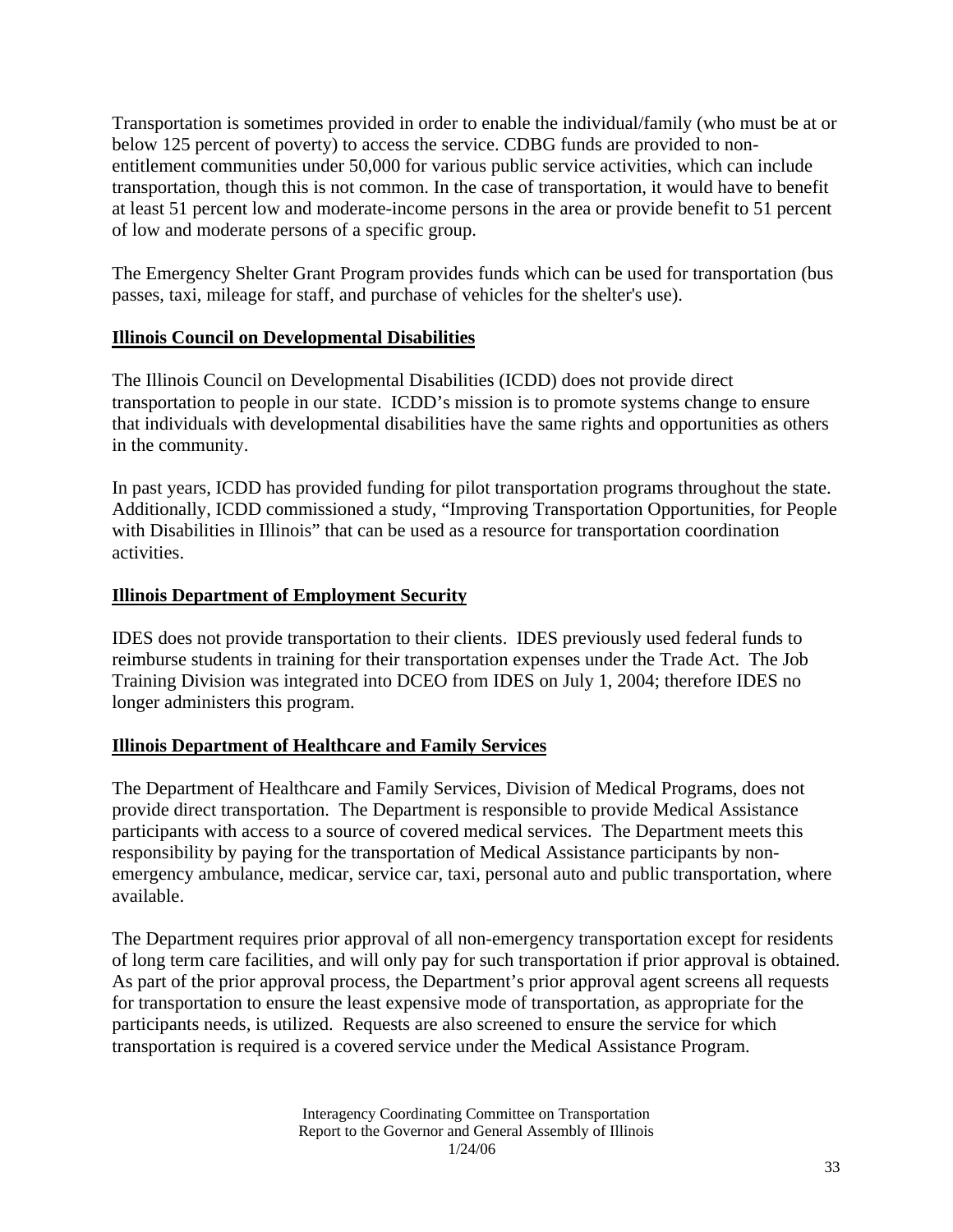#### **Illinois Department of Human Services**

The Department of Human Services (DHS) administers the Donated Funds Initiative (DFI) Senior Transportation Program, which serves under the Title XX Social Services Block Grant and is administered under the DHS Bureau of Title XX Social Services.

### **Division of Mental Health**

Effective January 1, 2005, Public Act 93-770 provides for changes in the manner in which persons with mental illnesses, in counties with population under 3 million, are transported to mental health facilities. The Public Act covers 101 Illinois Counties, excluding Cook County. The previous law required county sheriffs to transport persons to the closest mental health facility who had been involuntarily committed or those who had a petition and certificate prepared for involuntary admission. Public Act 93-770 transferred that responsibility to the Department of Human Services. There are no funds appropriated for this purpose.

### **Illinois Department of Transportation**

The Illinois Department of Transportation, through the Division of Public and Intermodal Transportation (DPIT) is empowered to make grants to municipalities, districts, and carriers for the acquisition, construction, extension, reconstruction and improvement of mass transportation facilities statewide, including special vehicles and services to elderly persons and persons with disabilities.

The DPIT has been assigned as the state's general public transportation grant-making agency and is responsible for promoting and assuring safe and efficient public transportation systems and services in Illinois. This is accomplished by:

- Developing and recommending public transportation policies and programs;
- Developing, implementing and administering operating, capital and technical assistance projects and grants; and
- Coordinating and participating in local and statewide planning and programming activities.

DPIT does not own any public transportation equipment or facilities or operate any public transportation service. Generally, DPIT administers grants to public or specialized transportation operators, mass transit districts, or local governments. However, DPIT does directly contract for professional services and under some limited circumstances may directly contract for capital project implementation.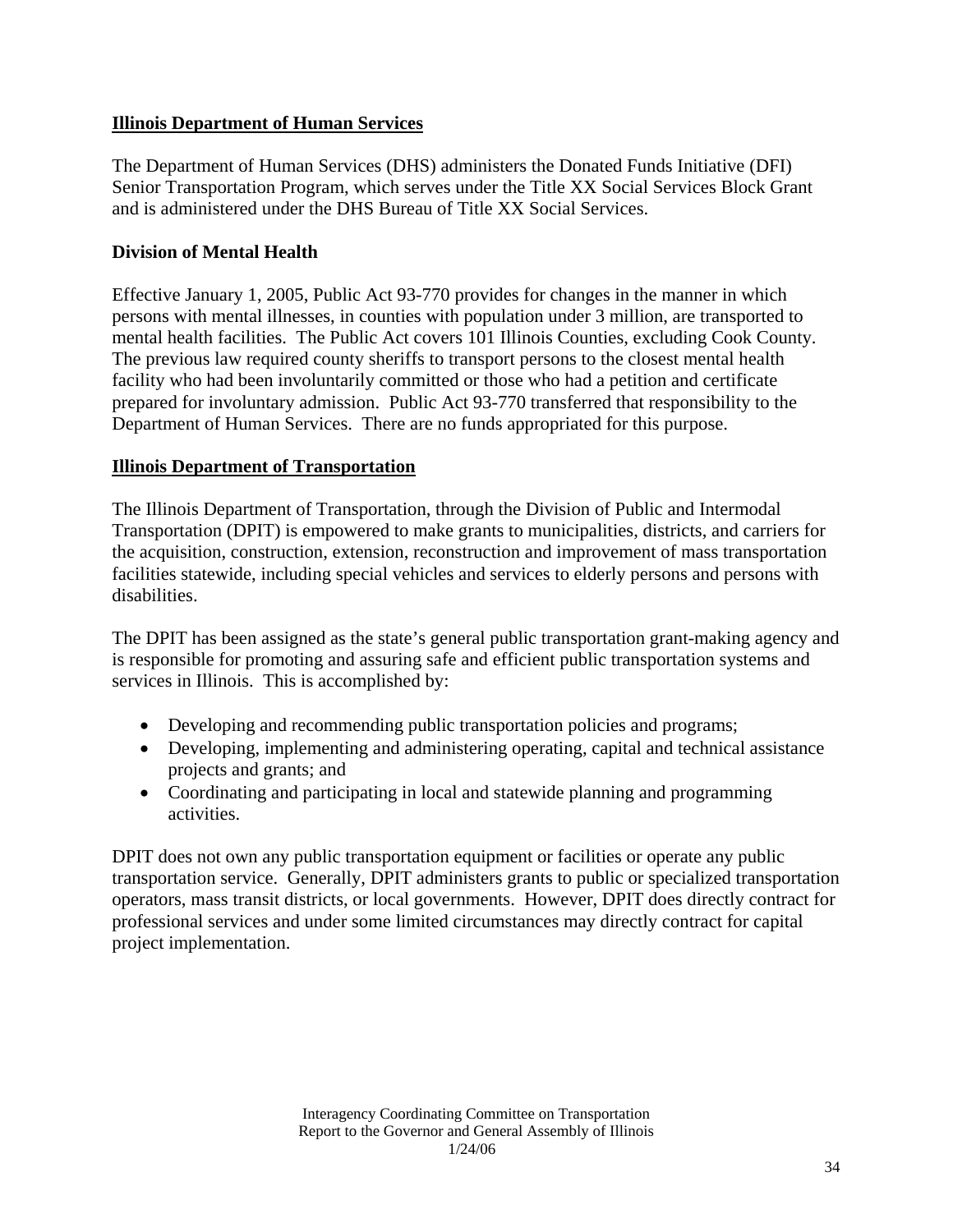Funding programs administered by DPIT include:

### **Northeastern Illinois**

- State Strategic Capital Improvement Program (SCIP): These funds assist the Regional Transportation Authority (RTA) in paying the debt service on bonds sold to fund their annual capital program.
- Additional State Assistance/Additional Financial Assistance Program: The state provides additional funding assistance to the RTA to offset the debt service payments associated with RTA's issuance of SCIP bonds.
- State Reduced Fare Program: These funds reimburse transit systems for the loss in revenue incurred by providing reduced fares to students, elderly persons and persons with disabilities.
- State capital bond program: State bonds used to match federal and local funds for capital projects.
- Federal State Planning and Research Program (Section 5313): Funds are used to assist local transportation providers with planning studies, demonstration projects, management training and cooperative research.

### **Downstate Illinois**

- State Downstate Operating Assistance Program: These funds are appropriated annually to assist public transportation systems fund operating expenses.
- State Reduced Fare Program: These funds reimburse transit systems for the loss in revenue incurred by providing reduced fares to students, elderly persons and persons with disabilities.
- State capital bond program: State bonds used to match federal and local funds for capital projects.
- Federal Rural and Small Urban Program (section 5311): Federal funds for general public transportation in non-urbanized areas for operating, capital, administrative and planning expenses.
- Federal Elderly Persons and Persons with Disabilities (Section 5310): Federal funds for non-profit agencies or approved "designated public coordinated service providers" to assist in meeting the transportation needs of elderly persons and persons with disabilities, typically for the purchase of paratransit vehicles.
- Federal Rural Transit Assistance Program (RTAP): Funds are used to provide training, technical assistance, research, and related support services for providers of rural public and specialized transportation.
- Federal Job Access/Reverse Commute Program (JARC): This program funds projects to connect welfare recipients and low-income persons to jobs and other support services.
- Federal State Planning and Research Program (Section 5313): Funds are used to assist local transportation providers with planning studies, demonstration projects, management training and cooperative research.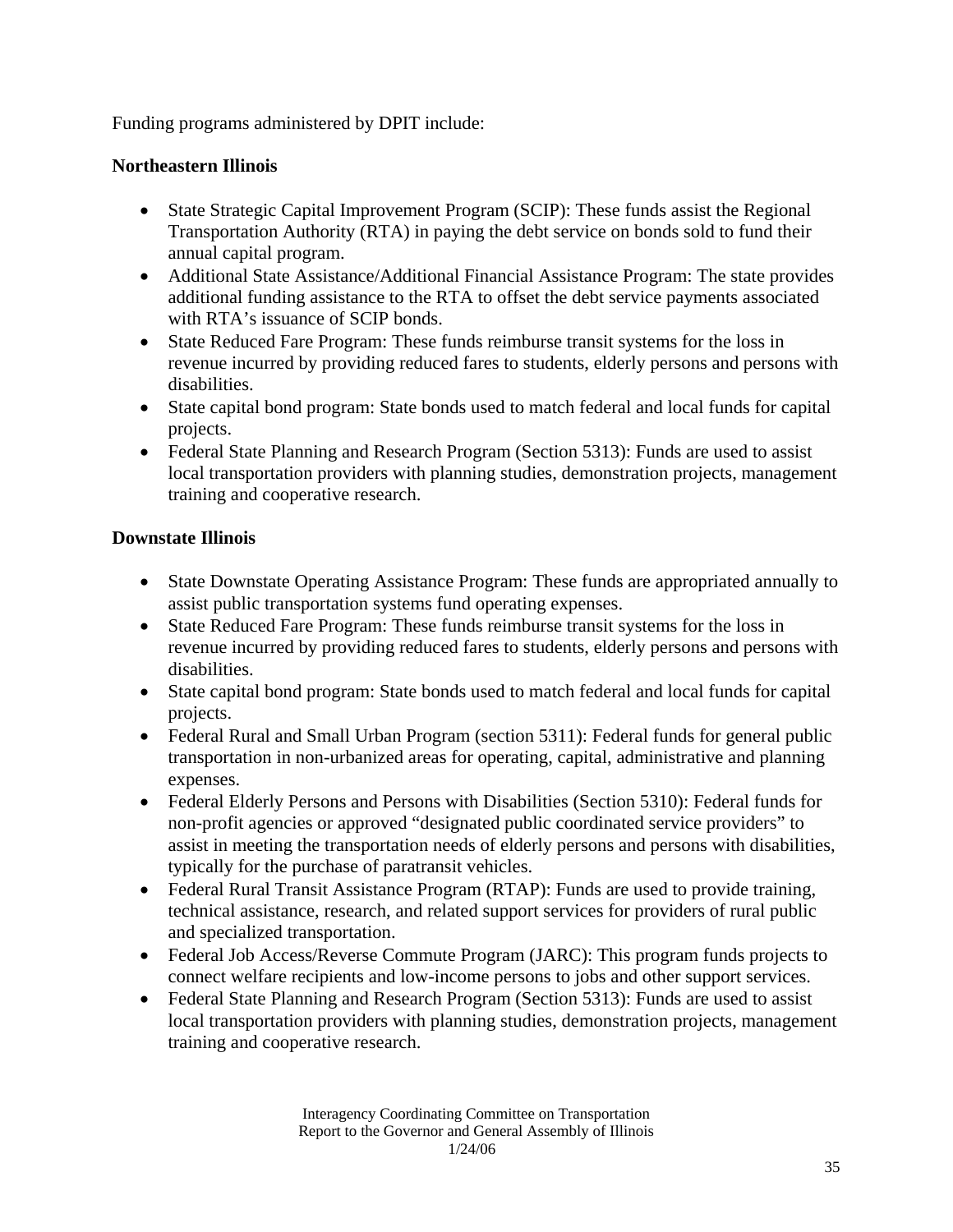#### **Objective 1: Exhibit B**

#### **Transportation Coordination Categories**

#### *ADMINISTRATIVE*

Grant Administration\* Procurement Reporting\*

*FINANCIAL* Contracting/Eligibility/Reporting/etc. Funding Sources\* Local Partnerships

*LEGAL*

Contractual Provisions\* Federal/State Statutes and Regulations Jurisdiction\* Liability\*

#### *OPERATIONS*

ADA Eligibility\* Dispatching Drug and Alcohol Program Fares/transfers Maintenance Safety and Security **Training** 

#### *PLANNING*

Regional Routing/scheduling Rural Planning\* Service area

#### *COMMUNITIES*

Local Stakeholders Elected officials Disadvantaged riders Community Based Organizations Businesses Economic development professionals

*(Items denoted w/ asterisk are categories at both state/region & local levels.)* 

Interagency Coordinating Committee on Transportation Report to the Governor and General Assembly of Illinois 1/24/06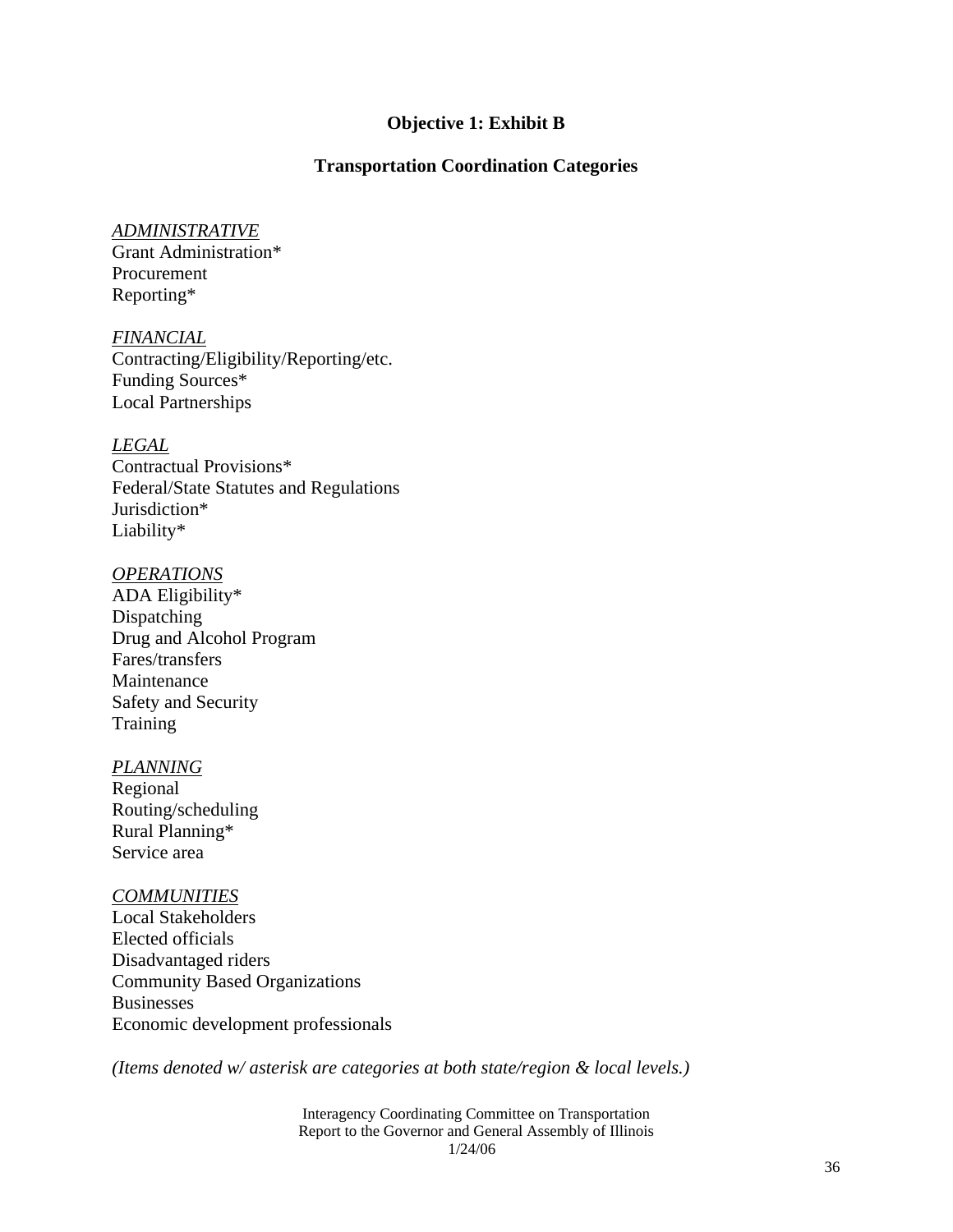## **Objective 1: Exhibit C**

## **Regional Public and Specialized Transportation (PST) Planning Activities**

#### **Planning Activities in Northeastern Illinois**

- 1. Chicago Area Transportation Study (CATS)
	- They have two task forces that deal with this issue: Community Mobility Task Force and the Task Force for Seniors and People With Disabilities. These two task forces have now started to meet jointly to create a regional plan for paratransit transportation.
	- CATS is trying to get the jump on proposed new transportation reauthorization legislation that will require large urban areas to have regional PST plans.
	- Note: Legislation has been signed by the Governor merging CATS and NIPC into the soon to be created Regional Planning Board (RPB).
- 2. PACE (suburban bus provider in Northeastern Illinois)
	- They have been working with several of the local communities in developing local specialized transportation services.
	- They do not have a formal ongoing PST planning responsibility like CATS.
- 3. Specific Counties
	- DuPage County has undertaken a formal specialized transportation study. A number of the recommendations from this study have been implemented.
	- Kane, McHenry and Lake Counties are all looking at developing local specialized transportation coordination plans.
- 4. Regional Transportation Authority
	- They undertake special transit projects in the region, but do not have ongoing planning responsibilities for PST.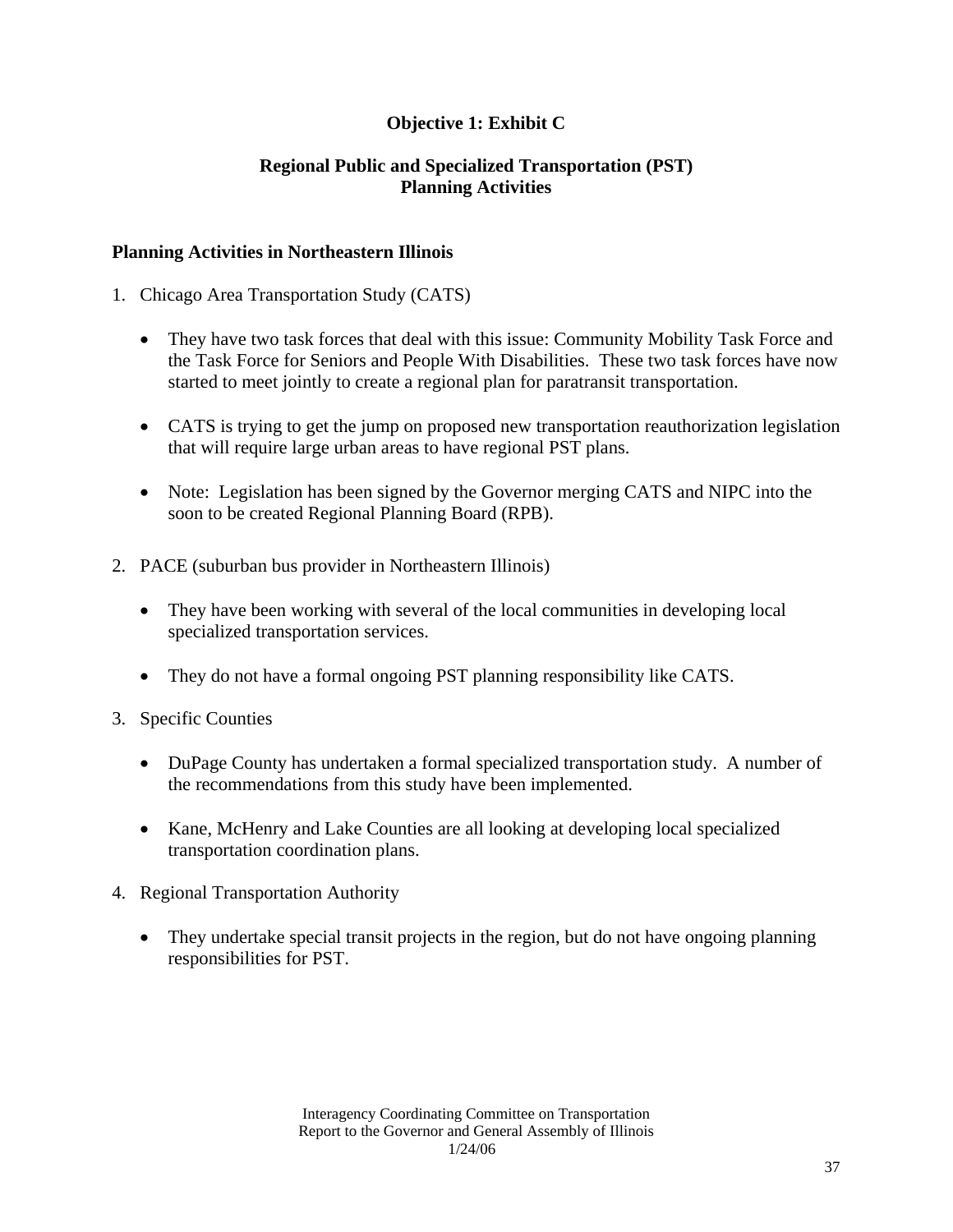#### **Planning Activities in Downstate Urban Areas**

- 1. Metropolitan Planning Organizations (MPO's) see attached table for locations
	- Very limited role in PST planning activities.
	- Any PST project must be included in the MPO's annual Transit Improvement Plan (TIP). Usually the transit operator gives the MPO the required information to put in the TIP (as opposed to the project being part of an on-going planning effort by the MPO).
- 2. Public Transit System Operators
	- The extent of local coordination of services depends upon the individual initiative of grantees, and there is very little service coordination on a regional basis. Rock Island County Mass Transit District is one of the few that has looked at region-wide PST planning.
	- The Peoria area is undertaking a study to determine the feasibility of developing a Regional Transportation Authority (RTA) to oversee public transit service in a broader region than just the City of Peoria. It is not known if the RTA, if implemented, would have PST planning responsibilities.

#### **Planning Activities in Downstate Rural and Small Urban Areas**

There are no formal ongoing planning activities. Several planning commissions exist (see attached table) but they conduct little or no PST planning. Regional Planning Councils (RPC's) exist in rural areas but are neither mandated nor funded to provide public transportation planning. Whether or not any of them provide public transportation planning is at the discretion of the individual councils.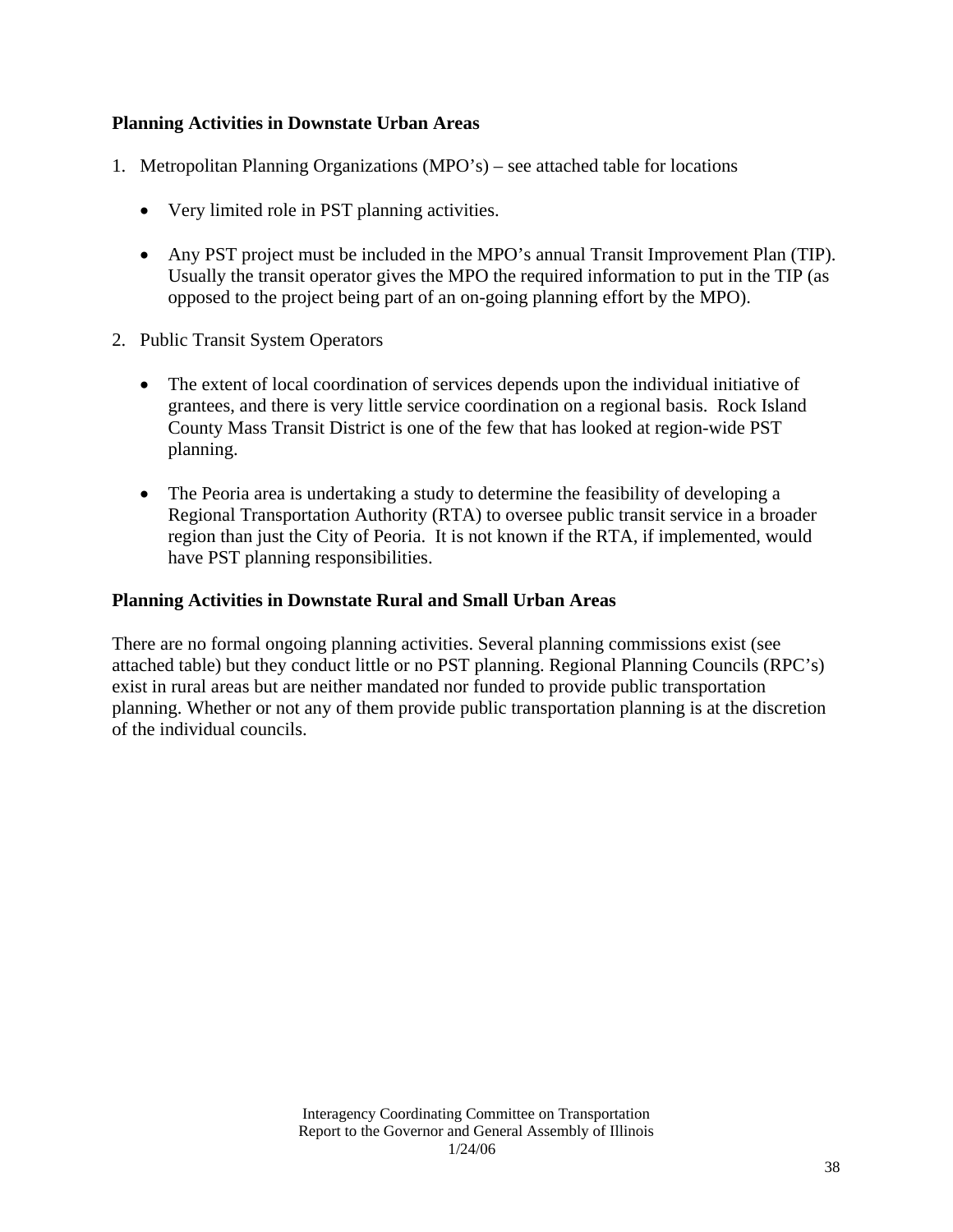# **Metropolitan and Regional Planning Organizations**

| 1              | <b>Rockford Area Transportation Study</b>               | 8  | <b>Sangamon County Regional Planning Commission</b> |
|----------------|---------------------------------------------------------|----|-----------------------------------------------------|
|                | Mr. William Bittner                                     |    | Mr. David Kiliman, Executive Director               |
|                | 425 East State Street-Rm. 307                           |    | 200 South Ninth Street, Rm. 212                     |
|                | Rockford, IL 61101, (815) 987-5570                      |    | Springfield, IL 62701, (217) 535-3110               |
|                |                                                         |    |                                                     |
| $\overline{2}$ | <b>Chicago Area Transportation Study</b>                | 9  | <b>East-West Gateway Council of Governments</b>     |
|                | Ms. Patricia Barry, Deputy for Programming              |    | Mr. Les Sterman, Executive Director                 |
|                | 300 West Adams                                          |    | Gateway Tower, One Memorial Drive, Ste. 1600        |
|                | Chicago, IL 60606, (312) 793-3456                       |    | St. Louis, Missouri 63102, (314) 421-4220           |
|                |                                                         |    |                                                     |
| 3              | <b>Kankakee County Regional Planning Commission</b>     | 10 | <b>Tri-County Regional Planning Commission</b>      |
|                | Mr. Mike Van Mill, Executive Director                   |    | Mr. Terry D.Kohlbuss Executive Director             |
|                | 189 East Court Street                                   |    | 411 Hamilton Boulevard, Suite 2001                  |
|                | Kankakee, IL 60901, (815) 937-2940                      |    | Peoria, IL 61602, (309) 673-9330                    |
|                |                                                         |    |                                                     |
| 4              | <b>McLean County Regional Planning Commission</b>       | 11 | <b>Bi-State Metropolitan Planning Commission</b>    |
|                | Mr. Paul Russell, Executive Director                    |    | Ms. Denise Bulat, Executive Director                |
|                | 115 E. Washington, Suite 103                            |    | 1504 Third Avenue                                   |
|                | Bloomington, IL 61701, (309) 828-4331                   |    | Rock Island, IL 61201, (309) 793-6300               |
|                |                                                         |    |                                                     |
| 5              | <b>Champaign County Regional Planning</b><br>Commission | 12 | <b>East Central Intergovernmental Association</b>   |
|                | Mr. Jeff Roseman, Director                              |    | Kelley Hutton Deutmeyer, Executive Director         |
|                | 1776 East Washington                                    |    | 3999 Pennsylvania Avenue                            |
|                | Urbana, IL 61802, (217) 328-3313                        |    | Dubuque, Iowa 52002, (319) 556-4166                 |
|                |                                                         |    |                                                     |
| 6              | <b>Macon County Regional Planning Commission</b>        | 13 | <b>City of Beloit, Dept of Engineering</b>          |
|                | Mr. Mark Smith, Executive Director                      |    | Mr. John Soltau                                     |
|                | 141 S. Main Street, Room 501                            |    | 100 State Street                                    |
|                | Decatur, IL 62523, (217) 424-1466                       |    | Beloit, WI 53511, (608) 364-6702                    |
|                |                                                         |    |                                                     |
| 7              | <b>Danville Area Transportation Study</b>               |    |                                                     |
|                | Adam Aull, Director                                     |    |                                                     |
|                | 17 W. Main Street                                       |    |                                                     |
|                | Danville, IL 61832, (217) 231-2325                      |    |                                                     |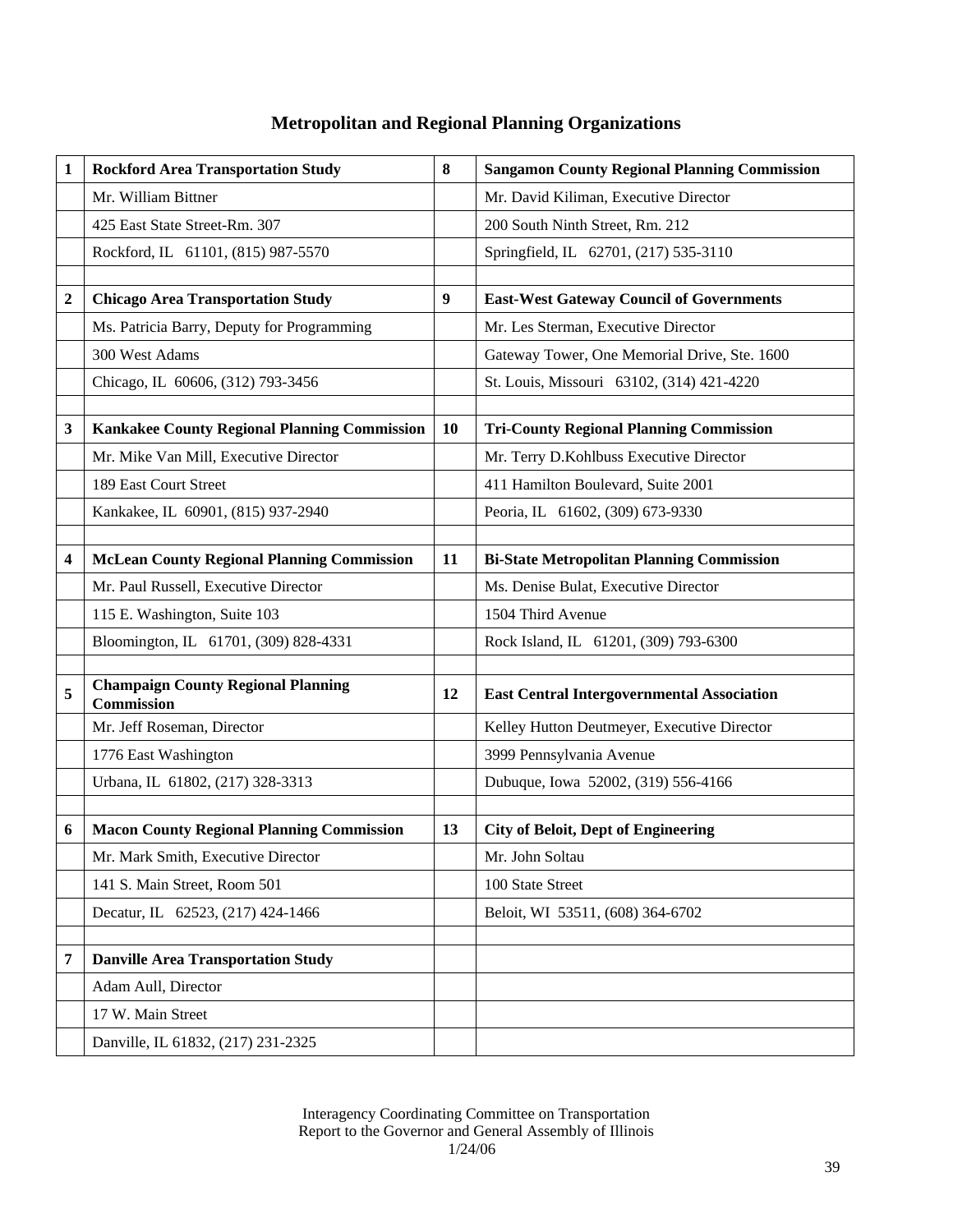## **Objective 1: Exhibit D**

## **Technical Assistance Resources**

## **Illinois Department of Human Services**

DHS does not have a centralized technical assistance resource for transportation providers. DHS staff provides technical assistance to participating transportation providers on a per-program, as-needed basis. DHS has created the initial database. (See Appendix)

#### **Illinois Association of Rehabilitation Facilities**

Like DHS, the Illinois Association of Rehabilitation Facilities (IARF) does not have a centralized technical assistance resource for transportation providers. IARF does provide liaison assistance on transportation issues to their member agencies on an 'as needed' basis. In most cases, their biggest dilemma is that the cost for transporting individuals they serve is not included in the rates paid by DHS for the service.

#### **Illinois Department on Aging**

- 1. Bert Weber and staff from 13 AAA's collaborate with IDOT, RTAC, and other state agencies to work with local organizations to determine the best approach and method to achieve coordination at the grass roots level (hands-on community organization activities).
- 2. The Department holds and has access to written information from the Administration on Aging, Federal Department of Health and Human Services (DHHS), Community Transportation Association of America (CTAA), Federal Transit Administration (FTA), United We Ride, RTAC, and other federal, state and local rural based organizations.
- 3. The Department has access to information and publications, and has worked with other State Units on Aging (SUA) individually and through the National Association of State Units on Aging (NASUA).
- 4. The Department is willing to do whatever is necessary to facilitate, support and enable local communities to improve and expand coordination activities.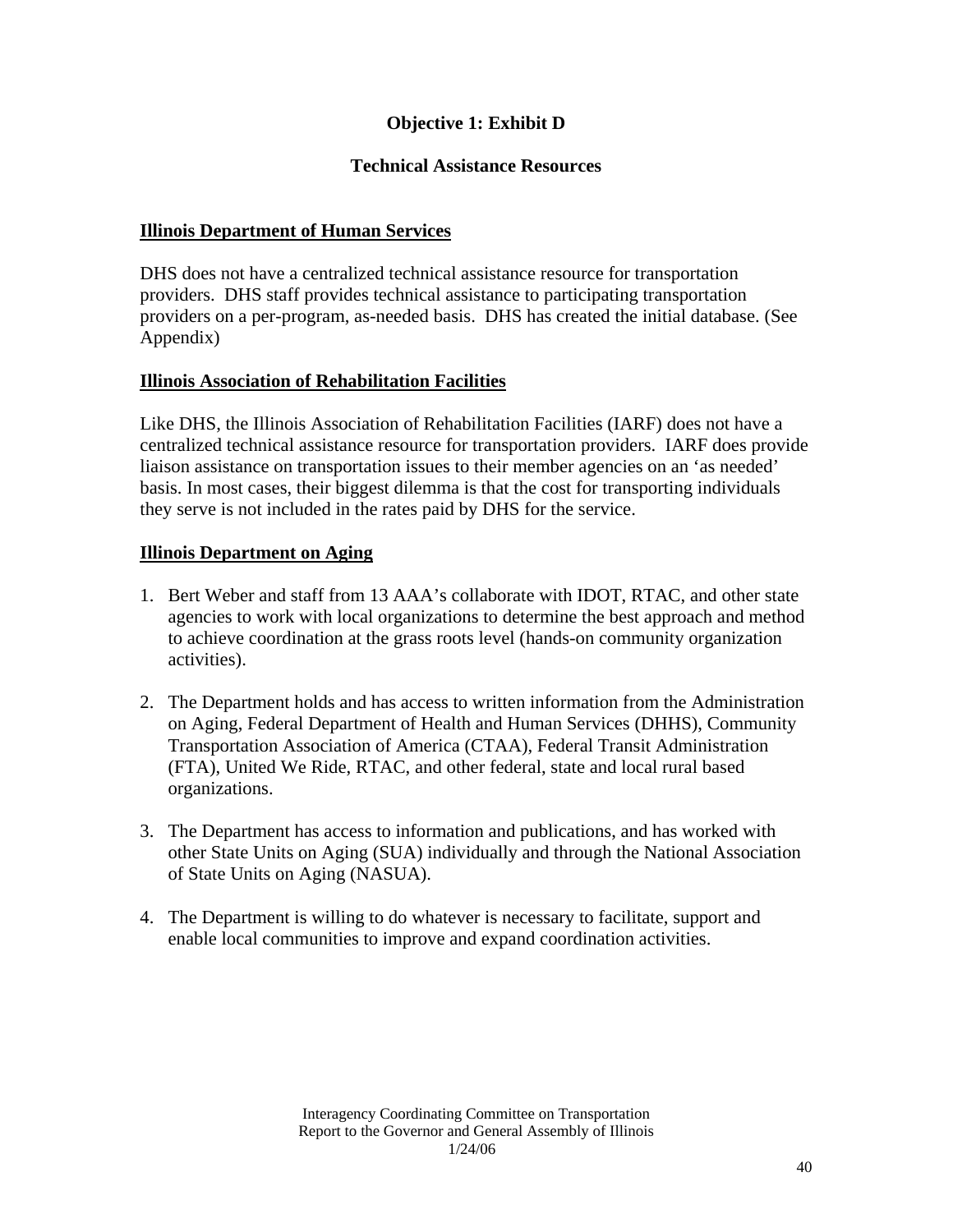## **Illinois Council on Developmental Disabilities**

The Illinois Council on Developmental Disabilities (ICDD) commissioned a study, "Improving Transportation Opportunities for People with Disabilities in Illinois" that can be used as a resource for transportation coordination activities.

## **Illinois Department of Employment Security**

- *1.* The IDES web site contains data on Commuting Patterns: Census data that quantifies the number of people living in one county, and from that total, the number of people who work in that county and surrounding counties and states. The latest data is from the year 2000 (Report is dated March 2003). It is located on the LMI Source site at: *http://lmi.ides.state.il.us/commutingpatterns.htm*
- *2.* The web site contains Illinois at Work data: employment, number of business establishments, and total wages paid, by 2-digit NAICS industry, by ownership (Private, Federal/State/Local Government), and by county. The ES-202 report is made available for every quarter approximately 7 months after the end of a quarter. It is located on the LMI Source at: *http://lmi.ides.state.il.us/ilatwork/ilatwork.htm*
- *3.* The web site contains Where Workers Work data: employment by 2-digit NAICS industry in the private sector only by community area in the 6-county Chicago metropolitan area. The ES-202 report made available using the first quarter data of each year. The latest data is available at the LMI Source site at: *http://lmi.ides.state.il.us/wwwork.htm*
- *4.* The web site contains Local Employment Dynamics (LED) data, EI&A data that is merged with Census data and is accessible through the LMI Source site: *http://lmi.ides.state.il.us/LED/default.htm* There is more lag time for this data availability than there is for the ES-202 because of the merging. As part of this project, EI&A personnel are working with the Census on geo-coding all employer records. This will allow for some mapping capability. This project can be seen at the following site: *http://lehd.excensusonline.com/* This site will allow for mapping of labor sheds and commuter sheds by geographic area.

Also of interest is the list of the IDES local Labor Market Economists, available on the LMI Source Web site: *http://lmi.ides.state.il.us/perassis.htm* This may be helpful in answering questions of a local nature in the future.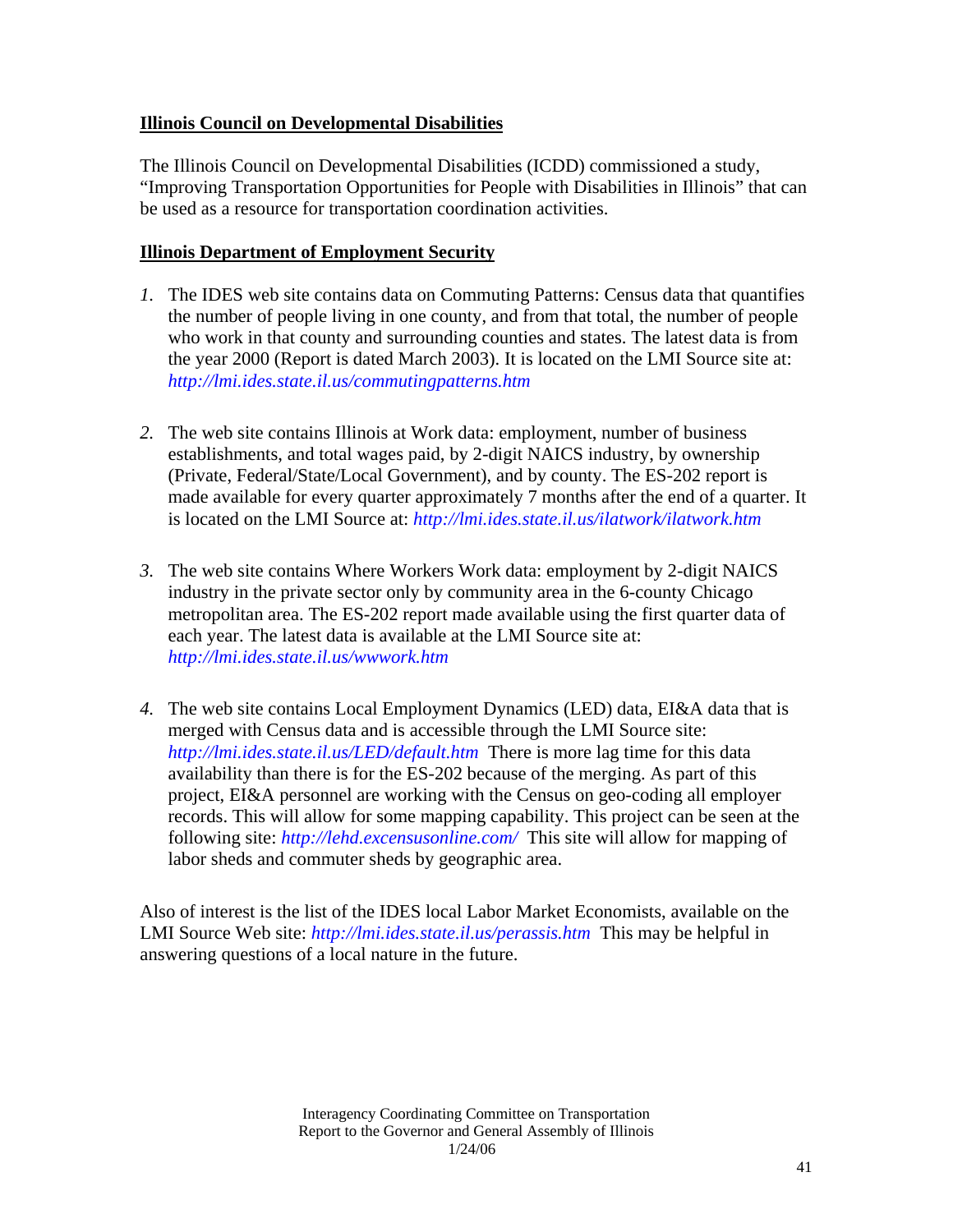## **Illinois Department Healthcare and Family Services**

DHFS can supply data on the number and cost of trips for Medical Assistance clients.

## **Illinois Public Transportation Association**

The Illinois Public Transportation Association (IPTA) assists its members, communities and other organizations by:

- Assisting in dealing with special issues and legislation pertaining to legislation;
- Representing the interest, policies, requirements and purposes of operators of public transportation in Illinois;
- Improving the image of public transportation throughout the state;
- Providing a medium for the exchange of experiences, discussion and comparative study of industry affairs;
- Collecting, compiling and making available data and information relative to public transportation;
- Encouraging cooperation among its members, employees and the general public;
- Promoting research and investigation to the end of improving public transportation in Illinois;
- Facilitating professionalism in public transportation by promoting training and technical assistance opportunities throughout the state of Illinois; and
- Encouraging increased participation by public transportation providers in Association activities.

IPTA is committed to providing quality, accessible transportation in Illinois. The Association serves as a resource for it members by providing forums to discuss day-today operating issues, identifying common problems and solutions, providing insight into future trends in the industry, providing training in all aspects of management and leadership, and facilitating the individual attainment of professionalism.

In 2003, IPTA and IDOT completed an extensive Capital Needs Assessment Report that details the present and future needs of our transportation providers. RTAC annually conducts a re-survey and update to that report. This tool is used to generate and justify capital requests on the state and federal levels.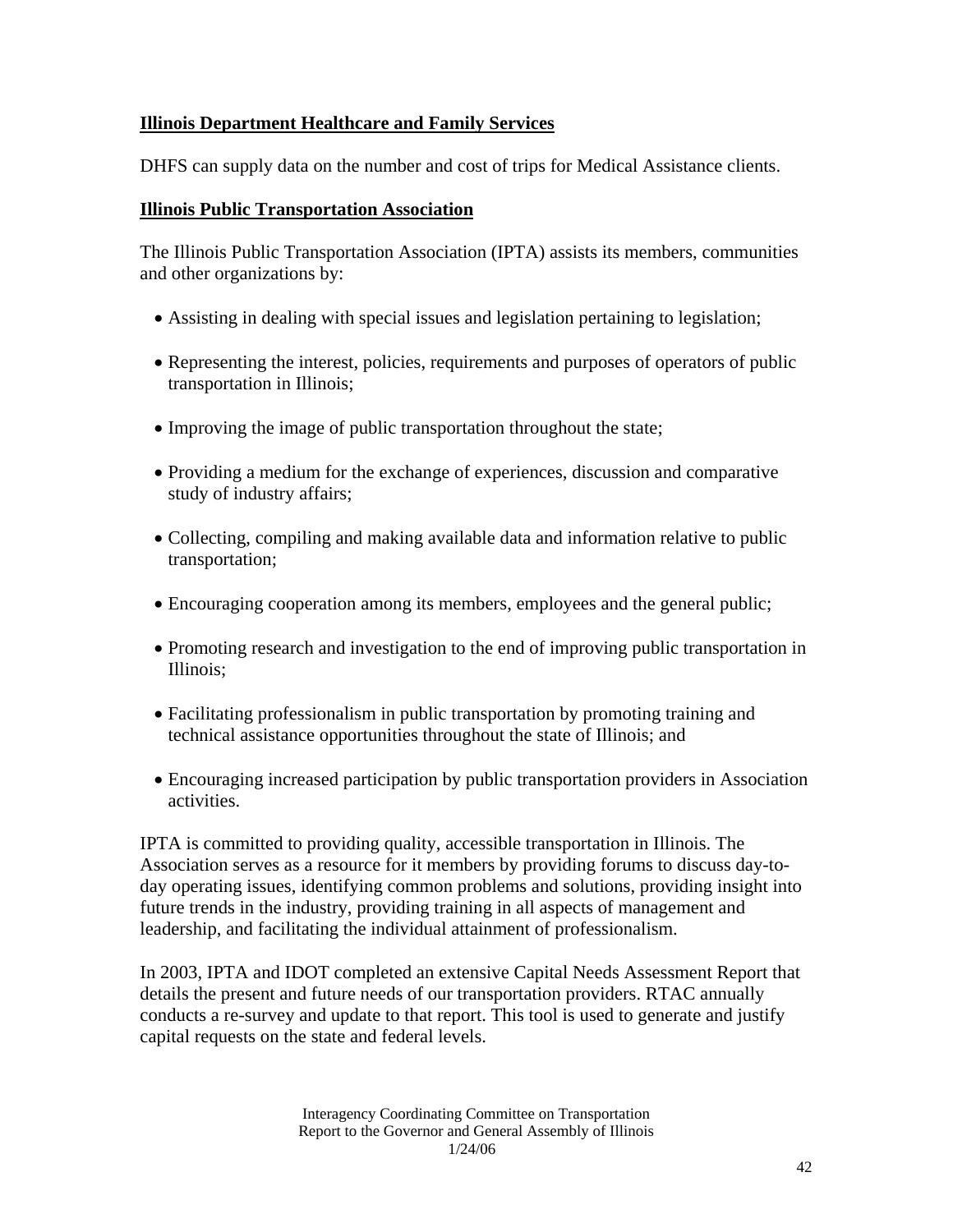As a member of the ICCT Committee, IPTA travels to communities who do not have transportation service to educate the stakeholders on the value of public transportation and coordination.

## **Rural Transit Assistance Center**

The Rural Transit Assistance Center (RTAC) is a unit of the Illinois Institute for Rural Affairs (IIRA) at Western Illinois University.

RTAC, through an intergovernmental agreement with IDOT, provides the Illinois Rural Transit Assistance Program (RTAP), and has done so since the inception of Illinois RTAP in the late 1980s.

The RTAP work plan includes:

- Driver training, with courses in emergency procedures, defensive driving, and passenger assistance;
- Management conferences;
- Technical assistance via a toll-free line and on-site visits;
- Maintenance seminars;
- Ouarterly newsletter;
- Lending library consisting of literature, videos, CDs, and other media;
- Planning assistance for transit providers;
- Special projects for IDOT;
- A statewide paratransit "Roadeo" for both rural and urban drivers;
- Annual re-survey and information update of the IDOT/IPTA Capital Needs Assessment;
- Participation on the transportation committee of the Illinois Terrorism Task Force; and
- Participation in IPTA activities.

The ICCT clearinghouse staff person resides at RTAC, under general direction from the ICCT committee of the whole and the RTAC manager. To date, the staff person has focused on the preparation of this report, and the RTAC manager has provided technical assistance to communities (both rural and urban). As of January 2006, the clearinghouse has received 20 technical assistance requests spanning 30 counties.

In 2006, the clearinghouse staff person, in addition to beginning to assist with technical assistance requests, will conduct a variety of duties that include enhancing the database functionality and developing an ICCT website. The RTAC manager will continue to take an active role in all aspects of the clearinghouse, especially in the provision of technical assistance.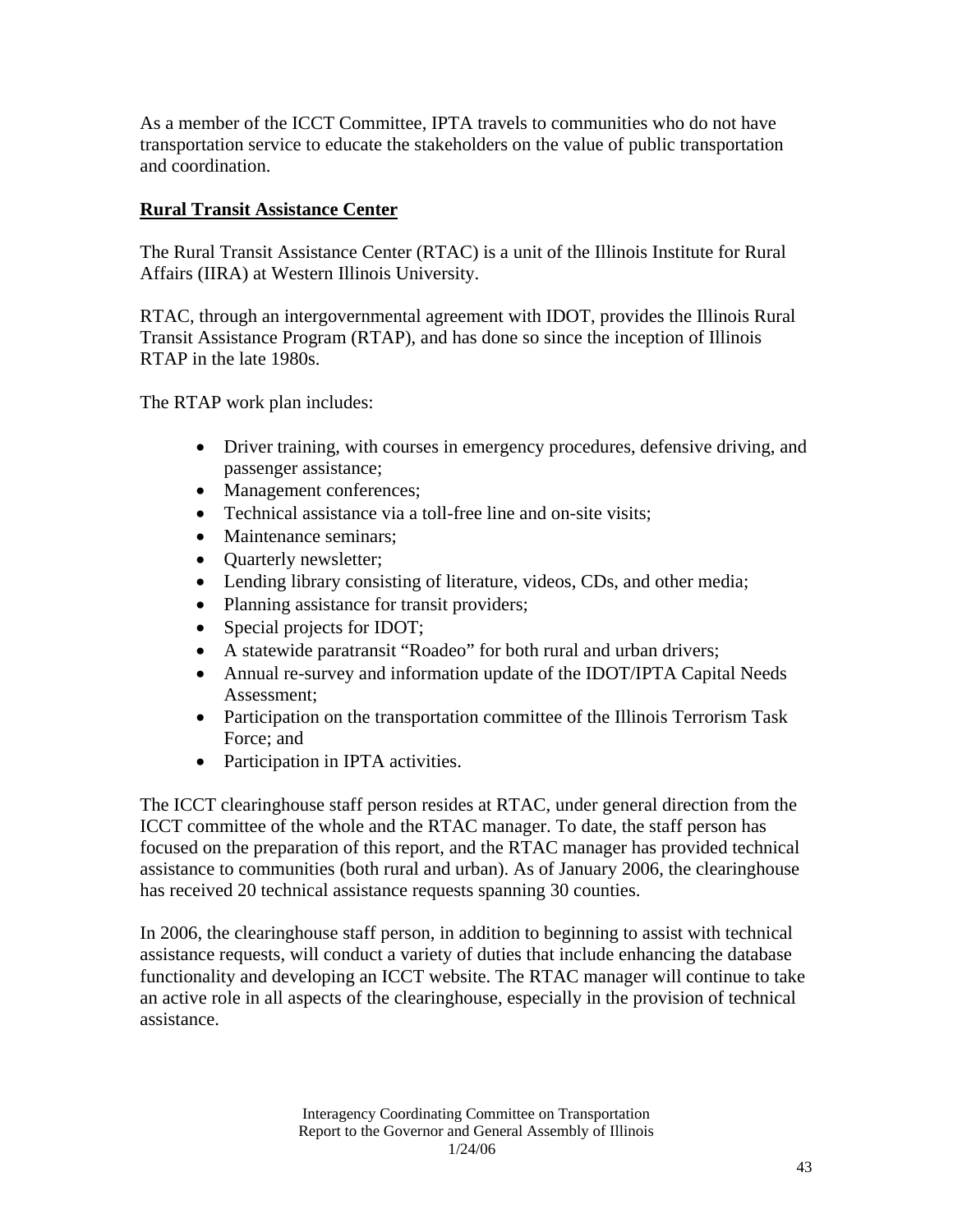## **Rides Mass Transit District**

- Bill Jung, Rides Mass Transit District CEO, provides peer to peer assistance on all aspects of rural and small urban system operations, including assistance with state and federal transportation grant processes, reporting and applications.
- Jung, along with the IPTA director and the RTAC manager, has been an ICCT spokesperson at conferences and other transportation forums.
- In 2005, Rides MTD received an award from the Federal Transit Administration (FTA) for its coordination efforts. The award was the third national award that Rides MTD has received for its system efficiency and coordination efforts.

#### **University of Illinois at Chicago**

The University of Illinois at Chicago (UIC) is a longtime collaborator with the IDOT Division of Public and Intermodal Transportation, through providing research and conducting technical study projects. UIC compiled the provider database, a comprehensive report which the ICCT has examined and hopes to utilize in our work with the DHS database. UIC has also assisted:

**CATS** – Private Providers Directory. **NIPC** – Regional map of Northeastern Illinois providers.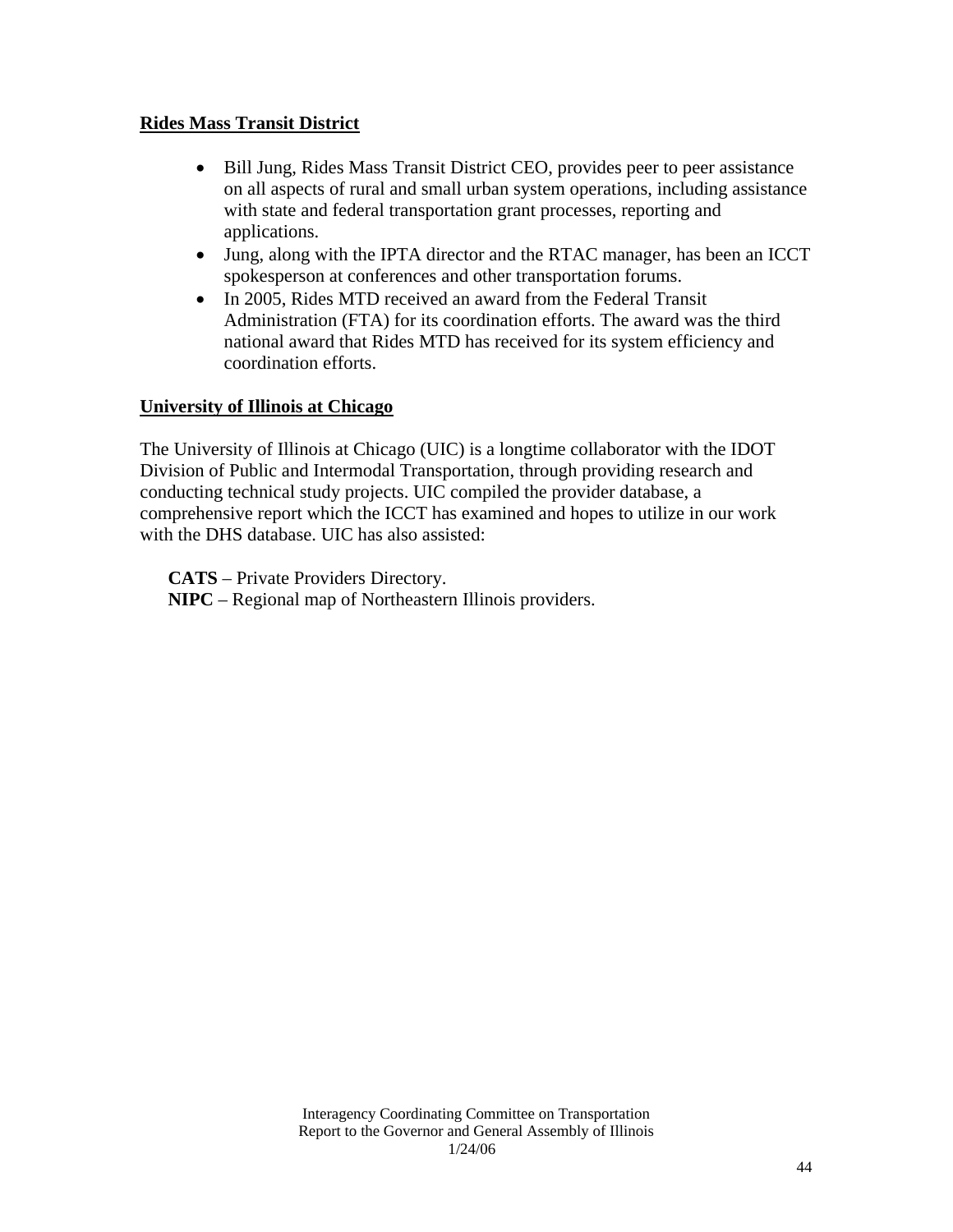# **Objective 1: Exhibit E**

# **State of Illinois Mass Transit Districts (11/05)**

| <b>Mass</b>                        | <b>Funding</b>             | <b>Service Area</b>                                                                                                                                                                             | <b>Service Description</b>                                                                                                                                                                              | <b>Hours of Operation</b> |                                                      |                 | <b>Comments</b>                                                                                                                                                                                                                                      |
|------------------------------------|----------------------------|-------------------------------------------------------------------------------------------------------------------------------------------------------------------------------------------------|---------------------------------------------------------------------------------------------------------------------------------------------------------------------------------------------------------|---------------------------|------------------------------------------------------|-----------------|------------------------------------------------------------------------------------------------------------------------------------------------------------------------------------------------------------------------------------------------------|
| <b>Transit</b><br><b>District</b>  | <b>Type</b>                |                                                                                                                                                                                                 |                                                                                                                                                                                                         |                           |                                                      |                 |                                                                                                                                                                                                                                                      |
|                                    |                            |                                                                                                                                                                                                 |                                                                                                                                                                                                         | $M - F$                   | Saturday                                             | Sunday          |                                                                                                                                                                                                                                                      |
| Champaign-<br>Urbana<br><b>MTD</b> | 5307, 5309,<br><b>DOAP</b> | Champaign, Urbana,<br>and parts of Savoy                                                                                                                                                        | Operates 90 transit buses on a fixed<br>route system, and 14 paratransit<br>vehicles, providing service to the<br>elderly and individuals with<br>disabilities on a demand response<br>system.          | 8am - 6pm                 | 6am - 11:30pm                                        | 8:30am -<br>6pm | Regular hours 24/7<br><b>Summer Hours</b><br>5:30am - 12:30pm<br>everyday (Fixed<br>Route and<br>Paratransit)<br>Also have various<br>routes that start as<br>early as 4:55 a.m.<br>and run all night<br>long (especially on<br>the college routes). |
| Danville<br><b>MTD</b>             | 5307, 5309,<br><b>DOAP</b> | Decatur's service is<br>provided within the<br>communities of the<br>Danville, Tilton,<br>Westville, and<br>Georgetown.                                                                         | Operates 9 transit buses.<br>Complimentary Paratransit provided<br>by CRIS.                                                                                                                             | 6:15am -6:15pm            | $8:45$ am -<br>5:45pm                                | Closed          |                                                                                                                                                                                                                                                      |
| Greater<br>Peoria MTD              | 5307, 5309,<br><b>DOAP</b> | Includes Peoria, West<br>Peoria Township, and<br>Peoria Heights. Also<br>provides service<br>under contract with<br>the East Peoria MTD<br>which is included as<br>part of its service<br>area. | Operates 54 transit buses on a fixed<br>route system, and operates 23<br>paratransit vehicles, providing<br>service to the elderly and individuals<br>with disabilities on a demand<br>response system. | 5:30am - 1:30am           | 7am - 1030pm<br>(Fixed Route)<br>and<br>Paratransit) | Closed          |                                                                                                                                                                                                                                                      |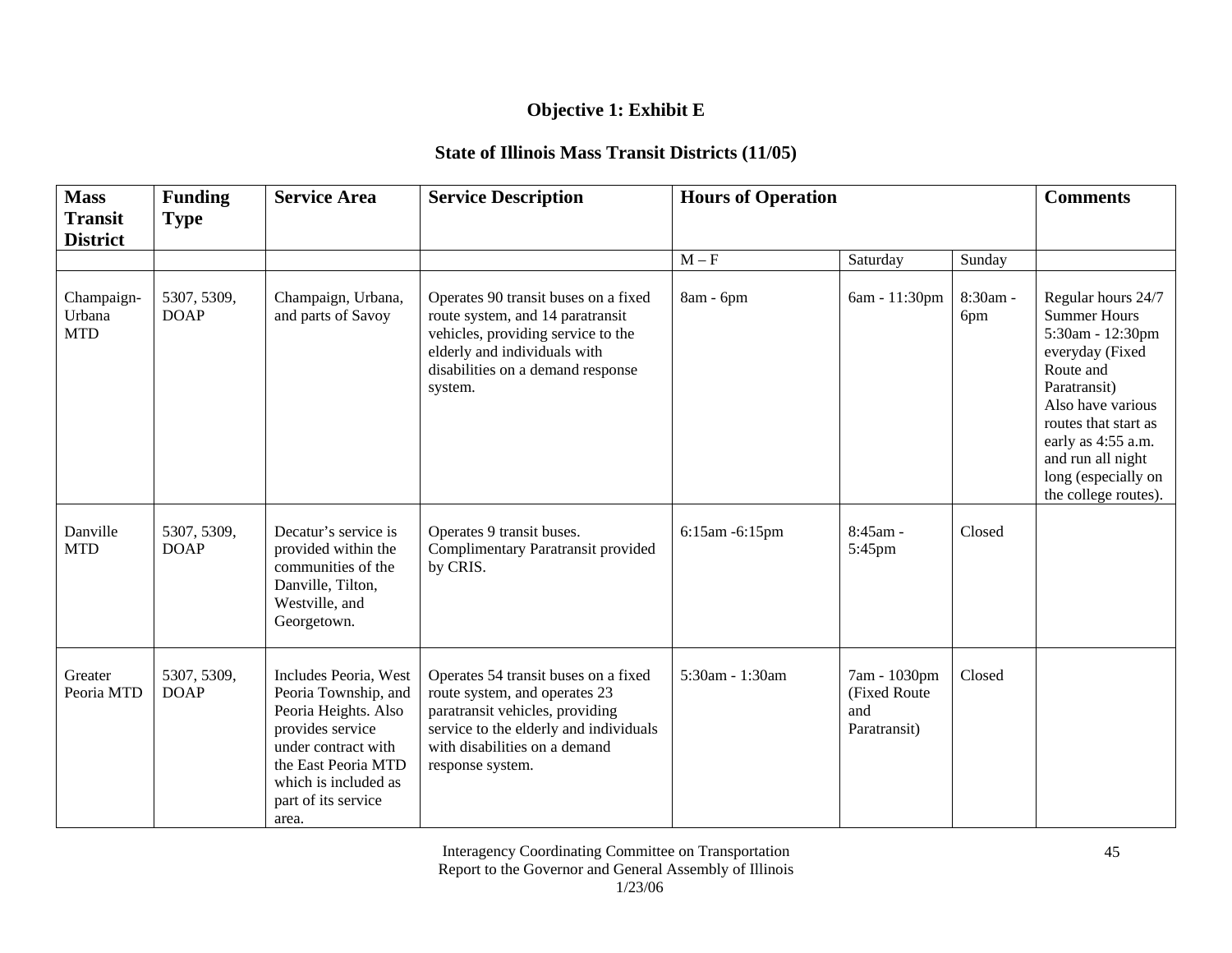| <b>Mass</b><br><b>Transit</b>   | <b>Funding</b><br><b>Type</b>     | <b>Service Area</b>                                                                                                                                                                                                           | <b>Service Description</b>                                                                                                                                                                                                                                                                                                                                                                                                                                                                                                                                                                                                                                                               | <b>Hours of Operation</b>                                                                                                                                                                                                                                                                                                                                             |                                                                                      | <b>Comments</b> |  |
|---------------------------------|-----------------------------------|-------------------------------------------------------------------------------------------------------------------------------------------------------------------------------------------------------------------------------|------------------------------------------------------------------------------------------------------------------------------------------------------------------------------------------------------------------------------------------------------------------------------------------------------------------------------------------------------------------------------------------------------------------------------------------------------------------------------------------------------------------------------------------------------------------------------------------------------------------------------------------------------------------------------------------|-----------------------------------------------------------------------------------------------------------------------------------------------------------------------------------------------------------------------------------------------------------------------------------------------------------------------------------------------------------------------|--------------------------------------------------------------------------------------|-----------------|--|
| <b>District</b>                 |                                   |                                                                                                                                                                                                                               |                                                                                                                                                                                                                                                                                                                                                                                                                                                                                                                                                                                                                                                                                          |                                                                                                                                                                                                                                                                                                                                                                       |                                                                                      |                 |  |
|                                 |                                   |                                                                                                                                                                                                                               |                                                                                                                                                                                                                                                                                                                                                                                                                                                                                                                                                                                                                                                                                          | $\mathbf{M}-\mathbf{F}$                                                                                                                                                                                                                                                                                                                                               | Saturday                                                                             | Sunday          |  |
| Jackson<br>County<br><b>MTD</b> | 5311, 5310,<br>Downstate<br>Urban | Within the county<br>limits of Jackson<br>county and between<br>Jackson County and<br>Crab Orchard estates<br>in adjacent<br>Williamson County.<br>Jackson County is<br>588.1 square miles<br>with a population of<br>59,612. | Senior Adult Services provides<br>service to senior citizens and persons<br>with disabilities and general public<br>transportation. Demand response<br>and projected route deviation.                                                                                                                                                                                                                                                                                                                                                                                                                                                                                                    | 7am -<br>6pm                                                                                                                                                                                                                                                                                                                                                          | Closed                                                                               | Closed          |  |
| <b>Rides MTD</b>                | 5311, 5310,<br><b>DOAP</b>        | Gallatin, Hardin,<br>Pope, Saline,<br>Wabash, Wayne,<br>Edwards, Hamilton,<br>White, Richland, and<br>Lawrence. Service<br>area is 3,361 square<br>miles and has a<br>population of<br>103,482.                               | Operates demand-response bus<br>service in Gallatin, Hardin, Pope,<br>Saline, Wabash, Wayne, Edwards,<br>Hamilton and White counties. In<br>addition, a River Taxi service has<br>been implemented on the Ohio River<br>with service between Rosiclare,<br>Golconda, Elizabethtown, and Cave-<br>in-Rock. Extended service is<br>provided for medical trips to<br>Chicago, Springfield, St. Louis,<br>Evansville, IN, Vincennes, Paducah,<br>KY, Marion, Carbondale, Vienna,<br>Metropolis, Anna, Mt. Vernon,<br>Centralia, Olney and Princeton, IN.<br>Employment trips are made to<br>Marion and Princeton, IN. Shopping<br>trips are made to Marion, Carbondale<br>and Princeton, IN. | Established routes: 6am<br>$-6pm$<br>Demand response bus:<br>8am - 4pm<br>Evening service:<br>M/W/F<br>9pm - 9pm for Saline<br>and Gallatin Counties.<br>River Taxi service:<br>Fixed Route Tuesday -<br>Saturday<br>General Public<br>Transportation 7:30am -<br>5pm (May 10 -<br>November 1 - weather<br>permitting.) No charter<br>service or historical<br>tours. | Demand<br>response bus:<br>6am - 4pm for<br>Saline, Hardin,<br>Gallatin<br>Counties. | Closed          |  |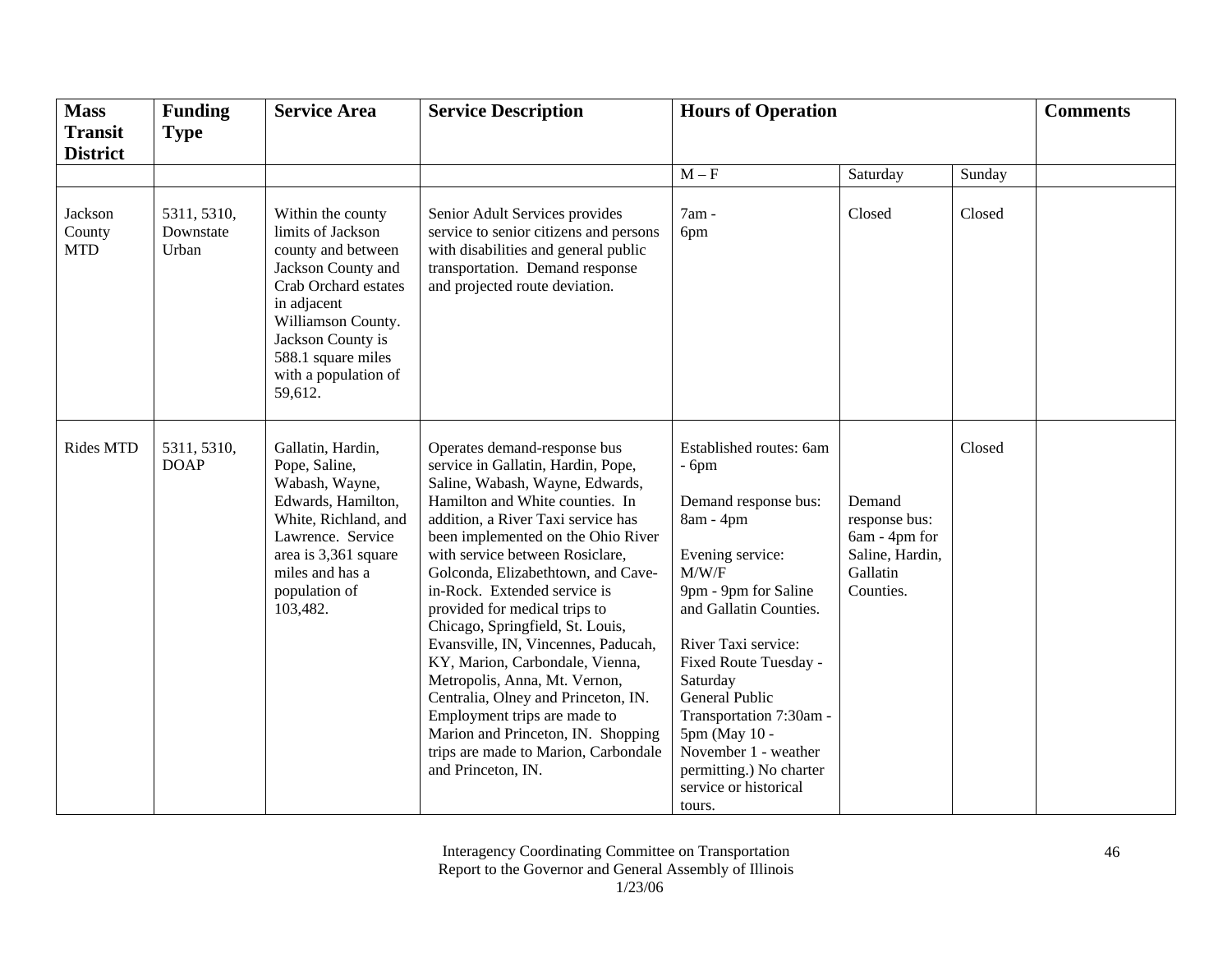| <b>Mass</b><br><b>Transit</b>                                      | <b>Funding</b><br><b>Type</b> | <b>Service Area</b>                                                                                                                                                                                      | <b>Service Description</b>                                                                                                                                                                              | <b>Hours of Operation</b>                           |                                                                        |                                                                                      | <b>Comments</b>                                                                                                                              |
|--------------------------------------------------------------------|-------------------------------|----------------------------------------------------------------------------------------------------------------------------------------------------------------------------------------------------------|---------------------------------------------------------------------------------------------------------------------------------------------------------------------------------------------------------|-----------------------------------------------------|------------------------------------------------------------------------|--------------------------------------------------------------------------------------|----------------------------------------------------------------------------------------------------------------------------------------------|
| <b>District</b>                                                    |                               |                                                                                                                                                                                                          |                                                                                                                                                                                                         |                                                     |                                                                        |                                                                                      |                                                                                                                                              |
|                                                                    |                               |                                                                                                                                                                                                          |                                                                                                                                                                                                         | $M - \overline{F}$                                  | Saturday                                                               | Sunday                                                                               |                                                                                                                                              |
| <b>River Valley</b><br>Metro MTD                                   | 5307, 5309,<br><b>DOAP</b>    | The municipalities of<br>Kankakee,<br>Bourbonnais, Aroma<br>Park, and Bradley,<br>and parts of<br>Kankakee County.                                                                                       | Operates 8 transit buses on a fixed<br>route system, and operates 3<br>paratransit vehicles, providing<br>service to the elderly and individuals<br>with disabilities on a demand<br>response system.   | 6am - 6:30pm<br>(Fixed route and<br>paratransit)    | 6:30am - 6pm<br>(Fixed route and<br>paratransit)                       | Closed                                                                               |                                                                                                                                              |
| Rock Island<br>County<br>Metropolitan<br><b>MTD</b><br>(MetroLINK) | 5307, 5309,<br><b>DOAP</b>    | Includes the counties<br>of Rock Island,<br>Mercer, and Henry.<br>Also provides service<br>in Scott County,<br>Iowa.                                                                                     | Operates 56 transit buses on a fixed<br>route system, and operates 6<br>paratransit vehicles, providing<br>service to the elderly and individuals<br>with disabilities on a demand<br>response system.  | 5:30am - 9:00pm<br>(Fixed Route and<br>Paratransit) | 7:45am - 6pm                                                           | 8am -<br>5pm                                                                         | *Morning<br>subscription<br>service available<br>from 5 - 7:30 a.m.<br>Subscription<br>priority will be<br>given to those<br>riding to work. |
| Rockford<br><b>MTD</b>                                             | 5307, 5309,<br><b>DOAP</b>    | Includes all<br>incorporated areas of<br>Rockford, Loves<br>Park, and Machesney<br>Park.                                                                                                                 | Operates 39 transit buses on a fixed<br>route system, and operates 25<br>paratransit vehicles, providing<br>service to the elderly and individuals<br>with disabilities on a demand<br>response system. | 6:15am - 11:15pm                                    | 6:15am -<br>5:45pm                                                     | $9:15$ am -<br>5:15pm                                                                |                                                                                                                                              |
| Shawnee MTD<br>(SMART)                                             | 5310, 5311                    | Alexander, Johnson,<br>Massac, Pulaski, and<br>Union Counties.<br>Access to Cape<br>Girardeau, MO and<br>Paducha, KY.<br>Service area has a<br>population of 63,270<br>and covers 1,571<br>square miles. | Operates 22 paratransit vehicles<br>providing door to door demand-<br>response service.                                                                                                                 | $6am - 5pm$                                         | 3 shifts, work<br>programs only and<br>special event<br>transportation | 3 shifts,<br>work<br>programs<br>only and<br>special<br>event<br>transporta<br>-tion | Provide door-to-<br>door contract<br>service for<br>employers and<br>demand response<br>medical service.                                     |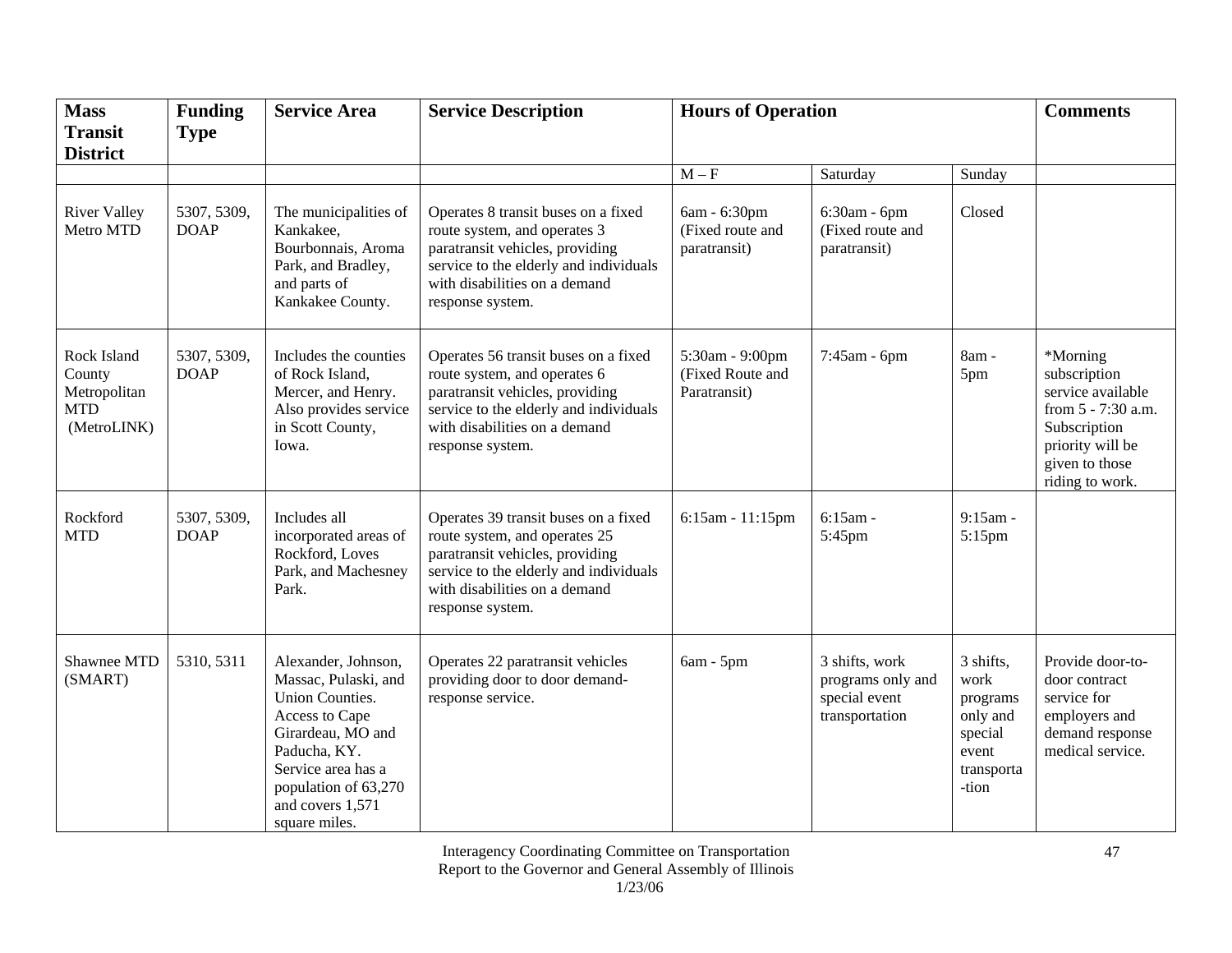| <b>Mass</b><br><b>Transit</b>     | <b>Funding</b><br><b>Type</b> | <b>Service Area</b>                                                                                                                                                                                                                                         | <b>Service Description</b>                                                                                                                                                                              | <b>Hours of Operation</b>                    |                                                    |        | <b>Comments</b>                                                                  |
|-----------------------------------|-------------------------------|-------------------------------------------------------------------------------------------------------------------------------------------------------------------------------------------------------------------------------------------------------------|---------------------------------------------------------------------------------------------------------------------------------------------------------------------------------------------------------|----------------------------------------------|----------------------------------------------------|--------|----------------------------------------------------------------------------------|
| <b>District</b>                   |                               |                                                                                                                                                                                                                                                             |                                                                                                                                                                                                         |                                              |                                                    |        |                                                                                  |
|                                   |                               |                                                                                                                                                                                                                                                             |                                                                                                                                                                                                         | $M - F$                                      | Saturday                                           | Sunday |                                                                                  |
| South Central<br><b>MTD</b>       | 5311, 5310,<br><b>DOAP</b>    | Marion, Clinton,<br>Jefferson, Perry,<br>Washington and<br>Franklin. Also serves<br>on a demand<br>response to St. Clair<br>County Metro-Link<br>and Williamson<br>County. Service area<br>has a population of<br>194,300 and covers<br>3,032 square miles. | Demand response and commuter<br>routes.                                                                                                                                                                 | 5:30am - 7pm<br>6am - 6pm<br>9am - 3pm       | By appt only                                       |        | *Centralia & Mt.<br>Vernon<br>**Salem<br>***Nashville &<br><b>West Frankfort</b> |
| Springfield<br><b>MTD</b>         | 5307, 5309,<br><b>DOAP</b>    | Townships of<br>Springfield, Capital,<br>and Woodside.<br>Service area covers<br>62 square miles.                                                                                                                                                           | Operates 50 transit buses on a fixed<br>route system, and operates 15<br>paratransit vehicles, providing<br>service to the elderly and individuals<br>with disabilities on a demand<br>response system. | 6am - 6pm<br>Fixed Route and<br>Paratransit. | 6am - 6pm<br><b>Fixed Route and</b><br>Paratransit | Closed |                                                                                  |
| <b>West Central</b><br><b>MTD</b> | 5311                          | Morgan and Scott<br>Counties. Service<br>area has a combined<br>population of over<br>42,000 residents and<br>820 square miles.                                                                                                                             | System operator provides service via<br>three 21 passenger transit vehicles<br>engaged in "door to door" demand<br>response service.                                                                    | 6:30am - 8pm                                 | 8am - 4pm                                          | Closed |                                                                                  |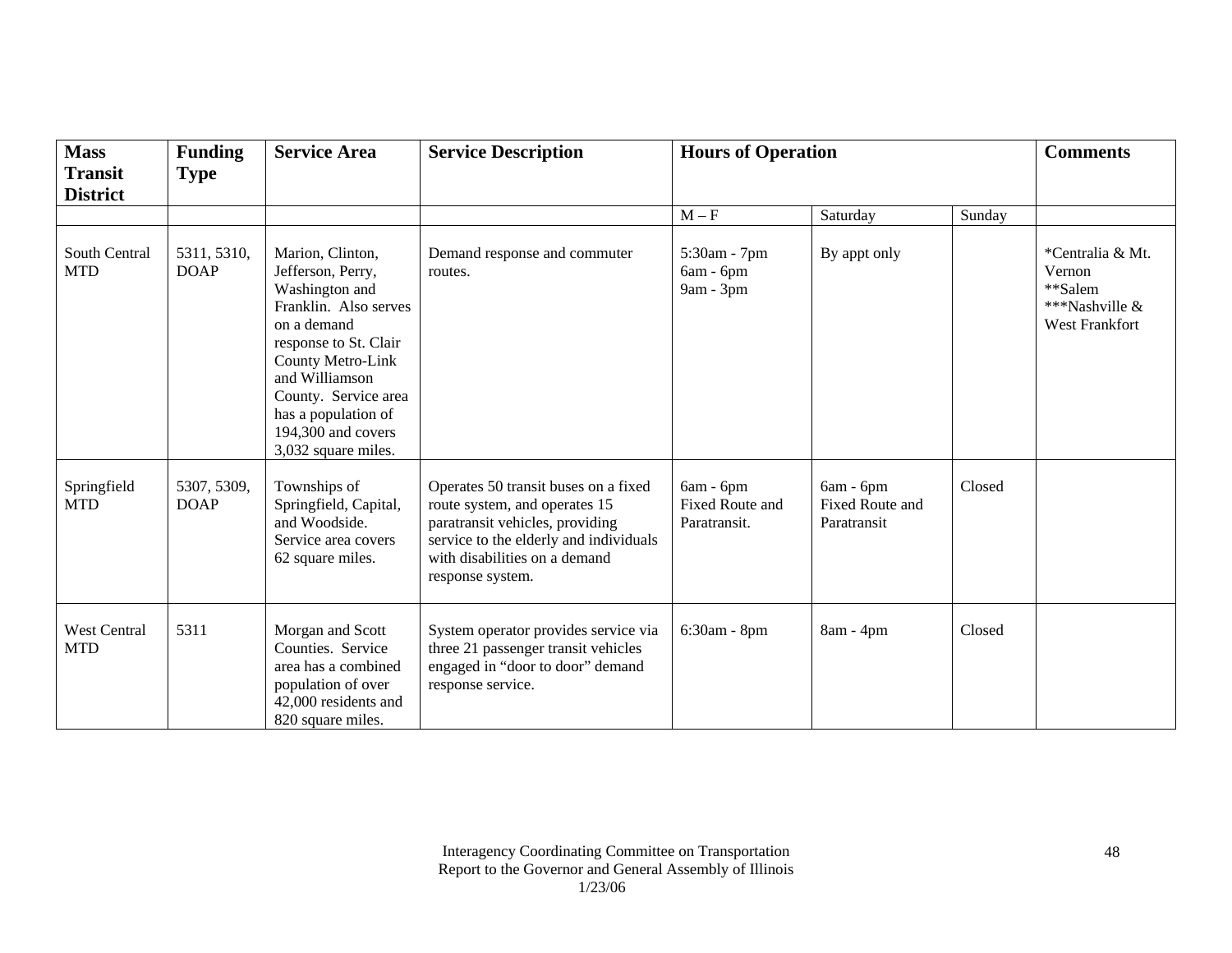# **Objective 1: Exhibit F**

# **Inventory of Rider Eligibility Requirements**

12/05 (Based on IDOT sheet from 6/04)

| <b>Agency</b>                                             | <b>Program Name</b>                               | Who is Served                                              | <b>Eligible Uses</b>                                                            | <b>Recipient</b>                                                                      | <b>Coordination</b><br><b>Requirements</b>           |
|-----------------------------------------------------------|---------------------------------------------------|------------------------------------------------------------|---------------------------------------------------------------------------------|---------------------------------------------------------------------------------------|------------------------------------------------------|
| <b>Aging</b>                                              | Title IIB-Community<br><b>Supportive Services</b> | <b>Elderly Persons</b>                                     | Restricted operating,<br>capital, technical<br>assistance                       | Just about any type of<br>agency through the Area<br>on Aging Agencies                | Mandated by program                                  |
| <b>Department of Commerce</b><br>and Economic Opportunity | Trade Adjustment<br>Assistance                    | Workers unemployed<br>due to unfair foreign<br>competition | Transportation expense<br>reimbursed directly to<br>client                      | Client                                                                                | None                                                 |
| <b>Public Health</b>                                      | <b>Genetic Counseling</b>                         | Children born $w/$<br><b>Genetic Conditions</b>            | Medical counseling trips                                                        | Local<br>government/public<br>agencies                                                | None                                                 |
| <b>Public Health</b>                                      | <b>HIV/AIDS</b><br>Title II Program               | Low-income, uninsured,<br>underinsured<br>HIV people       | Restricted<br>operating/admin to<br>service provider,<br>transportation voucher | Local<br>government/public<br>agencies, non-profits,<br>and HIV care lead<br>agencies | Show efforts, part of a regional<br>coordinated plan |
| <b>Public Health</b>                                      | Women's Health<br>Initiative                      | Specific program<br>participants                           | Education classes on<br>nutrition                                               | Local<br>government/public<br>agencies and not for<br>profit agencies                 | None related to transportation                       |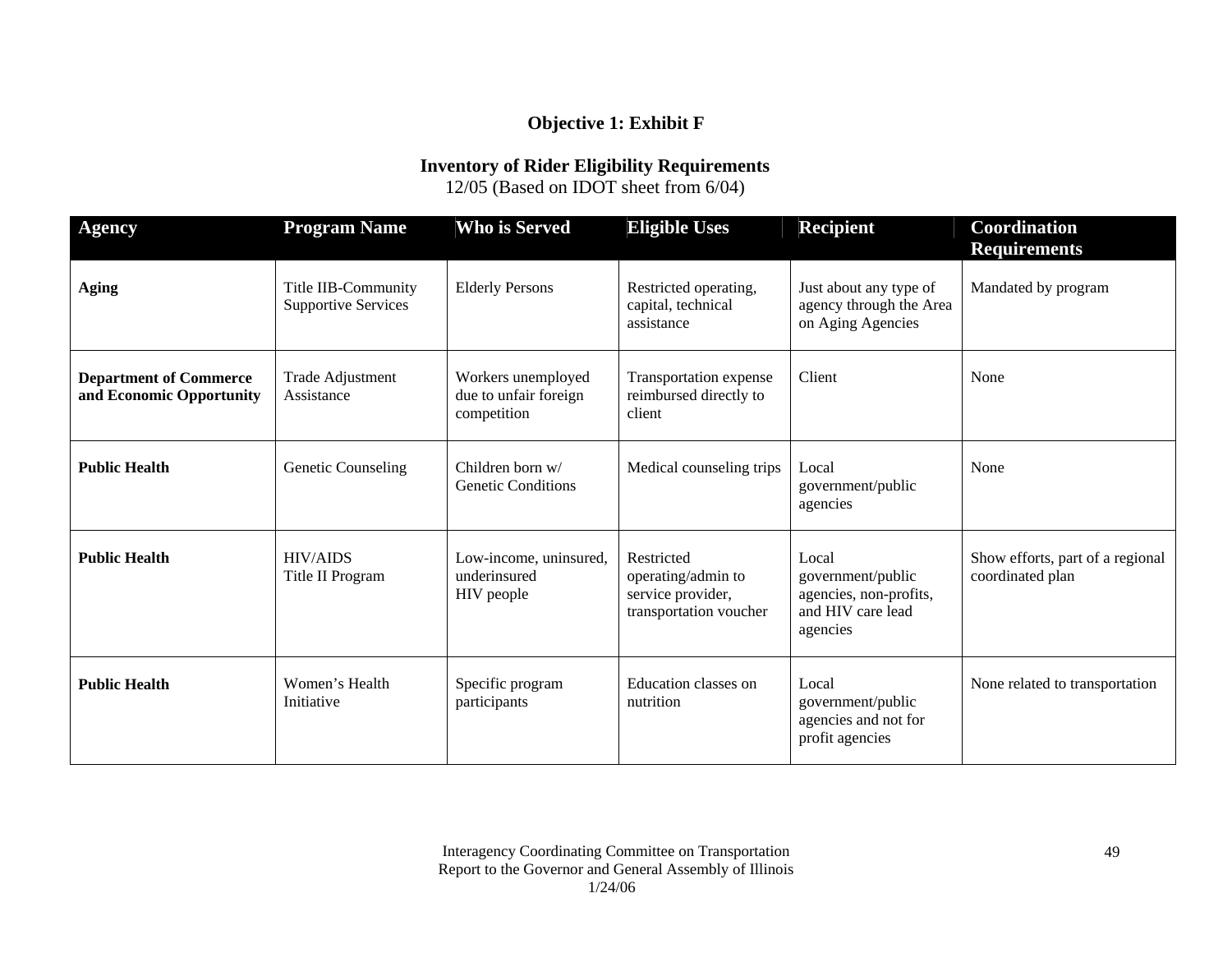| <b>Agency</b>         | <b>Program Name</b>                                                             | <b>Who is Served</b>                                          | <b>Eligible Uses</b>                                                                                        | <b>Recipient</b>                                                                                       | <b>Coordination</b><br><b>Requirements</b> |
|-----------------------|---------------------------------------------------------------------------------|---------------------------------------------------------------|-------------------------------------------------------------------------------------------------------------|--------------------------------------------------------------------------------------------------------|--------------------------------------------|
| <b>Public Aid</b>     | Transportation                                                                  | Public aid clients for<br>medical care                        | Transportation costs for<br>medical care                                                                    | Public transportation<br>operators, non-profit<br>agencies, and<br>individuals                         | None                                       |
| <b>Transportation</b> | Section 5311 Non-<br>urbanized Area Formula<br>Program                          | <b>General Public</b>                                         | Unrestricted operating<br>and administrative<br>expenses                                                    | Local<br>government/public<br>agencies, and public<br>transportation operators                         | Mandated                                   |
| <b>Transportation</b> | Section 5310 Elderly<br>Persons and Persons<br>with Disabilities<br>Program     | Elderly persons and<br>persons with disabilities              | Restricted capital<br>assistance to service<br>provider                                                     | Local<br>government/public<br>agencies, public<br>transportation operators,<br>and non-profit agencies | Mandated                                   |
| <b>Transportation</b> | <b>Downstate Operating</b><br><b>Assistance Program</b>                         | <b>General Public</b>                                         | Unrestricted operating<br>and administrative<br>expenses for downstate<br>public transportation<br>services | Downstate local<br>government/public<br>agencies and public<br>transportation operators                | None                                       |
| <b>Transportation</b> | <b>Reduced Fare Program</b><br>(for Downstate Public<br><b>Transit Systems)</b> | Elderly persons, persons<br>with disabilities and<br>students | Restricted operating and<br>administrative<br>assistance to service<br>provider                             | Downstate local<br>government/public<br>agencies and public<br>transportation operators                | None                                       |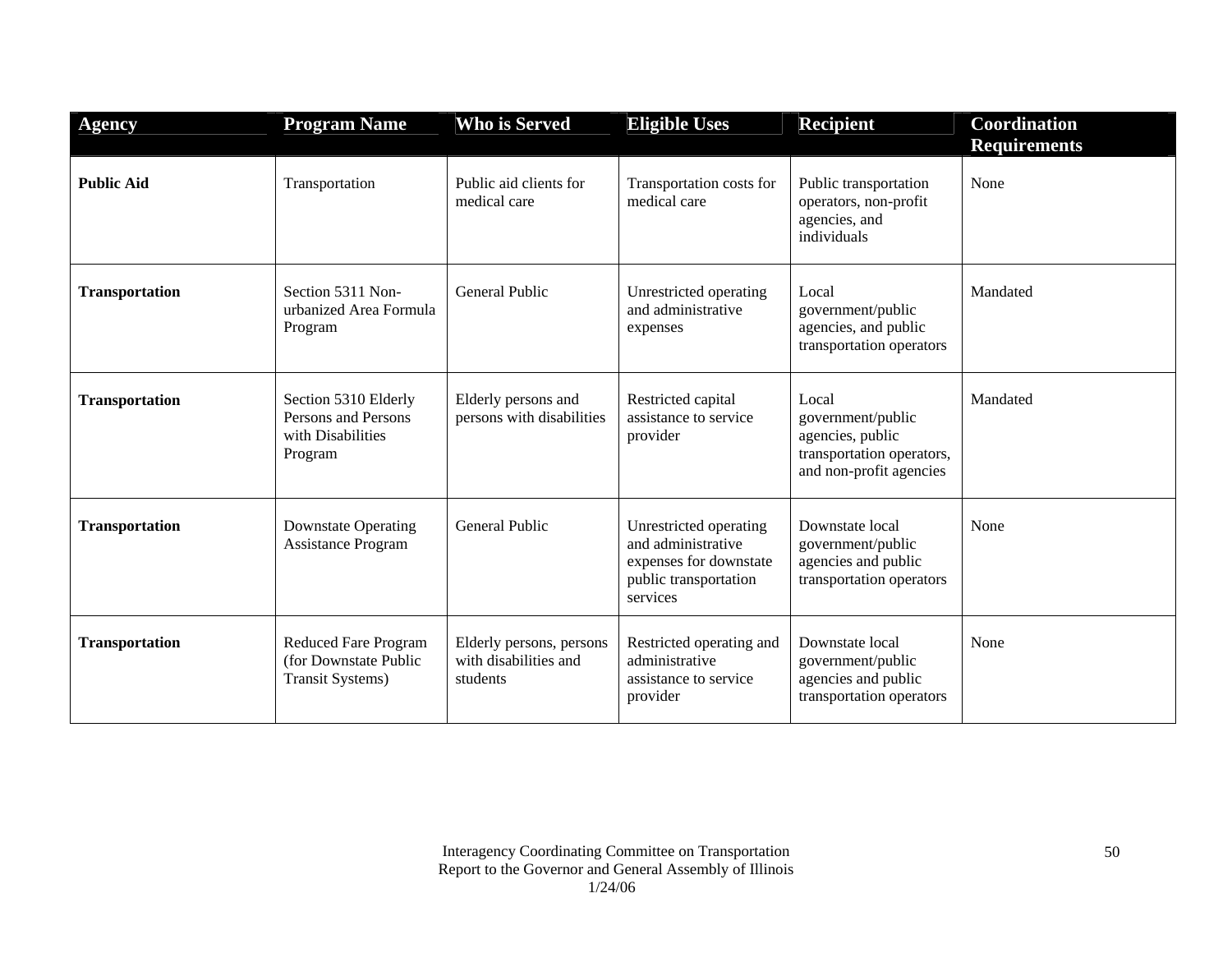| <b>Agency</b>         | <b>Program Name</b>                                                                                               | <b>Who is Served</b>                                          | <b>Eligible Uses</b>                                                                                           | <b>Recipient</b>                                                                        | Coordination<br><b>Requirements</b>                            |
|-----------------------|-------------------------------------------------------------------------------------------------------------------|---------------------------------------------------------------|----------------------------------------------------------------------------------------------------------------|-----------------------------------------------------------------------------------------|----------------------------------------------------------------|
| <b>Transportation</b> | Series B Capital Bond<br>Program (for Downstate<br><b>Public Transit Systems)</b>                                 | <b>General Public</b>                                         | Unrestricted capital<br>assistance to service<br>provider                                                      | Downstate local<br>government/public<br>agencies and public<br>transportation operators | Project must be included in<br>local/regional planning process |
| <b>Transportation</b> | <b>Public Transportation</b><br>Fund for Northeast IL                                                             | General Public                                                | Unrestricted operating<br>and administrative<br>expenses for Northeast<br>Il public transportation<br>services | <b>Regional Transportation</b><br>Authority                                             | None                                                           |
| <b>Transportation</b> | <b>Additional State</b><br>Assistance and<br><b>Additional Financial</b><br><b>Assistance for Northeast</b><br>IL | <b>General Public</b>                                         | Unrestricted operating<br>and administrative<br>expenses for Northeast<br>Il public transportation<br>services | <b>Regional Transportation</b><br>Authority                                             | None                                                           |
| <b>Transportation</b> | <b>Reduced Fare Program</b><br>(for Northeast IL)                                                                 | Elderly persons, persons<br>with disabilities and<br>students | Restricted operating and<br>administrative<br>assistance to service<br>provider                                | <b>Regional Transportation</b><br>Authority                                             | None                                                           |
| <b>Transportation</b> | Series B Capital Bond<br>Program (for Northeast<br>IL Public Transit<br>Systems)                                  | General Public                                                | Unrestricted capital<br>assistance to service<br>provider                                                      | Northeast IL Public<br>transportation operators                                         | Project must be included in<br>local/regional planning process |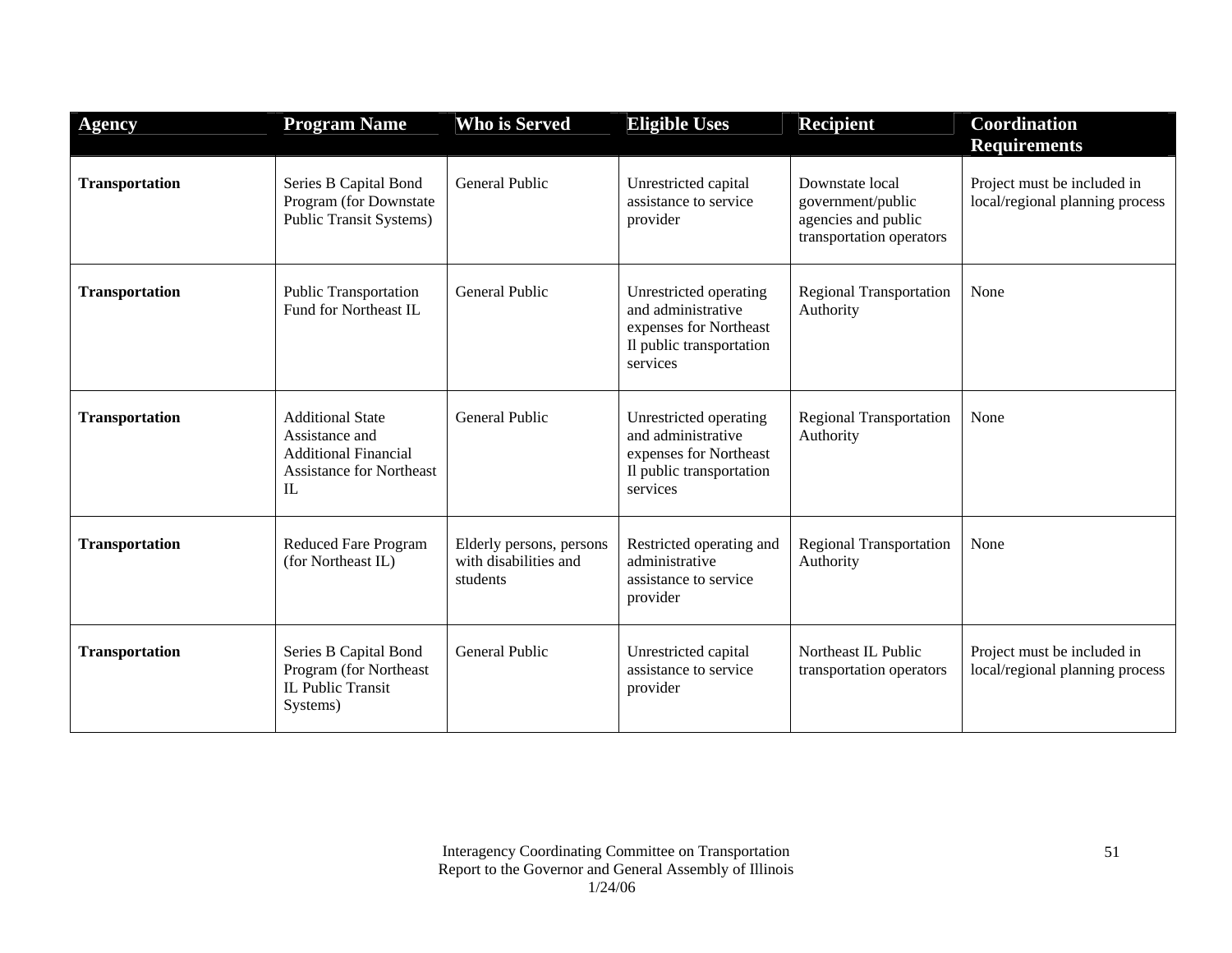| <b>Agency</b>         | <b>Program Name</b>                                  | <b>Who is Served</b>                                                               | <b>Eligible Uses</b>                                       | <b>Recipient</b>                                                                                           | Coordination<br><b>Requirements</b>                            |
|-----------------------|------------------------------------------------------|------------------------------------------------------------------------------------|------------------------------------------------------------|------------------------------------------------------------------------------------------------------------|----------------------------------------------------------------|
| <b>Human Services</b> | Transportation                                       | Juveniles going to<br>detention facility                                           | Restricted capital<br>assistance to service<br>provider    | Local<br>government/public<br>agencies                                                                     | Project must be included in<br>local/regional planning process |
| <b>Human Services</b> | TANF Employment and<br>Training                      | Provides assistance to<br>qualified families to<br>move from welfare to<br>work    | Transportation expense<br>reimbursed directly to<br>client | Local<br>government/public<br>agencies, non-profit<br>agencies, for profit<br>companies and<br>individuals | None                                                           |
| <b>Human Services</b> | Food Stamp<br>Employment and<br>Training (FSE&T)     | Assists qualified clients<br>improve their work<br>skills and find<br>employment   | Transportation expense<br>reimbursed directly to<br>client | Local<br>government/public<br>agencies, non-profit<br>agencies, for profit<br>companies and<br>individuals | None                                                           |
| <b>Human Services</b> | Chicago Transit<br><b>Authority Cards</b><br>(TANF)  | DHS TANF clients to<br>travel to work, training<br>treatment, and other<br>needs.  | Transportation expense<br>reimbursed directly to<br>client | Individuals                                                                                                | None                                                           |
| <b>Human Services</b> | Chicago Transit<br><b>Authority Cards</b><br>(FSE&T) | DHS FSE&T clients to<br>travel to work, training<br>treatment, and other<br>needs. | Transportation expense<br>reimbursed directly to<br>client | Individuals                                                                                                | None                                                           |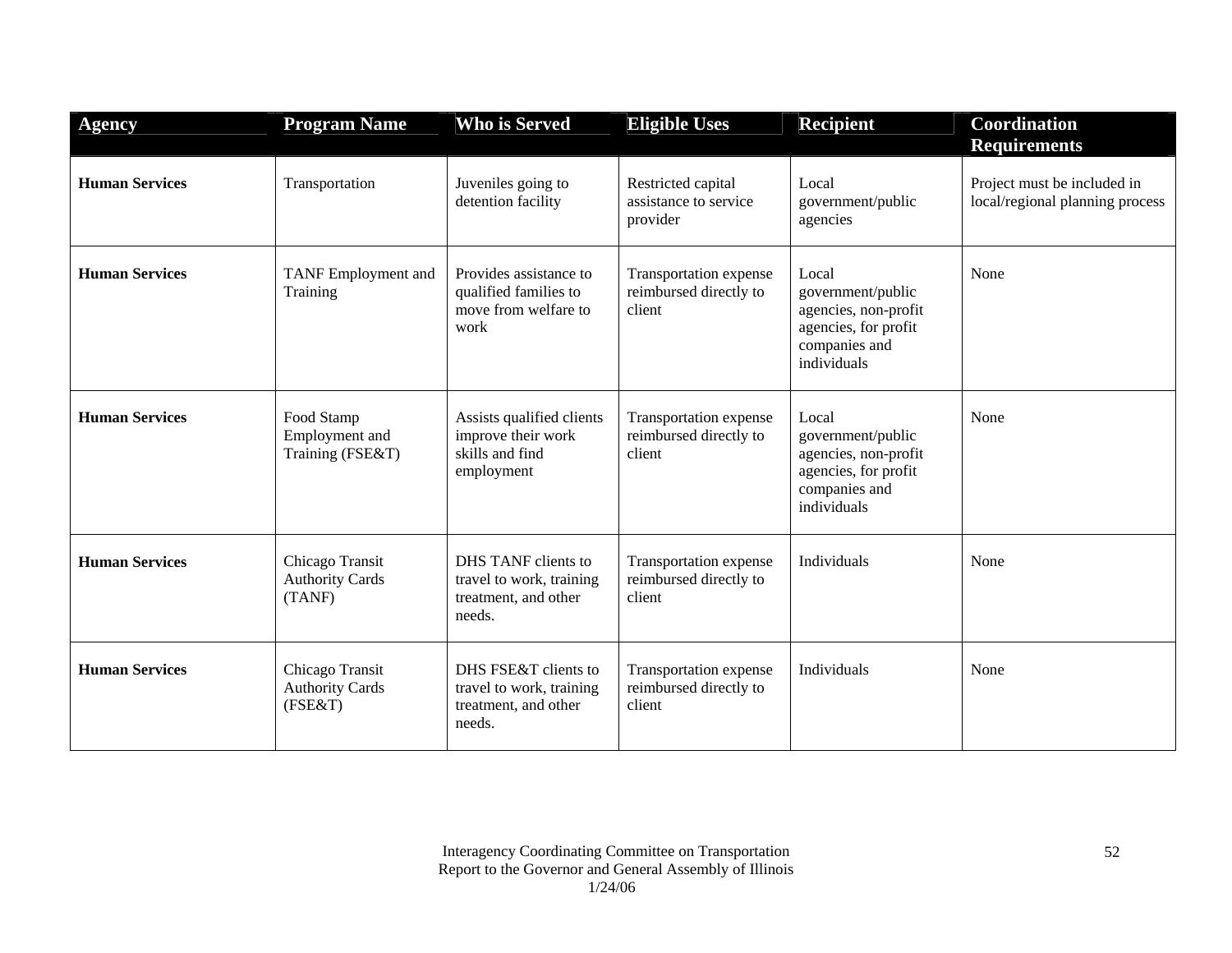| <b>Agency</b>         | <b>Program Name</b>                                                                                                                 | <b>Who is Served</b>                                                                                  | <b>Eligible Uses</b>                                                                                                                    | <b>Recipient</b>                                                                       | Coordination<br><b>Requirements</b>                              |
|-----------------------|-------------------------------------------------------------------------------------------------------------------------------------|-------------------------------------------------------------------------------------------------------|-----------------------------------------------------------------------------------------------------------------------------------------|----------------------------------------------------------------------------------------|------------------------------------------------------------------|
| <b>Human Services</b> | Serving Clients at the<br><b>Front Door Program</b>                                                                                 | Eligible low income<br>families for<br>transportation, car<br>repairs, insurance, child<br>care, etc. | Transportation expense<br>reimbursed directly to<br>client                                                                              | Individuals                                                                            | None                                                             |
| <b>Human Services</b> | <b>Social Services Block</b><br>Grant (SSBG), Donated<br>Funds Initiative (DFI)                                                     | Provides funding for 17<br>social services to<br>persons > 60                                         | Restricted<br>operating/administrative<br>assistance to service<br>provider, transportation<br>expense reimbursed<br>directly to client | Directly to an eligible<br>service or transportation<br>provider                       | Must show efforts to<br>coordinate with other local<br>providers |
| <b>Human Services</b> | Illinois School for the<br>Deaf, for the Visually<br>Impaired and Illinois<br>Center for Rehab and<br><b>Education at Roosevelt</b> | Students with<br>disabilities who attend<br>these schools                                             | Restricted purchase of<br>service from provider<br>for the purpose of<br>transporting students                                          | Directly to an eligible<br>service or transportation<br>provider                       | None                                                             |
| <b>Human Services</b> | <b>Federal Vocational</b><br><b>Rehabilitation Program</b>                                                                          | Assist individuals with<br>disabilities in finding,<br>retaining or returning to<br>work              | Restricted purchase of<br>service from provider or<br>reimbursement directly<br>to client                                               | Public transportation<br>operators and<br>individuals                                  | None                                                             |
| <b>Human Services</b> | <b>Developmental Training</b>                                                                                                       | Individuals with<br>Developmental<br><b>Disabilities</b>                                              | $\cdot$                                                                                                                                 | Not for profits and for<br>profit companies that<br>have a contract with<br><b>DDD</b> | None                                                             |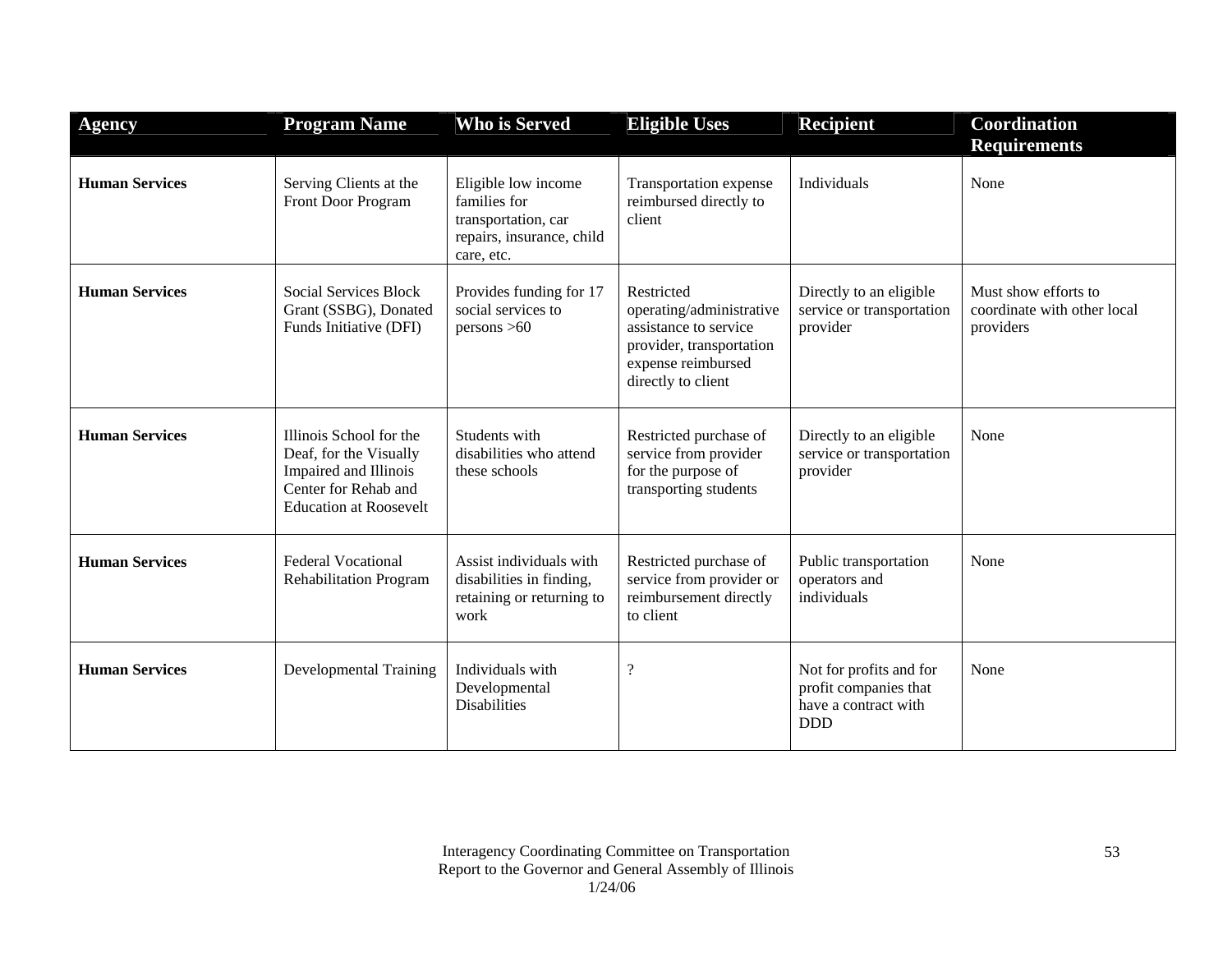| <b>Agency</b>         | <b>Program Name</b>                                         | Who is Served                                           | <b>Eligible Uses</b> | Recipient                                                                              | Coordination<br><b>Requirements</b> |
|-----------------------|-------------------------------------------------------------|---------------------------------------------------------|----------------------|----------------------------------------------------------------------------------------|-------------------------------------|
| <b>Human Services</b> | Community Integrated<br><b>Living Arrangement</b><br>(CILA) | Adult Individuals with a<br>Developmental<br>Disability |                      | Not for profits and for<br>profit companies that<br>have a contract with<br><b>DDD</b> | None                                |
| <b>Human Services</b> | <b>Home Based Services</b>                                  | Adults $(>18)$ living at<br>home with a disability      | റ                    | <b>Individuals</b>                                                                     | None                                |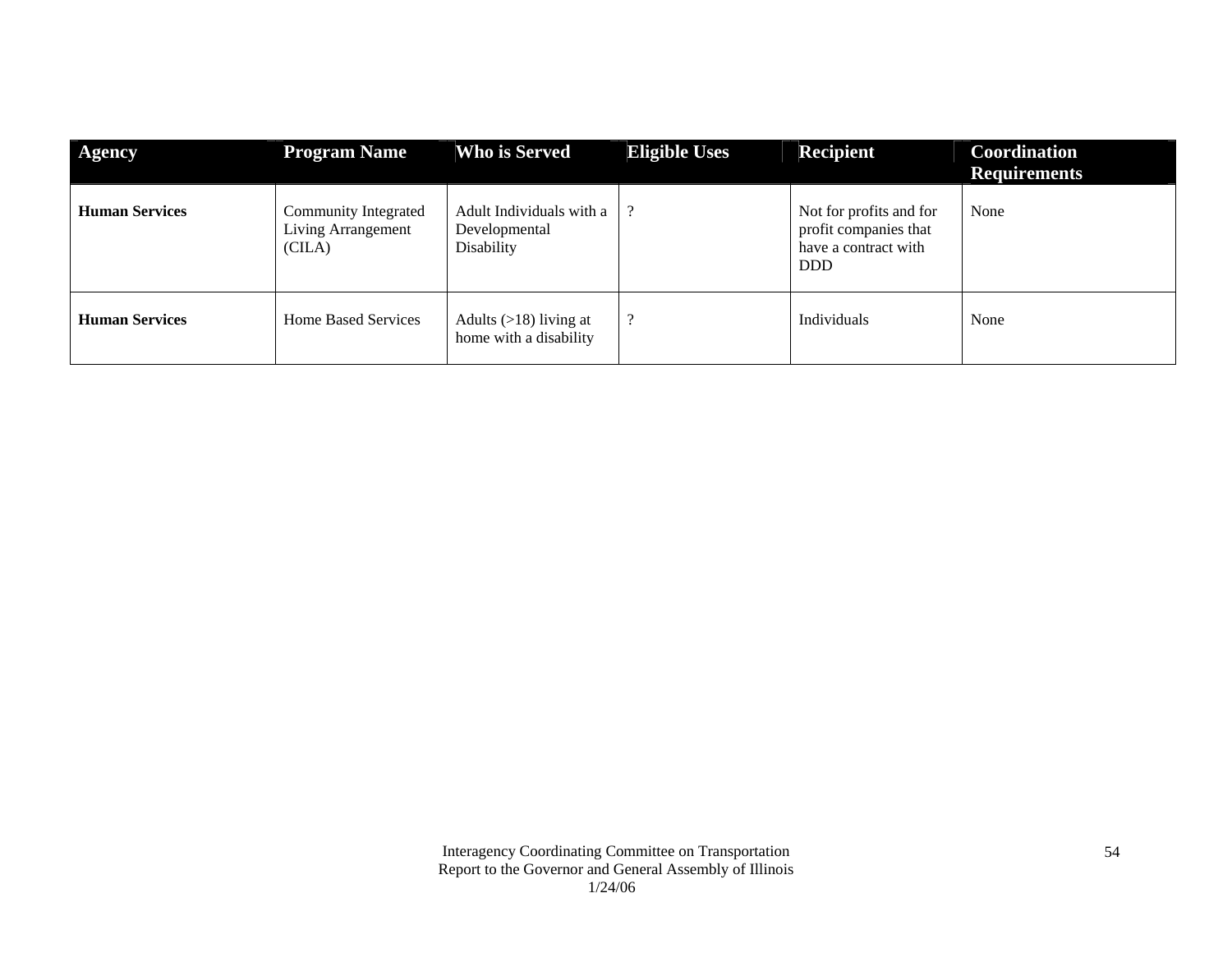# **Objective 2 Subcommittee Report:**

The ICCT charged the Objective 2 Subcommittee to Promote Innovative Funding Strategies and Provide Expertise and Support for Local Transportation Funding Requests.

Please note that the ICCT is promoting certain principles and guidelines that target perceived needs in Illinois and that are consistent with current federal laws, regulations and policy guidance. Additional regulations and policy guidance may be forthcoming from the Federal Transit Administration following passage of the federal transportation funding act, SAFETEA-LU, in November 2005. All state regulations and requirements must be consistent with what the federal government requires and stipulates. State jurisdiction can only extend into areas where state authority is allowed by federal rules.

Job Access Reverse Commute (JARC) is a program of the federal transportation bill that provides funding for transportation to connect low-wage workers to area jobs and workrelated resources, such as education and training.

## **Target #1: A unified process is developed to apply for federal transportation assistance in support of innovative to-work projects throughout Illinois.**

**Initiative 1:** Develop an inventory of all federal public transportation assistance programs and make the information available through the information clearinghouse.

Target 1 corresponds with strategic targets involving Subcommittees for Objectives 1 and 3. The database that has been developed will provide initial information on available funding from state agencies to support transportation for disadvantaged populations. Similarly, the clearinghouse currently contains information on most available federal funds.

#### **Target #2: A statewide process for requesting JARC funds based on community input is developed.**

**Initiative 1:** In conjunction with the JARC working group recommendations, develop an application review process that provides for community-based input.

## **Purpose**

When the JARC program was introduced during the late 1990s under the last federal transportation bill (TEA-21), few Illinois localities and stakeholders were aware of JARC funding and the potential resources it provided to enhance existing transit systems and connect disadvantaged populations to area jobs and work-related resources (education and training) or to create new transit services for job access. In areas that benefited from JARC funding, local stakeholders may have inadvertently been left out of the process to determine what services would be funded.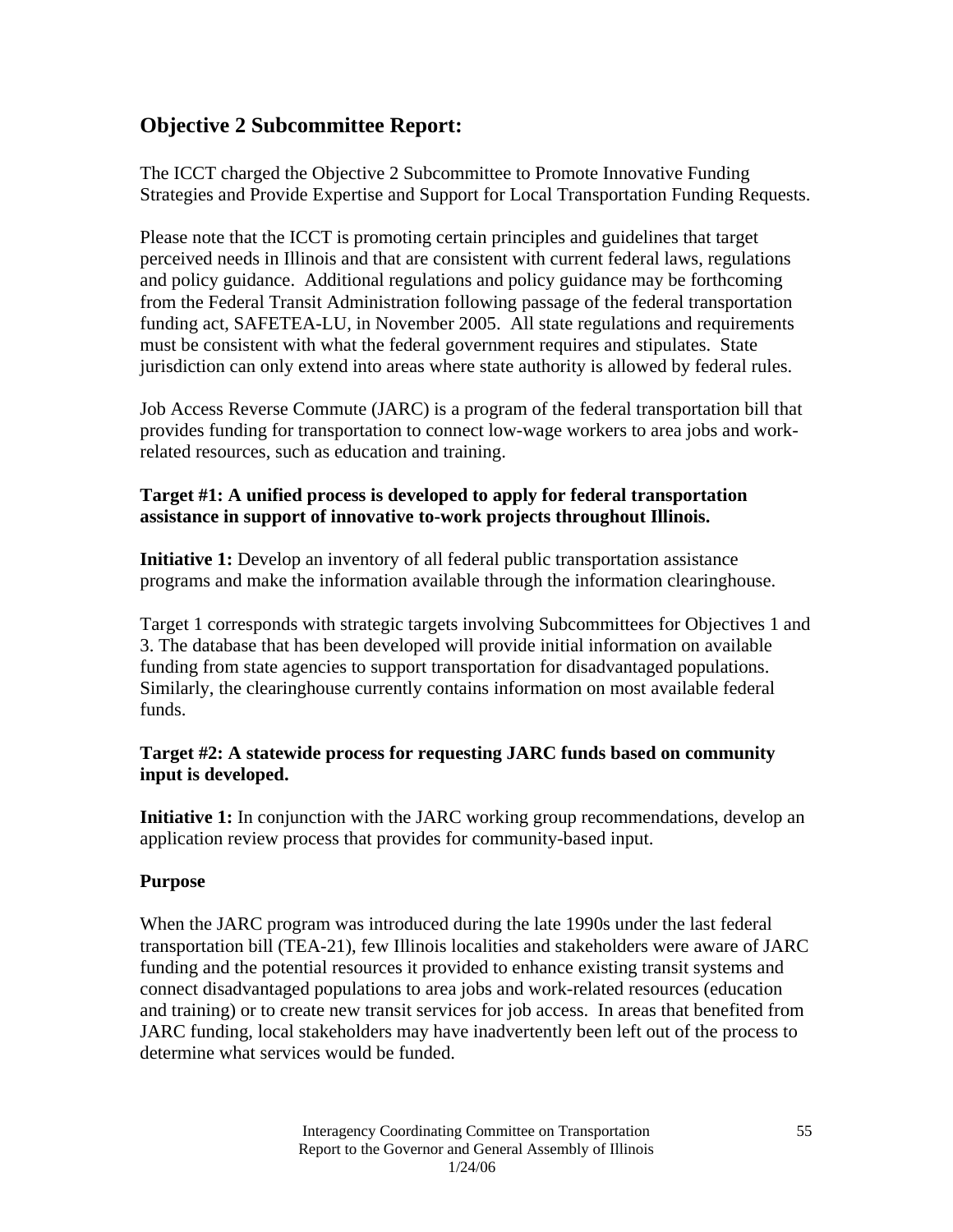#### **Progress**

The Subcommittee for Objective 2 has developed a process identifying roles and responsibilities for state agencies, localities and regional authorities (see Exhibit A immediately following this report).

#### **Recommendations**

The Subcommittee recommends that the JARC process outlined in Exhibit A, be implemented.

## **Target #3: Funds from other state or federal sources for projects that do not qualify for JARC funds are identified for individual counties and communities.**

**Initiative 1:** Identify funding sources not earmarked for JARC projects and make the information available on the clearinghouse website.

This Subcommittee determined that Target 3 corresponds to strategic targets involving subcommittees for Objectives 1 and 3. The database that has been developed will provide initial information on available funding from state agencies to support transportation for disadvantaged populations. Similarly, the clearinghouse contains information on most available federal funds.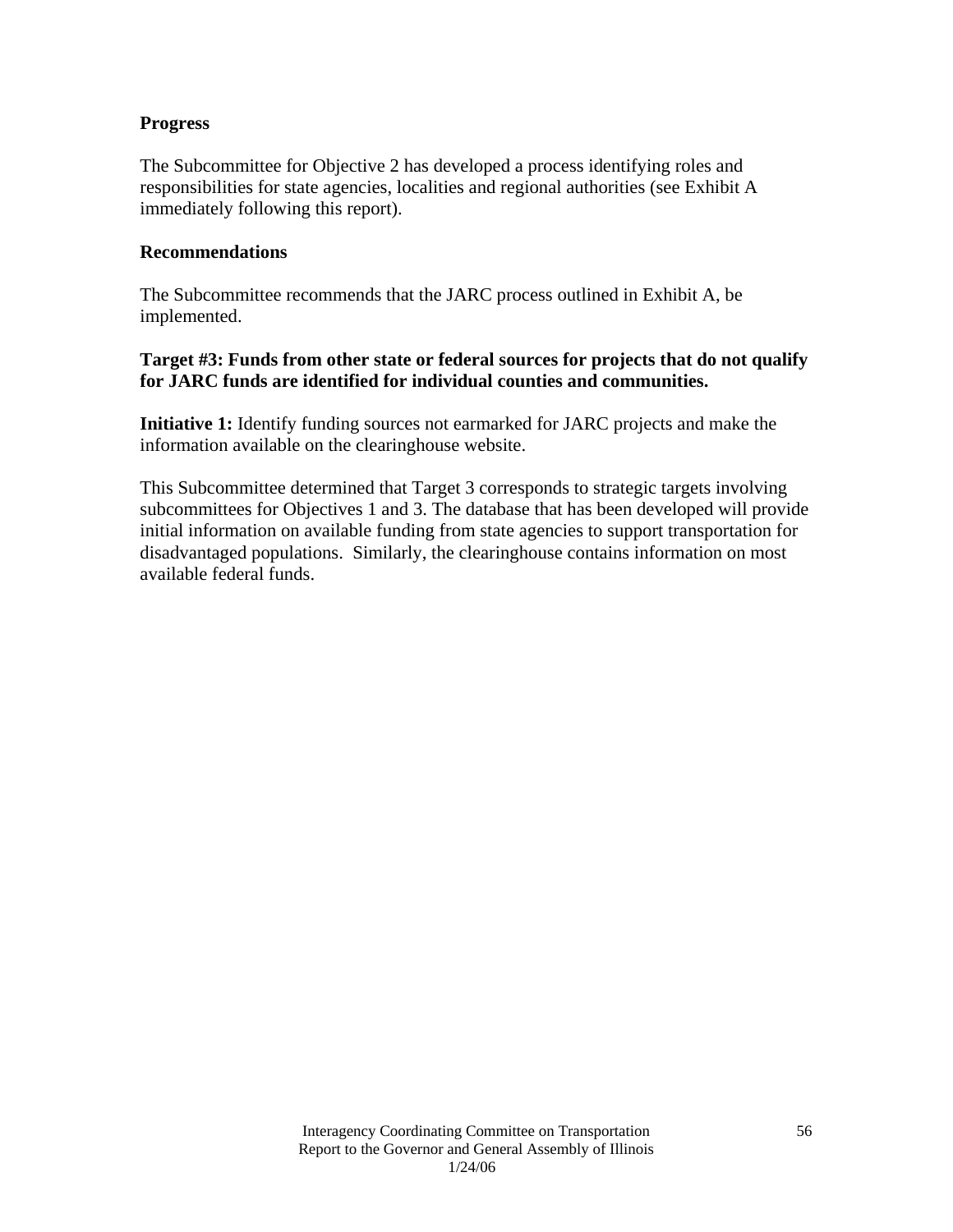# **Objective 2 Report: Exhibit A**

# **Illinois Job Access Reverse Commute (JARC) Selection Process and Criteria**

The Illinois JARC Process has been proposed by the ICCT under Public Act 93-0185 to:

- Ensure that all localities are aware of JARC funding rules and availability;
- Maximize the use of JARC funds for intended purposes and populations; and
- Prevent the lapsing or loss of available JARC funds.

The ICCT will work with IDOT on an advisory basis to coordinate the Illinois JARC process and grant cycle, provide guidelines and criteria to all jurisdictions, and assist IDOT in project review. IDOT will manage project selection and oversee the expenditure of JARC funds statewide to oversee guidelines and ensure that JARC funds do not lapse.

## **Key Components of the Selection and Review Process**

The following is a list of key components for the proposed JARC process that are recommended for implementation:

- Reverse Commute proposals should prioritize populations at or below 200 percent of the federal poverty level.
- Agencies or organizations representing the transit disadvantaged should be involved at the local level in planning JARC-eligible services for their community.
- Because formal planning organizations may not be active or established in all rural areas of the state, local or regional coordinating groups should be encouraged as appropriate, to document areas where job access is lacking, such as key commercial corridors and industrial areas.
- Each proposal should be accompanied by letters of endorsement or other evidence of support from local service agencies and other Community-Based Organizations.
- Best practices should be identified to assist local providers in sustaining funding for transportation services that are initially funded through JARC.
- Potential matching funds for JARC projects should be identified to support local service efforts.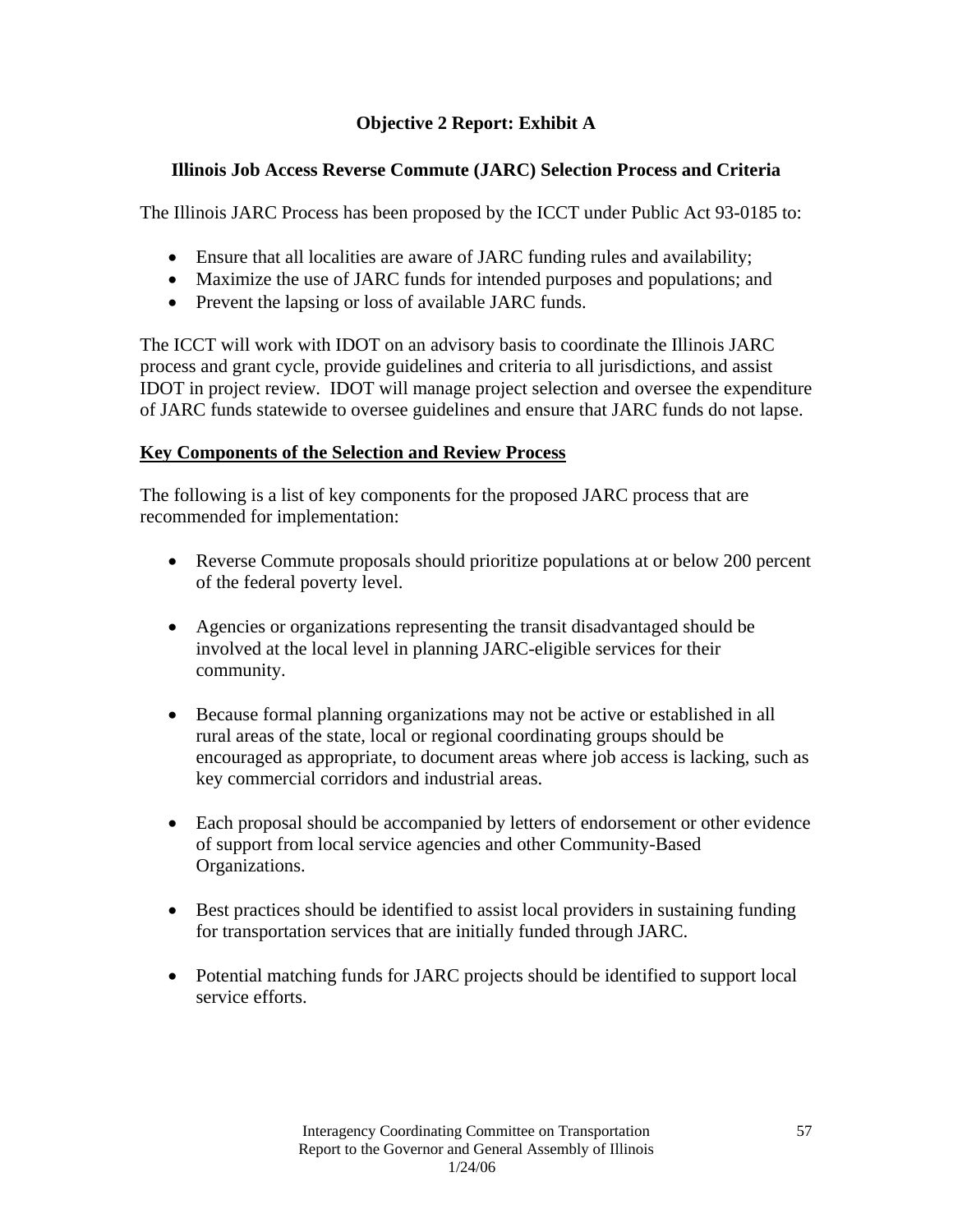# **JARC Application and Review Process**

- 1. In rural areas of the state, IDOT, working through a set of regional managers, sends out a request for proposals to small urban and rural counties for transportation projects that can be funded by JARC. In urban areas, the Metropolitan Planning Organization (MPO) will be responsible for this function.
- 2. In rural areas, the regional managers in consultation with appropriate local stakeholders will prioritize projects based on ability to deliver desired outcomes and advance the top tier projects to the ICCT JARC review committee.
- 3. In urban areas, the designated recipient of federal funds in consultation with the MPO and other appropriate local stakeholders will prioritize projects based on ability to deliver desired outcomes and advance the top tier projects to the ICCT JARC review committee.
- 4. The JARC review committee of ICCT, serving in an advisory capacity to IDOT, reviews selections against selection criteria and identifies potential matching funds where available and necessary.
- 5. If approved JARC funds are in danger of lapsing for any recipient, IDOT within program guidelines established by the federal government, will transfer the funding to other qualified projects and will notify the ICCT of its action.

# **General Guidelines**

- **JARC Application Selection.** The JARC Review Committee of the ICCT will coordinate the selection process and serve in an advisory capacity to IDOT on proposals under the process outlined above. IDOT, working with the regional managers, MPO's and transit agencies, will solicit applications for JARC and prioritize projects for consideration.
- **Reverse Commute Requirements.** All proposed projects that seek to develop reverse commute service should prioritize those services to populations at or below 200 percent of the federal poverty level.
- **Priority of Funding.** IDOT may select criteria to guide regional priorities for funding.
- **RFP Process.** An open request-for-proposal (RFP) process will be held to solicit applications every other year. Notice will be posted through appropriate state agencies, MPO's, regional planning bodies, municipal associations, and statewide associations. Web site announcements and brochures are acceptable for outreach.

**NOTE:** During the years when no RFP's are solicited, outreach meetings may be held by ICCT throughout the state to provide information and encourage awareness about the JARC program to localities throughout the state. Outreach is to include local, state and federally funded agencies serving low income populations.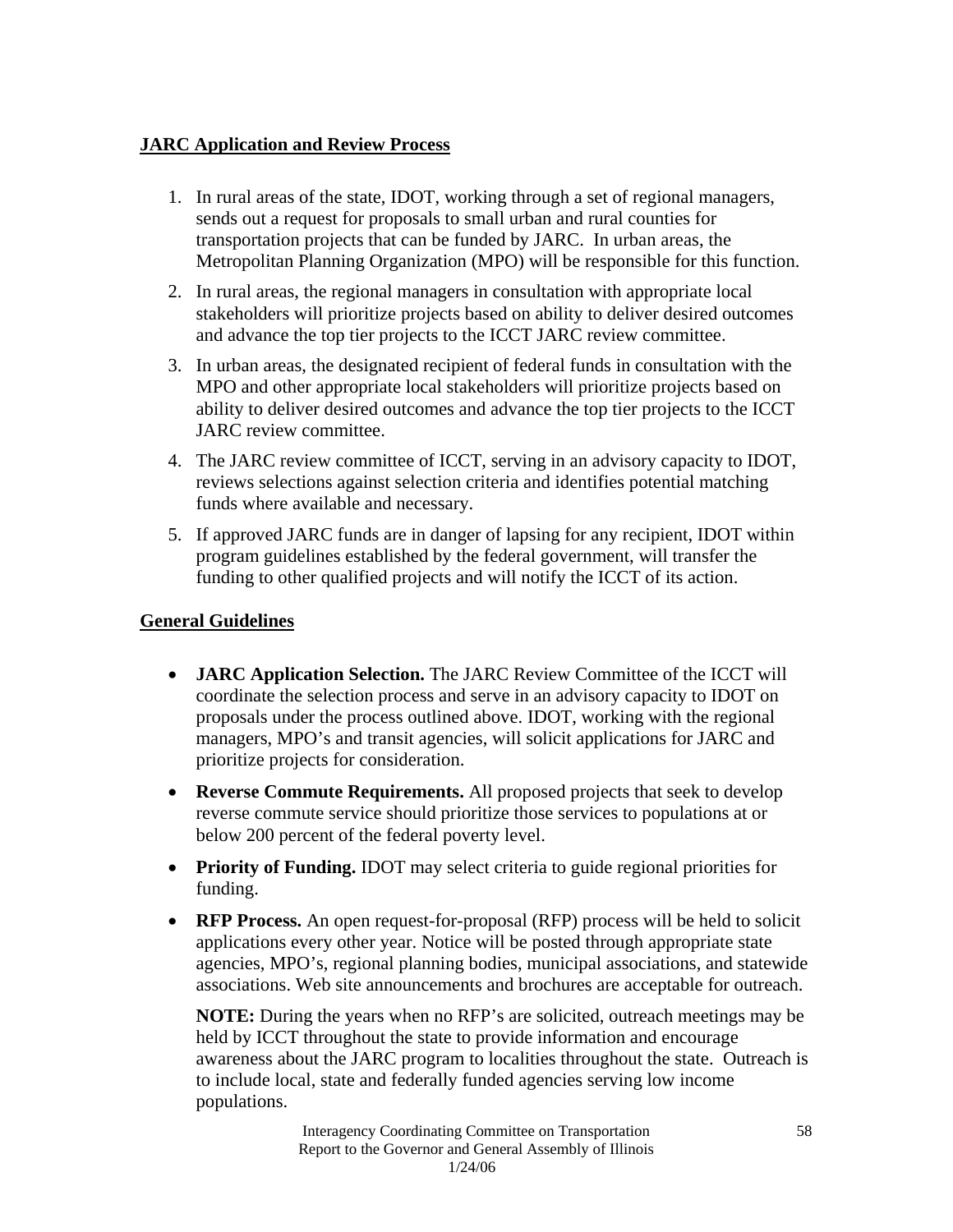- **Application Guidelines.** Proposed JARC program projects must be prioritized for that area. The applicant team should involve the following individuals or organizations: local transportation providers and planners, DCEO staff, DHS staff, Area Agency on Aging, Chamber of Commerce, and five Community Based Organizations (CBOs) from the area, at least one of which must be an organization serving individuals with disabilities. The remaining four local organizations can include any of the following: local Urban League, local WIB, United Way, Community Action Agency, YWCA or other CBO serving low income families.
- **Review Process.** Regional managers, transit agencies and MPO's will review applications and rank them according to established criteria. Rankings and applications will be sent to the ICCT review committee for recommendations to IDOT. Any review committee members that submit an application or form part of an applicant team, must excuse themselves from the review process involving those proposals or competing proposals.
- **Regional Review Process:** An initial review at the regional level will be undertaken by the regional managers, transit agencies and MPO's, with appropriate support from local transportation providers and planners. In addition to the regional review, this review committee can include representatives from: DHS, Area Agency on Aging, Chamber of Commerce, IDOT or RTAC, and Community Based Organizations as identified that serve disadvantaged populations.
- **State Review Process:** The designated ICCT review committee will review the top tier applications received from the regional managers, transit agencies and MPO's, and forward recommendations to IDOT.

## **Selection Criteria**

To be eligible for JARC funds, an application must address the following criteria *in addition to the existing federal requirements.* 

- Explain how proposed service will fill existing job and job-related transportation service gaps without duplicating any service.
- Show how proposed service augments existing public or specialized transportation service by mileage and hours; list existing area transportation.
- Estimate ridership for new proposed service.
- Describe how transportation service improvements are expected to be funded and continued after initial JARC grant period is over.
- Relevant to the proposal, identify where low income families and TANF recipients live in the area or region and where key job centers are located.
- Proposal must show letters of endorsement from area social service agencies and businesses.
- Describe outreach and promotion of proposed services to target ridership.
- List local and regional matching funds.

Interagency Coordinating Committee on Transportation Report to the Governor and General Assembly of Illinois 1/24/06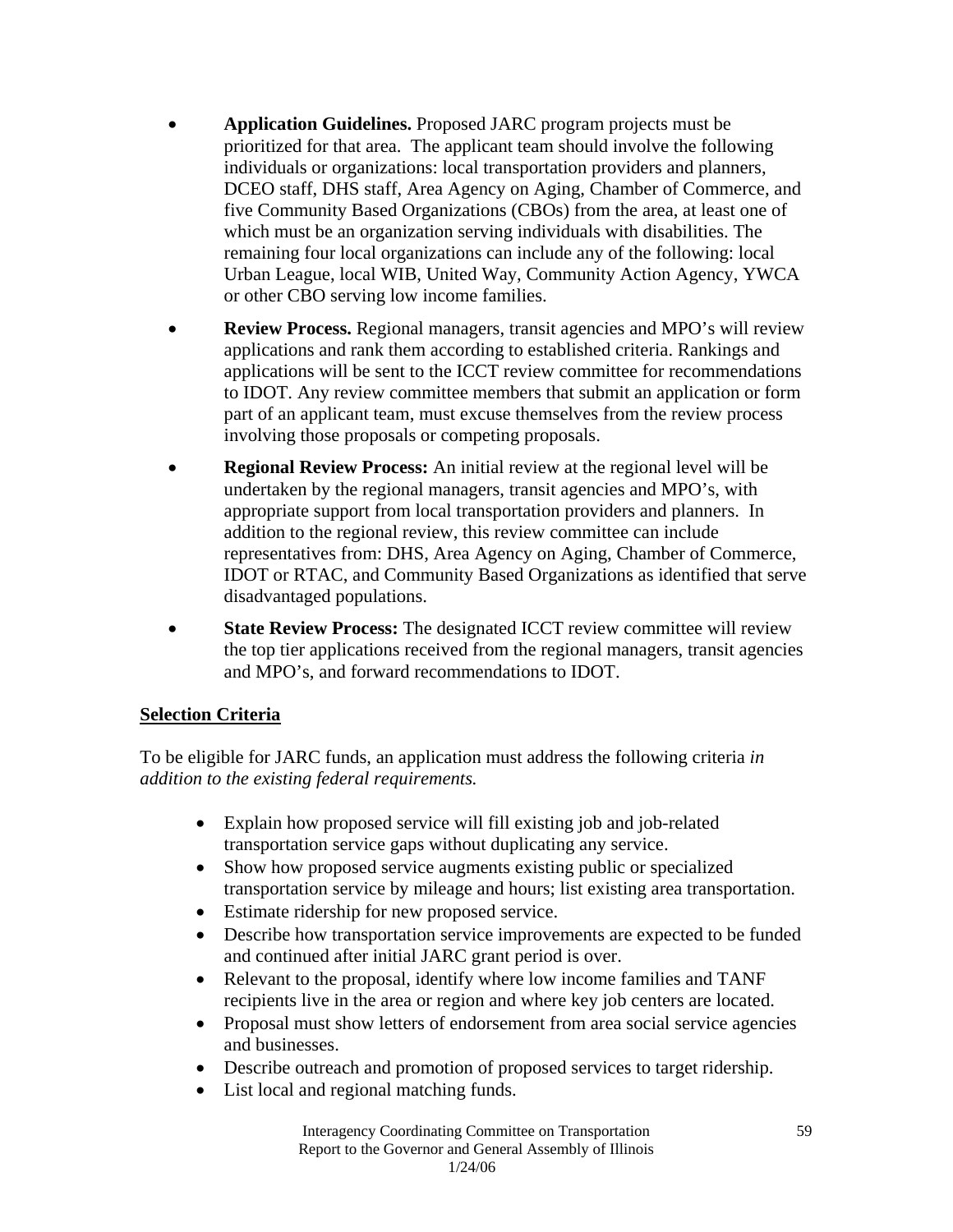# **Objective 3 Subcommittee Report:**

The ICCT charged the Objective 3 Subcommittee to Provide Up-to-Date Information and Communication Services to Local Areas. This objective contains four targets, created at the ICCT's strategic planning session. In addition, Target #6 from Objective 1 was transferred to Objective 3, becoming Target #5, "A definitive technical assistance program that addresses gaps in public transportation is developed and is readily available to assist service providers."

## **Target #1: A well informed network of service providers linked by an effective communication structure throughout Illinois.**

The ICCT identified four initiatives for the subcommittee to consider in developing recommendations for achieving Target #1.

**Initiative 1:** Establish a centralized information clearinghouse on coordination programs, including potential funding resources, grant-writing expertise, system design, and other best practices and innovations to serve the general public and the transportationdisadvantaged.

## **Purpose**

The clearinghouse serves as the primary resource for information and technical assistance for ICCT members, communities which are un-served or under-served by public transportation, the general public, and state agencies.

## **Progress**

The clearinghouse accumulated a comprehensive library of coordination literature and best practices, is staffed with a full-time employee, and responded to requests for technical assistance by ICCT members, un-served and under-served counties, the general public, state agencies, and other states' Departments of Transportation.

## **Recommendations**

The clearinghouse should continue to accumulate coordination literature and best practices, as well as continue to respond to technical assistance requests. Overwhelmingly, the need exists to extend the clearinghouse efforts beyond the submission of the report to the Governor and General Assembly in February 2006.

**Initiative 2:** Develop an ICCT website in conjunction with the information clearinghouse that is accessible to all public transportation service providers throughout Illinois.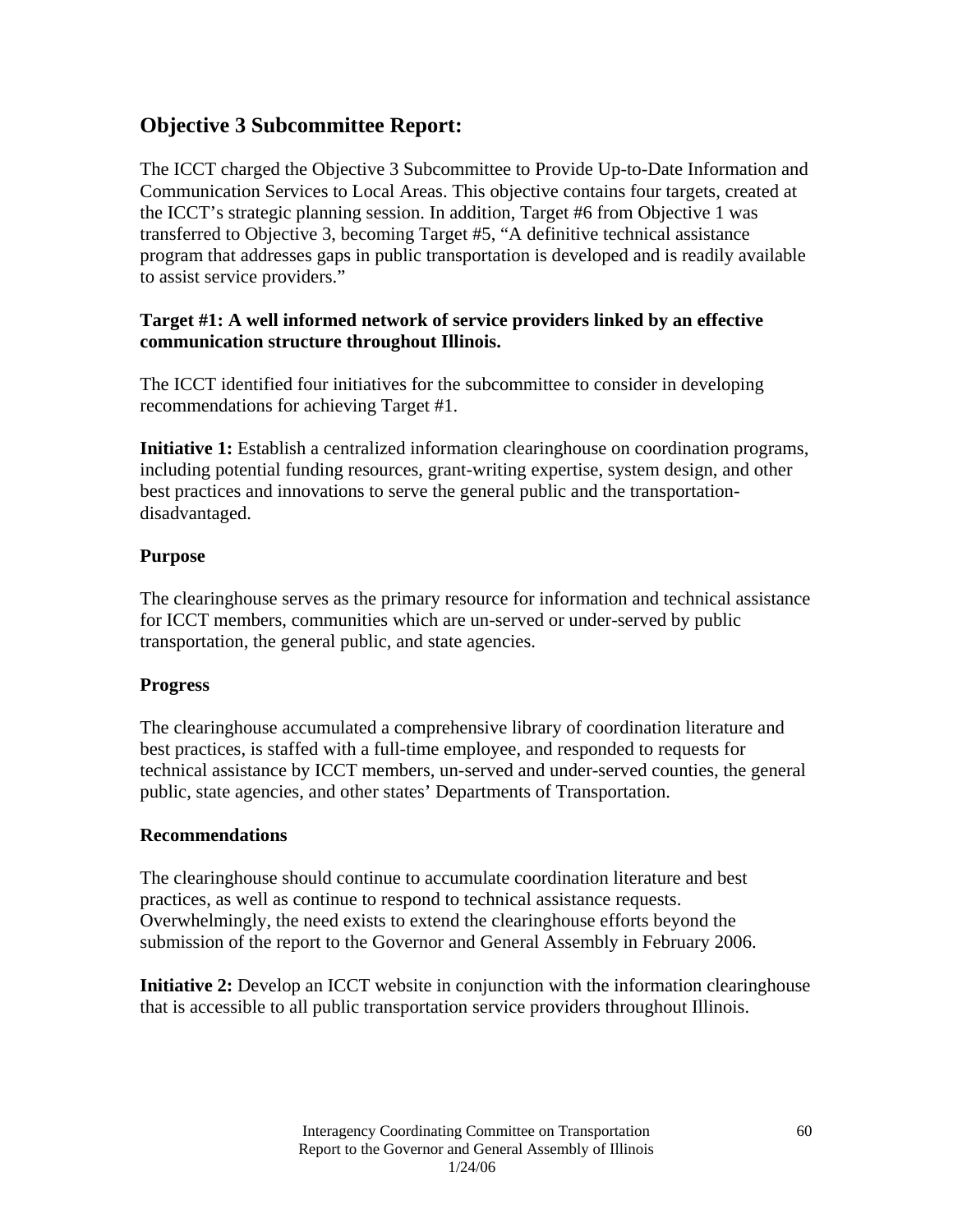Provide a technologically convenient resource, which public transportation providers will use to obtain coordination information and linkages to other resources.

#### **Progress**

Due to the need to complete the ICCT report, as well as the need to assist the large number of communities which have requested technical assistance, the creation of the website was not an immediate priority.

#### **Recommendations**

The creation of a website should be a second-year priority for the clearinghouse. The plan for website contents is located in Exhibit B. It is expected that the website will be implemented in the first Quarter of 2006.

**Initiative 3:** Educate all public transportation service providers about the mission, guiding principles, and activities of the ICCT through its website.

#### **Purpose**

Provide a technologically convenient resource which public transportation providers will use to obtain coordination information and linkages to other resources.

#### **Progress**

Due to the need to complete the ICCT report, as well as the need to assist the large number of communities which have requested technical assistance, the creation of the website was not an immediate priority.

#### **Recommendations**

The website is expected to begin in the first Quarter of 2006. Its initial contents are located in Exhibit B of this section.

**Initiative 4:** Determine the staffing needs for the information clearinghouse and recommend staff levels to the Governor's Office.

#### **Purpose**

ICCT members worked together to determine the purpose and objectives of a clearinghouse, and determined the duties to be performed by the clearinghouse staff person. ICCT members determined the need for one full-time staff person.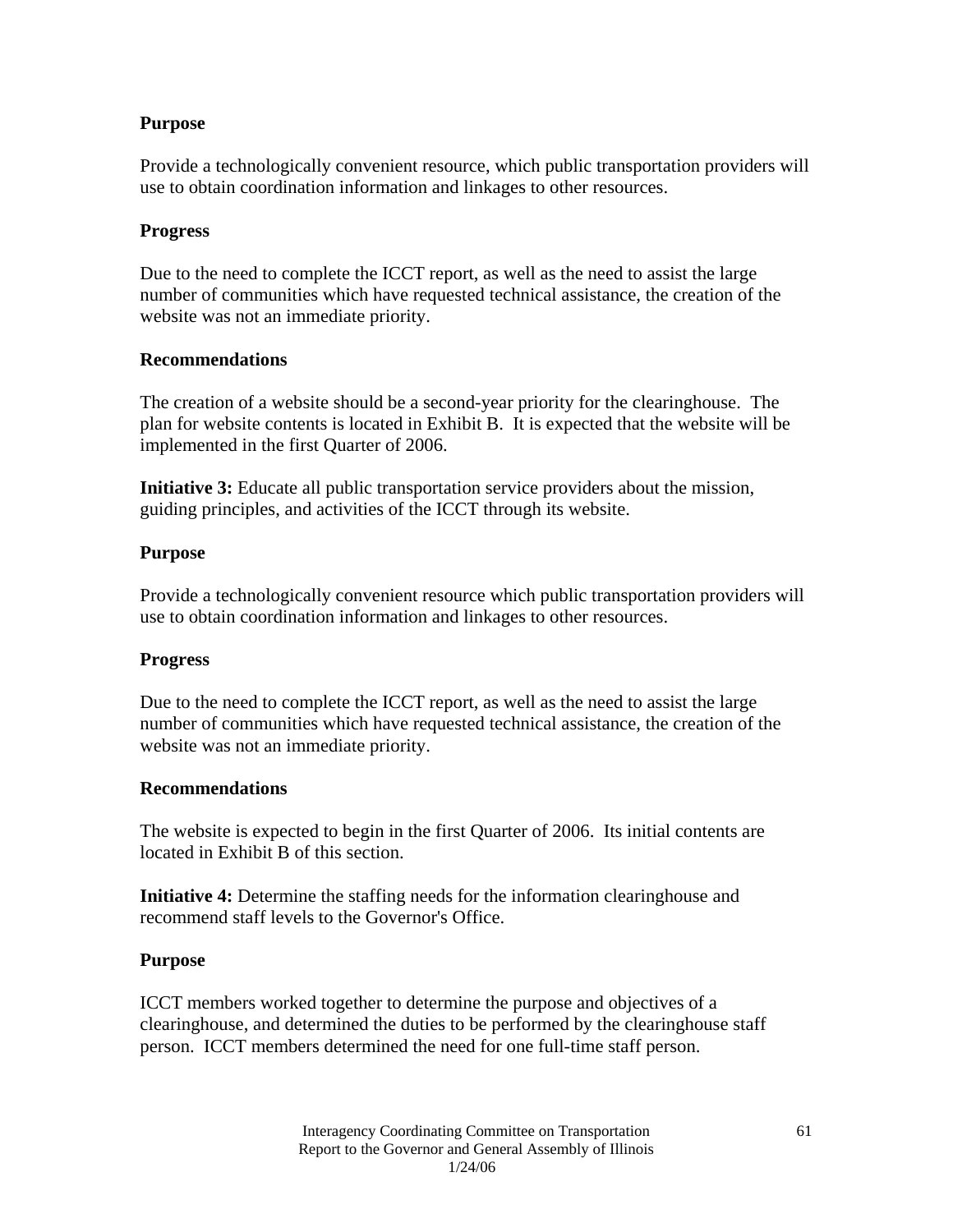## **Progress**

Members determined the location for the clearinghouse, the Rural Transit Assistance Center (RTAC) at Western Illinois University. It was decided the clearinghouse staff person is to be supervised by the RTAC manager, a member of the ICCT. RTAC conducted a job search and hired Dawn Maye, whose immediate priority was assisting the ICCT in formulating the report to the Governor and General Assembly.

#### **Recommendations**

Upon completion of the report to the Governor and General Assembly, the subcommittee recommends the clearinghouse staff person begin assisting the RTAC manager with technical assistance and with other clearinghouse job duties such as the creation of a website.

#### **Target #2: Recommendations are provided for needed statutory or regulatory changes to promote public transportation coordination**

The ICCT identified three initiatives for the subcommittee to consider in developing recommendations for achieving Target #2.

**Initiative 1:** Form a working group to advise the ICCT on needed statutory and regulatory updates.

#### **Purpose**

During the strategic planning process, ICCT members identified the need to recommend program waivers, which would facilitate the ability of member agencies to achieve coordination targets such as mixing of populations and sharing of vehicles.

#### **Progress**

This working group has not yet been formed, due to priorities such as the report to the Governor and General Assembly and the unexpected large number of technical assistance requests.

#### **Recommendations**

The subcommittee recommends the formation of a working group contingent upon continuation of the ICCT after the submission of the report.

**Initiative 2:** Review the coordination requirements in the Section 5310 and 5311 grant programs and recommend statutory and regulatory updates to strengthen those requirements.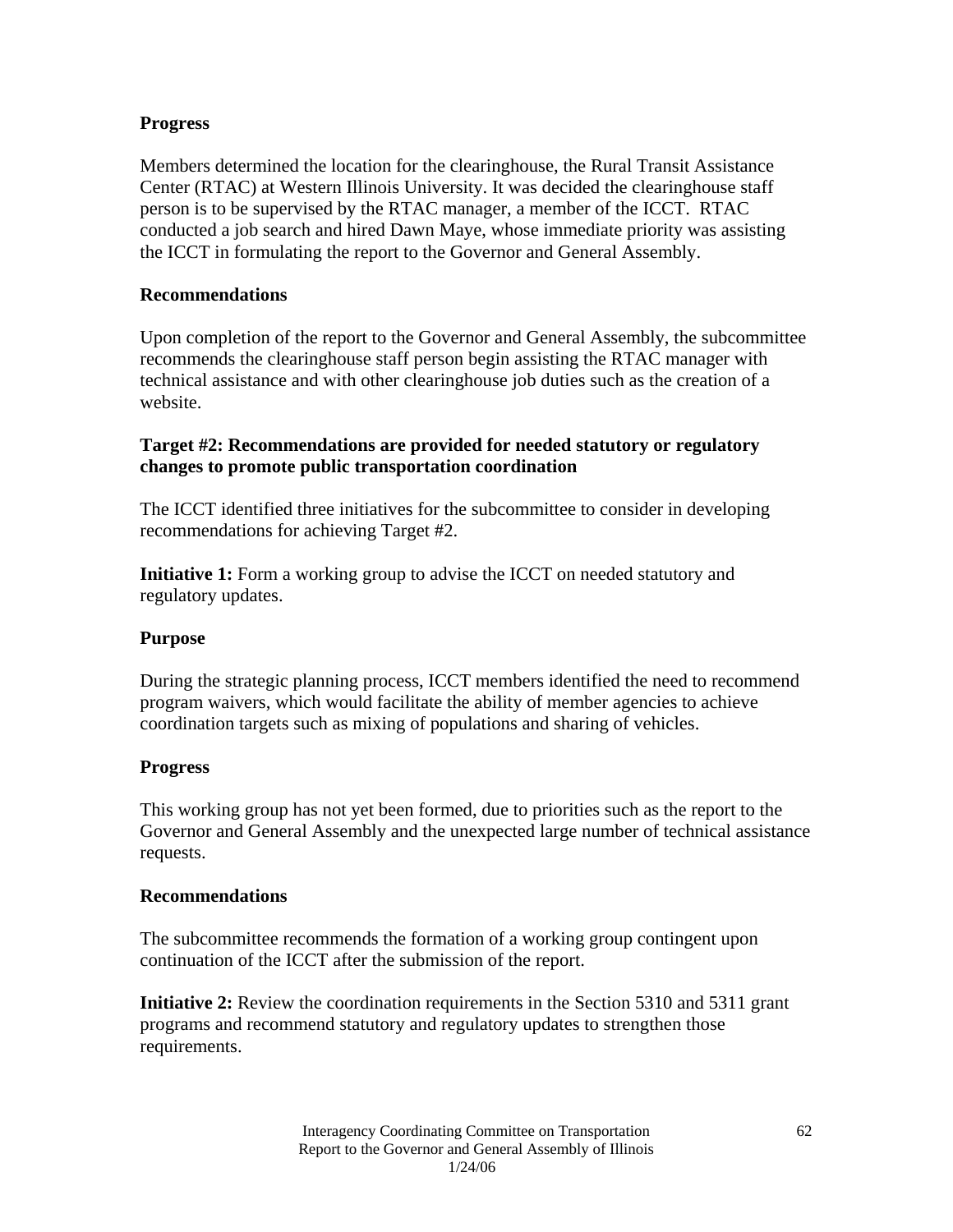During the strategic planning process, ICCT members identified the need for stronger coordination requirements in the Section 5310 and 5311 programs.

#### **Progress**

The subcommittee has waited to determine the extent of coordination language change in the federal transportation re-authorization bill.

#### **Recommendations**

The bill has been re-authorized, named SAFETEA-LU, and the subcommittee is aware the bill contains stronger coordination language, though the specifics have been unavailable to-date. The subcommittee recommends waiting on the exact federal wording before possibly advising on the resultant state Section 5310 and 5311 language.

**Initiative 3:** Monitor Section 5310 and 5311 grant recipients to ensure compliance with coordination requirements.

#### **Purpose**

The Illinois Department of Transportation (IDOT) Division of Public and Intermodal Transportation (DPIT) is the compliance body for Section 5310 and 5311 grant recipients.

#### **Progress**

The subcommittee feels capable of offering recommendations to enhance compliance by recipients. The ICCT will act in an advisory capacity only and is not a compliance body.

#### **Recommendations**

Possible recommendations are contingent upon the exact coordination wording in SAFETEA-LU. Therefore, as with Initiative 2, the subcommittee recommends waiting on that exact wording before offering recommendations.

#### **Target #3: Identify and recruit stakeholders in future initiatives to join ICCT efforts**

The ICCT identified two initiatives for the subcommittee to consider in developing recommendations for achieving Target #3.

**Initiative 1:** Define "stakeholders" as they relate to public transportation services in Illinois and solicit their involvement in the process.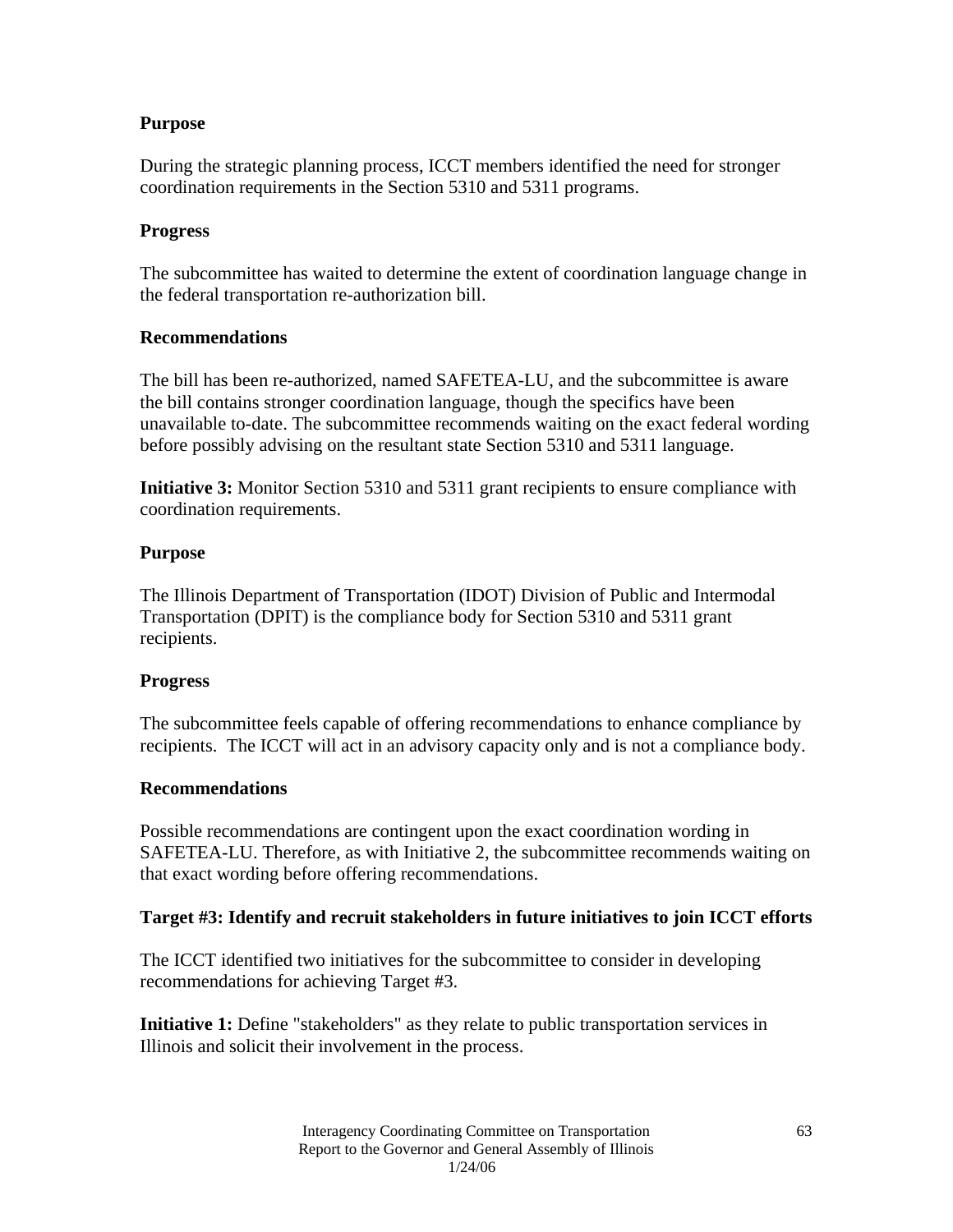The ICCT exists, per its mission statement, "to facilitate the broad coordination of local public transportation services in Illinois to effectively and efficiently provide for the essential needs of transportation-disadvantaged populations throughout the state." Given that, the subcommittee feels "stakeholders" should include anyone who plays a role in the funding, service provision, administration, or receipt of service for the transportationdisadvantaged. Therefore, "stakeholder" has a broad interpretation, defined as anyone with a stake in the final outcome (coordinated local public transportation effectively and efficiently provided for the essential needs of the transportation-disadvantaged throughout the state).

#### **Progress**

ICCT members solicited stakeholder involvement through presentations at meetings including:

- 2004 Monroe Randolph Transportation Summit;
- 2004 FTA United We Ride Forum;
- 2004 Illinois Poverty Summit; and the
- 2005 Illinois Public Transportation Association Conference

In addition, ICCT members participated in local groups including the:

- Clark County Al-Trans Committee;
- Mason County Transportation Committee;
- McDonough County Public Transportation Committee; and
- Whiteside County Quality of Life Committee.

#### **Recommendations**

The subcommittee feels that as the ICCT continues its charge; its members will continue the type of stakeholder solicitation described above, as well as look for new ways to involve stakeholders in the coordination process.

**Initiative 2:** Develop working procedures for stakeholder involvement in the public transportation service provision process.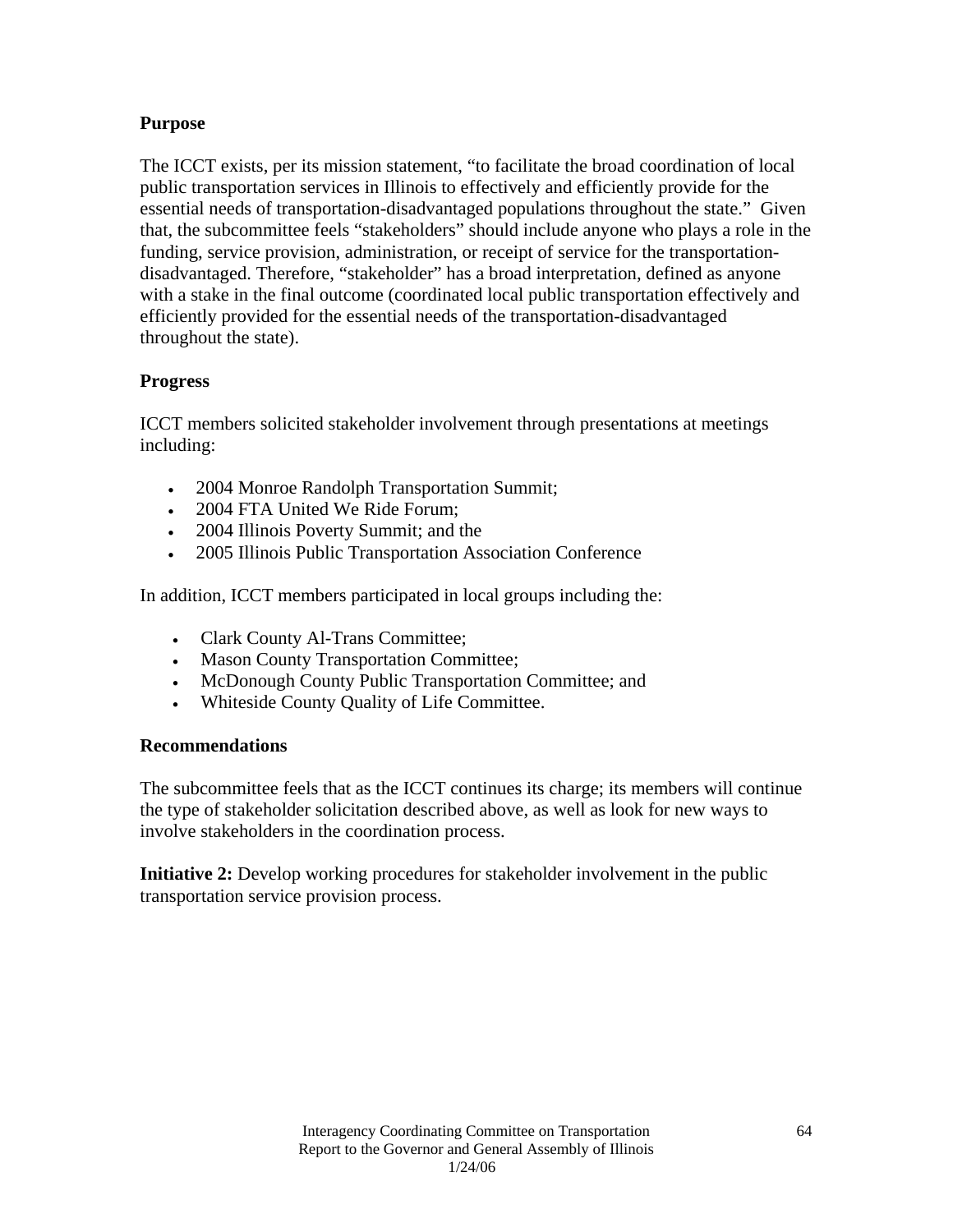Coordination experts agree that each community's stakeholder complement will vary according to that community's public transportation needs. Given that, each and every stakeholder group (transit commission, etc.) should develop working procedures that contain the following elements:

- 1. Customer-focused approach to every decision made about service provision.
- 2. All stakeholders (including customers, service providers, human service agencies, local officials, etc.) should be involved in regular meetings that discuss service duplication, service gaps, and customer access.
- 3. The stakeholder group should develop a mission statement. One example is, "Every transit-dependent person in \_\_\_\_\_\_\_\_ will get a ride".
- 4. Depending on whether or not the community working on coordination is in an unserved (not served by a public transportation grant) or under-served (incomplete coverage by a public transportation grant) area, a needs assessment (including data collection) might need to occur early in the process of stakeholder involvement.

#### **Progress**

In the process of providing technical assistance, the ICCT clearinghouse has begun implementing the above outlined procedures. For example, the City of Macomb, in October 2005, began the first of a series of stakeholder meetings with the purpose of achieving a coordinated transit system. The facilitator is using the exact elements listed above.

It is important to emphasize that the "process" is lengthy, and is never over. Holding stakeholder meetings is not a "fix", but instead one part of the process that leads to coordinated service delivery.

#### **Recommendations**

Clearinghouse staff will continue to use the above methodology in the course of providing technical assistance to communities.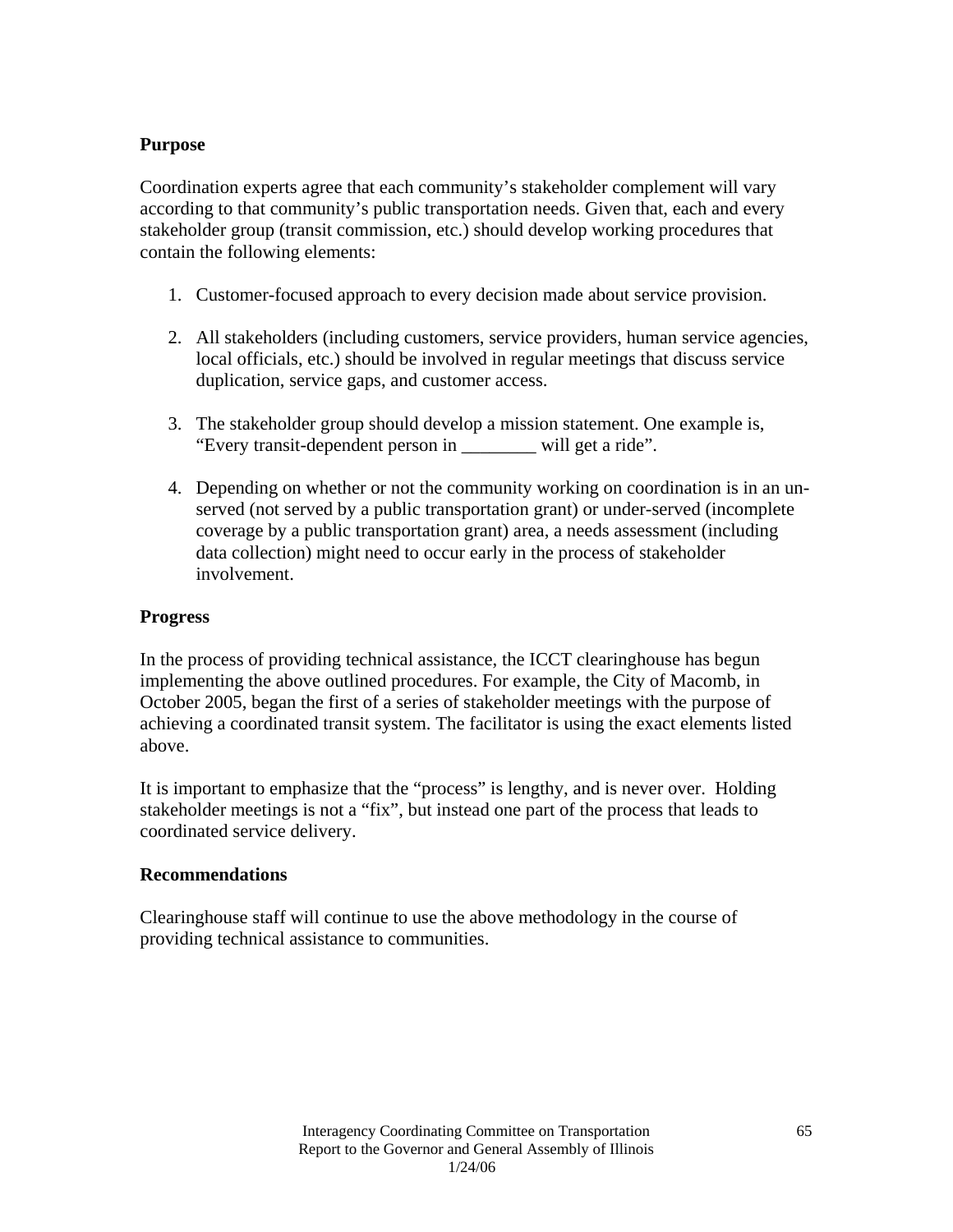#### **Target #4: A structure and method for community feedback and involvement in regional transportation planning and coordination processes is developed.**

The ICCT identified two initiatives for the subcommittee to consider in developing recommendations for achieving Target #4.

**Initiative 1:** Conduct a statewide needs assessment of public transportation needs, by region, within Illinois.

#### **Purpose**

The needs assessment will determine the extent to which duplication of service, service gaps, and non-access to service exist in Illinois.

#### **Progress**

The ICCT has received twenty (20) technical assistance requests from groups ranging in scope from individual towns (Macomb) to ten-county areas (Area Agency on Aging Area 3). Those groups have varying needs, some of which are justified by hard data and some of which data have not been collected.

#### **Recommendations**

A preliminary step that needs to occur is the formation of regional transportation planning groups. In the absence of that, community feedback and involvement can continue to occur with communities that request technical assistance from the clearinghouse.

**Initiative 2:** Conduct regional meetings to inform service providers and other stakeholders about the ICCT efforts and the need to coordinate public transportation funding in Illinois.

## **Purpose**

Establish official forums to disseminate information about ICCT efforts.

## **Progress**

Information is being disseminated on an ongoing basis, in the form of presentations at events such as Senator Demuzio's Economic Development Summit (held in Carlinville in October 2005) and the Illinois Association of County Board Members and Commissioners (held in Peoria in November 2005).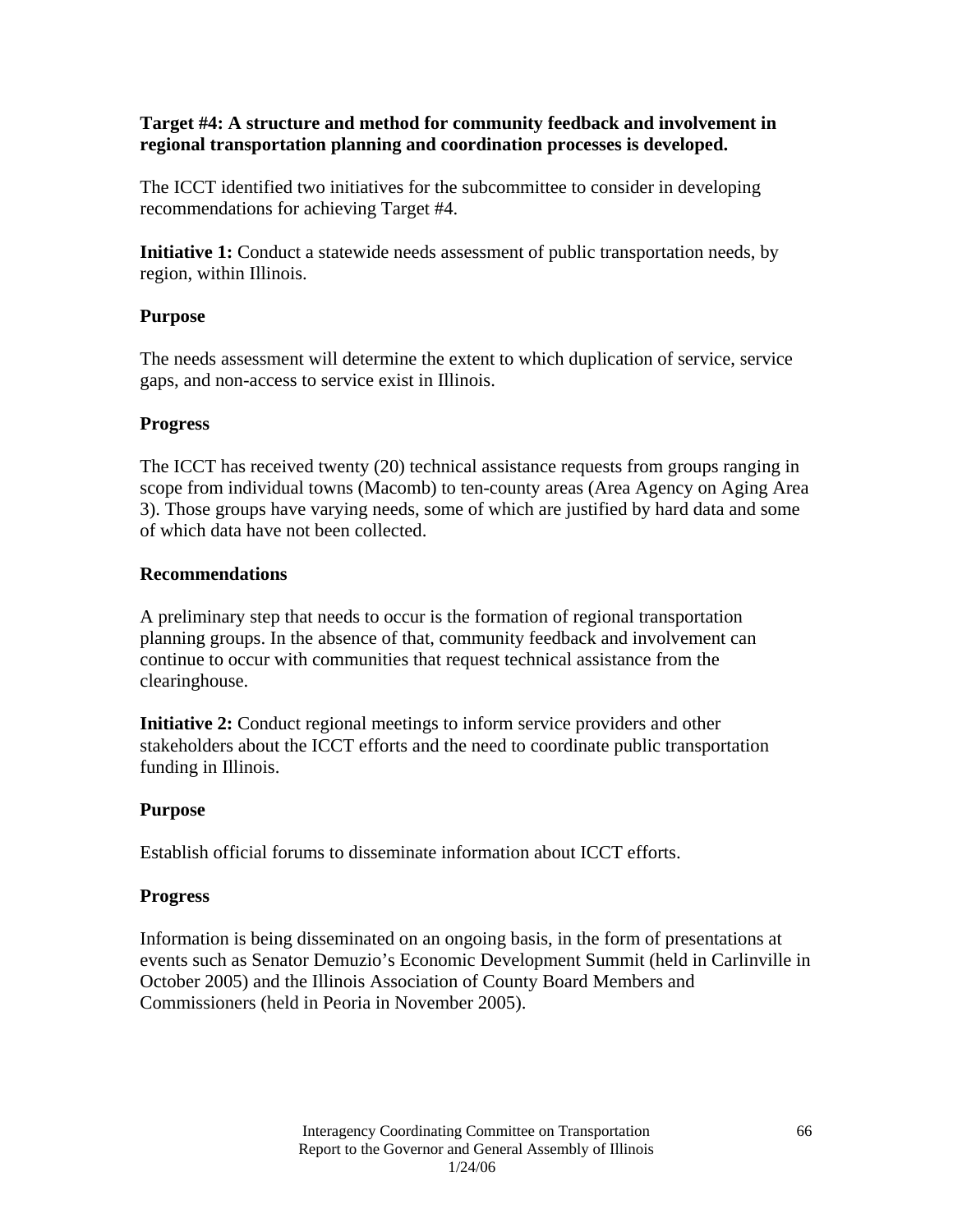## **Recommendations**

Divide the state into three regions (north, central, and south) and hold official ICCT informational forums by the end of 2006.

#### **Target #5: A definitive technical assistance program that addresses gaps in public transportation is developed and is readily available to assist service providers.**

The ICCT identified two initiatives for the subcommittee to consider in developing recommendations for achieving Target #5.

**Initiative 1:** Develop a statewide model for providing "technical assistance" to public transportation service providers.

#### **Purpose**

Develop a set of source materials that contain key elements of coordination information and methodology while also allowing flexibility for tailored presentation of the material.

#### **Progress**

Clearinghouse staff formulated a technical assistance packet, which met the criteria established above. The packet contains overviews of the existing public transportation climate, funding mechanisms, operations information, coordination information, and coordination strategies. (See Objective 3, Exhibit A)

#### **Recommendations**

The packet should be a continual work-in-progress, with information added as it becomes available or the need arises. In particular, information needs to be added that addresses the needs of northeastern Illinois. Furthermore, as the technical assistance packet evolves, it should be developed into an easily deliverable presentation, such as a PowerPoint.

**Initiative 2:** Create a task force or working group that will go out into Illinois counties and communities to apply the technical assistance model for service providers.

## **Purpose**

Provide a broad-based approach to technical assistance. The working group will represent on a macro level the likely stakeholder complement found on the micro level.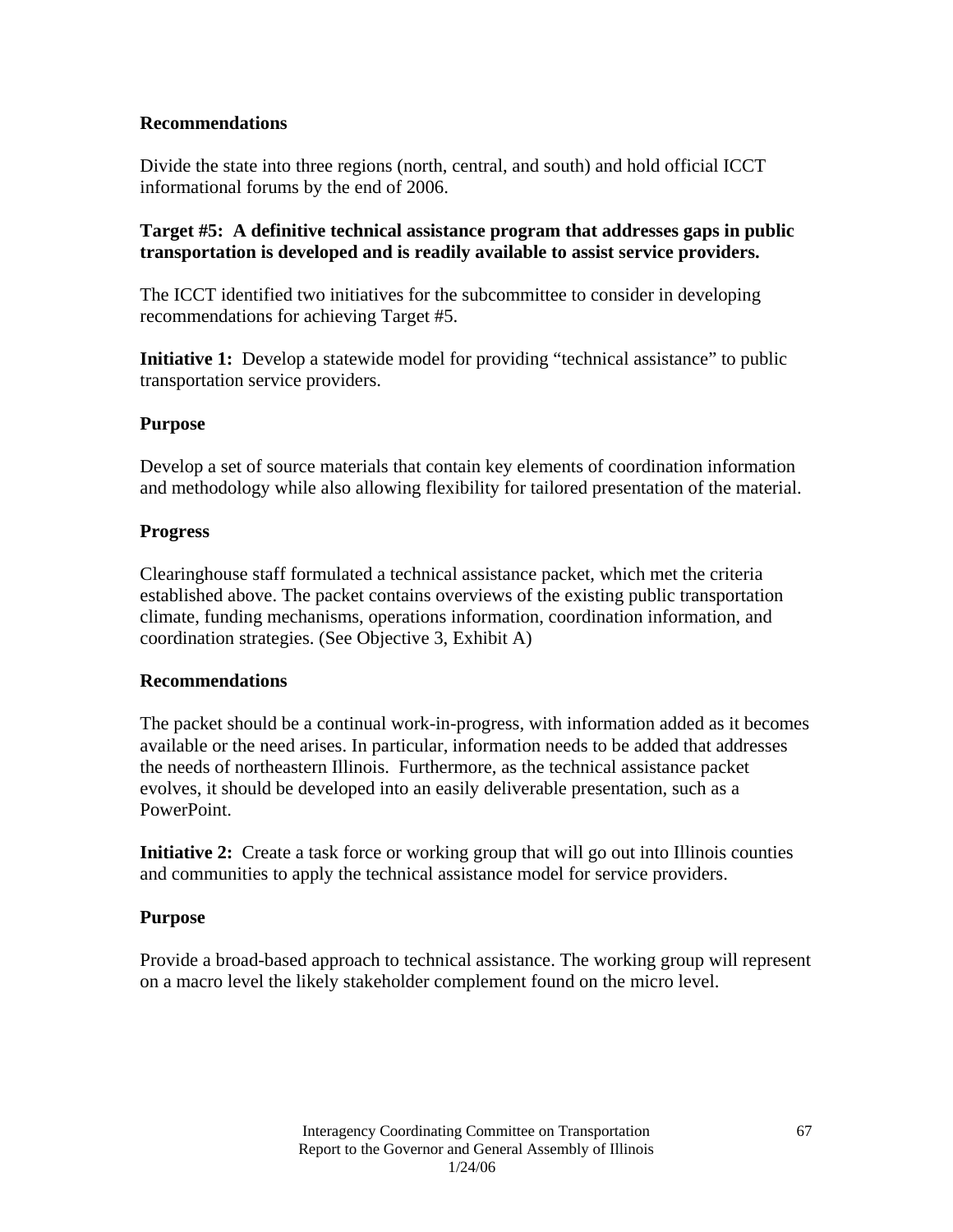#### **Progress**

A technical assistance oversight group consisting of a cross-section of Committee members was approved on an interim basis. The group will convene in early 2006 to review pending technical assistance requests and provide recommendations for further action.

#### **Recommendations**

The Objective 3 workgroup recommends continued existence of the technical assistance oversight group, and feels the group should establish clear operating procedures, with all policy questions directed to the IDOT member.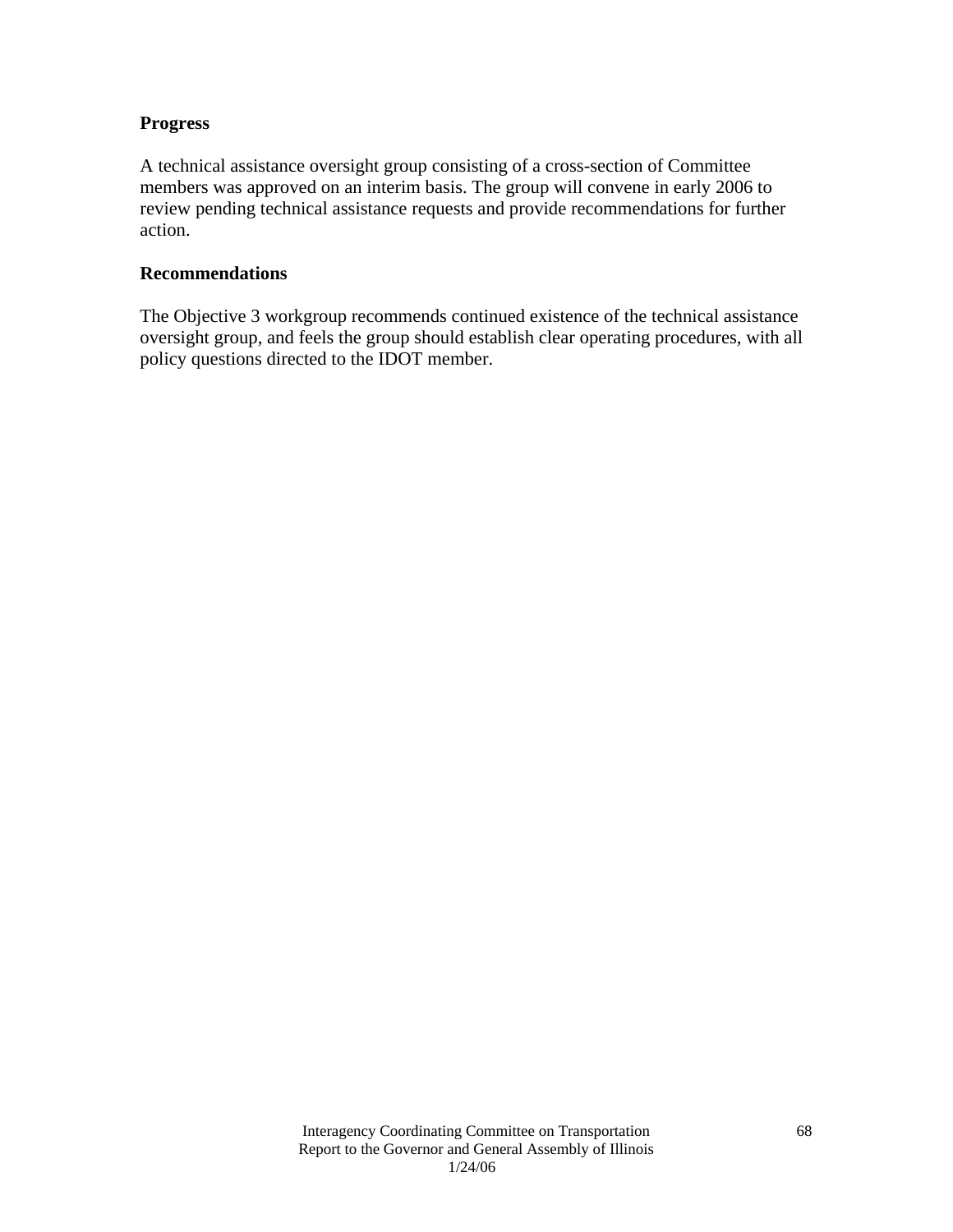# **Objective 3: Exhibit A**

## **ICCT Technical Assistance Packet Contents – August 2005**

## **1. Overview**

- a. Explanation of Section 5310/5311 programs
- b. Map of Illinois counties; those with public transportation grants, those with grants in municipalities only, and those with no public transportation grant (See Appendix)
- c. Rural Transit Assistance Center Overview (Presentation at informal meeting with Paratransit Subcommittee, by Ed Heflin)

# **2. Funding**

- a. Chapter 6 (Funding Sources) from TCRP Report 105 (Strategies to Increase Coordination of Transportation Services for the Transportation Disadvantaged)
- b. Downstate Public Transportation Operating Assistance Funding 101 (Report presented to Mass Transit Committee by Dave Spacek)
- c. State Agency Transportation Responsibilities (From ICCT Objective 1 Workgroup)
- d. Explanation of Public Act 94-0070, Amendments to the Downstate Public Transportation Act, by Linda Podeschi

# **3. Operations**

- a. 13 Compliance Areas for Operating Assistance Grants (Handout at workshop on Downstate Operating Assistance Program, by John Marrella and Nancy Stwora)
- b. Reference Tools for Everyday Operations in the Rural Public Transportation Environment (Presentation at RTAC Conference, by Dave Spacek)

## **4. Coordination Explained**

- a. Transportation Service Chart (Source: FTA United We Ride Initiative)
- b. Report to the President on Human Service Coordination, with 5 Recommendations- coordinated transportation planning, vehicle sharing, cost allocation, reporting and evaluation, and consolidated access transportation demonstration program (Presented by U.S. Transportation Secretary Norman Y. Mineta in May 2005)
- c. Framework for Action Facilitator's Guide; Self Assessment Tools for Communities and States (Source: FTA United We Ride Initiative)
- d. ICCT Letter of Introduction and Fact Sheet, by Dia Cirillo
- e. Public Act 93-0185, Interagency Coordinating Committee on Transportation
- f. TCRP Report 101, Toolkit for Rural Community Coordinated Transportation Services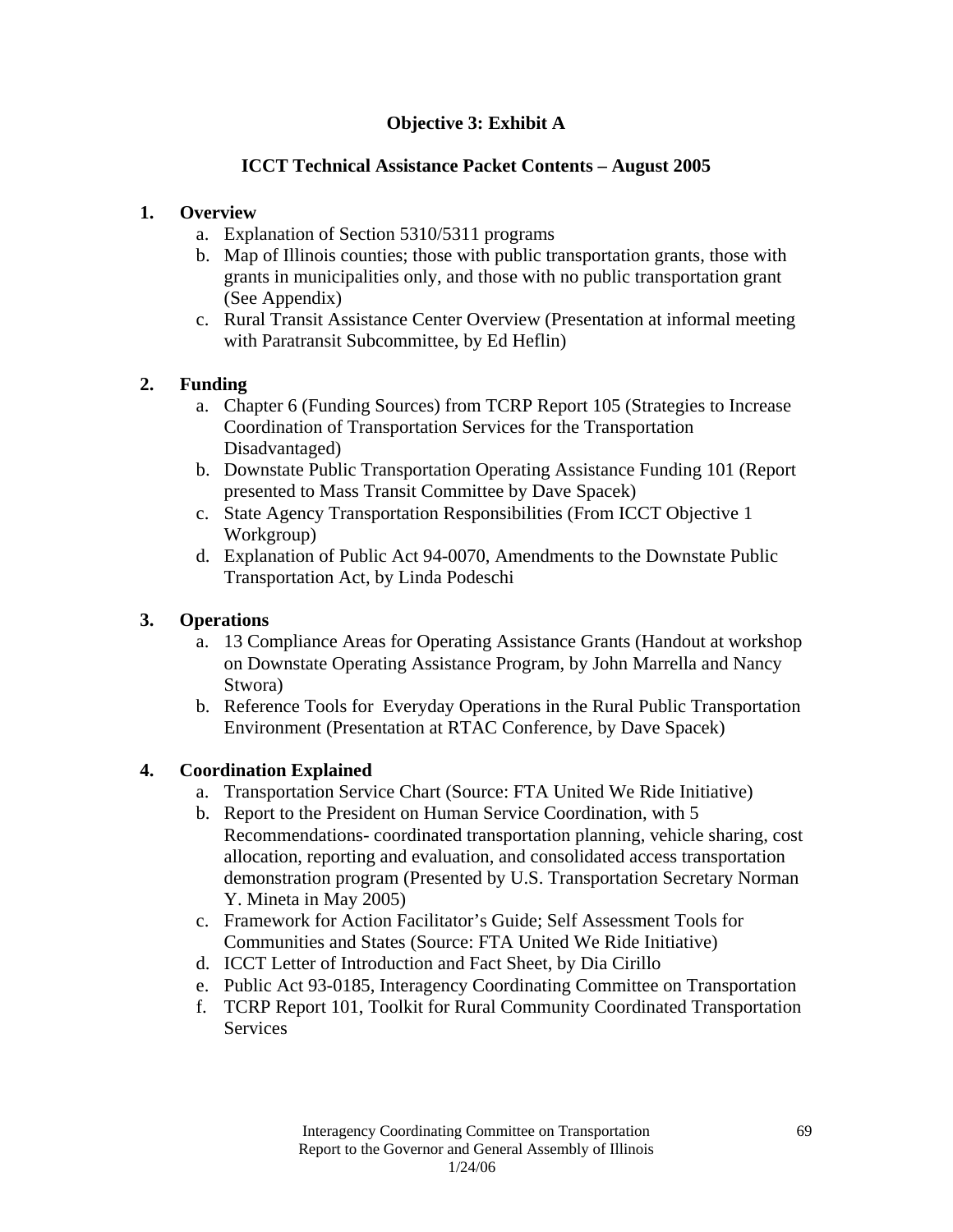## **5. Coordination Strategies**

- a. Coordination Strategies- Customer Service; Operations; Partnership and Leadership; Planning; Policy, Program and Funding; Technology- one page per topic
- b. TCRP Report 105, Strategies to Increase Coordination of Transportation Services for the Transportation Disadvantaged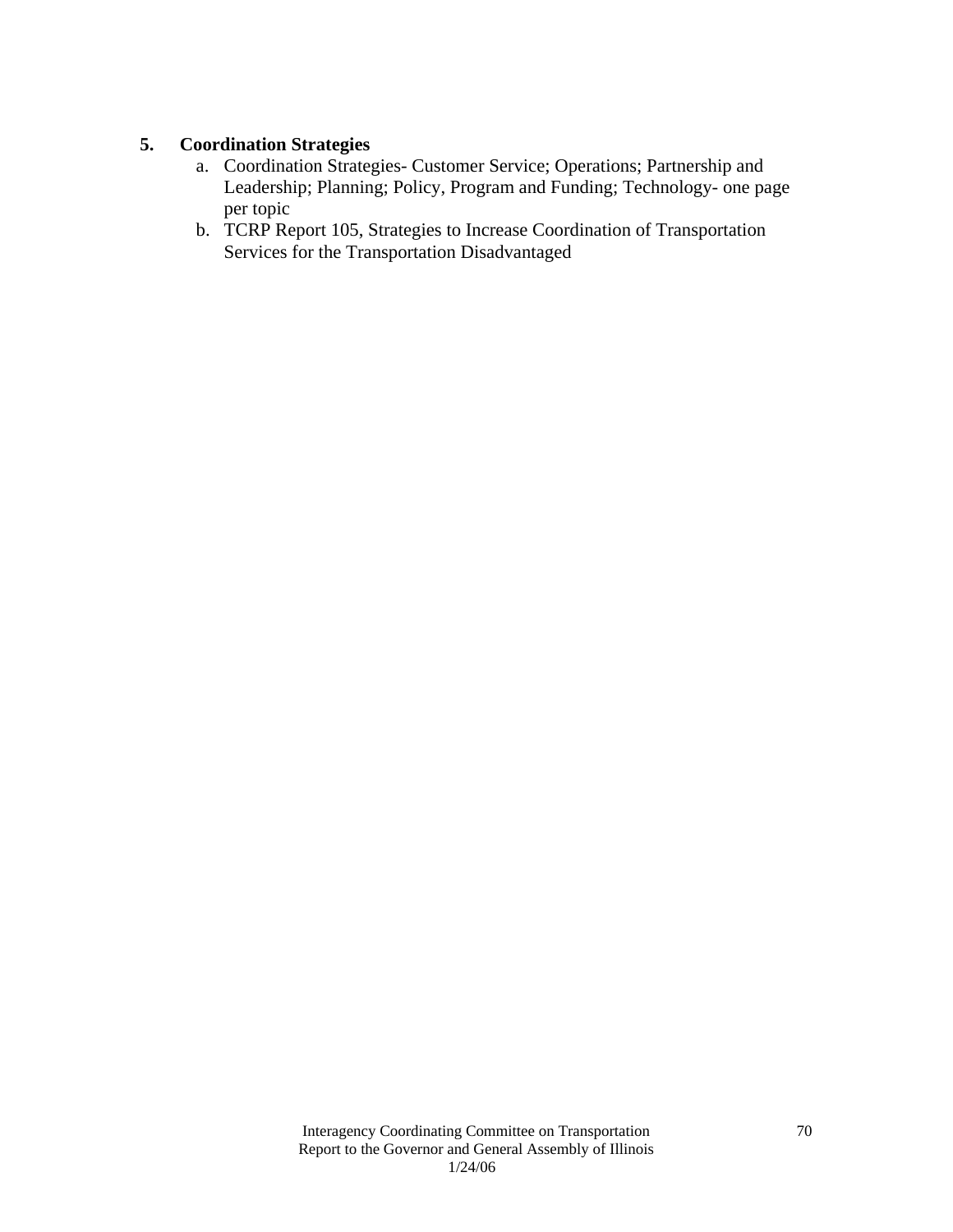# **Objective 3: Exhibit B**

# **Plan for Website Contents**

# **Links to ICCT member agencies:**

- Illinois Governor's Office *http://www.illinois.gov/*
- Illinois Department of Transportation *http://www.dot.state.il.us/*
- Illinois Department of Human Services *http://www.dhs.state.il.us/*
- Illinois Department on Aging *http://www.state.il.us/aging/*
- Illinois Department of Healthcare and Family Services *http://www.hfs.illinois.gov/*
- Illinois Department of Commerce and Economic Opportunity *http://www.commerce.state.il.us/dceo/*
- Illinois Rural Transit Assistance Center *http://www.iira.org/outreach/rtac.asp*
- AARP Illinois *http://www.aarp.org/states/il/*
- Illinois/Iowa Center for Independent Living *http://www.iicil.com/*
- Illinois Public Transportation Association *http://www.ipta-net.org/*
- Rides Mass Transit District *http://www.ridesmtd.com/*
- Illinois Association of Rehabilitation Facilities *http://www.iarf.org/*
- Work, Welfare and Families *http://www.workwelfareandfamilies.org/home/home.html*
- Illinois Department of Public Health *http://www.idph.state.il.us/home.htm*
- Rural Partners *http://www.ruralpartners.org/*
- Illinois Department of Employment Security *http://www.ides.state.il.us/*
- Illinois Retail Merchants Association *http://www.irma.org/*
- Illinois Council on Developmental Disabilities *http://www.state.il.us/agency/icdd/*

# **Member agency contacts:**

- Illinois Governor's Office Kristy Poteete 312-814-2121
- Illinois Department of Transportation Dave Spacek 312-793-2154
- Illinois Department of Human Services Elizabeth Medina 312-793-1747
- Illinois Department on Aging Bert Weber 217-785-3364
- Illinois Department of Healthcare and Family Services Cristal Thomas 217-782-7755
- Illinois Department of Commerce and Economic Opportunity Brenda Sherwood - 312-814-3631
- Illinois Rural Transit Assistance Center Ed Heflin 309-298-2141
- AARP Illinois Donna Ginther- 217-522-7700
- Illinois/Iowa Center for Independent Living Liz Sherwin 309-793-0090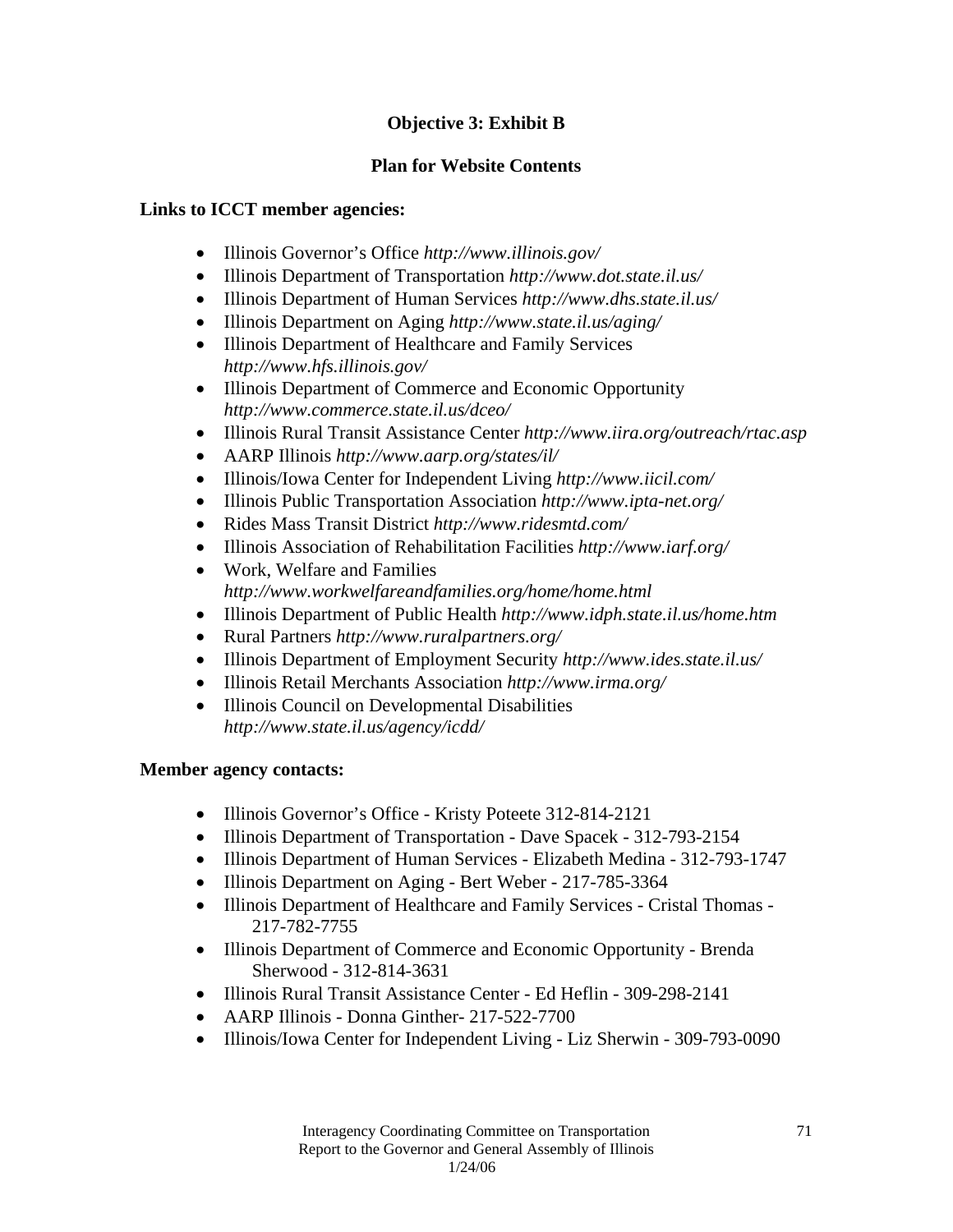- Illinois Public Transportation Association Linda Podeschi 217-522-4782
- Rides Mass Transit District Bill Jung 618-253-8761
- Illinois Association of Rehabilitation Facilities Chris Burnett 217-753-1190
- Work, Welfare and Families Dia Cirillo 312-658-0225 x202
- Illinois Department of Public Health Claude-Alix Jacob 217-785-1051
- Rural Partners Kay Gregg 217-585-9242
- Illinois Department of Employment Security Keith McReynolds 217-524-2966
- Illinois Retail Merchants Association Dave Vite 312-726-4600
- Illinois Council on Developmental Disabilities Sheila Romano 312-814- 2080

#### **State of Illinois Mass Transit Districts**

• Document in Objective 1 Report – Exhibit B.

#### **Coordination Library**

• This will be links to various coordination resources.

#### **Presentation of Technical Assistance packet – maybe PowerPoint or other format**

• Will develop a presentation using the Technical Assistance packet and will make this accessible via the website.

#### **Transportation Planning Quiz (future)**

• Possibly create a quiz to assist communities in determining where they are at in regards to transportation planning.

## **Case Studies**

• Places that technical assistance has been provided and what lessons can be learned from them.

## **FAQ about transit**

• FAQ section.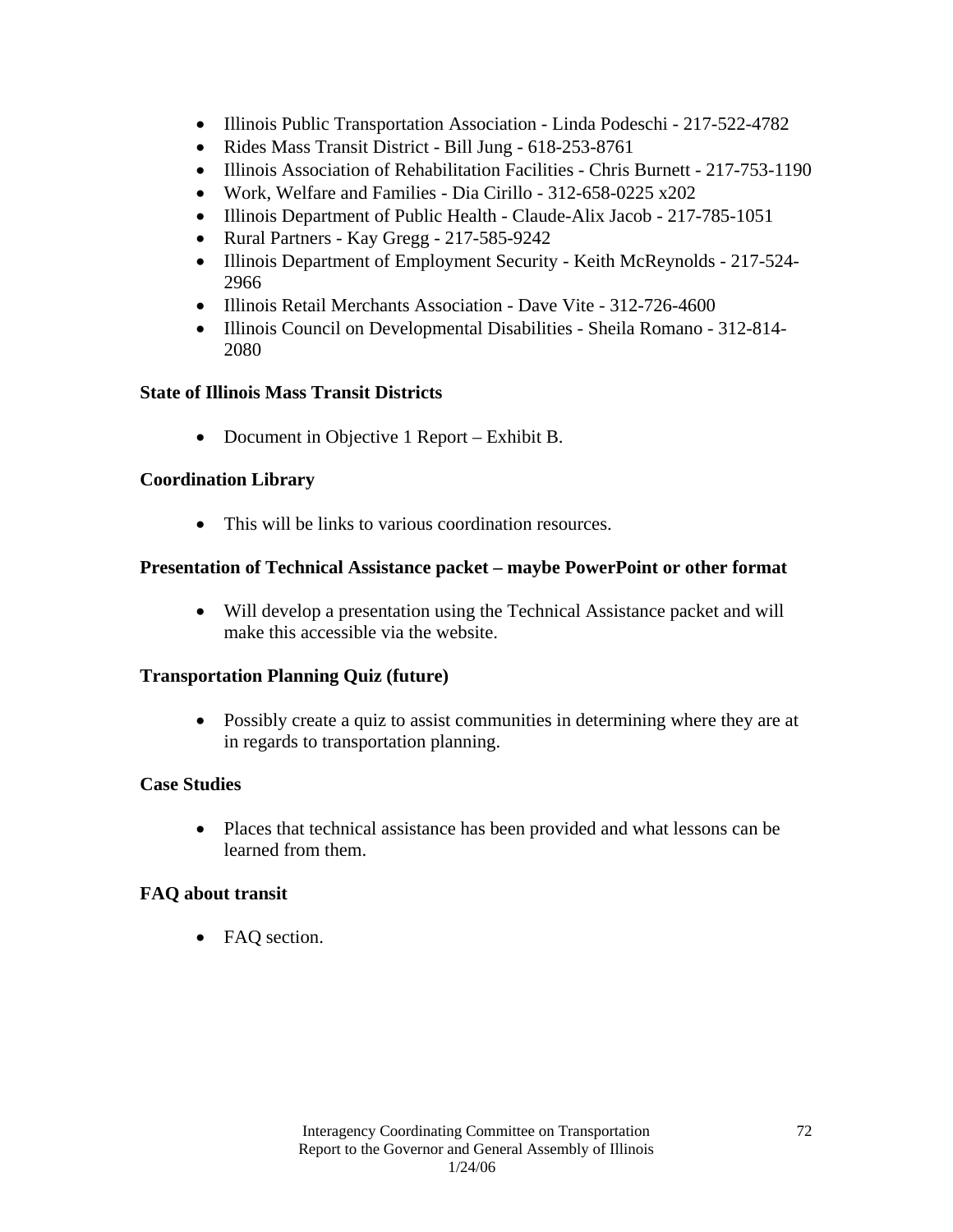## **Objective 4 Subcommittee Report:**

Members of this subcommittee addressed the objective to establish cost effective and efficient administrative procedures for the ICCT. This objective contains four targets, created at the ICCT's strategic planning session. The subcommittee members reviewed the appropriateness and applicability of these targets and addressed each of the targets. These targets and the activities of this subcommittee are shown below.

### **Target #1: Participating state agencies agree on the principles and strategy of the ICCT and have pledged support for the program**

**Initiative 1:** Develop Memorandum of Understanding (MOU) to specify the public transportation roles and responsibilities of each participating agency in relationship to the ICCT. (see Objective 4 - Exhibit B)

### **Purpose**

The MOU outlines the roles and responsibilities of ICCT members in a united effort to encourage the coordination of public, private, and specialized transportation services. It facilitates the development of collaborative activities to improve statewide coordination and it promotes continuity and commitment among all of the ICCT members.

### **Progress**

Subcommittee members researched and prepared a Memorandum of Understanding (MOU) which was submitted to the full ICCT Committee and the Governor's Office for their review and approval. The subcommittee received approval from both of these parties to use the MOU as written.

### **Recommendations**

Upon completion of the report to the Governor and General Assembly which is due February 1, 2006, the subcommittee recommends that the MOU along with a cover letter be issued to all participating members of the ICCT for signature.

### **Target #2: The working structure of the ICCT is established**

**Initiative 1:** Create a working group to develop the organizational structure for the ICCT that reflects reporting relationships, feedback procedures, and staffing responsibilities.

### **Purpose**

The organizational structure of the ICCT is important in the functioning of the Committee itself, but more importantly to allow state agency staff and other organization's members to work toward resolution of identified transportation issues, to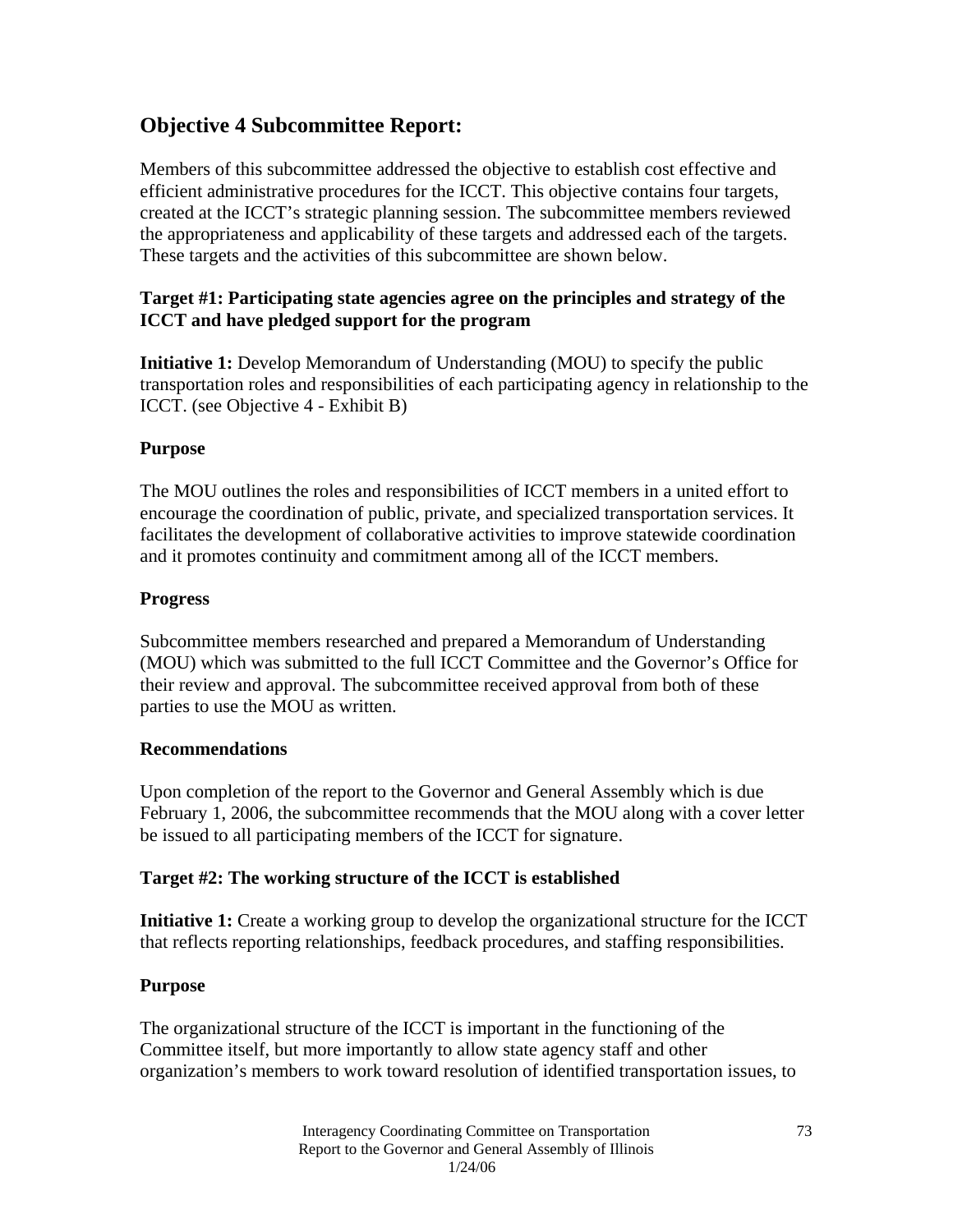assist coordination at the state level, and to allow local grassroots organizations to embrace coordination.

### **Progress**

The organizational chart includes the roles, responsibilities and functioning of ICCT members. The organizational chart includes activities both at the state level and at the local grassroots level to foster, facilitate and enable transportation coordination to occur. The organizational chart is located in the Appendix.

### **Recommendations**

The ICCT staff person has been hired, so this subcommittee recommends the organizational chart be revised and refined to reflect the current roles, responsibilities, and participation of members. The revision should reflect how the ICCT currently operates and provide a format for long-term future operations and be compatible with restructuring of the strategic plan.

**Initiative 2**: Present the recommended structure, including the ICCT decision-making process, communication linkages, and subcommittee structures to the full ICCT for approval.

### **Purpose**

The ICCT members established a structure to provide for a functional entity to address the issue of transportation coordination, in an efficient and effective way, on a statewide basis. Also, this structure provides an opportunity for all participants to be apprised of and/or actively involved in the tasks assigned through a strategic plan.

### **Progress**

The organizational chart was approved at the October 2005 full ICCT meeting. At the August 2005 meeting, Ed Heflin of RTAC recommended to the ICCT that a steering committee be established to provide support for community technical assistance activities concerning transportation coordination.

### **Recommendation**

We recommend that the interim technical assistance steering committee be officially established. The participating members of this committee will be the chairpersons of the current ICCT subcommittees, and representatives from the Governor's Office, IDOT, IPTA, Rides Mass Transit, and the Illinois/Iowa Council on Independent Living.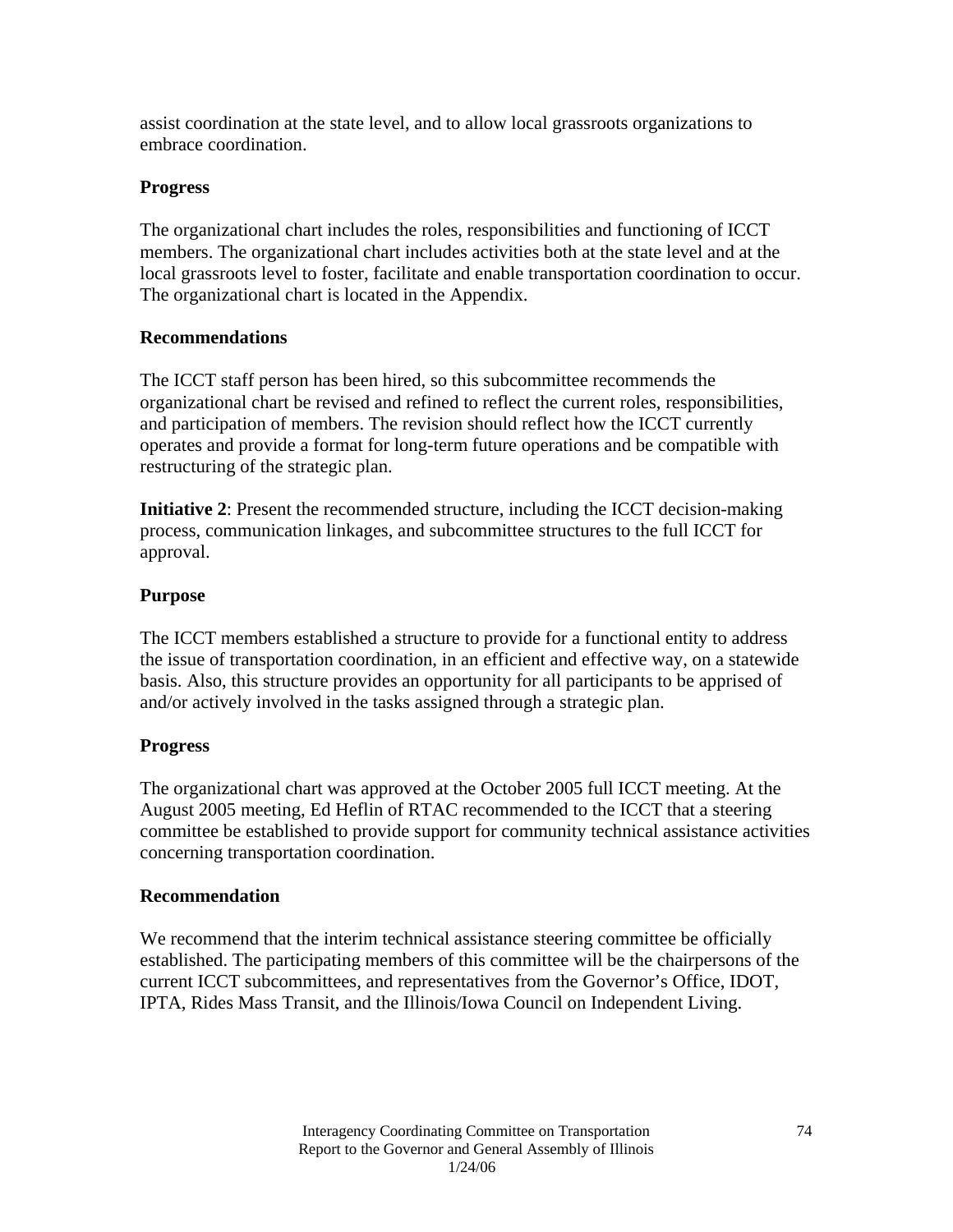### **Target #3: ICCT coordination and staffing needs are identified, as are possible funding sources**

The ICCT identified two initiatives for the subcommittee to consider in developing recommendation for achieving Target #3.

**Initiative 1**: Develop a multi-year funding program for ICCT staff (Transit Coordination Specialist) and office expenses.

### **Purpose**

Identify resources for the long-term support of the staff and office expenses for the clearinghouse.

### **Progress**

The Rural Transit Center (RTAC), represented on the ICCT by Ed Heflin, has provided complimentary office space, computer equipment, phone service and other amenities to the ICCT Transit Coordination Specialist. RTAC in collaboration with IDOT has identified the funding stream that currently sustains this position. (See Exhibit A)

### **Recommendations**

Use the recommendation presented by the State transportation agency (IDOT) as a template upon which the resources of other State agency members of the ICCT can be added to create a viable and sustainable long-term funding support to achieve ICCT goals. These recommendations are part of the MOU which is Exhibit B in this Objective report.

**Initiative 2:** Identify skills sets needed by ICCT Transit Coordination Specialist. Identify appropriate methods of interviewing and hiring for this position.

### **Purpose**

Identify the staffing needs necessary to provide a single point of contact/clearinghouse function for the coordination of transportation services as it pertains to underserved and disadvantaged populations. Utilize standard business practice to provide a fair and unbiased review of all candidates for the position of ICCT staff.

### **Progress**

A job description and interview methodology was developed and provided to the ICCT by Ed Heflin of RTAC. Candidates were interviewed and Ms. Dawn Maye was selected and hired as ICCT Transit Coordination Specialist as of September 2005.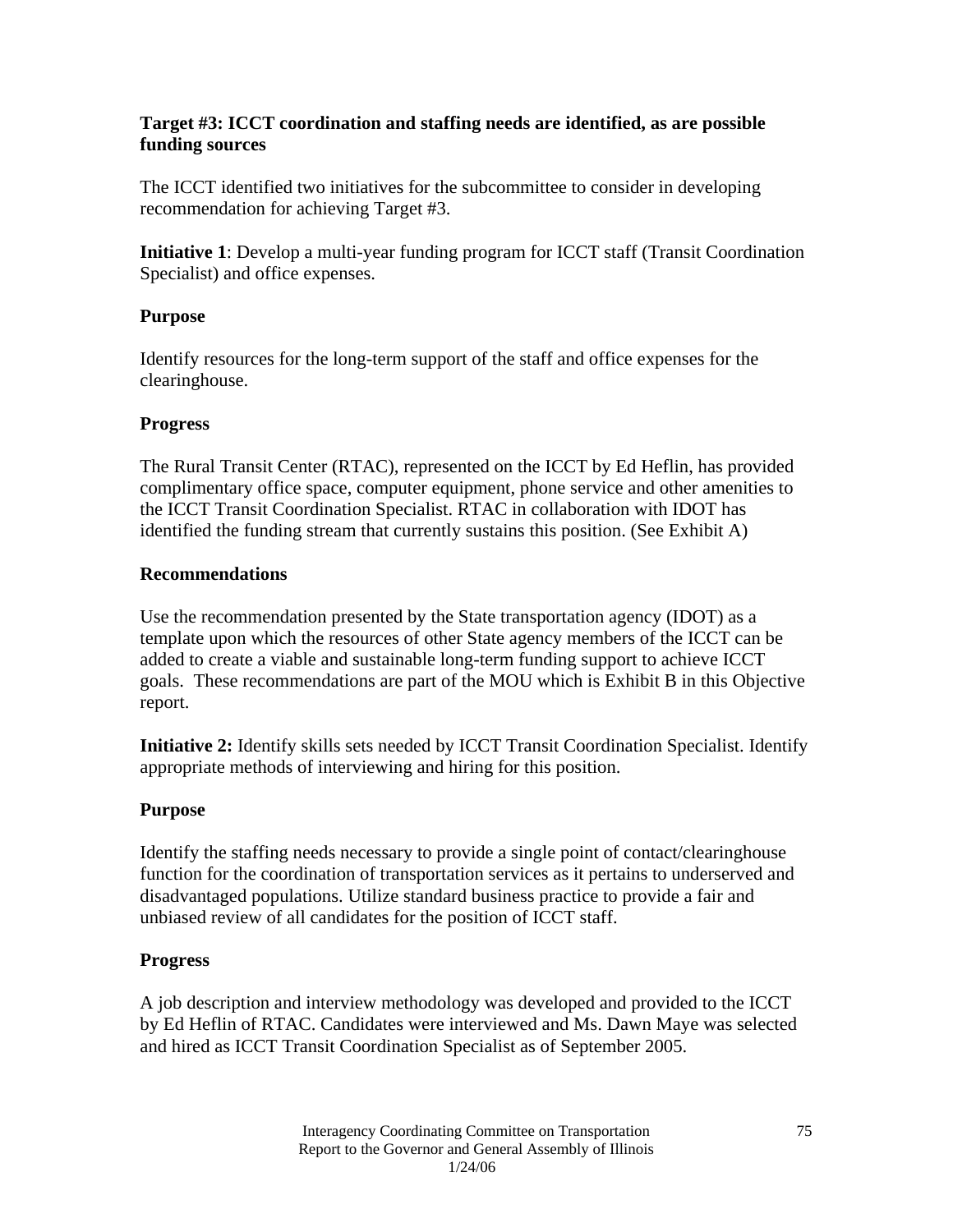### **Recommendations**

Continue long-term funding and resource support of the staff position at the Illinois Rural Transit Assistance Center location, to provide stability for coordination efforts, which will address the needs of the transportation-disadvantaged.

### **Target #4: A report on ICCT activities with recommendations is developed and finalized for delivery to the Governor and General Assembly**

The ICCT identified two initiatives for the subcommittee to consider in developing recommendations for achieving Target #4.

### **Initiative 1**

Complete a draft report on ICCT activities and recommendations by November 1, 2005.

### **Purpose**

Assemble the recommendations of all the committees to bring the recommendations of the ICCT to the Governor and General Assembly.

### **Progress**

Committees assembled their respective reports and recommendations, and Dawn Maye and Ed Heflin prepared a rough draft comprehensive report.

### **Recommendations**

It is recommended that the Governor and General Assembly support and fund the recommendations made by the ICCT to improve and expand transportation services to the target population.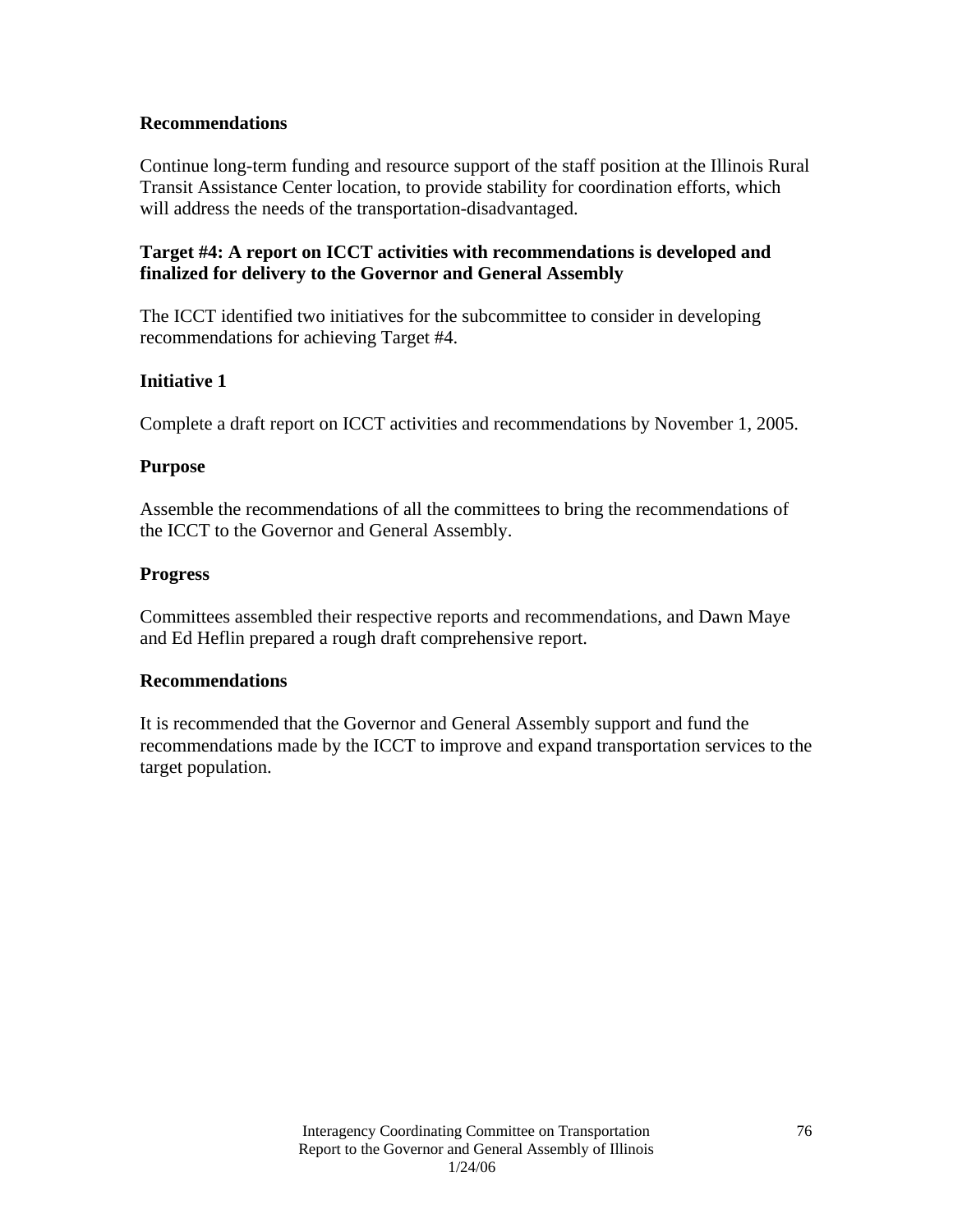### **Objective 4: Exhibit A**

### **Annual Work Program, FY06**

### **Transit Coordination Specialist for Interagency Coordinating Committee on Transportation Housed at Rural Transit Assistance Center**

The Transit Coordination Specialist will provide support to the Interagency Coordinating Committee on Transportation (ICCT), which has been charged with identifying how to broaden transportation for populations that are considered the transportationdisadvantaged, which includes low wage workers, elderly persons, persons with disabilities, and those who lack transportation options because of where they live.

The position is housed at the Rural Transit Assistance Center (RTAC), a unit of the Illinois Institute for Rural Affairs, at Western Illinois University. The position reports to the RTAC manager, who reports to the IIRA director. The RTAC manager, a member of the ICCT, directs the Transit Coordination Specialist in completing work objectives identified through the ICCT strategic plan.

### **Basic Work Objectives**

- 1) Provide technical assistance to a variety of stakeholders, including:
	- Advocacy groups.
	- Community-based providers.
	- Local agencies.
	- General public.

Technical assistance assignments will include, but are not limited to:

- Establish a centralized information clearinghouse on coordination programs, including funding resources, system design, and other best practices and innovations;
- Develop an ICCT website in conjunction with the clearinghouse;
- Conduct/assist in regional meetings to assess statewide needs, and to inform service providers and other stakeholders about ICCT efforts and the need to coordinate public transportation funding in Illinois.
- 2) Conduct research and prepare reports for the Committee. Research and report assignments will include, but are not limited to:
	- Identify state and federally mandated public transportation programs;
	- Benchmark what other states have done to coordinate public transportation;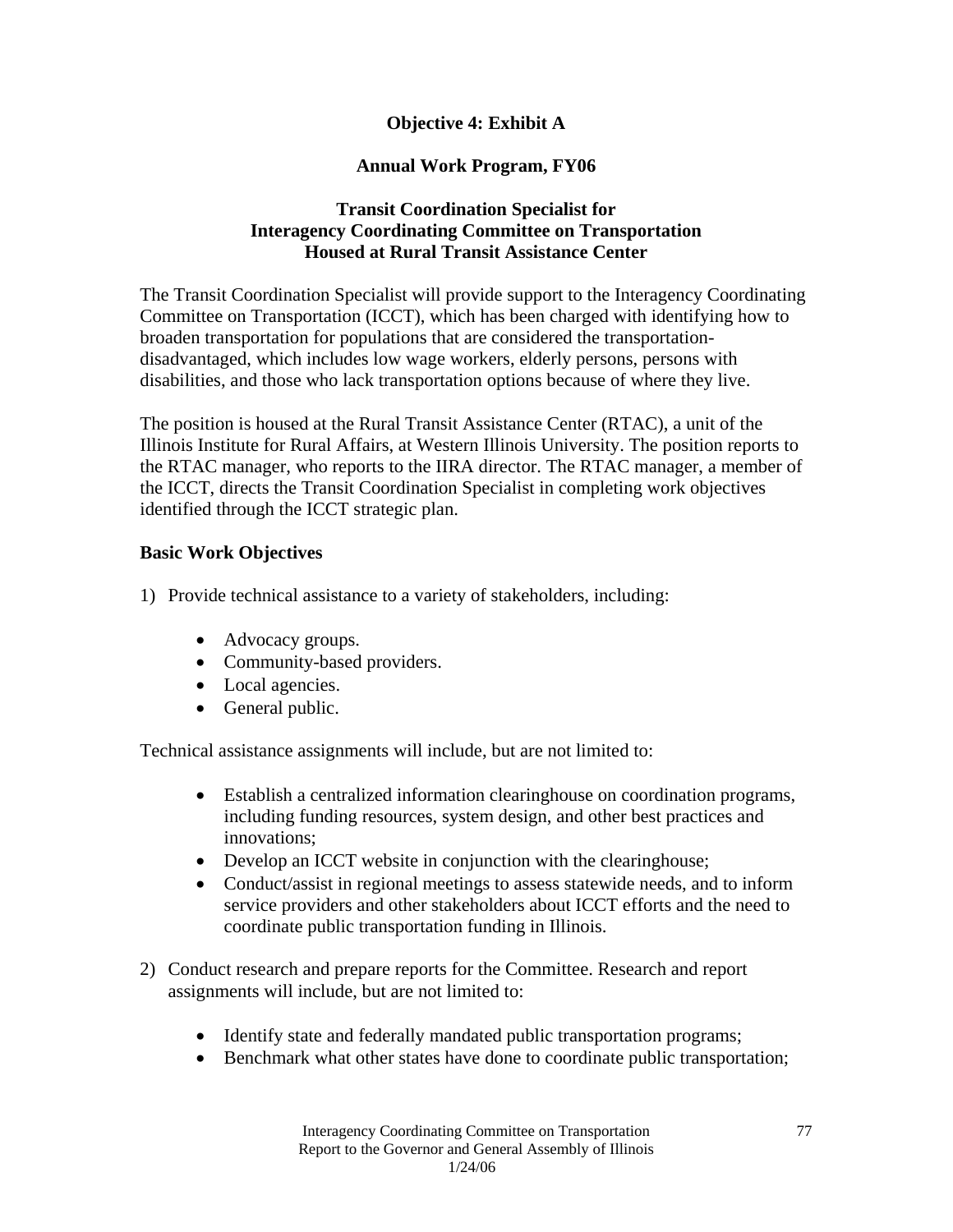- Benchmark what other states have done regarding rural transportation planning;
- Assist in preparing the report due to the Governor and General Assembly by February 1, 2006.
- 3) Assist the Committee in implementing the United We Ride Framework for Action process.
- 4) Assist in making arrangements for Committee meetings:
	- a) Assist co-chairs in formulating the agenda;
	- b) Procure the site and make arrangements for audiovisual needs;
	- c) Disseminate agenda to Committee members;
	- d) Assist in evaluating the meeting and making recommendations for follow- up meetings.
- 5) Act as secretariat to the Committee:
	- a) Take meeting minutes;
	- b) Disseminate meeting minutes to Committee members;
	- c) Track Committee membership.
- 6) Conduct surveys and maintain databases for the Committee.

Duties will include, but are not limited to:

- Maintain a comprehensive list of current public transportation providers in Illinois, working with data bases provided/developed by Committee members;
- Compile an inventory of rider eligibility requirements;
- Compile information to be used in developing equitable and standardized trip reimbursement rates to be used by all agencies that pay for transportation on a per-trip or per-client basis.

Prepared by: Approved by:

Dawn Maye Chris Merrett Transit Coordination Specialist **IIRA** Director

\_\_\_\_\_\_\_\_\_\_\_\_\_\_\_\_\_\_\_\_\_\_\_\_\_\_\_\_\_\_\_\_ \_\_\_\_\_\_\_\_\_\_\_\_\_\_\_\_\_\_\_\_\_\_\_\_\_\_\_\_\_\_\_\_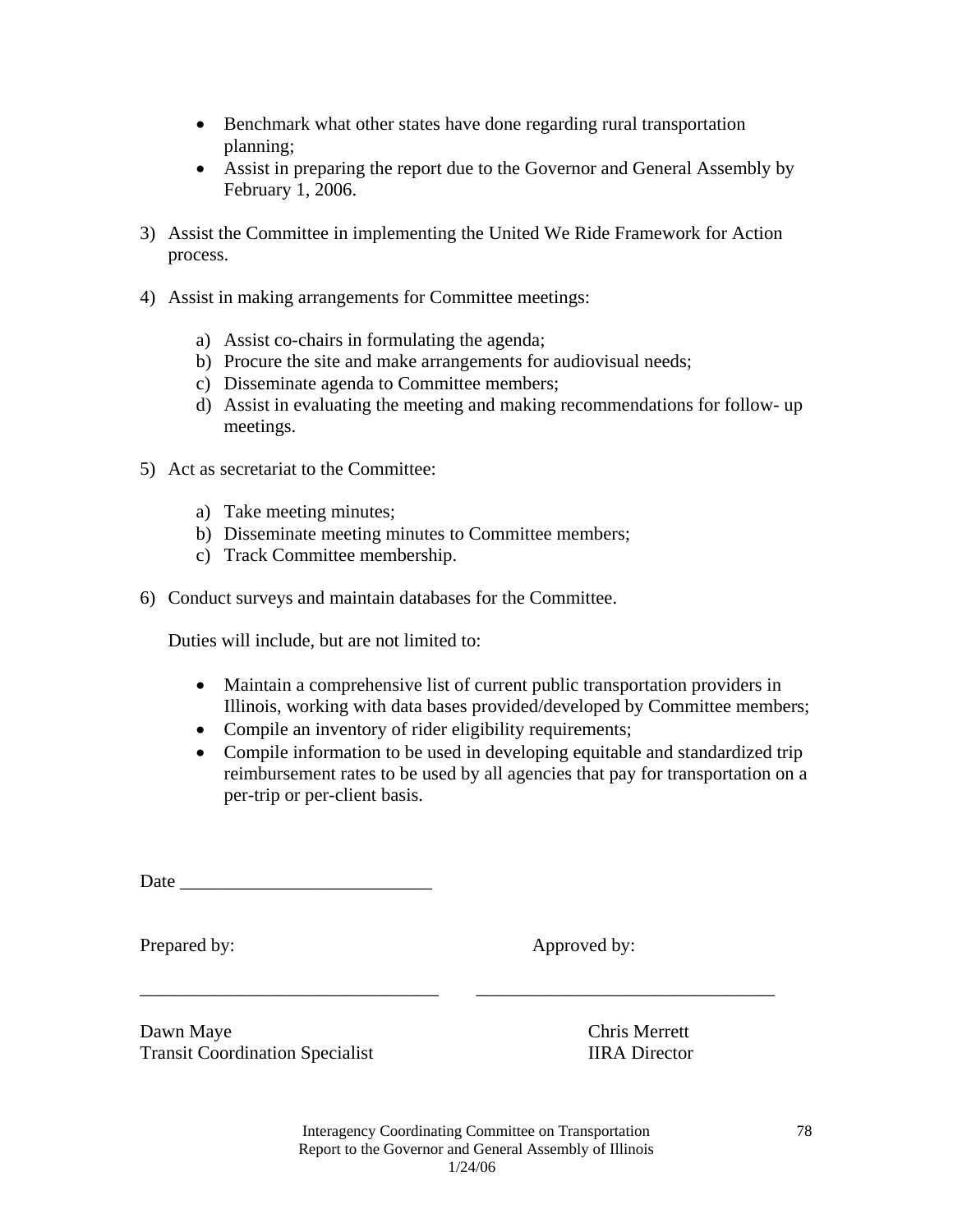### **Compensation for Services For the Period Covering September 6, 2005 through September 5, 2006**

| A. Direct Labor                                                | <b>Transit Coordination Specialist</b>                                                                     | \$40,000 |
|----------------------------------------------------------------|------------------------------------------------------------------------------------------------------------|----------|
|                                                                | <b>B.</b> Fringe Benefits Transit Coordination Specialist                                                  | \$20,000 |
|                                                                | C. Direct Costs (Postage, Office Supplies/Equipment, Printing,<br>Conference/Seminar/Meeting Registration) | \$2,000  |
| D. Travel (State of Illinois lodging rates and per diem apply) | \$4,000                                                                                                    |          |
|                                                                | <b>TOTAL DIRECT COSTS</b>                                                                                  | \$66,000 |
|                                                                | E. Administration (10% of direct costs)                                                                    | \$6,600  |
|                                                                |                                                                                                            |          |

TOTAL \$72,600

## **Financing**

Federal United We Ride Grant \$35,000 Federal Section 5311 administrative funds \$37,600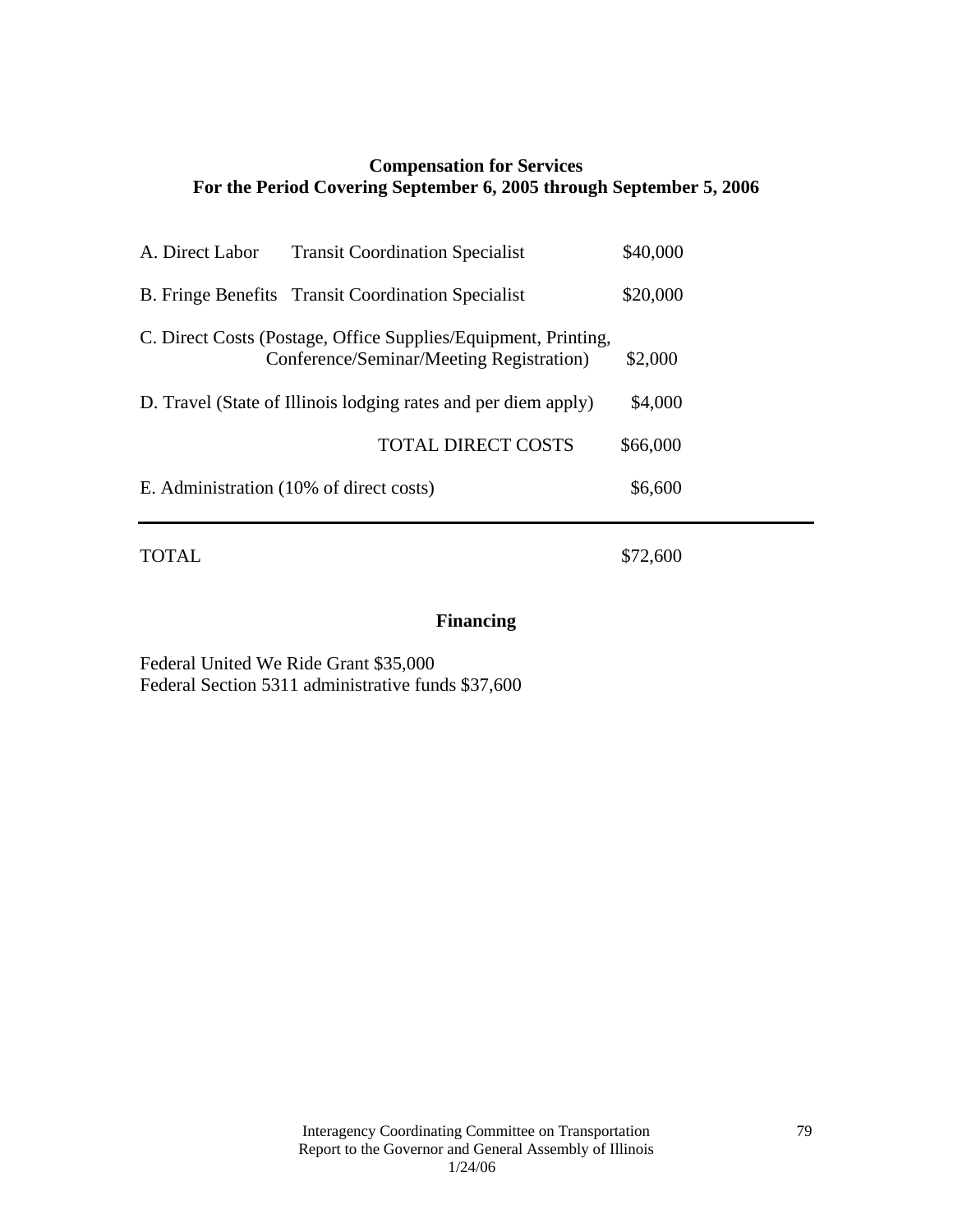### **Objective 4: Exhibit B**

### **Memorandum of Understanding between the Interagency Coordinating Committee on Transportation and (the Individual 18+ Representatives cited in Public Act 093-0185)**

### **Introduction**

This Memorandum of Understanding between the Interagency Coordinating Committee on Transportation, hereinafter referred to as "ICCT" and the (Respective Agency, Individual, etc.) outlines the roles and responsibilities of the parties in their united effort to encourage the coordination of public, private, and specialized transportation services.

**Whereas,** The Illinois General Assembly finds that safe, reliable, and convenient transportation for all citizens of Illinois including, but not limited to rides to and from (i) work and related destinations such as child care and education, (ii) medical appointments and related destinations such as pharmacy, and (iii) ancillary services necessary to the health, well-being, and independence of the family such as grocery shopping, adult day services, and pharmacy related services are extremely important in the ability to find and retain employment of all citizens of Illinois , particularly lower income sectors of the economy.

**Whereas,** Public Act 93-0185 permits and expressly authorizes the organization of the ICCT and designates that (agency, etc.) serves on the ICCT to assist in the provision of transportation services to the transportation-disadvantaged in a manner that is costeffective, efficient, and reduces fragmentation and duplication of services.

**Whereas,** the ICCT is charged to seek innovative approaches to providing and funding local transportation services and offer its expertise to communities statewide.

**Now, therefore,** in consideration of the foregoing and the mutual covenants and agreements herein contained, the parties hereto agree as follows:

### **Purpose**

This Memorandum of Understanding facilitates the development of collaborative activities to improve statewide coordination.

### **Administration of Memorandum of Understanding**

The ICCT and (Agency/Director) shall encourage the coordination of public, private, and specialized transportation services, with priority given to services directed toward those populations who are currently not served or who are under served by existing public, private, or specialized transportation.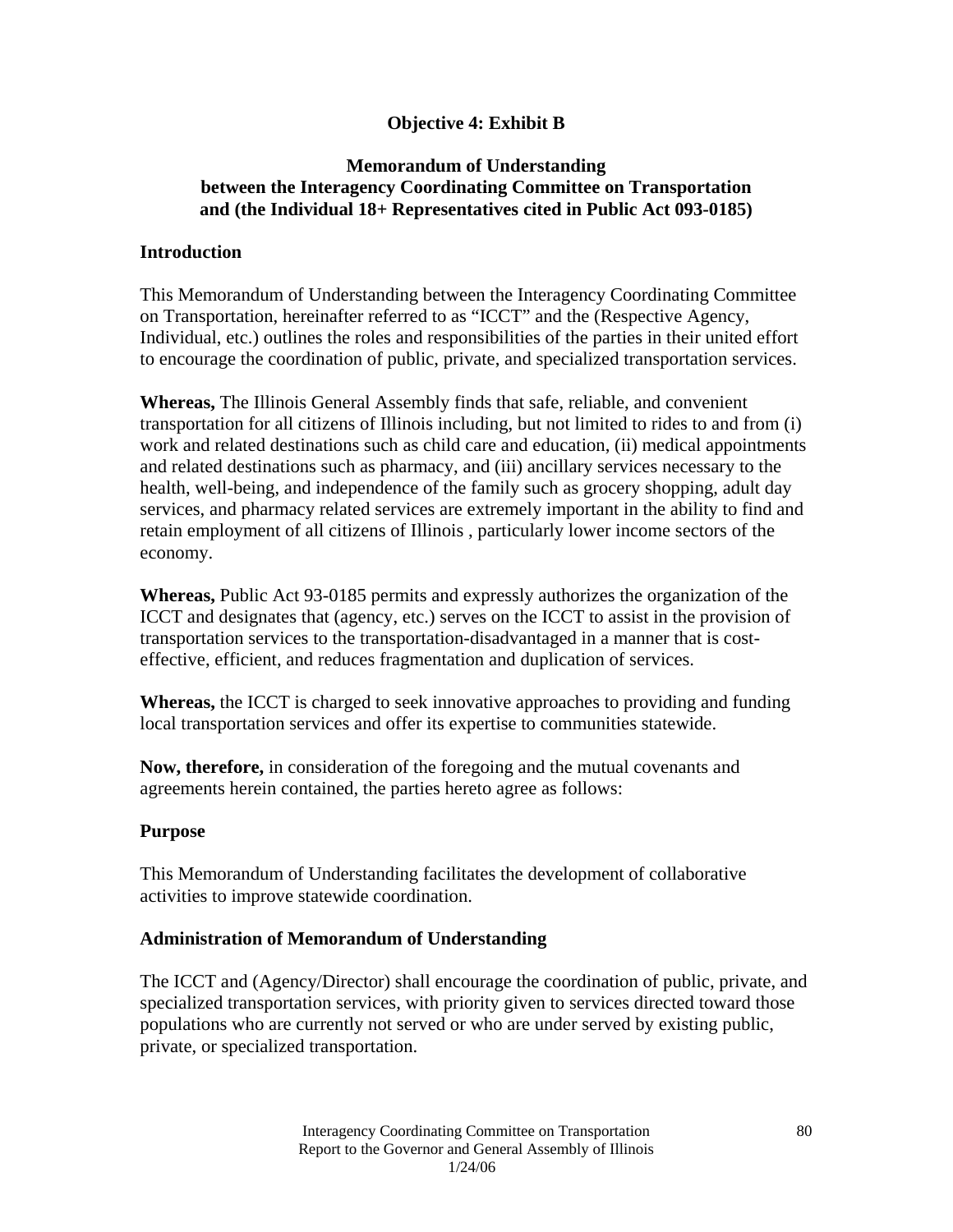The ICCT shall develop a State process within federal guidelines to facilitate coordination of community-based transportation programs.

The process shall include:

- Developing objectives for providing essential transportation services to the transportation disadvantaged;
- Providing technical assistance to communities that are addressing transportation gaps that affect low-income populations;
- Developing a process for requesting federal funds such as the Job Access and Reverse Commute (JARC) Grant program that is based on input from communities statewide;
- Assisting communities in identifying funds from other available sources for projects that are not an eligible use of JARC funding;
- Developing a plan to identify and recruit potential stakeholders in future community transportation initiatives to the ICCT;
- Developing goals and objectives to reduce duplication of services and achieve coverage that is as complete as possible;
- Serving as a clearinghouse for information about funding sources and innovations in serving the transportation-disadvantaged; and finally,
- Submitting a report, not later than February 1, 2006, to the Governor and the General Assembly that outlines the progress made by the Committee in performing its duties set forth in Public Act 093-0185.

### **Scope**

The primary purpose of this Agreement is to promote continuity and commitment among all the parties involved and to achieve this:

- (Agency/Director) acknowledges that the ICCT is a priority.
- (Agency/Director), in the spirit of cooperation, shall respond to data inquiries and requests in a timely manner.
- (Agency/Director) shall make a good faith effort to commit to sustaining the resources required to support and sustain the ICCT or at the very least commit to in kind services.
- (Agency/Director) shall assist the ICCT by providing information to the ICCT consistent with applicable law as may be necessary to carry out its functions. To the extent permitted by law, and as permitted by available agency resources.
- The (Agency/Director) acknowledges that nothing in this Memorandum shall be construed to impair or otherwise affect the functions of the Governor relating to budget, administrative or legislative proposals.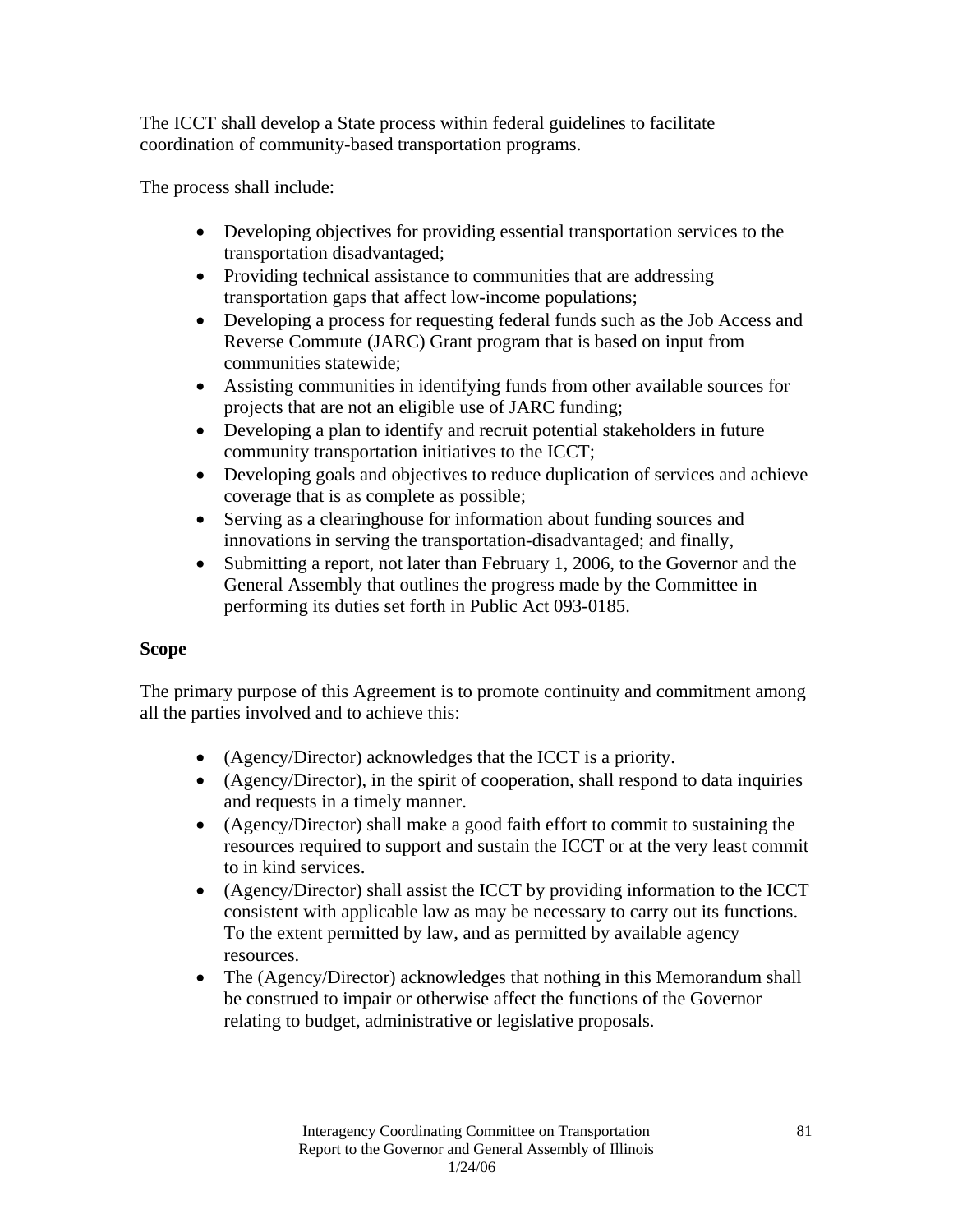• This memorandum is intended only to improve the internal management of the ICCT. It is not intended to, and does not, create any right or benefit, substantive or procedural, enforceable at law or in equity by a party against the state of Illinois, its departments, agencies, instrumentalities or entities, its officers or employees, or any other person.

Upon approval of the ICCT and corresponding participants, the Memorandum of Understanding shall remain in effect until terminated by action of the Governor of the state of Illinois.

**In Witness Whereof,** the ICCT and the (Agency/Director) hereto have executed this Memorandum of Understanding by their proper representatives.

Illinois Department of Transportation Co-Chair

Date

 $\overline{a}$ 

 $\overline{a}$ 

 $\overline{a}$ Work, Welfare and Families Co-Chair

Date

 $\overline{a}$ 

 $\overline{a}$ 

 $\overline{a}$ 

(Participant) Name Agency

Date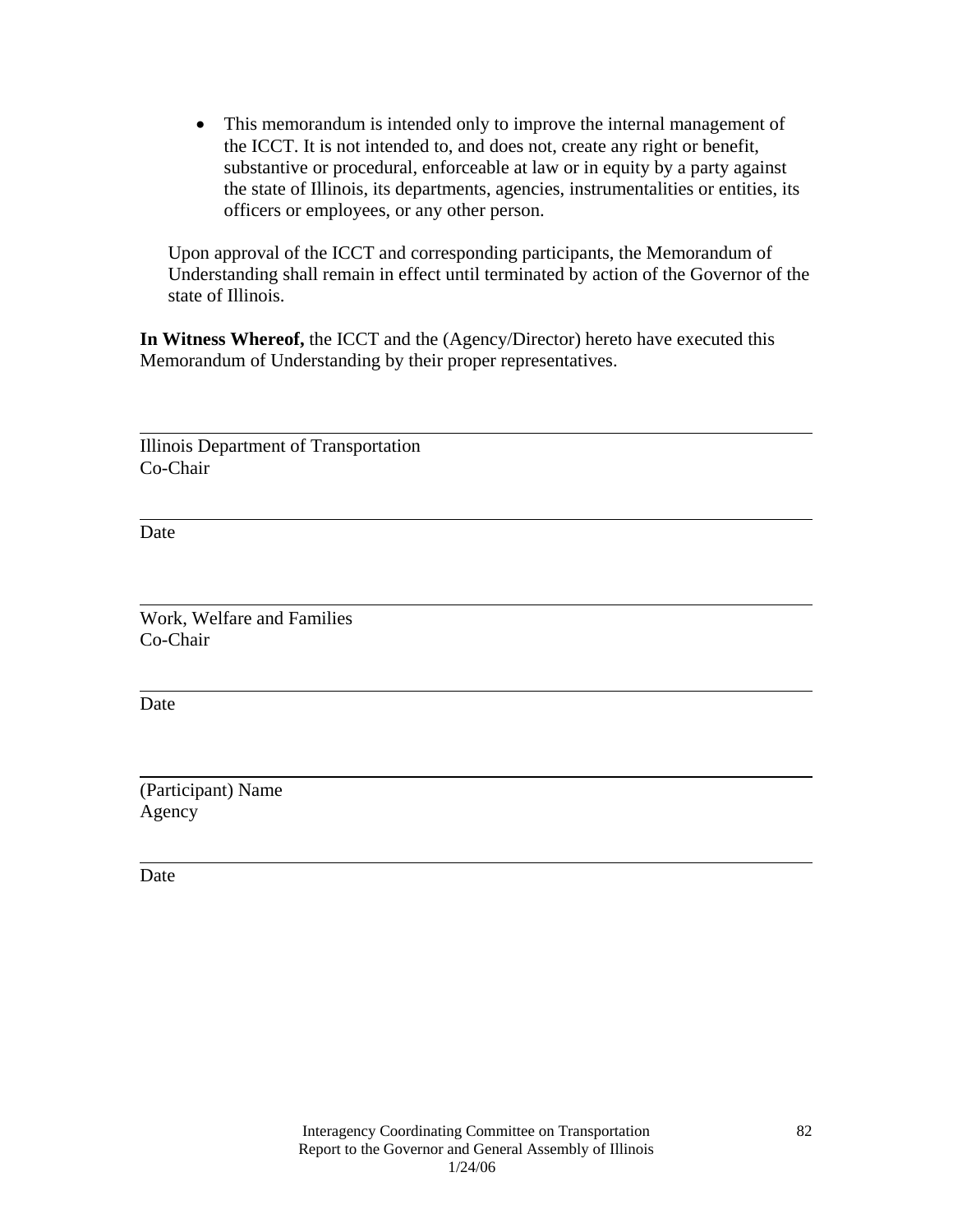## ICCT CONTINUATION

By far, the most important recommendation the ICCT can make is the continuance of the activities of the ICCT, or similar entity, as a permanent transportation advisory council responsible for enhancing transportation service coordination activities and technical assistance throughout the state. Most of the recommendations listed in this report are predicated upon the continuance of the formal structure of the ICCT, a structure that fostered collaborations and creativity in addressing the needs of the target populations identified in Public Act 93-0185. Following is a list of recommendations, some paraphrased for brevity, all of which are based upon the continuance of the functions of the ICCT:

- 1. The ICCT staff person will keep the Department of Human Services web-based database updated, and analyze the information to identify opportunities for improved coordination of public transportation funding.
- 2. The ICCT staff person will help develop a survey tool to collect information on existing transportation services and resources in Illinois.
- 3. The ICCT staff person will keep this information up to date through annual surveys, and make it available to stakeholders. This information can be used to help make decisions regarding state and regional planning of transportation services.
- 4. The ICCT will further develop the consolidated database of coordinated transportation services and disseminate to regional transportation authorities and transit districts and will ensure that the database is kept up to date and the quality of the data improves over time.
- 5. The ICCT will work in concert with the Chicago Area Transportation Study (CATS) to help develop state/local coordinated transportation plans.
- 6. The ICCT will identify agencies that have a stake in this issue and funding opportunities to increase the transportation options available to underserved regions.
- 7. The ICCT will disseminate this information on a wider basis so that underserved areas are not neglected.
- 8. The ICCT will address and streamline existing boundaries as much as possible to ensure that they are workable.
- 9. The ICCT will collect information on existing transportation services and resources in Illinois, and then work with an appropriate entity to conduct a gap analysis for the ICCT or Regional Transportation Planning Councils to use in developing regional plans.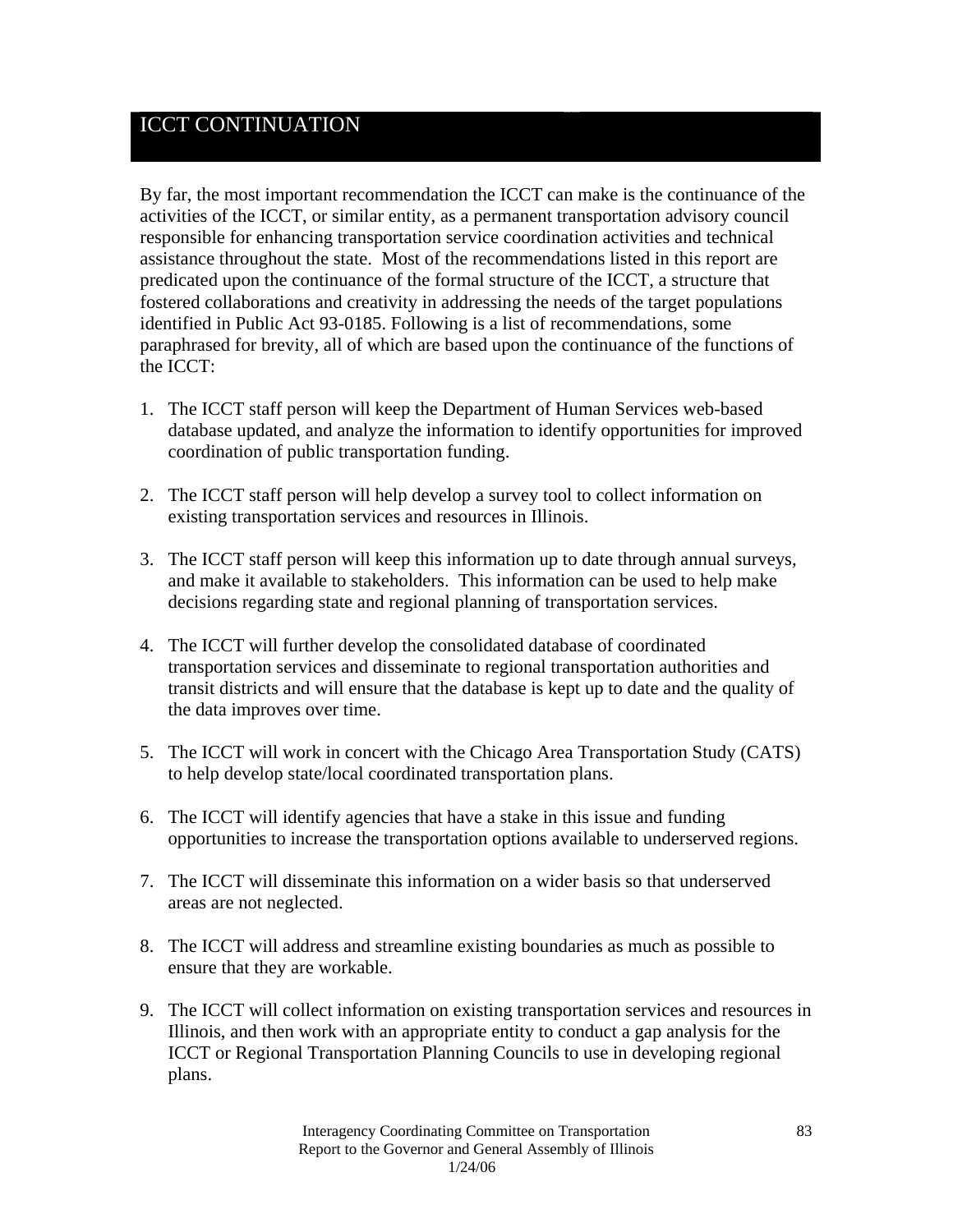- 10. The ICCT clearinghouse will continue to accumulate coordination literature and best practices, as well as continue to respond to technical assistance requests. The need for continuing clearinghouse coordination extends beyond the submission of the report to the Governor and General Assembly in February 2006.
- 11. The ICCT will develop a website in conjunction with the information clearinghouse that is accessible to all public transportation service providers throughout Illinois.
- 12. The ICCT will work to educate public transportation service providers about the mission, guiding principles, and activities of the ICCT through its website.
- 13. Upon completion of the report to the Governor and General Assembly, the clearinghouse staff person will begin to assist the RTAC manager with technical assistance and with other clearinghouse job duties.
- 14. The ICCT will form a working group to recommend needed statutory and regulatory updates. During the strategic planning process, ICCT members identified the need to recommend program waivers, which would facilitate the ability of member agencies to achieve coordination targets (such as mixing of populations and sharing of vehicles).
- 15. The ICCT will review the coordination requirements in the Section 5310 and 5311 grant programs and advise IDOT on possible need for statutory and regulatory updates to strengthen those requirements
- 16. The ICCT clearinghouse staff will continue to provide technical assistance to communities as resources permit. The overwhelming number of technical assistance requests received thus far is an indication that many communities across Illinois recognize that the needs of the transportation disadvantaged are not being met.
- 17. The ICCT will conduct a statewide needs assessment of public transportation needs, by region, within Illinois.
- 18. The ICCT will assist in the formation of regional transportation planning groups. Regional transportation planning by other states has resulted in enhanced coordination of services for the transportation disadvantaged.
- 19. The ICCT will organize the state into three regions (north, central, and south) and hold informational forums by the end of 2006. These regional meetings will inform service providers and other stakeholders about ICCT efforts and the need to coordinate public transportation funding in Illinois.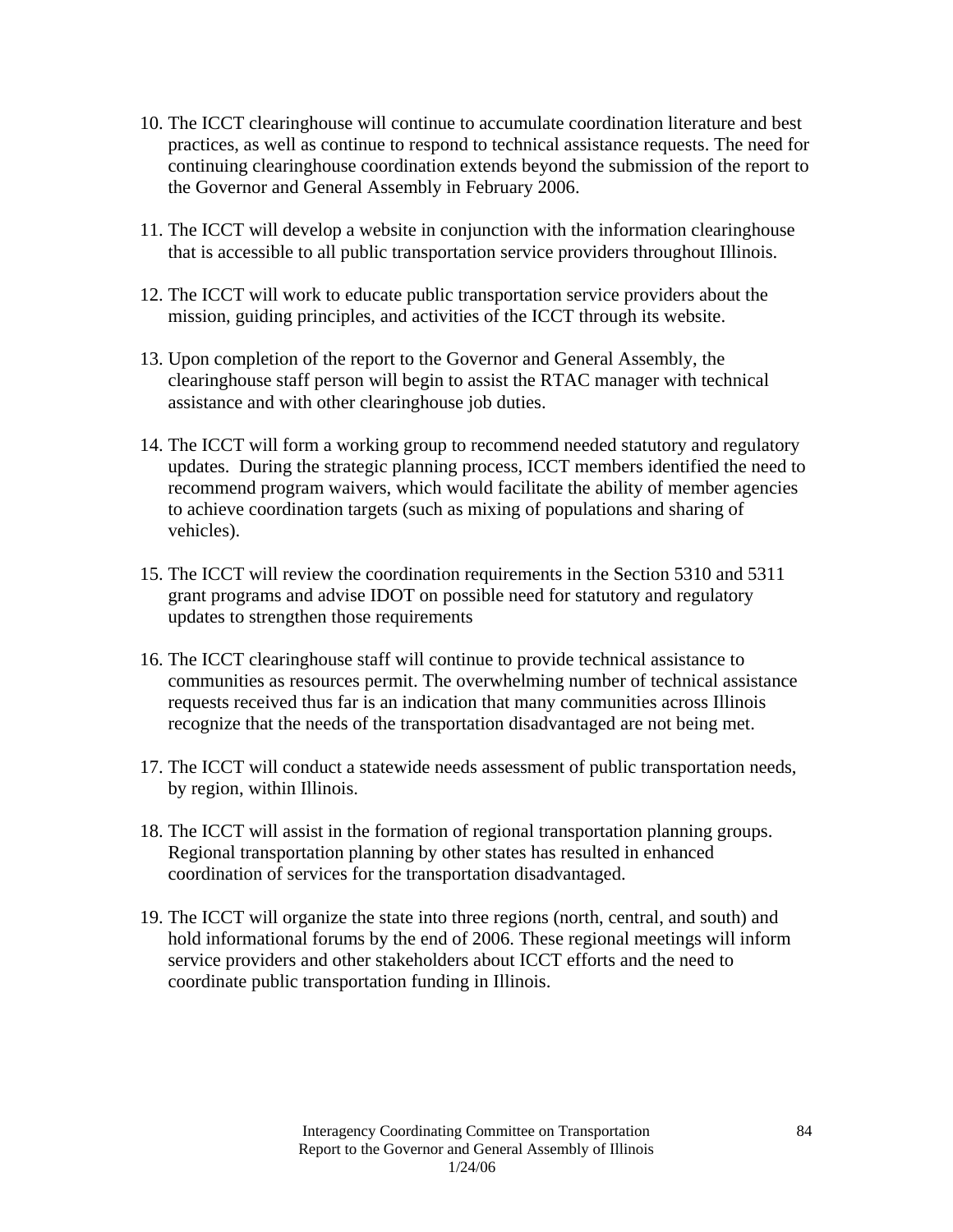- 20. The ICCT will refine the definitive technical assistance program to continue to address gaps in public transportation, and further assist service providers. One resource used will be the technical assistance packet which will be a continual workin-progress, with information added as available or as the need arises. In particular, information is to be added that addresses the needs of northeastern Illinois.
- 21. The ICCT will provide a broad-based approach to technical assistance. The ICCT recommends continuing the technical assistance oversight group, and feels the group should establish clear operating procedures, with all policy questions directed to IDOT.
- 22. Upon completion of the report to the Governor and General Assembly, the Memorandum of Understanding (MOU), along with a cover letter, will be issued to all participating members of the ICCT for signature, to agree to the specific public transportation roles and responsibilities of each participating agency in relationship to the ICCT.
- 23. The ICCT structure will address the issue of transportation coordination, in an efficient and effective way, on a statewide basis, as well as provide an opportunity for all participants to be apprised of and/or actively involved in the tasks assigned through a strategic plan.
- 24. RTAC will continue to provide complimentary office space, computer equipment, phone service and other amenities to the ICCT clearinghouse staff – Transit Coordination Specialist. RTAC in collaboration with IDOT has identified the funding that currently sustains this position.
- 25. The ICCT will continue long-term funding and resource support of the staff position at RTAC, to provide stability and centralized coordination among stakeholders in addressing the transportation needs of the target population.
- 26. In accordance with House Joint Resolution (HJR) 0020, the ICCT will, with the assistance of other state agencies, conduct a statewide needs assessment of current and future needs for all disadvantaged populations, including senior transportation in Illinois.
- 27. It is recommended that the Governor and General Assembly support the recommendations made by the ICCT to improve and expand transportation services to the target population.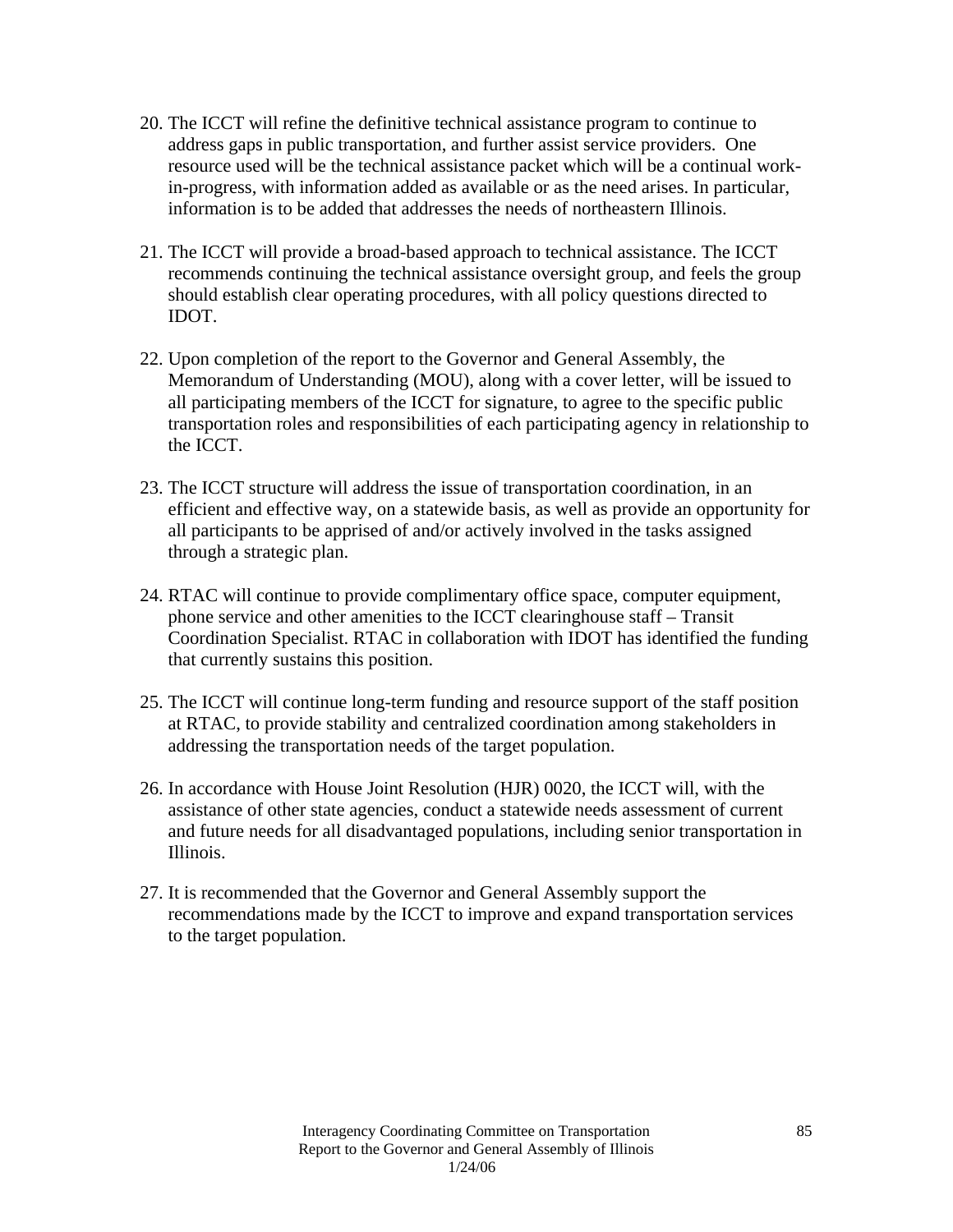### **Continuation of the ICCT Staff Person Position**

ICCT members unanimously expressed that the success of transportation coordination efforts throughout Illinois depends on having long-term ICCT clearinghouse staff. Many of the accomplishments of the ICCT could not have occurred without a staff person whose time was solely dedicated to the project. Likewise, the recommendations of the ICCT cannot be implemented without a staff person whose time is solely dedicated toward broadening transportation options for disadvantaged populations.

The staff person will organize the efforts of the ICCT, provide support, provide technical assistance to communities and transit providers, conduct research and write reports, and facilitate the United We Ride process.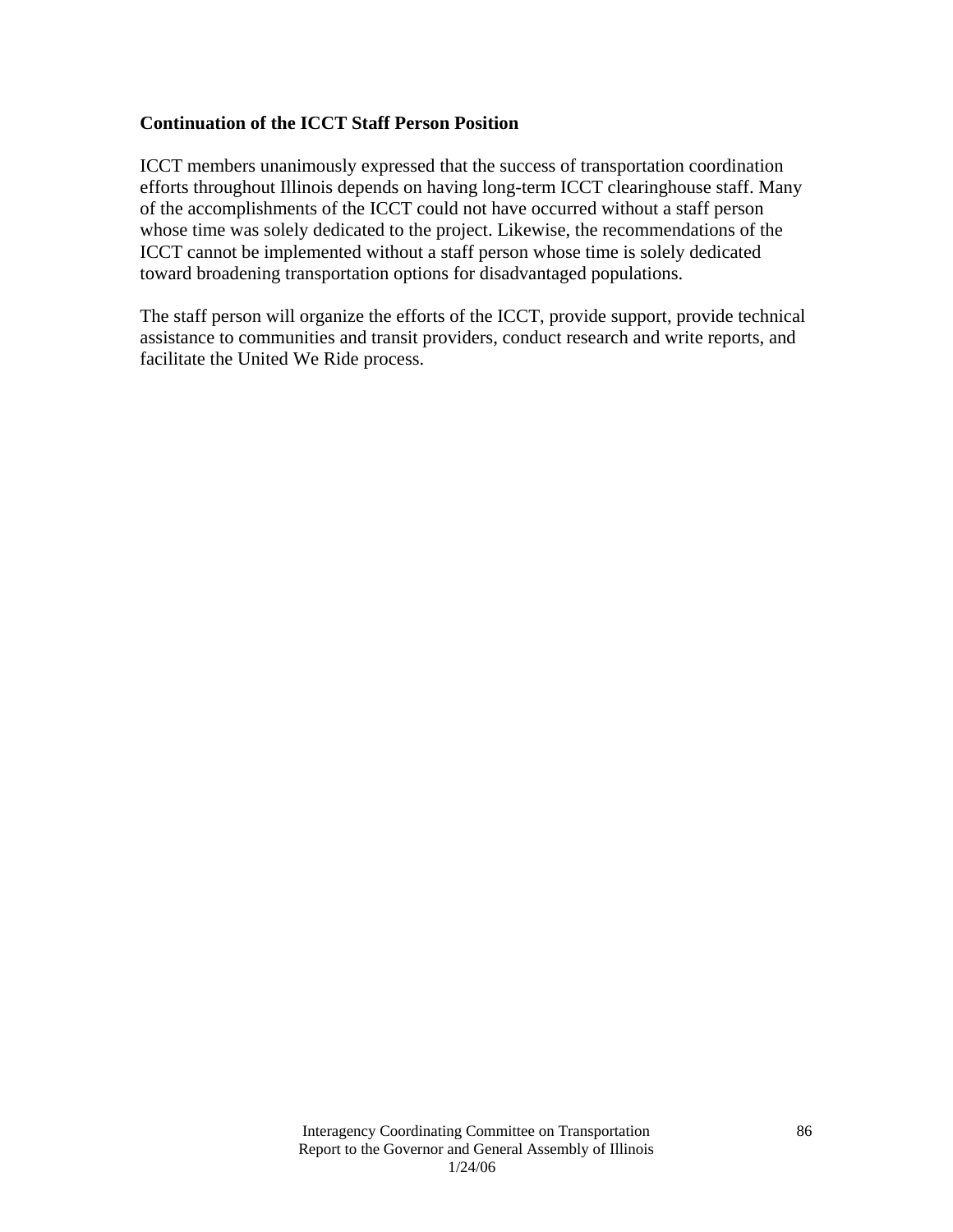### **Model Rural System: Rides Mass Transit District** <sup>5</sup>

Rides Mass Transit District (Rides) is the public transportation provider for 11 Southern Illinois Counties of Pope, Hardin, Saline, Gallatin, Hamilton, White, Wayne, Wabash and Edwards, Richland, and Lawrence.

For 28 years, Rides has been a leader and advocate for rural public transportation and is nationally recognized for its service excellence and coordination efforts. Originally designed to be a demand-responsive service, established deviated routes have evolved due to regularity of riders and the need for human services transportation. To ensure a high level of service availability and to efficiently meet the rider demand in communities, Rides developed "Residential" routes to complement intercity service. These zoned deviated routes work through quadrants of a community every 15 minutes of the hour picking up riders at their homes, and incorporating stops at the major shopping centers and a series of stop shelters. During the summer season, additional stops such as the library, bowling alley or city pool are added to accommodate the travel patterns of children on break from school.

Rides provides most of the human service agency transportation in the eleven counties and coordinates transportation for aging adults, those with disabilities, and the general public. To eliminate unnecessary miles and empty vehicles, Rides reserves the right to mix clients or general public riders on any route. In discussing the initial service agreement with agencies, Rides stresses that it will combine trips and that agencies are purchasing seat time only. To encourage coordination and cooperation, Rides educates the service agencies about what the system can do, supplies them with financial and operating information, and most importantly delivers the services promised. High-quality, responsive service is the key factor to successful coordination. Rides believes the coordinated use of a single regional system provides advantages over other types of coordination models. Reduced administrative cost and efficient use of vehicles throughout the service day allow a maximum investment in service delivery.

### Rides Mass Transit District Awards

**2000** – Received the Transit System of the Year Award from the CTAA, Community Transportation Association of America in Fort Lauderdale, FL.

**2005** – Won a United We Ride (UWR) Leadership award and recognized as a community that has provided leadership and action toward the development of human service transportation.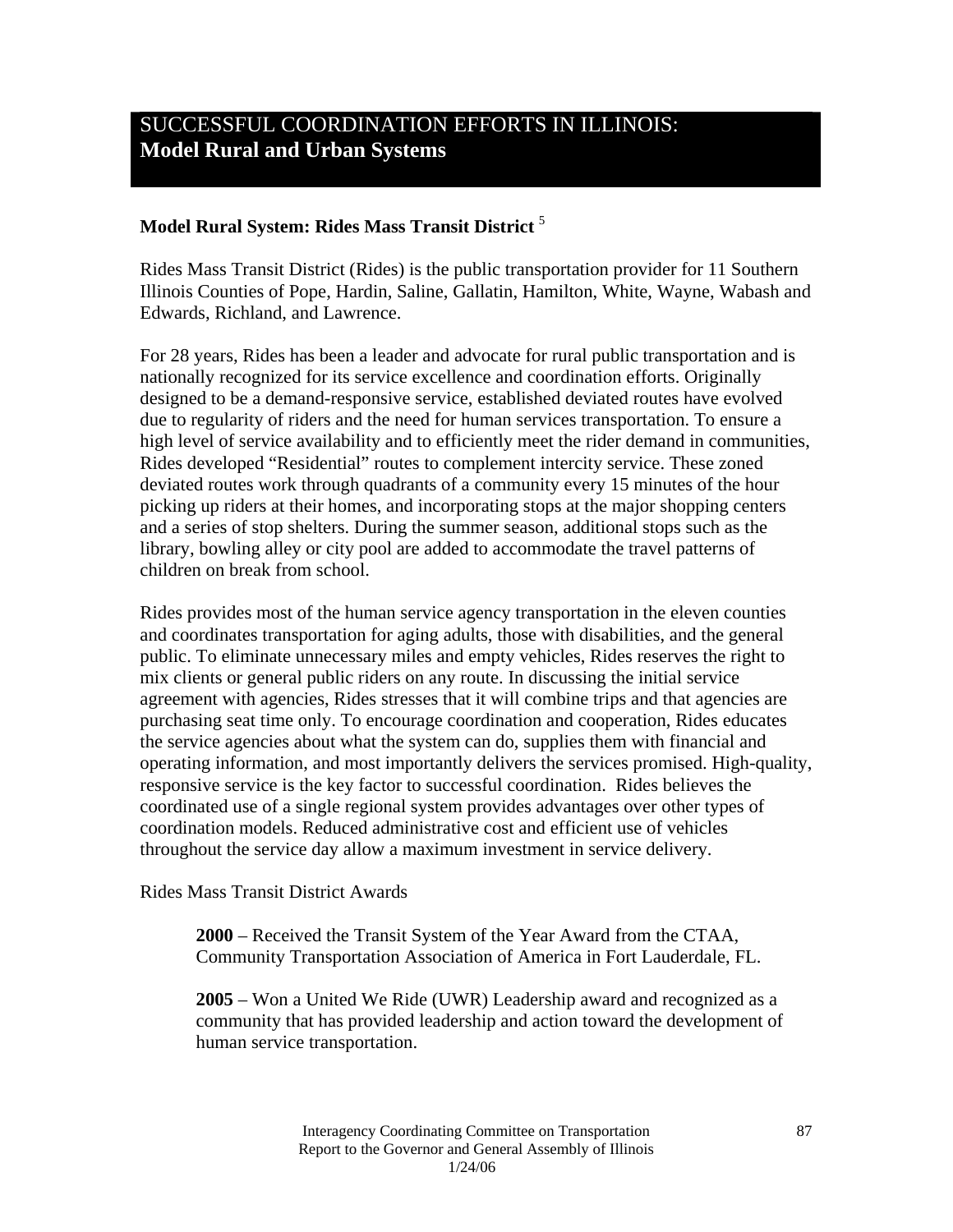### **Model Urban System: Ride Dupage**

To improve transportation services for senior and persons with disabilities, the Naperville/Lisle Area Transportation Partners and Pace implemented a transportation program for seniors and persons with disabilities called Ride DuPage. This program began in 2004 and replaced the previous Pace Dial-a-Ride program in Naperville. The Naperville/Lisle Area Transportation Partners is a partnership among the City of Naperville, Naperville Township, Lisle Township, and the Naperville Park District.

The program is designed to:

- Increase the number of trips that are available,
- Eliminate barriers that currently limit access to transportation services, and
- Enhance service flexibility.

Ride Dupage uses both taxis and Pace lift-equipped buses to provide door-to-door transportation service. Per trip, taxis are much less expensive to operate and there are many more taxis available than buses. By adding taxis, the Partners were able to eliminate current service boundaries and operating restrictions. This solution provides more flexible service to better meet their transportation needs.<sup>6</sup>

Eligibility<sup>7</sup>

- Any resident of DuPage County who has income at or below 125 percent of the federal poverty guidelines or a Senior Citizen or person with a disability whose income is at or below 200 percent of the federal poverty level.
- Client cannot have their own transportation.
- ParaTransit will not transport to doctors if client has Medicaid.
- Will transport all ages. (Minors must be accompanied by an adult)
- Transportation is provided for eligible clients only if services are not available through PACE, township or municipal transit programs.
- Eligibility may be revoked for non-payment of \$3 fee, failure to cancel a reserved ride, or any violation of the program guidelines.
- Clients traveling to dialysis appointments are allowed three round trips per week. Other clients are limited to two round trips per week. Clients requiring additional trips for chemotherapy appointments may be authorized for up to five trips per week for three weeks with a supervisor's or manager's approval.
- Clients traveling to dialysis appointments are not allowed additional trips.

Eligible Trips & Cost Fee is \$3 each way.

- Dialysis
- Doctor and Dentist appointments
- Hospitals
- DuPage County Human Services
- DuPage County Health Department and its Public Health Centers
- Adult Day Care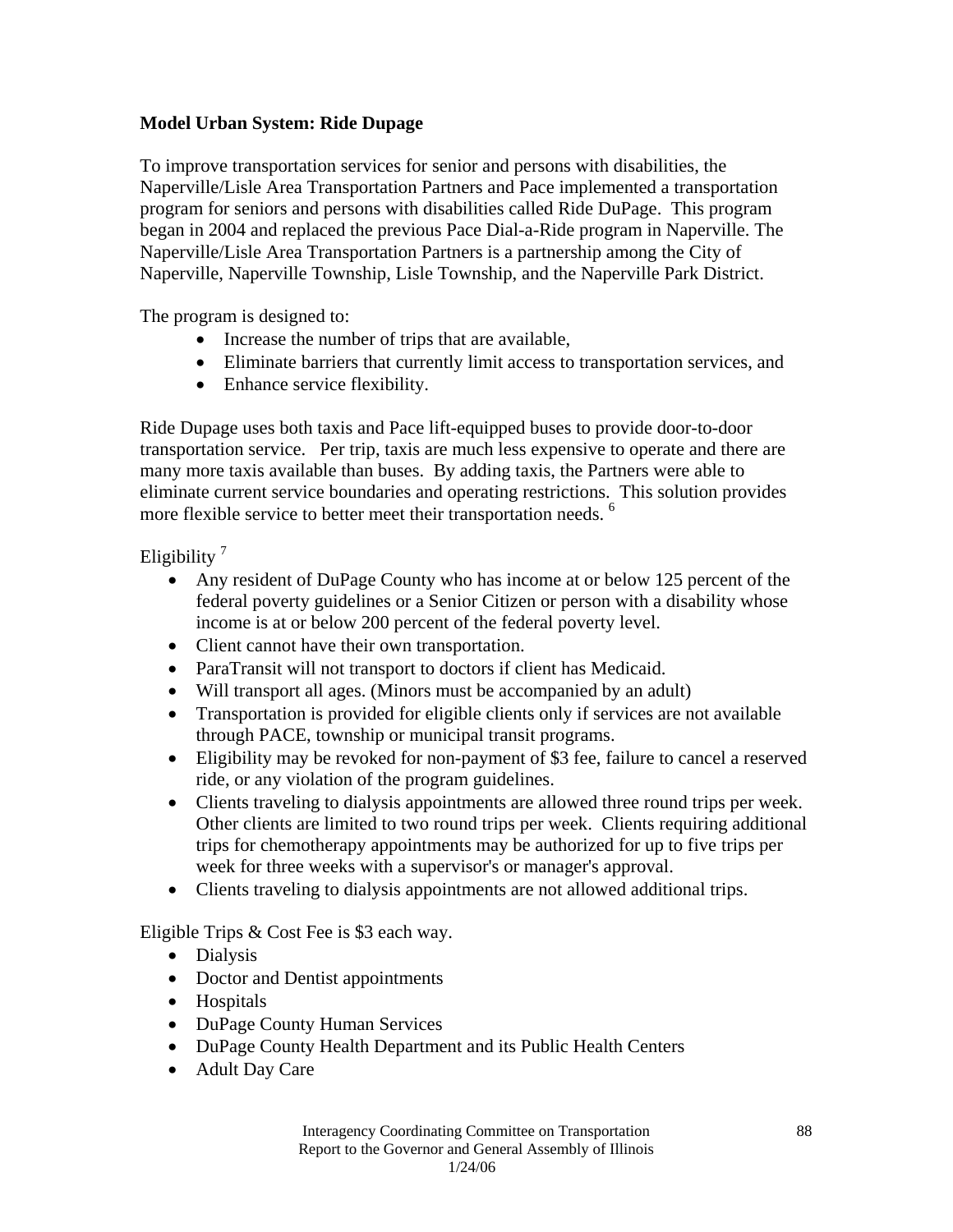One of the five main problems identified by the ICCT is **lack of collaboration among transportation providers and other stakeholders**. One of the technical assistance requests begun by the ICCT involved help to a city of 20,000 in coordinating its transit service delivery. The experience of this effort illustrates the seriousness and complexity of this problem of lack of collaboration.

The city had long held a Section 5311 Operating Assistance Rural Public Transportation grant. The grant was unique in that five subgrantees provided service (four transit operators and a grant administrator). For some time, the IDOT Division of Public and Intermodal Transportation (DPIT) expressed concern that the grant leaned more toward client-specific or "niche" transportation rather than public transportation.

In 2003, the Rural Transit Assistance Center (RTAC) completed a coordination report in which findings supported the IDOT concern. The RTAC report contained recommendations calling for centralization of operations, enhanced stakeholder participation, and a proactive approach toward enhanced transportation options for city populations identified by the report as unserved or underserved by the grant. Unfortunately, the report was non-binding. Therefore, the decision whether or not to implement the recommendations was left up to the grantee.

As anticipated, the grantee took no initiative to implement the recommendations. In the absence of staff to pursue the issue, the city grant stayed status quo for nearly two years.

### **Technical Assistance Request**

Coincidentally, shortly after the formation of the ICCT in June 2004, a compliance issue surfaced in the same city. It became evident that the city was out of compliance with the Federal Transit Administration (FTA) provision regarding the Americans with Disabilities Act (ADA) complementary paratransit. That provision stipulates that whenever a fixed route is running, the provider must offer complementary paratransit during the same hours, within ¾ mile on either side of the route, and for a fare no more than double the rate of the fixed route fare.

The ADA compliance issue revealed a broader issue that **little or no stakeholder involvement existed** in the city's administration of the grant. The public and most of the city's elected officials were unaware of how the grant worked. The city council was not fully informed on grant matters, despite its approvals on grant matters, and transit commission meetings may well have failed to comply with the Open Meetings Act.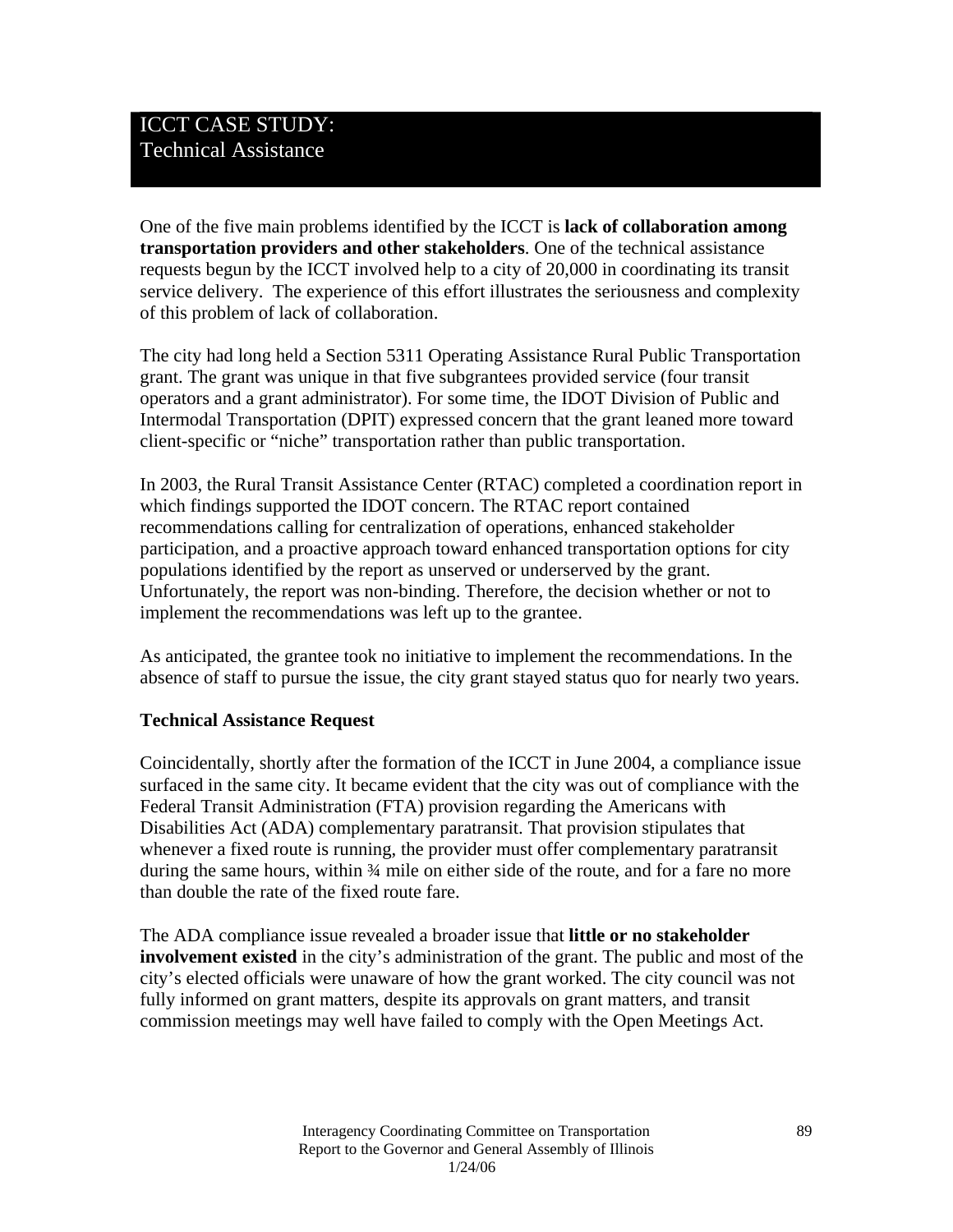When IDOT became aware of the problems surrounding the city's grant, the issue became a technical assistance assignment for the ICCT. By this time it had been established by the ICCT that the Rural Transit Assistance Center (RTAC) at Western Illinois University would be the site for the clearinghouse. Since the ICCT had not yet received approval to hire a staff person for the clearinghouse, this meant that ICCT appointee and RTAC manager Ed Heflin became the technical assistance provider for the ICCT, and began working with the city.

It is important to note that during this same timeframe, the RTAC-ICCT clearinghouse began receiving other ICCT technical assistance requests (the total at the time of this report is 20 requests), from Mason County, Whiteside County, Monroe County, Randolph County and others. Essentially, two issues drove these requests – an overarching need for public transportation in counties without service, and the desire by counties with a public transportation grant to enhance current service.

### **Methodology**

The technical assistance provided to date has been community-centered and has progressed through a series of actions and interactions with community leaders, stakeholders, human service providers, and transit providers. Many hours have been dedicated toward technical assistance to the city, and many more hours will be needed. For example, the public transportation grant in this city has about a 15-year history, yet the city is just now conducting a needs assessment. Why? The providers to date have been providing niche transportation, that is, transportation to their own clients. Until now, no needs assessment had ever been conducted because the grant had not attempted to serve the general public.

Technical assistance is provided by the following methodology:

- 1. Clearinghouse receives request.
- 2. Clearinghouse conducts assessment (interviews, presentation of packet).
- 3. Steering committee reviews each request and discusses/recommends foreseeable solutions.

Technical assistance to date has involved educating, communicating, advocating buy-in, and assisting stakeholders, as well as choosing appropriate resources, working through turf issues and local politics, and dealing with individuals or groups who attempt to circumvent the process. Working through all these steps with the city serves to validate three recommendations of the ICCT report:

- Develop and implement a technical assistance program.
- Create a regional transportation planning structure for downstate and rural communities.
- Encourage the involvement of and collaboration with stakeholders.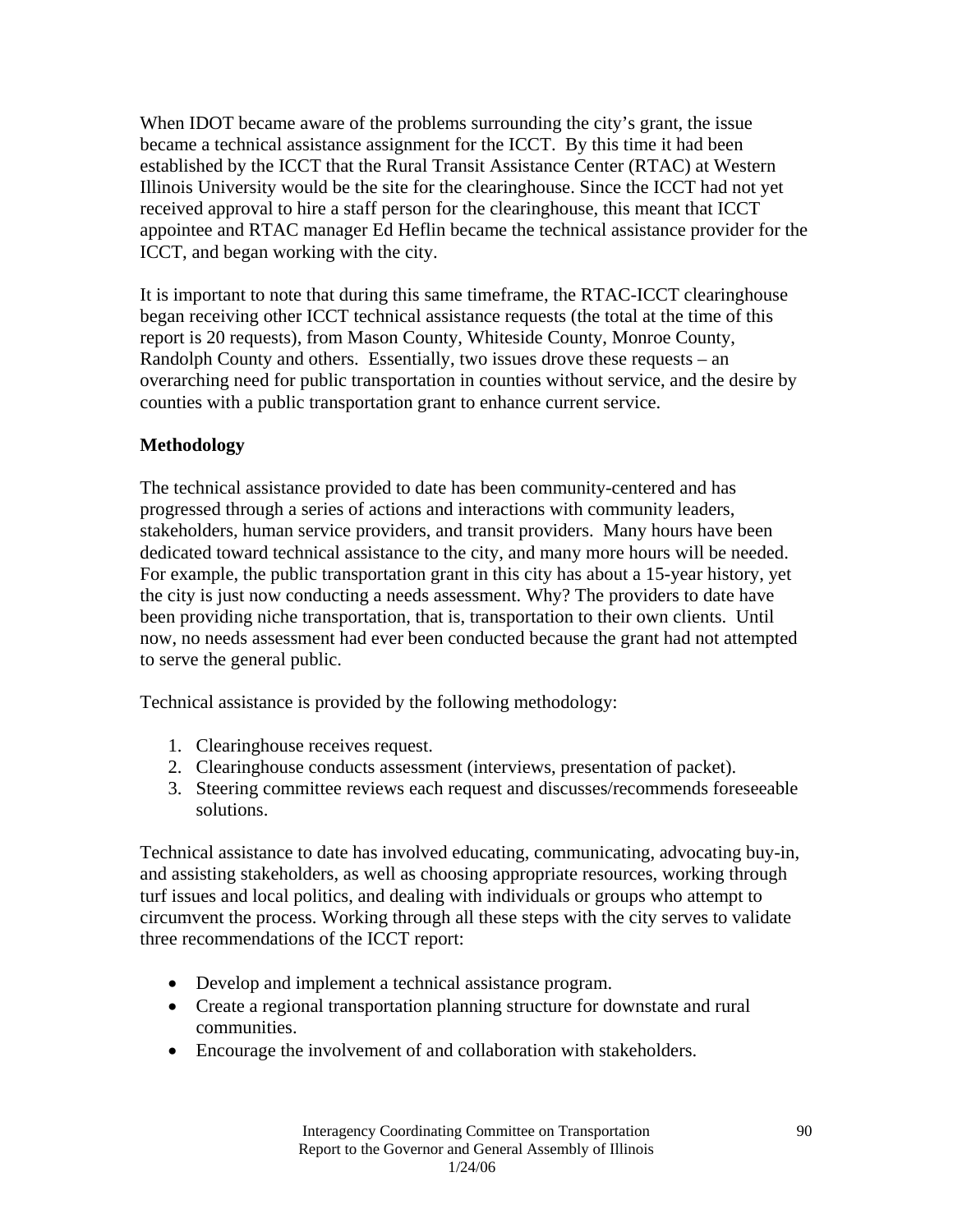### **Notable Progress**

- The city's transit commission, where previous decisions for the grant had ostensibly been made, expanded its membership beyond the five subgrantees, the mayor, and a county board member, to include representatives from human service agencies, two members of the city council, a representative from the senior community, a representative from the disabled community, and other stakeholders.
- The transit commission began posting notices of its meetings and began allowing public attendance.
- A technical oversight group, that included an IDOT Division of Public and Intermodal Transportation (IDOT DPIT) representative, the ICCT technical assistance provider, and ICCT member Bill Jung of Rides Mass Transit District, reviewed the city's situation and met with the grantee and subgrantees to discuss ways to elicit coordination in the city. From those meetings, recommendations to the city from IDOT DPIT were issued.
- The transit commission is meeting on a regular basis and is attempting to implement the IDOT DPIT recommendations:
	- o Centralize grant operations (city hired a transportation director);
	- o Formulate and distribute needs assessment surveys to the public, human service agencies, public officials, and other agencies (the survey was distributed on a limited basis, which resulted in public input coming mainly from senior populations); and
	- o Incorporate survey results as part of the process of deciding how to implement IDOT DPIT coordination recommendations (no attempt has been made as yet to engage stakeholders by any method other than survey results).

### **Observations and Conclusions**

- This technical assistance provided to the city shares a very important commonality with coordination – they both are a process. As of January 2006, the city still has a long way to go to become a coordinated system. Why?
	- o All of the grant's subgrantees (one administrative subgrantee and four operators) continue to resist change. For example, one of the subgrantees tried to employ public sympathy by soliciting a news reporter for an article that contained a number of misrepresentations.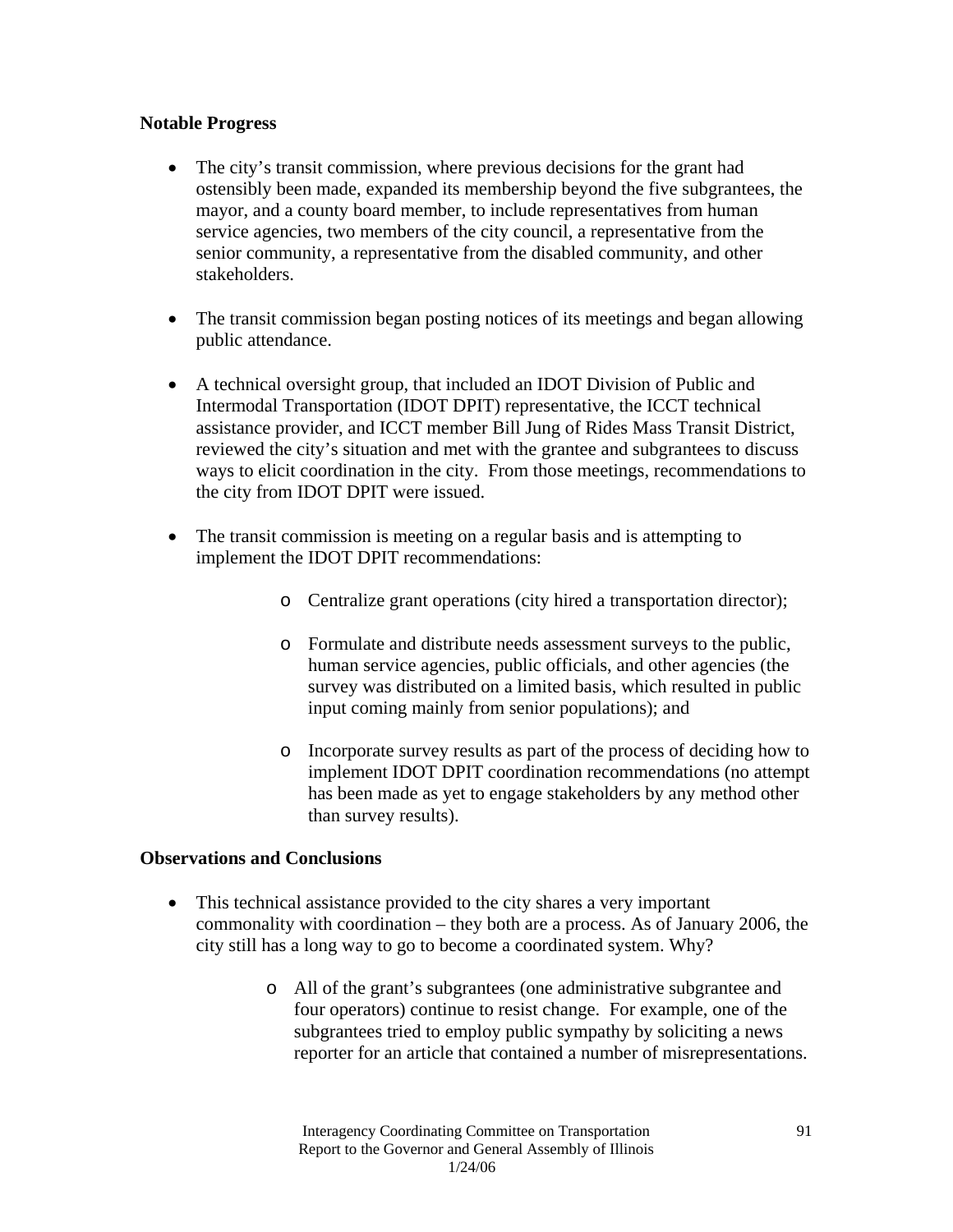- o The system hired a transportation director with no transit operations experience.
- o The transportation director makes little effort to engage stakeholders (community agencies, riders, and other interested parties). Despite noting in transit commission meetings that only 44 percent of community agencies filled out the needs survey, to date, no effort has been made to seek out those agencies to discuss the situation.
- o The transportation director wants the technical assistance provider to 'fix' the issue by telling him the correct coordination model to choose (despite repeated assurance that as the system figures out its needs and makes decisions, the model will evolve itself).
- o At the transit commission table, two of the four operator representatives do not send representatives with decision-making power.
- o The bulk of the city council members still have no idea of how the grant functions.

These findings may well be repeated in small cities and rural areas throughout Illinois, and form a large part of the reason that formalized planning is needed throughout the state. For instance:

- Had a regional planning mechanism been in place at the grant's inception, there might not have been a need for technical assistance to the city. In Illinois, MPO's exist in urban areas and provide transportation planning, but few small urban or rural areas have formal transportation planning systems in place. With no oversight regional planning mechanism in place, rural public transportation grants (such as in the city cited) may or may not comprehensively serve the public, and therefore may or may not serve the needs of the transportation disadvantaged.
- In some other states, regional transportation planning is conducted by Rural Planning Organizations (RPO's). Adding a formal rural planning component to the existing metropolitan planning mechanism could greatly facilitate the process of creating a statewide human service transportation plan. Using the city experience as an example, if an RPO had existed at the inception of the grant, it might have provided a formal structure and method for community feedback and involvement. More information about RPO's is included as Exhibit A in this section.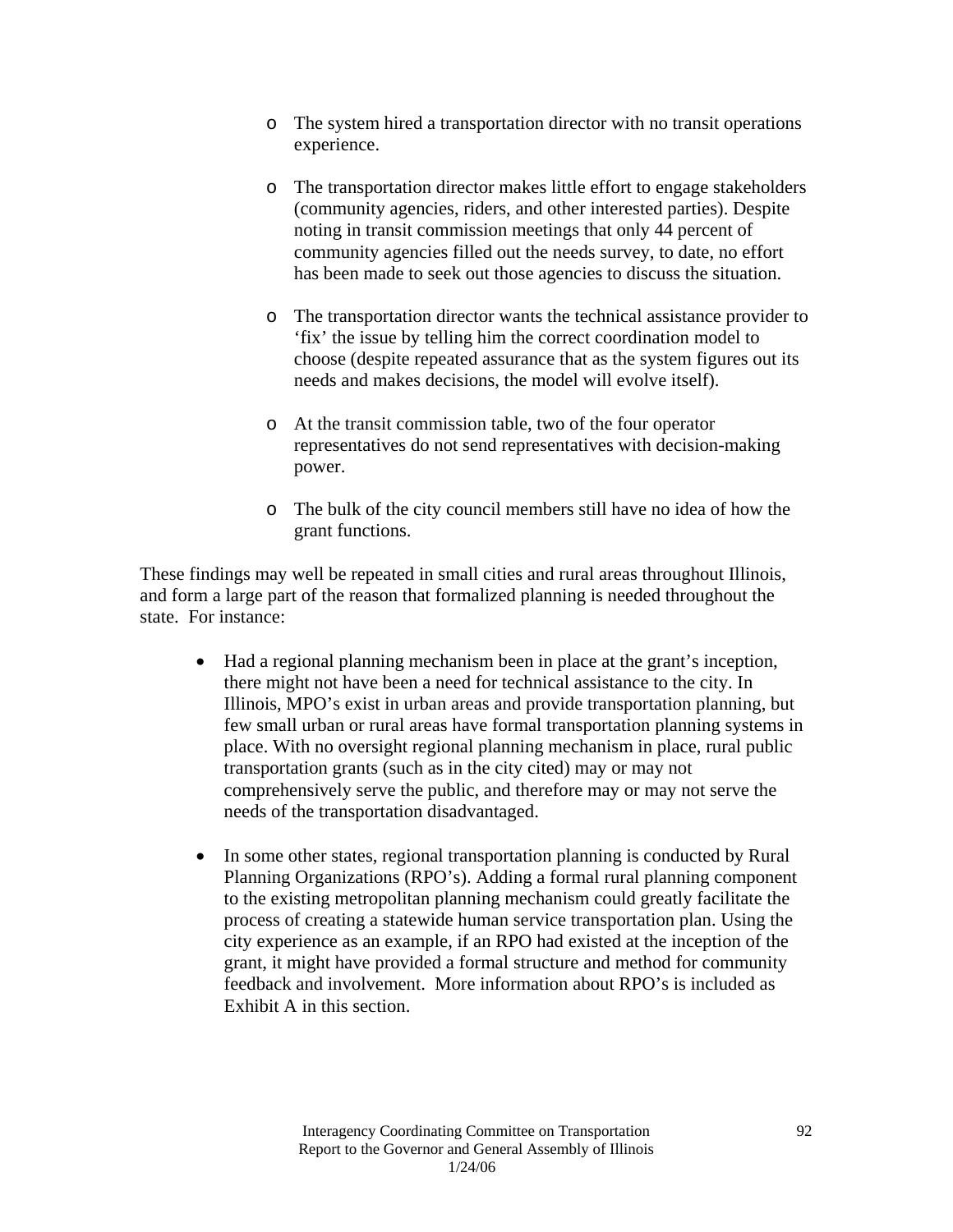### **Technical Assistance: Exhibit A**

### **Rural Planning Organizations (RPO) Information**<sup>8</sup>

When ISTEA authorization occurred in 1991, Illinois did not create RPO's as a counterpart to MPO's for transportation planning purposes. Instead, they continued the practice in which municipalities wanting a public transportation grant held public meetings to collect input from stakeholders. Generally speaking, those meetings were sparsely attended and left many human service providers and stakeholders out of the planning process. This lack of input and formal planning is a major argument for the need to create RPO's in Illinois.

### **RPO Funding Mechanisms**

The following list shows how some states fund their regional transportation planning:

- The Georgia Department of Transportation funds 16 regions each from \$90,000 to \$160,000 with a local match of 20 percent.
- The Indiana Department of Transportation provides 80 percent (20 percent local match) to its Indiana Area Regional Councils.
- Missouri uses federal transportation planning funds for its regional planning efforts.

### **RPO Structure**

The following shows how some states structure their regional transportation planning:

- Iowa has 18 regional transit planning regions, called Regional Planning Associations (RPA), and MPO's are not included in these regions.
- Kentucky has 15 regions, called Area Development Districts (ADD).
- Oregon has 9 regions, called Area Commissions on Transportation (ACT).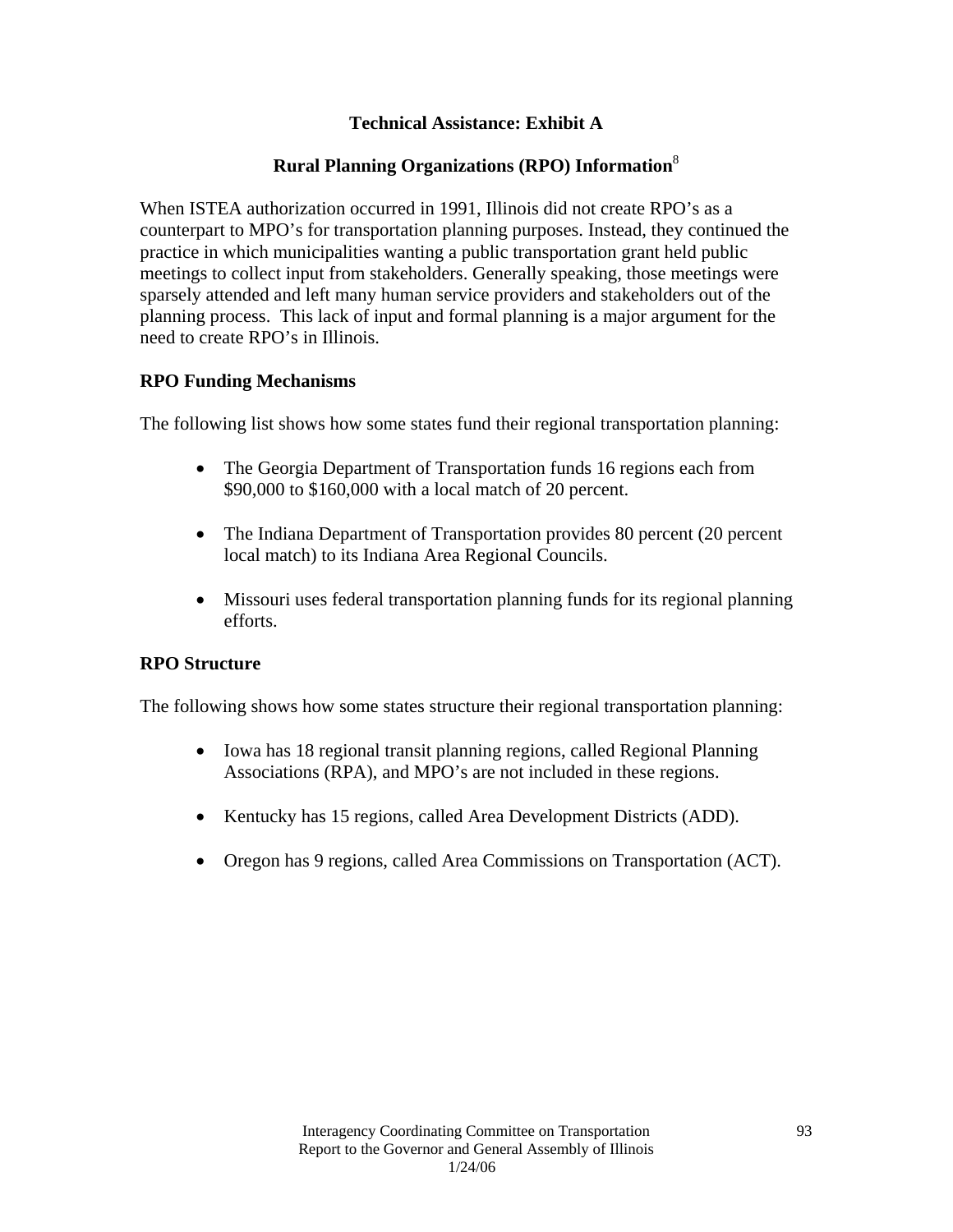### **Technical Assistance: Exhibit B**

### **Counties/agencies where ICCT Technical Assistance Requests have originated:**

Clark, Clinton, Crawford, DeWitt, Effingham, Franklin, Fulton, Hancock, Kane, Kendall, Mason, McDonough, Menard, Monroe-Randolph, Perry, Pike, Sangamon, Whiteside, Western Illinois Area Agency on Aging (includes 10-county region). Most either have no 5311 grant for services, or are under-served.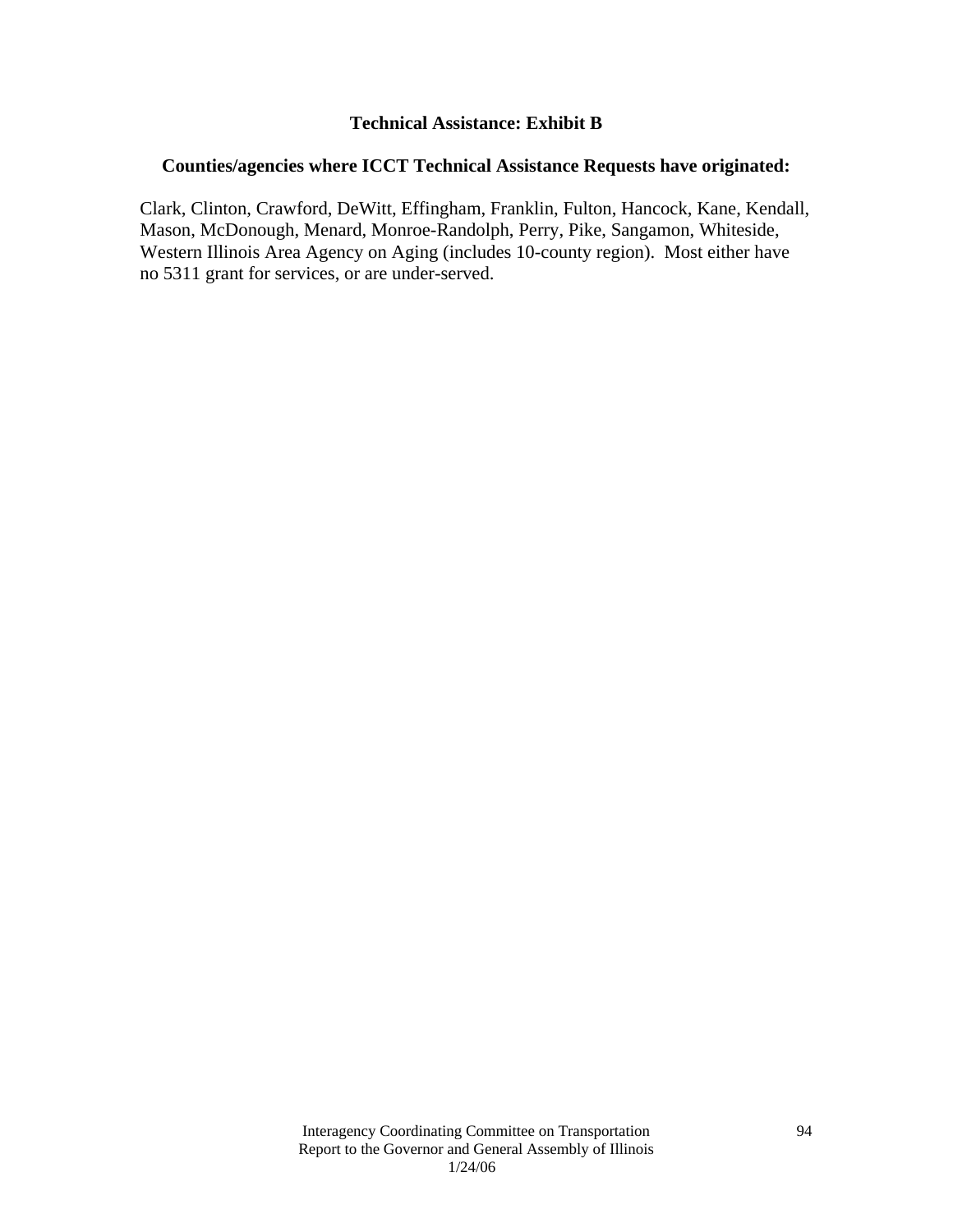### **Technical Assistance: Exhibit C**

### **Public Transportation System Survey**

### **SAMPLE PUBLIC TRANSPORTATION SYSTEM SURVEY**

**The Public Transportation System is seeking information from residents pertaining to the need for existing and expanded public transportation in the county. Please take the time to assess your household's transportation needs and complete the following survey.** 

### GENERAL INFORMATION:

| 1. What is your gender? __ Male _____Female                                                                                                                                                                                                                                                            |  |  |  |  |  |
|--------------------------------------------------------------------------------------------------------------------------------------------------------------------------------------------------------------------------------------------------------------------------------------------------------|--|--|--|--|--|
| 2. What is your age? $\_\_$                                                                                                                                                                                                                                                                            |  |  |  |  |  |
|                                                                                                                                                                                                                                                                                                        |  |  |  |  |  |
| 4. What type of housing do you live in?                                                                                                                                                                                                                                                                |  |  |  |  |  |
| __Single Family ______Mobile Home _______Townhouse _________Residence Hall                                                                                                                                                                                                                             |  |  |  |  |  |
| ____Apartment ____________Duplex ___________Group Facility                                                                                                                                                                                                                                             |  |  |  |  |  |
| 5. How many persons reside in your household?                                                                                                                                                                                                                                                          |  |  |  |  |  |
| 6. Number of vehicles owned by members of your household?                                                                                                                                                                                                                                              |  |  |  |  |  |
| 7. If no member of your household owns a vehicle, do you have access to a vehicle that you can<br>use?<br>$Yes$ No                                                                                                                                                                                     |  |  |  |  |  |
| 8. Number of persons in your household that have disabilities (age, physical impairment, other)<br>that limits ability to drive a vehicle? Permanent ______<br>Temporary____                                                                                                                           |  |  |  |  |  |
| TRANSPORTATION INFORMATION:                                                                                                                                                                                                                                                                            |  |  |  |  |  |
| 9. By what means do members of your household use to travel? (check all that apply)<br>__Driver/passenger in a vehicle owned by household member<br>__Passenger in vehicle driven by a non-household member<br>_Public transportation vehicle<br>__Walk<br>____Church or social service agency vehicle |  |  |  |  |  |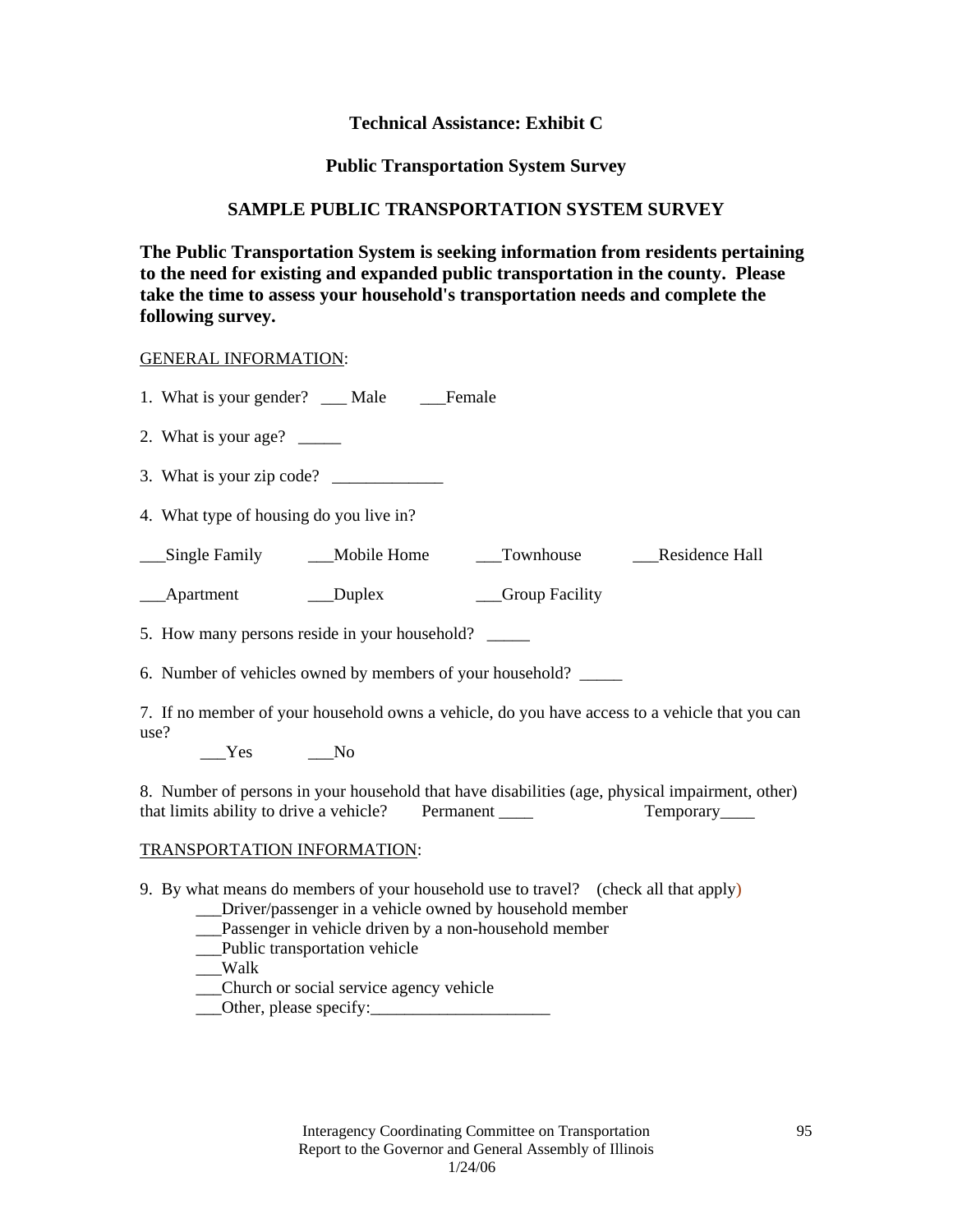10. Do you currently use County Public Transportation? \_\_\_Yes \_\_\_No If yes, please indicate which provider (s) you use: (check all that apply) \_\_\_ Taxi Service \_\_\_ Red Cross \_\_\_Provider C \_\_\_Provider D

11. Are there trips you or members of your household would like to make, but are unable to make because of lack of transportation? \_\_\_Yes \_\_\_No

| 12. If the answer to #11 is yes, what type of trips? (check all that apply) |                                    |  |               |  |
|-----------------------------------------------------------------------------|------------------------------------|--|---------------|--|
| $\_\_$ Shopping                                                             | Medical                            |  | Family visits |  |
| _Employment                                                                 | Social/entertainment               |  | School        |  |
| Senior nutrition                                                            | Social service agency appointments |  |               |  |
| _Hospital                                                                   | Other: please specify              |  |               |  |

13. Do you or a member of your household need transportation assistance for medical purposes outside of the county? \_\_\_Yes \_\_No If yes, please indicate where and how often

\_\_\_\_\_\_\_\_\_\_\_\_\_\_\_\_\_\_\_\_\_\_\_\_\_\_\_\_\_\_\_\_\_\_\_\_\_\_\_\_\_\_\_\_\_\_\_\_\_\_\_\_\_\_\_\_\_\_\_\_\_\_\_\_\_\_\_\_\_\_\_\_\_\_\_\_\_\_

14. If public transportation is made available to meet your household's unmet transportation needs, would you or members of your household use such service? The Society of the No

15. If the answer to #14 is yes, how often would you use such a service?

\_\_\_\_\_\_\_\_\_\_\_\_\_\_\_\_\_\_\_\_\_\_\_\_\_\_\_

\_\_\_\_\_\_\_\_\_\_\_\_\_\_\_\_\_\_\_\_\_\_\_\_\_\_\_

16. Please indicate the communities in the county that you and members of your household would travel to using public transportation if it were available:

17. Please indicate the type of public transportation service you or members of your household would use if available:

\_\_\_Fixed route scheduled bus service (pick-up at designated bus stops)

\_\_\_Curb-to-curb demand response service (call ahead for scheduled pick-up)

 \_\_\_Door-to-door demand response service (call ahead for scheduled pick-up for persons with disabilities or the elderly)

18. Indicate the amount that you think is an appropriate fare for a one-way trip within the county on a public transportation vehicle: \_\_\_ <\$1.00 \_\_\_ \$1.00 \_\_\_ \$2.00 \_\_\_ \$3.00 \_\_\_ \$4.00  $\text{\textsterling}5.00$   $\text{\textsterling}6.00$   $\text{\textsterling}6.00$   $\text{\textsterling}6.00$   $\text{\textsterling}6.00$   $\text{\textsterling}6.00$   $\text{\textsterling}7.00$   $\text{\textsterling}7.00$   $\text{\textsterling}7.00$   $\text{\textsterling}7.00$   $\text{\textsterling}7.00$   $\text{\textsterling}7.00$   $\text{\textsterling}7.00$   $\text{\textsterling}7.00$   $\text{\textsterling}7.00$   $\text{\textsterling}7.0$ 

19. Please indicate the period of the day/week you **most** need public transportation services: \_\_\_Weekdays, morning/afternoon \_\_\_Weekdays, evening \_\_\_Saturday, morning/afternoon \_\_\_Saturday, evening \_\_\_Sunday, morning/afternoon \_\_\_Sunday, evening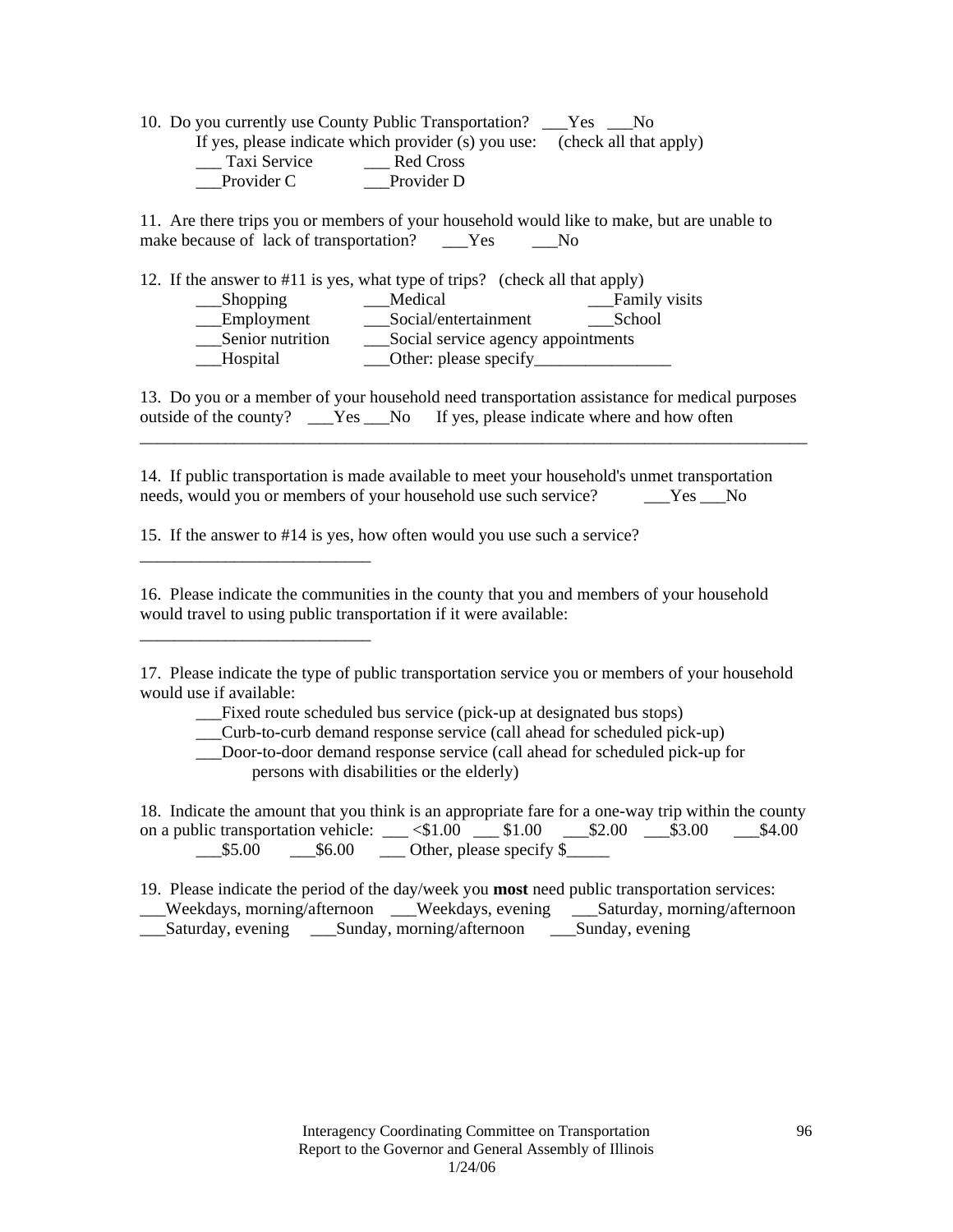## **SUMMARY**

The Interagency Coordinating Committee on Transportation (ICCT) fully discharged its duties as outlined in Section 20 of Public Act 93-0185. In doing so, the Committee set the stage for continuing the process it began, the process of enhancing transportation options for the populations identified in the Act.

In parallel with the federal Coordinating Council on Access and Mobility (CCAM) report to the President in 2005, in which five overarching recommendations were made for future work to be done to improve the coordination of human service transportation, the ICCT is making its report to the Governor and General Assembly with recommendations to improve transportation options for transportation-disadvantaged populations throughout Illinois.

The ICCT is committed to enhancing options for the transportation-disadvantaged of this state, and looks forward to continuing its work.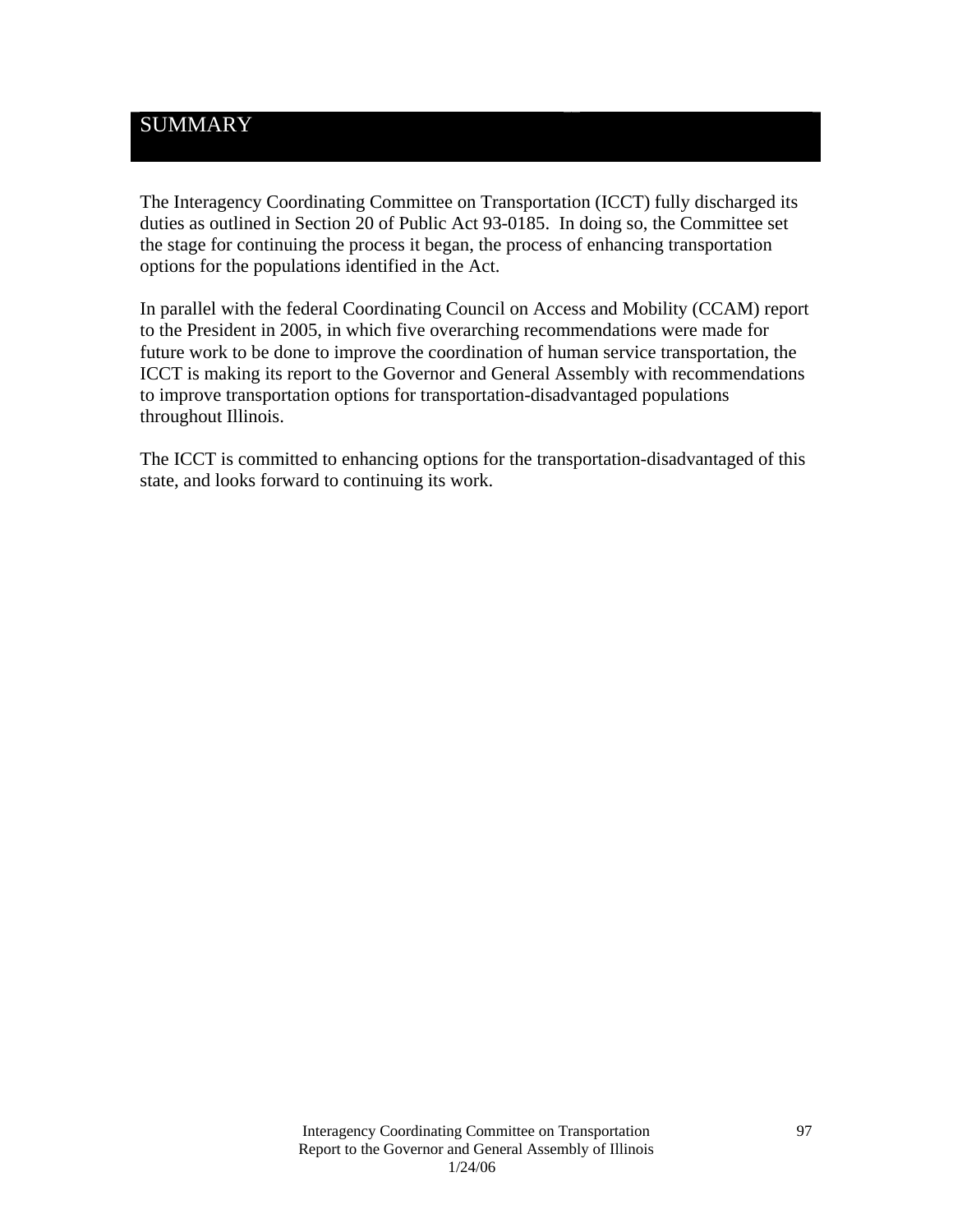## BIBLIOGRAPHY

1. Hemily, Brendon, Ph.D., *Trends Affecting Public Transit's Effectiveness: A Review and Proposed Actions* (American Public Transportation Association, November 2004).

2. Surface Transportation Policy Project. *Transportation Costs and the American Dream: Why a Lack of Transportation Choices Strains the Family Budget and Hinders Home Ownership* (Washington, D.C.: Surface Transportation Policy Project, 2003). *http://transact.org/*

3. Matt Sundeen, James B. Reed, Melissa Savage, *Coordinated Human Service Transportation: State Legislative Approaches* (Denver, CO and Washington, D.C.: National Conference of State Legislatures, 2005). *http://www.ctaa.org/ntrc/coordination/coordinated.h.s.transportation.pdf*.

4. Ibid.

5. Transreport, Spring 2005, *Transportation Coordination Takes Center Stage,* Macomb, IL. Pages 7 and 9, Illinois Rural Transit Assistance Program. *http://www.iira.org/pubsnew/publications/RTAC\_NLTrans\_641.pdf*

6. City of Naperville, IL. *Ride Dupage,* January 18, 2006. *http://www.naperville.il.us/dynamic\_template.cfm?doc\_id=874*

7. DuPage County, Illinois. *Human Services Ride Dupage*, January 18, 2006. *http://www.dupageco.org/humanservices/generic.cfm?doc\_id=1306*

8. ICF Consulting, *Evaluating State DOT Rural Planning Practice* (Fairfax, VA: American Association of State Highway and Transportation Officials (AASHTO) Standing Committee on Planning, 2003).

9. Ibid.

10. United We Ride. *The Federal Interagency Coordinating Council on Access and Mobility.* January 18, 2006. *http://www.unitedweride.gov/1\_866\_ENG\_HTML.htm*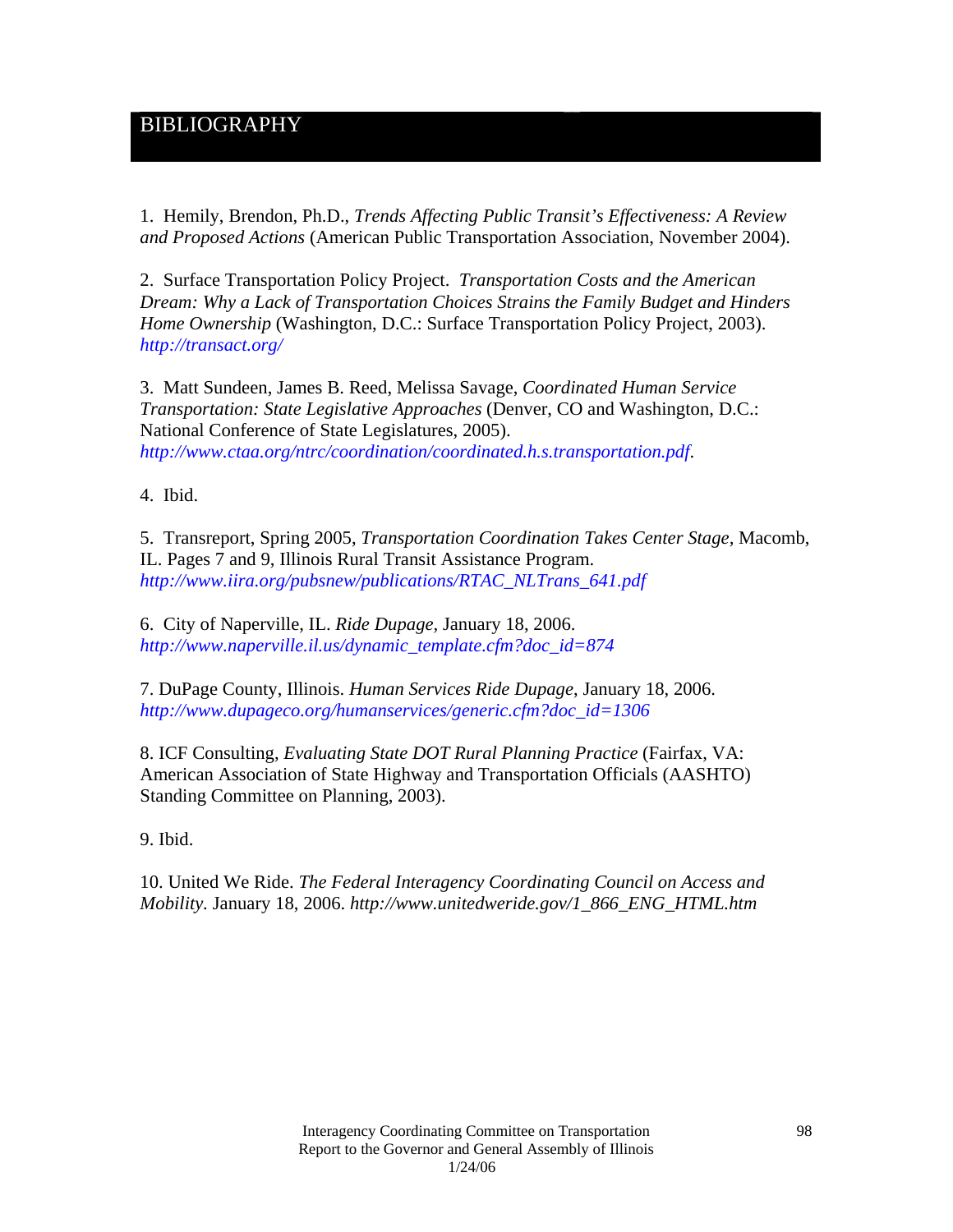# APPENDIX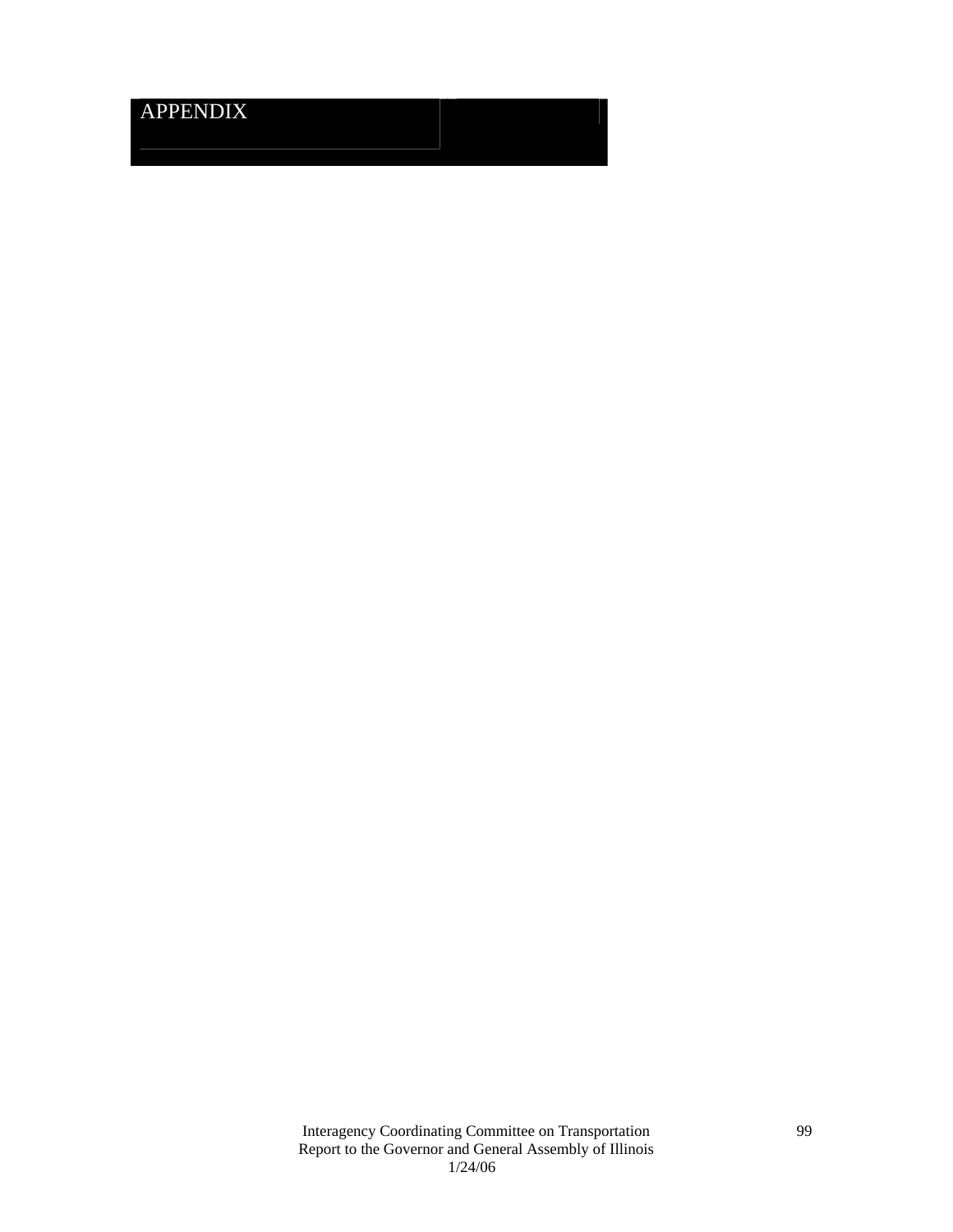#### **Public Act 093-0185**

SB1408 Enrolled LRB093 07879 LCB 08069 b

AN ACT concerning transportation.

 Be it enacted by the People of the State of Illinois, represented in the General Assembly:

 Section 1. Short title. This Act may be cited as the Interagency Coordinating Committee on Transportation Act.

 Section 5. Findings; purpose. The General Assembly finds that safe, reliable, and convenient transportation to and from (i) work and related destinations such as child care and education, (ii) medical appointments and related destinations such as a pharmacy, and (iii) ancillary services necessary to the health, well-being, and independence of the family such as grocery shopping, adult day services, and pharmacy related services are extremely important in the ability to find and retain employment and insure the continued independence and well-being of all citizens of Illinois, particularly in the lower income sectors of the economy. For many people, these transportation needs are not met by existing mass transit. In a national survey by the University of Illinois at Chicago of over 500 riders of 23 federally funded community transportation projects under the Job Access and Reverse Commute (JARC) program across the nation, 68% of riders indicated that they would not be able to reach their employment without this service. Furthermore, the national evaluation of the JARC program by the General Accounting Office illustrates that 65% of all projects have extended existing fixed routes by schedule or location as well as created connections to existing services. This creates a need for innovative transportation to work strategies that fit within local circumstances in Illinois. Many localities around Illinois do not have the resources or the expertise to develop and support innovative transportation options. Localities need access to technical assistance both in designing programs and in accessing various sources of State and federal funds. Illinois also leaves substantial federal transportation funds unclaimed because of the failure to put forward projects to use the funds. Thus, Illinois would benefit from an Interagency Coordinating Committee to set priorities for improving access to transportation for the transportation disadvantaged. The General Accounting Office has found in its evaluation that interagency collaboration has informed transit agencies of how to better serve low-income communities by knowing where jobs are located and a system of supports are found. Illinois would also benefit from a unified State process to apply for federal transportation assistance for innovative transportation to work projects and strategies and for identifying the matching funds necessary to access that federal assistance. The purpose of this Act is to establish the Interagency Coordinating Committee on Transportation.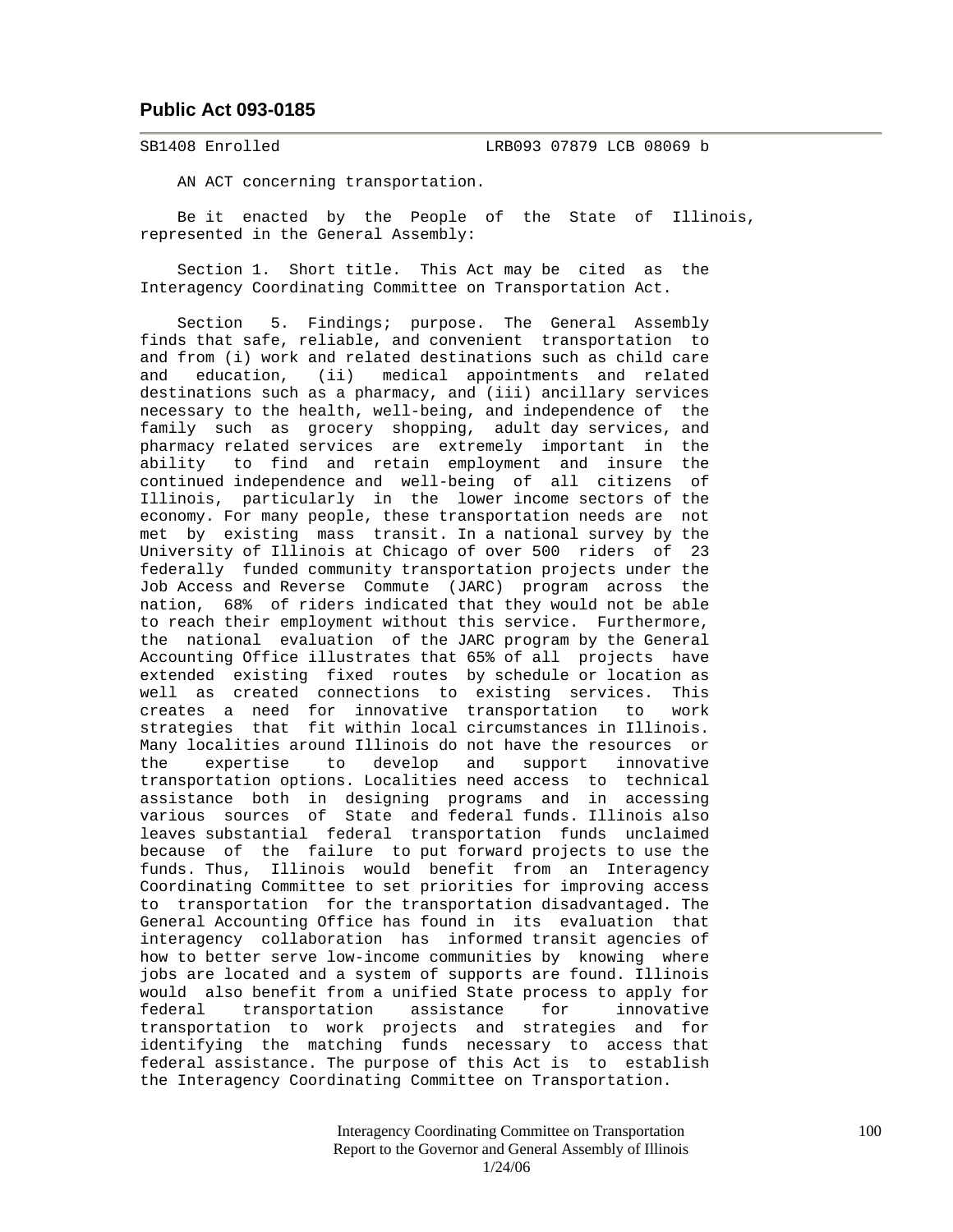Section 10. Definitions. As used in this Act:

 (1) "Agency" means an official, commission, authority, council, department, committee, division, bureau, board, or any other unit or entity of the State, a municipality, a county, or other local governing body or a private not-for-profit transportation service providing agency.

 (2) "Committee" means the Illinois Coordinating Committee on Transportation.

 (3) "Coordination" means the arrangement for the provision of transportation services to the transportation disadvantaged in a manner that is cost-effective, efficient, and reduces fragmentation and duplication of services.

 (4) "Transportation disadvantaged" means those persons who, because of physical or mental disability, income status, age, location of residence, or other reasons are unable to transport themselves or to purchase affordable transportation and are, therefore, dependent upon others to obtain access to health care, employment, education, shopping, social activities, or other life-sustaining activities.

 Section 15. Committee. The Illinois Coordinating Committee on Transportation is created and shall consist of the following members:

(1) The Governor or his or her designee.

 (2) The Secretary of Transportation or his or her designee.

 (3) The Secretary of Human Services or his or her designee.

(4) The Director of Aging or his or her designee.

(5) The Director of Public Aid or his or her designee.

 (6) The Director of Commerce and Community Affairs or his or her designee.

 (7) A representative of the Illinois Rural Transit Assistance Center.

 (8) A person who is a member of a recognized statewide organization representing older residents of Illinois.

(9) A representative of centers for independent living.

 (10) A representative of the Illinois Public Transportation Association.

 (11) A representative of an existing transportation system that coordinates and provides transit services in a multi-county area for the Department of Transportation, Department of Human Services, Department of Commerce and Community Affairs, or Department on Aging.

 (12) A representative of a statewide organization of rehabilitation facilities or other providers of services for persons with one or more disabilities.

(13) A representative of a community-based organization.

 (14) A representative of the Department of Public Health.

(15) A representative of the Rural Partners.

 (16) The Director of Employment Security or his or her designee.

 (17) A representative of a statewide business association.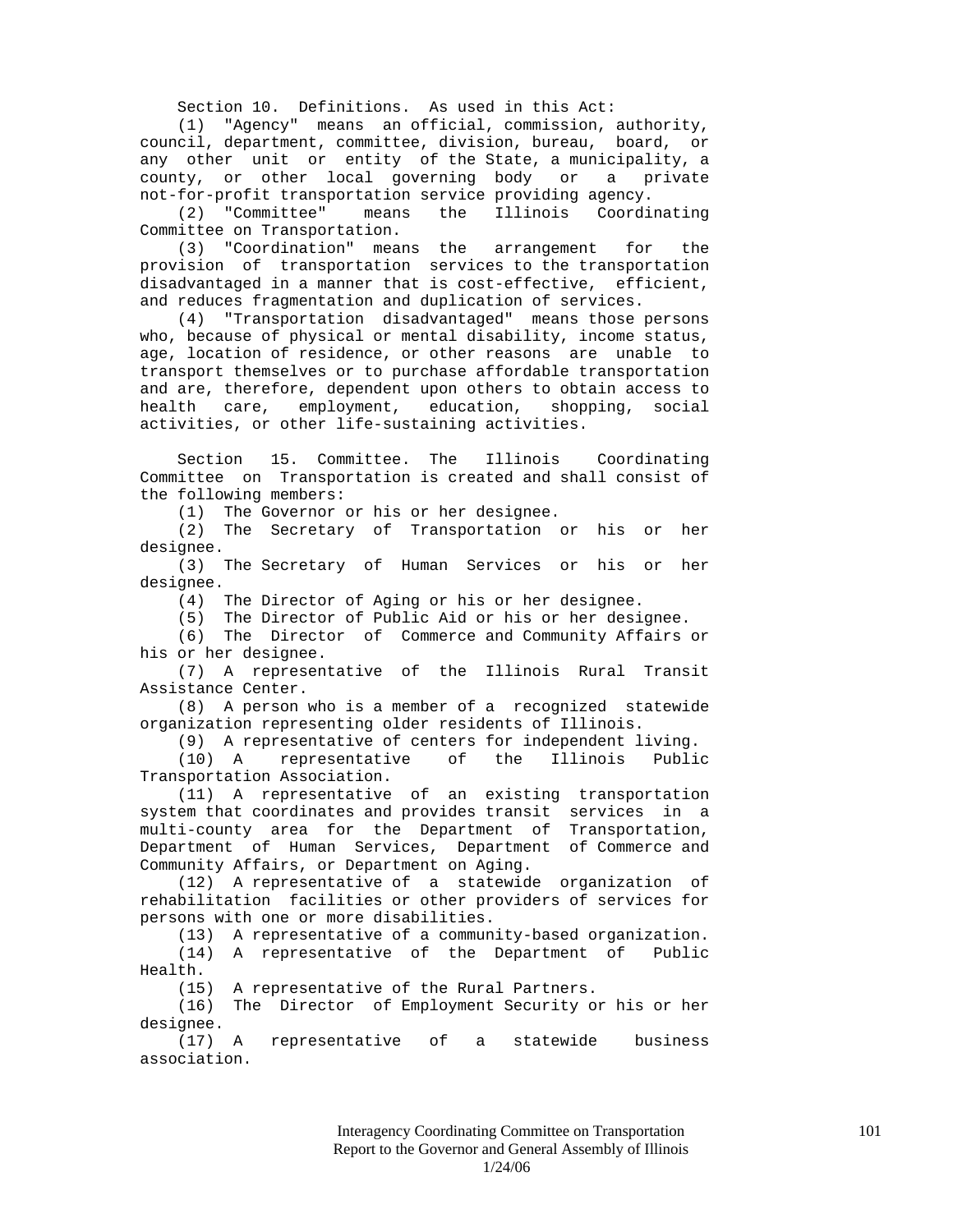(18) A representative of the Illinois Council on Developmental Disabilities.

 The Governor shall appoint the members of the Committee other than those named in paragraphs (1) through (6) and paragraph (16) of this Section. The Governor or his or her designee shall serve as chairperson of the Committee and shall convene the meetings of the Committee. The Secretary of Transportation and a representative of a community-based organization involved in transportation or their designees, shall serve as co-vice-chairpersons and shall be responsible for staff support for the committee.

 Section 20. Duties of Committee. The Committee shall encourage the coordination of public and private transportation services, with priority given to services directed toward those populations who are currently not served or who are underserved by existing public transit.

 The Committee shall seek innovative approaches to providing and funding local transportation services and offer their expertise to communities statewide. Specifically, the Committee shall:

 (1) Coordinate a State process within federal guidelines to facilitate coordination of community-based transportation programs. This process should include: developing objectives for providing essential transportation services to the transportation disadvantaged; providing technical assistance to communities that are addressing transportation gaps that affect low-income populations; developing a process for requesting federal funds such as the Job Access and Reverse Commute (JARC) Grant program that is based on input from communities statewide; assisting communities in identifying funds from other available sources for projects that are not an eligible use of JARC funds; and developing a plan to identify and recruit potential stakeholders in future community transportation initiatives to the Committee.

 (2) Develop goals and objectives to reduce duplication of services and achieve coverage that is as complete as possible.

 (3) Serve as a clearinghouse for information about funding sources and innovations in serving the transportation disadvantaged.

 (4) Submit a report, not later than February 1, 2006, to the Governor and the General Assembly that outlines the progress made by the Committee in performing its duties set forth in paragraphs (1) through (4) of this Section and makes recommendations for statutory and regulatory changes to promote coordination.

 Section 99. Effective date. This Act takes effect upon becoming law.

**Effective Date:** 7/11/2003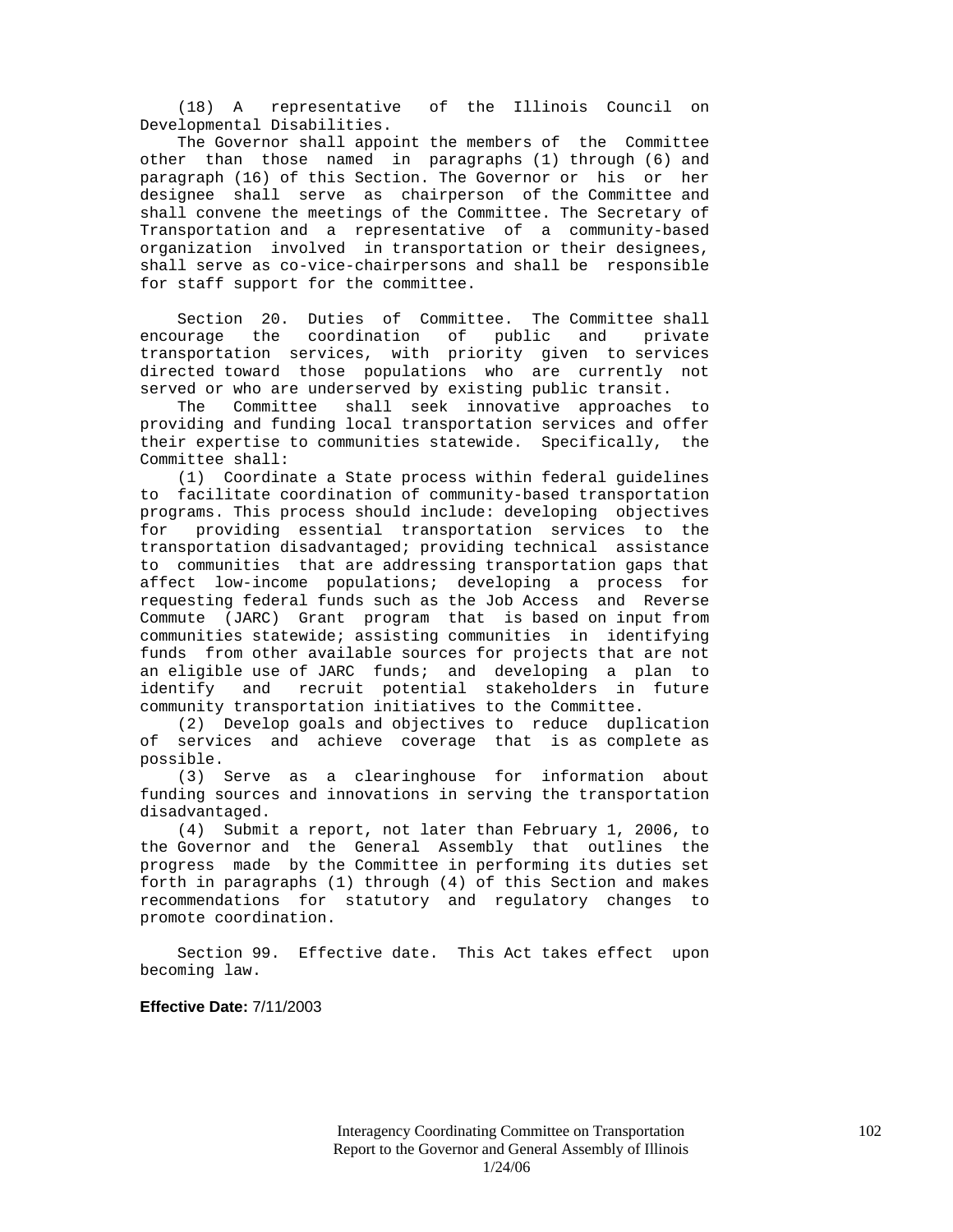| DATE:        | May 29, 2005                                                                                         |
|--------------|------------------------------------------------------------------------------------------------------|
| TO:          | Members of the Interagency Coordinating Committee on Transportation                                  |
| <b>FROM:</b> | Representative Julie Hamos<br>Secretary Timothy Martin                                               |
| RE:          | Clarification of Public Act 093-0185<br>The Interagency Coordinating Committee on Transportation Act |

During the April 7, 2005 meeting of the ICCT, several questions were raised about the Committee's legal charge and lifespan. We would like to share with you our understanding of the enacting legislation, Public Act 093-0185.

The Act created the Committee to improve transportation for disadvantaged populations -- those who are not served or are underserved by transportation because they are at a disadvantage due to age, income, physical or mental disability, location or by other condition that creates limitations or generate special needs in order to access life-sustaining activities.

We believe that this Committee, if successful, will develop ways to improve service and reduce costs. The Committee carries out its role as follows:

- $1<sub>1</sub>$ Provide technical assistance to localities in addressing gaps in transportation that affect low income populations;
- $2.$ Develop a state process for accessing federal funds such as JARC to support these solutions:
- 3. Identify objectives to providing essential transportation services, reducing duplication of services and achieving coverage for the populations in question; and
- $4.$ Serve as a clearinghouse of information about funding sources and innovative transportation models addressing the transportation disadvantaged. Already, at the direction of the Governor's Office a statewide database on transportation funding is being developed, and a staff position has been allocated to the Rural Transportation Assistance Center to support the work of the Committee and develop the clearinghouse among other responsibilities.

Finally, the Committee will provide a report to the General Assembly in February 2006 that identifies progress made to date on these items and makes recommendations for statutory and regulatory changes to promote coordination. Thank you for your continuing service on this Committee.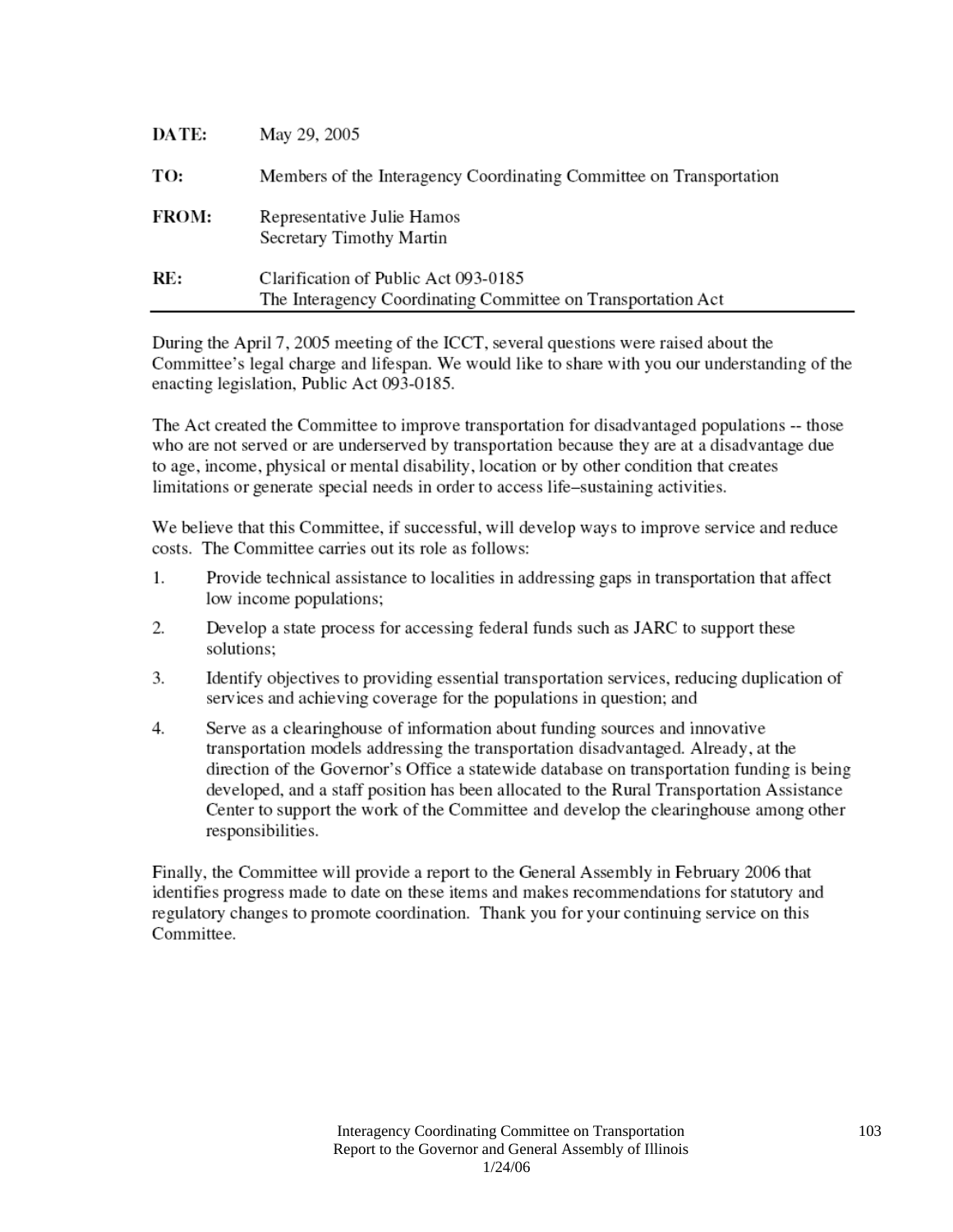#### **Organizational Chart: Interagency Coordinating Committee on Transportation (ICCT)**



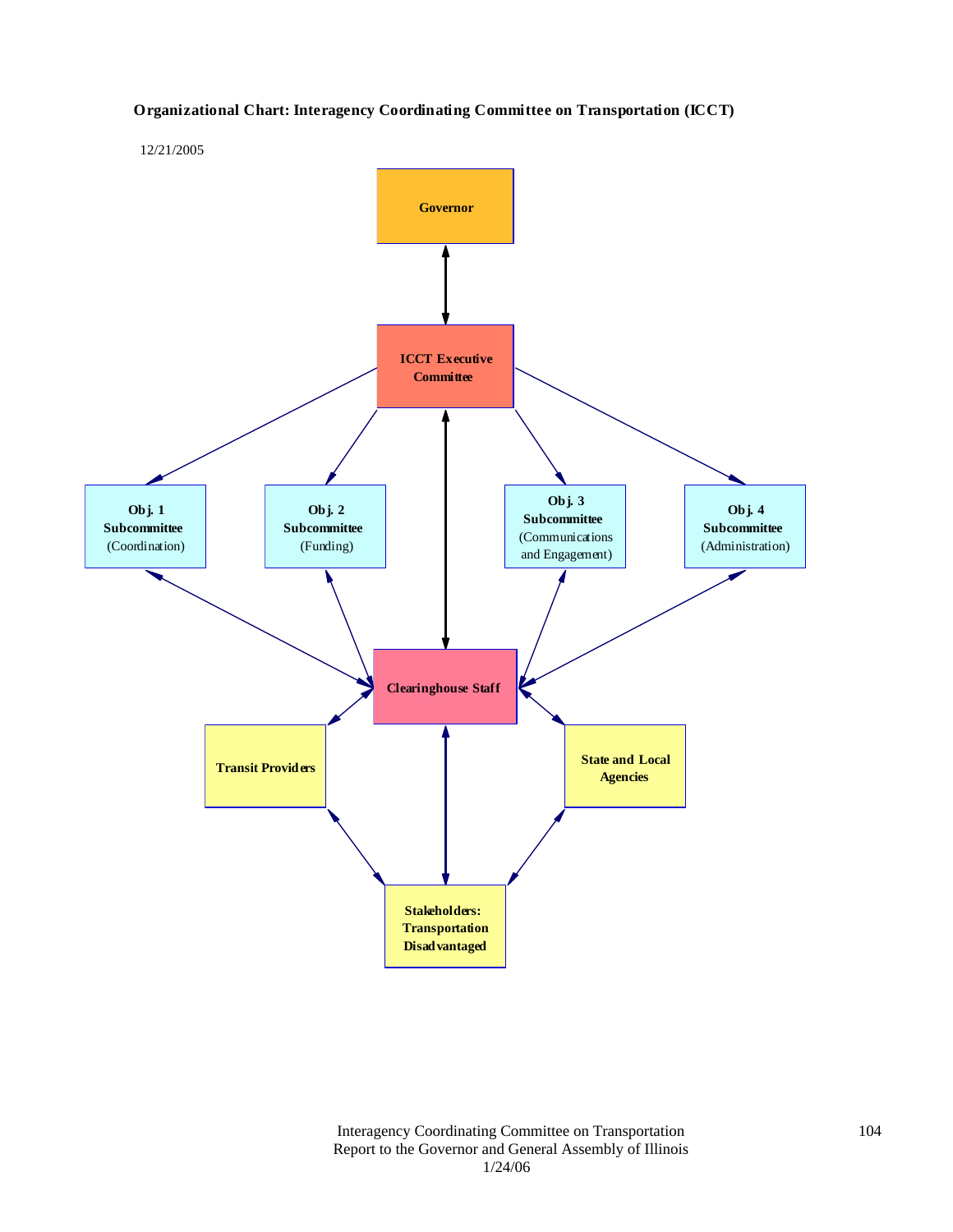#### **ICCT Organizational Chart: Executive Committee and Clearinghouse Staff**

#### 12/21/2005

Draft 10/4/05

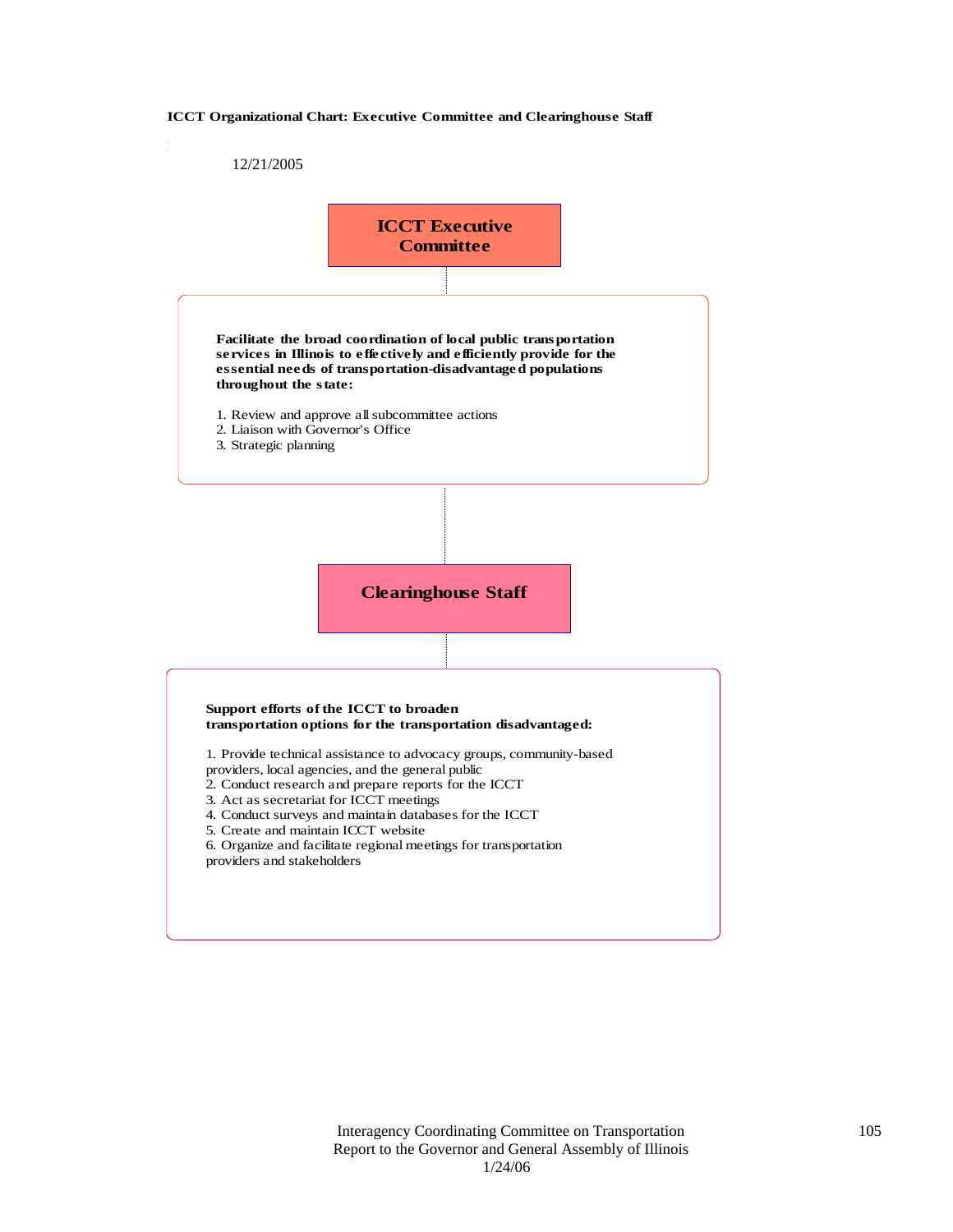#### **ICCT Organizational Chart: Subcommittees**

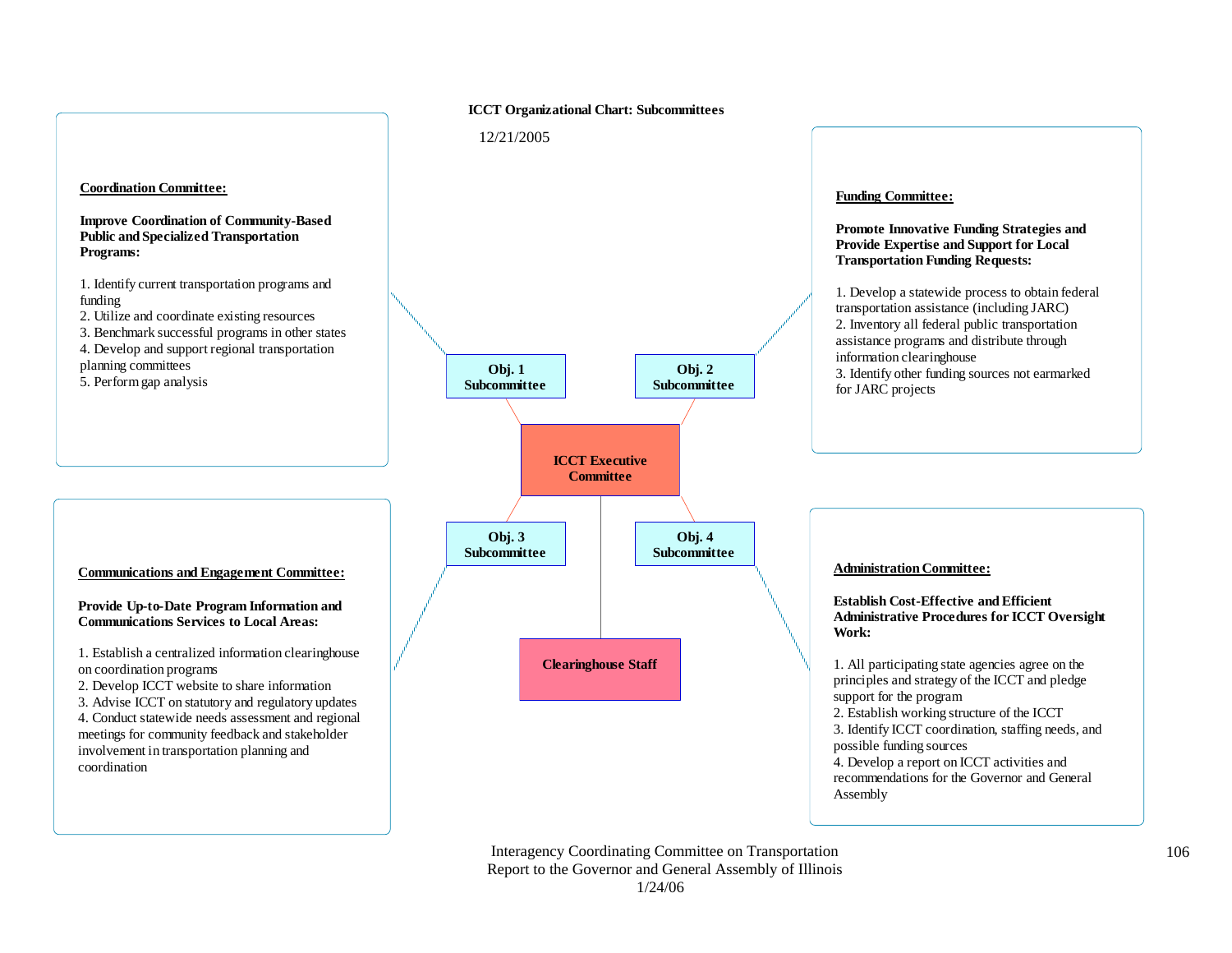### **DHS Database Summary**

The DHS database contains '06 data submitted by various state agencies that provide transportation services directly to their clients. This information is important in that it seeks to establish a baseline of services, expenditure, clients served, eligibility standards across programs, and gaps in transportation services.

The types of reports that can be generated from the database include enhanced hyperlinks that allow the user to drill down on certain fields and filters that segregate information as defined by the user.

Future database use could include archiving the current information and repopulating the same information in '07. This would allow for comparative analysis and measure progress towards coordination. New fields could be added to collect new information in '07 not collected in '06.

Reports from the database could be posted for public review and also made available for research and/or grants writing for funding.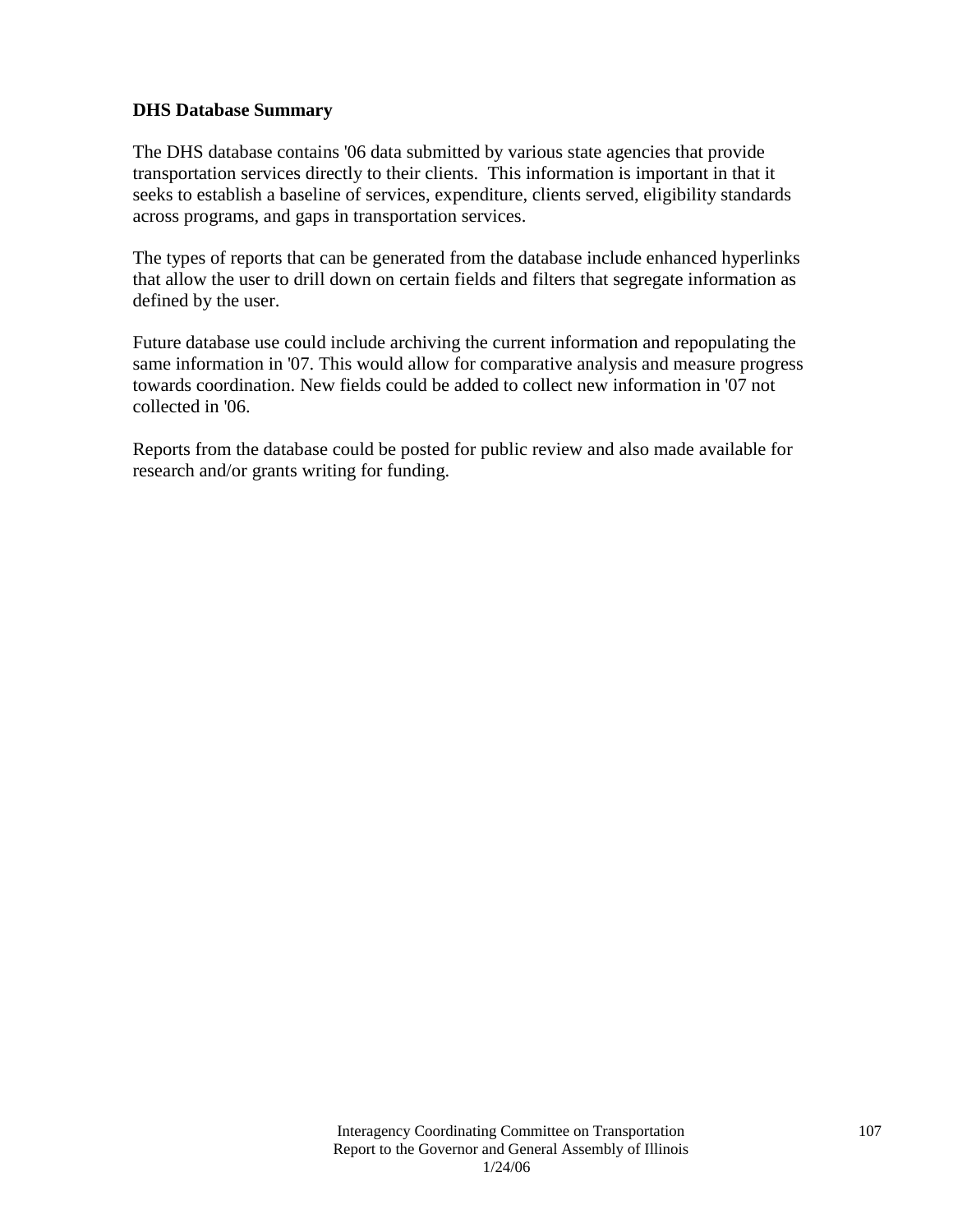# **DHS Database Report**

### **Agencies Reporting and number of programs:**

Department of Commerce and Economic Opportunity (1) Department of Employment Security (2) Department of Healthcare and Family Services (1) Department of Human Services (19) Department of Transportation (10) Department on Aging (1)

Total Federal Funds: \$489,195,399 Total Federal Funds (NE Illinois): \$133,396,111 Total State Funds: \$1,029,122,542 Total State Funds (NE Illinois): \$332,215,775 Total Other Funds: \$6,229,227

|                        | <b>Disabled</b> | <b>Disadvantaged</b> | <b>Elderly</b> | Youth     | <b>Other</b>  |
|------------------------|-----------------|----------------------|----------------|-----------|---------------|
| Federal                | \$90,000,000    | \$50,000             | \$2,770,043    | \$438,000 | \$2,485,594   |
| <b>Federal (NE IL)</b> | \$90,000,000    | \$40,000             | \$683,826      | \$0       | \$42,672,285  |
| <b>State</b>           | \$490,021,179   | \$3,451,885          | \$759,869      | \$0       | \$106,447,009 |
| State (NE IL)          | \$274,065,594   | \$3,519,062          | \$80,311       | \$0       | \$54,550,808  |
| <b>Other</b>           | \$0             | \$3,000              | \$3,740,633    | \$0       | \$2,485,594   |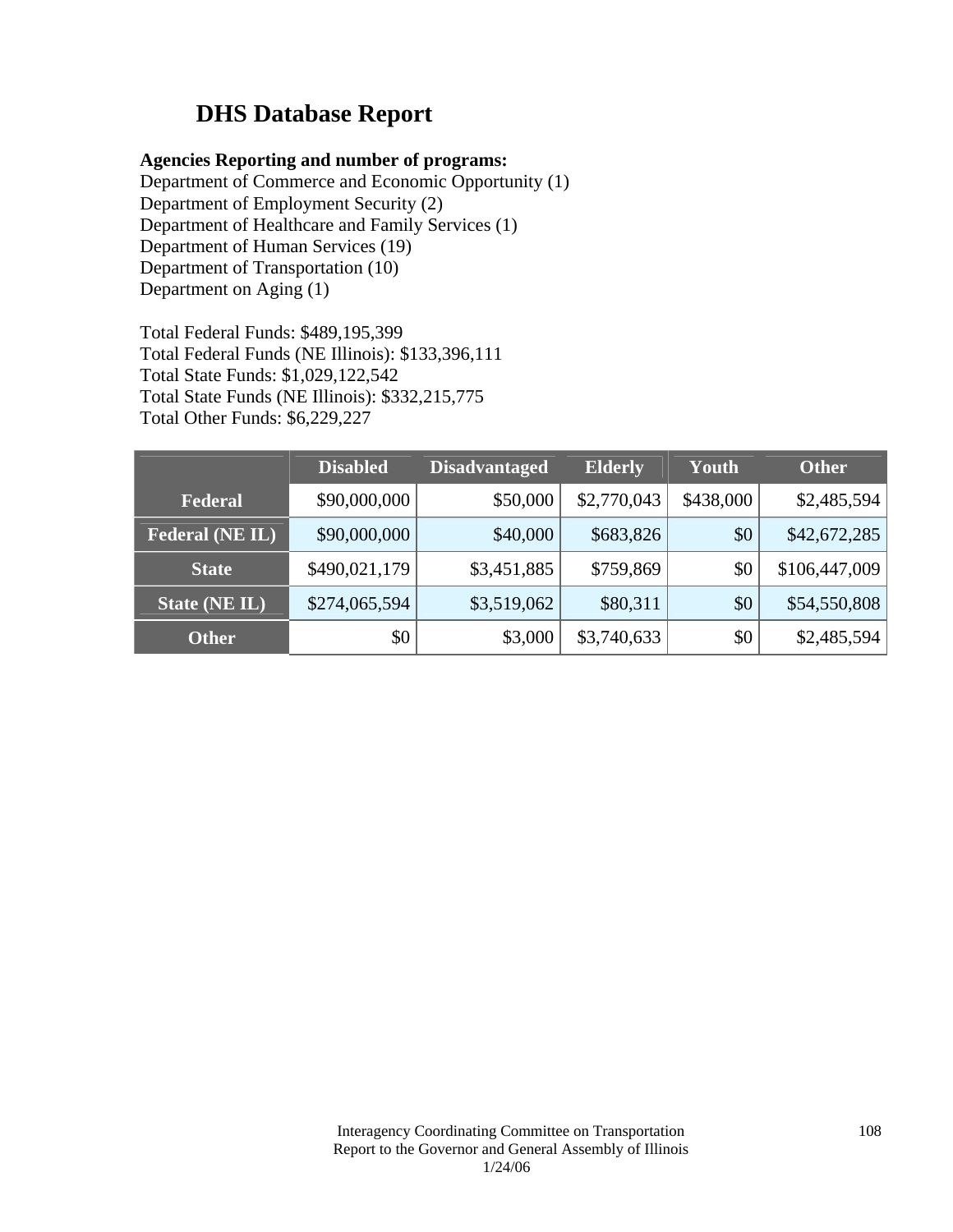# **Illinois Department on Aging - Area Agencies on Aging**

#### POLICY CLARIFICATION REQUEST

TO: Area Agency on Aging Directors

FROM: Kelly Cunningham, Manager Division of Home and Community Services Area Agency No. N/A

Please submit ONE (1) Policy Clarification Request per Subject.

| Manual Chapter: | 600   | Section: 603.28 |           | Page: | 6-60  |       |
|-----------------|-------|-----------------|-----------|-------|-------|-------|
| Ref:            | Rules | Policy          | Procedure |       | Legal | Other |

Source: Delivery of Title III Transportation Services under the Older Americans Act.

Question: 1. Can Grandchildren of Grandparents Raising Grandchildren as defined in the Older Americans Act accompany their grandparents on a van or bus funded under Title III-B or Title III-E of the Older Americans Act?

> 2. Can an adult family member, or another individual, who is an informal caregiver for an older individual as defined in the Older Americans Act accompany the older individual on a van or bus funded under Title III-B or Title III-E of the Older Americans Act?

> 3. Can adult children with developmental disabilities accompany their caregiver age 60 and older on a van or bus funded under Title III-B or Title III-E of the Older Americans Act?

by the contract of the contract of the contract of the contract of the contract of the contract of the contract of the contract of the contract of the contract of the contract of the contract of the contract of the contrac

Reply:

Questions 1, 2 and 3:

Yes. It is allowable under the Older Americans Act to provide transportation services to persons under the age of 60 when they accompany persons age 60 and over as outlined above. Additionally, older persons can use the transportation service to address the needs of family caregivers, grandchildren or adult children with developmental disabilities (e.g., doctor's appointment for a school exam) as well as the needs of the older adult. Such transportation services will directly benefit the older adult as the caregiver or the care recipient.

The transportation services must be provided at no cost to the older adults, grandchildren, adult children with developmental disabilities and family caregivers. The service provider of the Title III transportation service will also provide the older individual and/or the family caregiver the opportunity to voluntarily contribute to the cost of the transportation service.

When reservations are made for transportation by the older individual and/or caregiver, it is important for the Title III service provider to identify who will be riding that particular day so as to assure ample seating is available on the vehicle.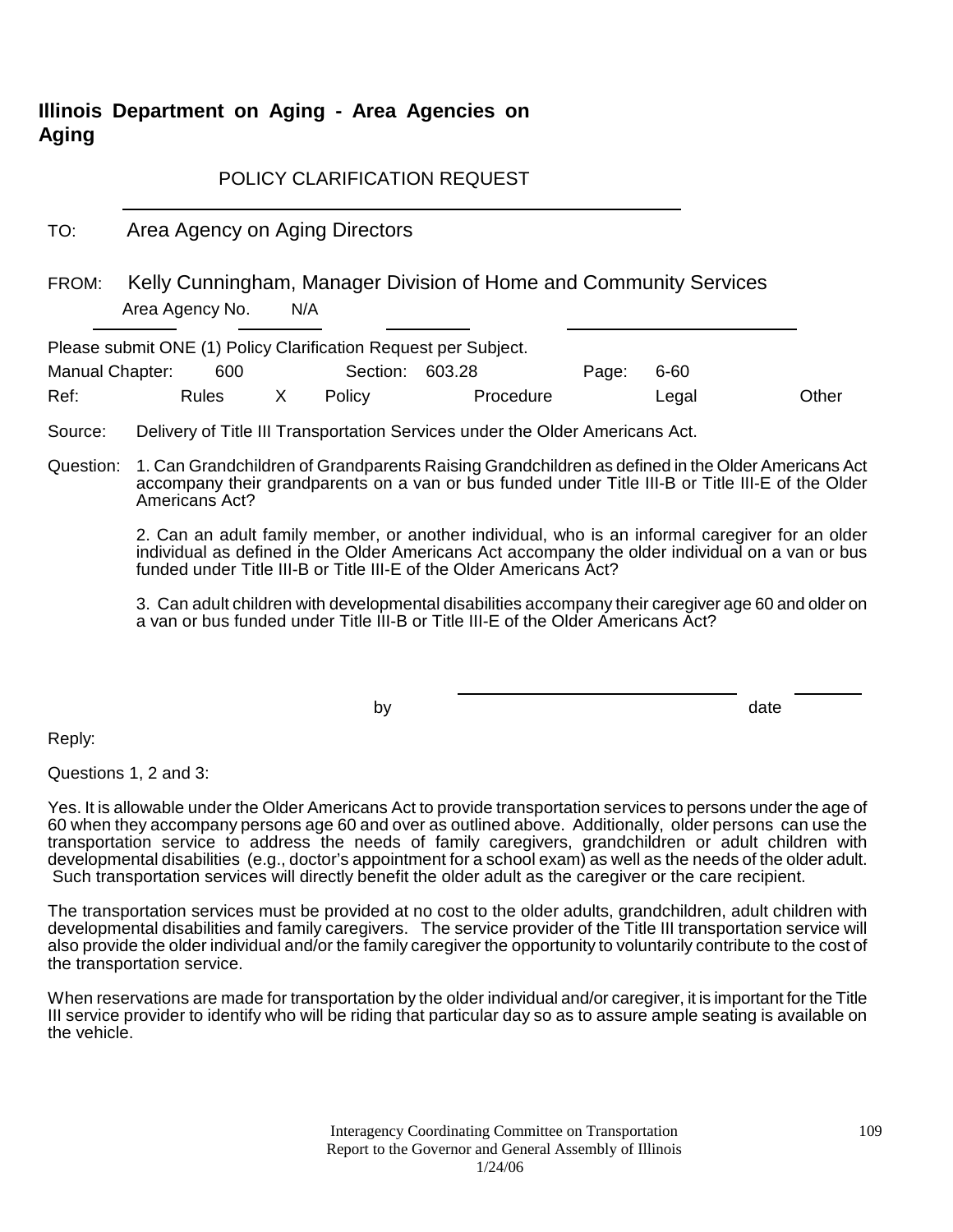### **Illinois Department on Aging - Area Agencies on Aging**

POLICY CLARIFICATION REQUEST

TO: Area Agency on Aging Directors

FROM: Kelly Cunningham, Manager, Division of Home and Community Services Area Agency No. N/A

| Please submit ONE (1) Policy Clarification Request per Subject. |       |              |                 |           |       |         |       |
|-----------------------------------------------------------------|-------|--------------|-----------------|-----------|-------|---------|-------|
| Manual Chapter:                                                 | 600   |              | Section: 603.28 |           | Page: | 6-60    |       |
| Ref:                                                            | Rules | $\mathsf{X}$ | Policy          | Procedure |       | Legal X | Other |

Source: Delivery of Title III Transportation Services under the Older Americans Act.

Question: Can senior service organizations who receive Title III funding for the purchase of a vehicle(s) or for the provision of Transportation services transport individuals who are under 60 years of age at the same time that eligible older individuals (age 60 and older) are provided this service?

by date and the date of the date

**Reply:** Yes. It is allowable under the Older Americans Act and its regulations for senior organizations, as well as non-senior organizations who receive Title III and related funding for senior transportation to transport individuals who are 60 and older and those who are under 60 together in the same vehicle during normal operating hours. The service provider of the Title III transportation service will provide the older individual the opportunity to voluntarily contribute to the cost of the service. Individuals under age 60 are to be charged a reasonable fee or fare for the ride. However, fees or fares must not be imposed on grandchildren who are raised by their grandparents, adult children with developmental disabilities and family caregivers as outlined in PCR No. 02-04.

It may also be possible for senior organizations who receive Title III and related funding to enter into a contractual arrangement with other service organizations to provide transportation services to their clientele (e.g., Job Access and Reverse Commute (JARC) program, etc.) either during normal operating hours or after hours. The service provider must pro-rate the cost of this service taking into consideration vehicle maintenance, driver, gasoline, insurance and other appropriate costs for this service. This does not apply to any Section 5311 public transportation operators.

In an effort to improve coordination and increase cost efficiency and effectiveness of providing this service, it is the Department's expectation that senior organizations transport seniors along with other age and client groups on a regular basis using their reservation and scheduling systems for the van or bus being used. AAAs should work with Title III transportation providers and other community-based transportation service providers to assure that transportation services are coordinated at the local level for the betterment of their communities.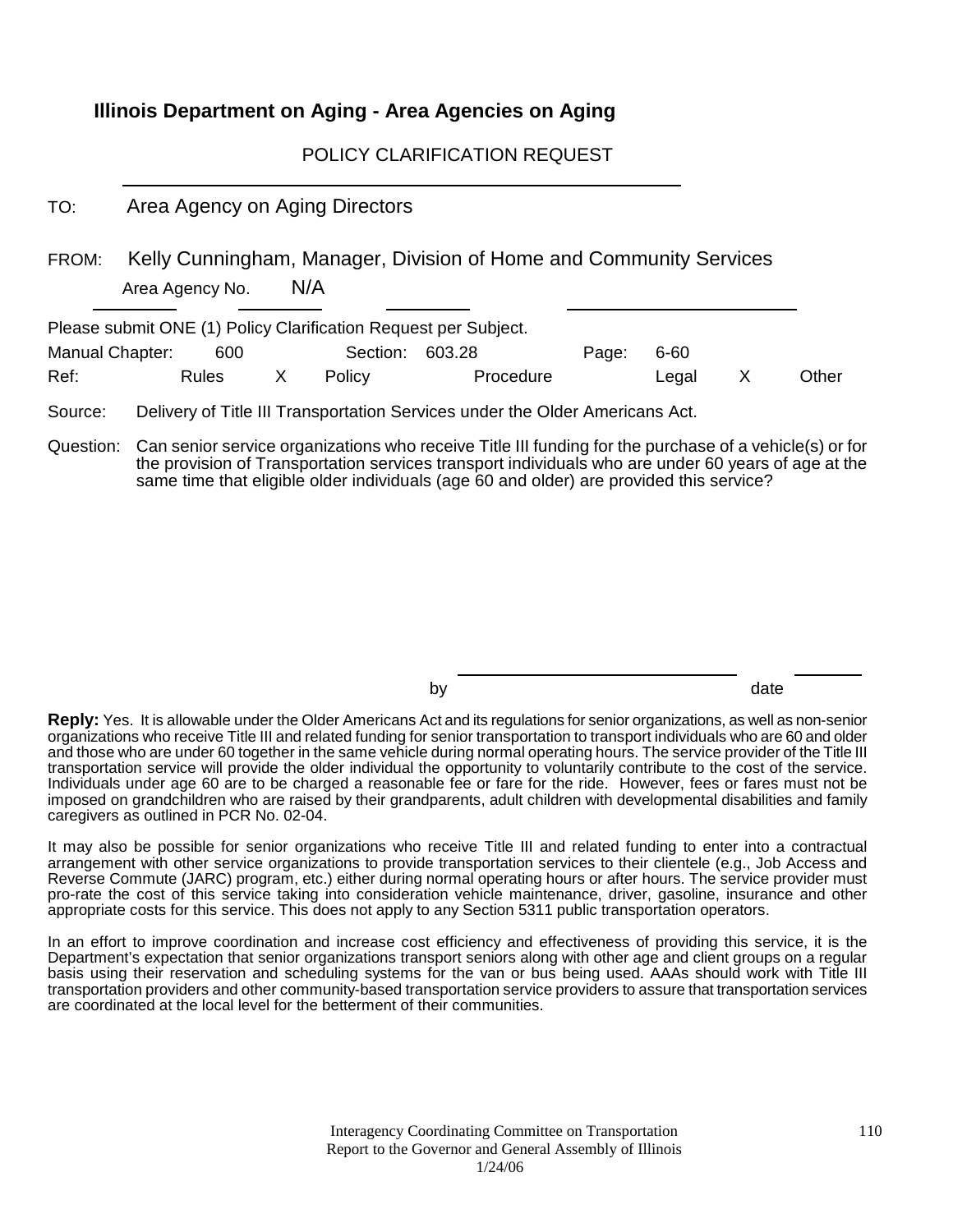## **FY06 DOWNSTATE PUBLIC TRANSPORTATION PROGRAM**

| <b>COUNTIES WITH</b><br><b>COUNTYWIDE FUNDED</b><br><b>PUBLIC</b><br><b>TRANSPORTATION</b><br><b>SERVICE</b>                                                                                                                                                                                                                                                                                                                                                                                                                                                               | <b>COUNTIES WITHOUT</b><br><b>COUNTYWIDE FUNDED</b><br><b>PUBLIC</b><br><b>TRANSPORTATION</b><br><b>SERVICE</b>                                                                                                                                                                   | <b>COUNTYWIDE FUNDED</b><br><b>PUBLIC</b><br><b>TRANSPORTATION</b><br>IN CITY LOCATIONS ONLY                                                                                                                                                                                                                                                                                                                                                                                                                                                          |
|----------------------------------------------------------------------------------------------------------------------------------------------------------------------------------------------------------------------------------------------------------------------------------------------------------------------------------------------------------------------------------------------------------------------------------------------------------------------------------------------------------------------------------------------------------------------------|-----------------------------------------------------------------------------------------------------------------------------------------------------------------------------------------------------------------------------------------------------------------------------------|-------------------------------------------------------------------------------------------------------------------------------------------------------------------------------------------------------------------------------------------------------------------------------------------------------------------------------------------------------------------------------------------------------------------------------------------------------------------------------------------------------------------------------------------------------|
| Alexander,<br>Bond, Boone, Bureau,<br>Clay, Clinton, Coles,<br>DeKalb, Douglas,<br>Edgar, Edwards,<br>Fayette, Ford, Franklin<br>Gallatin, Grundy<br>Hamilton, Hardin,<br>Henderson, Henry,<br>Iroquois, Jackson,<br>Jefferson,<br>Jo Davies, Johnson,<br>Kankakee, Lawrence,<br>Lee, Livingston,<br>Marion, Marshall,<br>Massac, McLean,<br>Montgomery, Morgan,<br>Moultrie,<br>Peoria, Piatt, Pope,<br>Pulaski, Randolph<br>Richland, Saline, Scott,<br>Shelby, Stark,<br>Tazewell, Union,<br>Vermillion,<br>Wabash, Warren,<br>Washington, Wayne,<br>White, Williamson, | Brown,<br>Calhoun, Carroll, Cass,<br>Christian,<br>Clark, Crawford,<br>Cumberland,<br>De Witt.<br>Effingham,<br>Fulton,<br>Greene,<br>Hancock,<br>Jasper, Jersey,<br>La Salle, Logan,<br>Macoupin, Mason,<br>Menard, Mercer, Ogle,<br>Perry, Pike, Putnam,<br>Schuyler, Whiteside | Adams (Quincy),<br>Champaign (Champaign,<br>Urbana),<br>Knox (Galesburg),<br>Macon (Decatur),<br>Madison (includes Alton,<br>Edwardsville, Granite City,<br>Collinsville & several<br>smaller communities),<br>McDonough (Macomb),<br>Monroe (Waterloo,<br>Columbia),<br>Rock Island (includes Rock<br>Island, East Moline and<br>several smaller<br>communities),<br>Sangamon (Springfield),<br>St. Clair (includes E. St.<br>Louis, Belleville, O'Fallon,<br>and several smaller<br>communities),<br>Stephenson (Freeport),<br>Winnebago (Rockford) |
| Woodford<br>Total Number = $56$                                                                                                                                                                                                                                                                                                                                                                                                                                                                                                                                            | Total Number = $27$                                                                                                                                                                                                                                                               | Total Number = $12$                                                                                                                                                                                                                                                                                                                                                                                                                                                                                                                                   |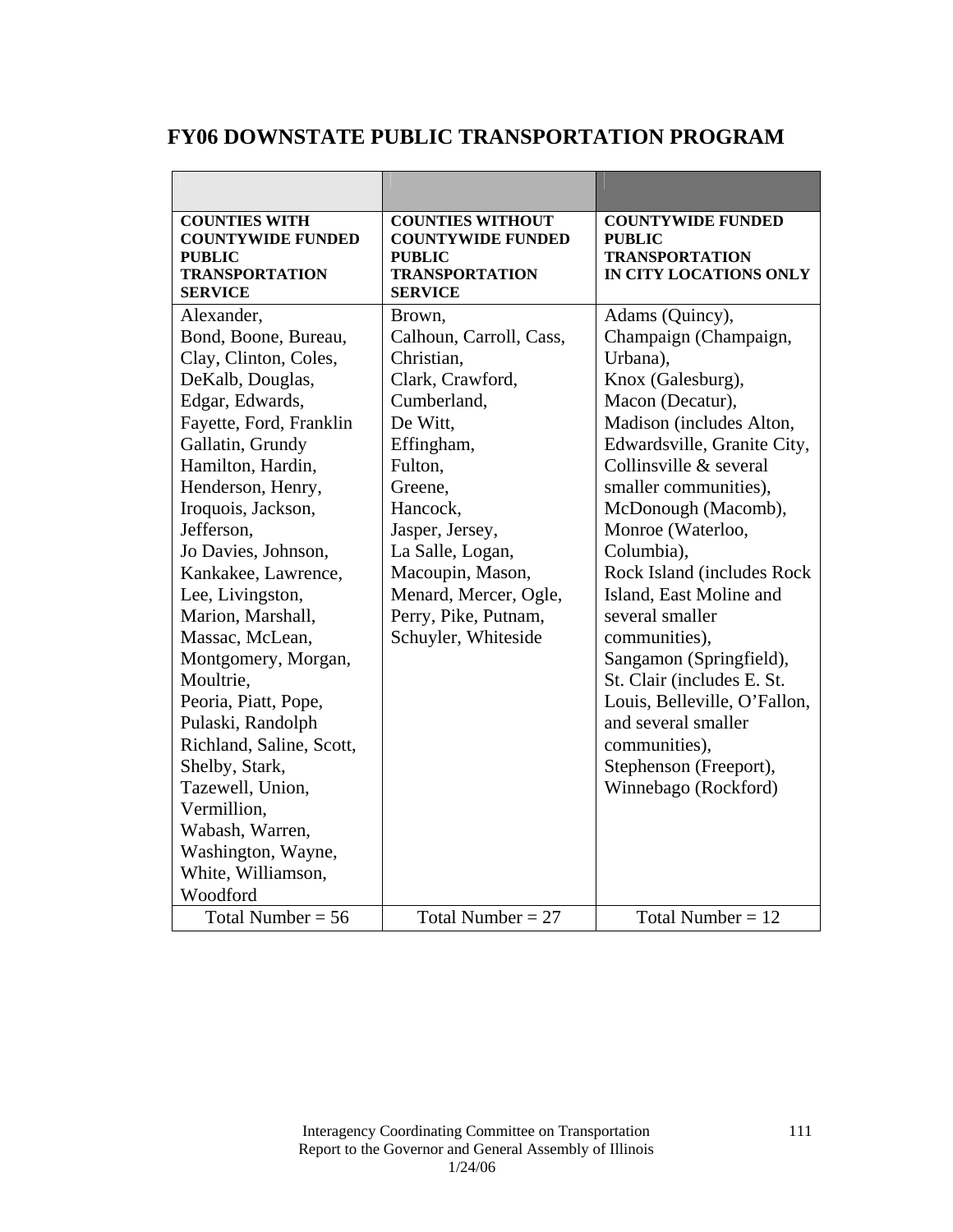

Rural Public Transportation in Illinois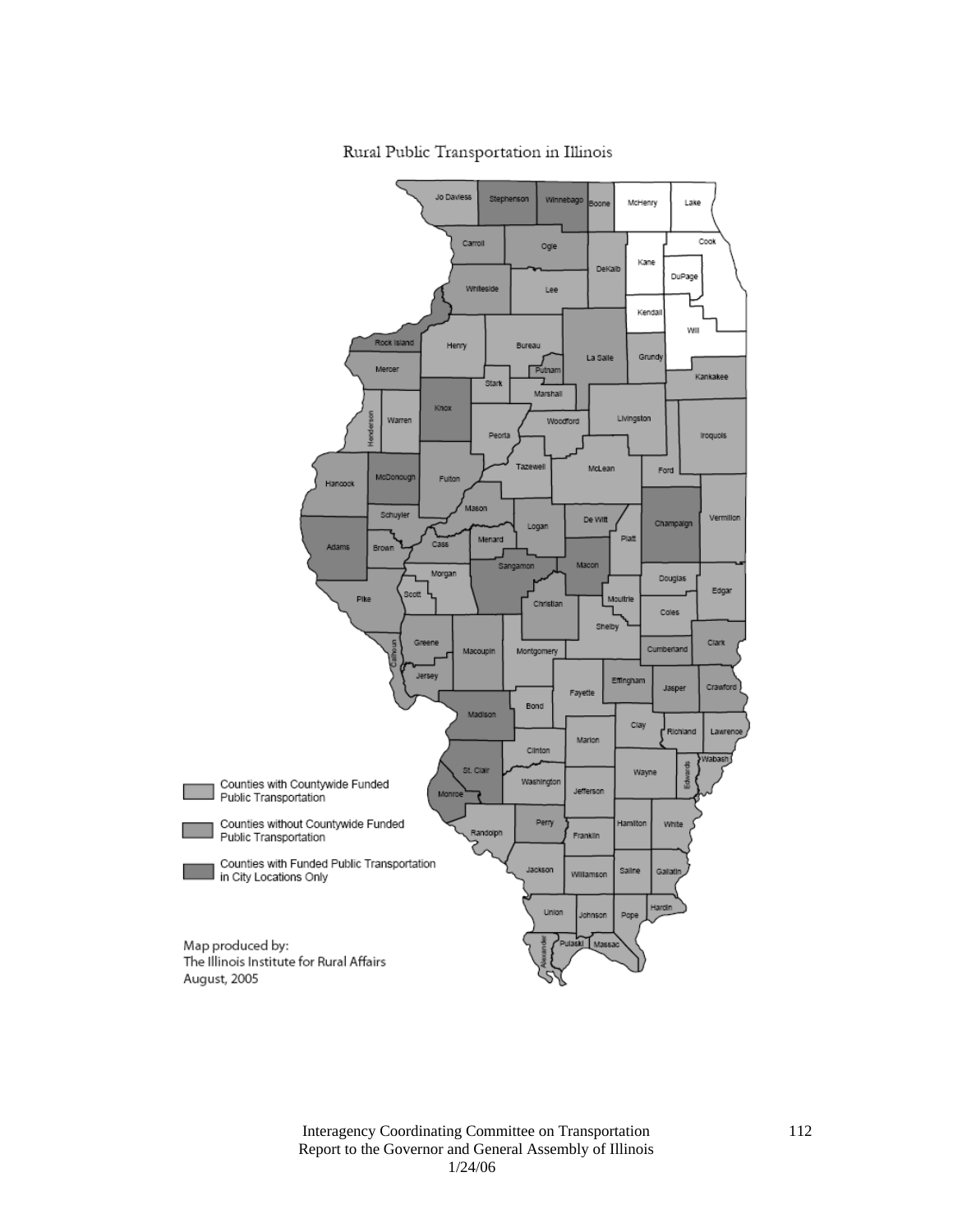## **Coordination Models across the Nation**

The NCSL "Coordinated Human Service Transportation, State Legislative Approaches" identified seven different state approaches to coordination.<sup>9</sup> These include:

**Comprehensive Coordination** involves many agencies, organizations, officials and disadvantaged populations in a statewide coordination effort:

**Iowa** created Regional Planning Affiliations (RPA's) in order to establish technical advisory committees and a policy board to guide planning and programmatic processes for transportation in underserved regions.

**Kentucky** centralized transportation coordination within the Kentucky Transportation Cabinet (KYTC), which serves as the lead agency for transportation coordination activities. The KYTC is funded with federal planning and research funds. The state is divided into 15 Area Development Districts (ADD's) that are funded by State Road Funds & State General Funds, with each ADD required to provide a 10 percent match.

**Missouri** Regional Planning Organizations (RPO) develop an annual transportation work program and are required to provide basic transportation planning information to the Missouri Department of Transportation.

**Vermont** created a comprehensive coordination approach that involves both a cooperating body and programs that provide service to multiple disadvantaged populations. Under its current system, Vermont coordinates all modes of transit, in both rural and urban areas and incorporates a statewide brokerage for nonemergency Medicaid transportation, a woman's cancer screening program, job access and training and senior and disabled programs.

**Illinois** established the Interagency Coordinating Committee on Transportation to address the unmet transit needs of many individuals in Illinois. The legislature created the ICCT in order to set priorities and policy for coordinating transportation services to transportation-disadvantaged populations, as well as to create a unified process for the state to apply for federal transportation assistance.

**Stove-pipe Coordination** is an approach in which separate state agencies or departments coordinates all transportation for their own particular disadvantaged population (i.e., Department on Aging coordinating transportation for senior citizens).

**Georgia** Department of Transportation provides funds to Regional Development Centers (RDC's) in order to carry out their prescribed functions, with each region providing a 20 percent match to the state dedicated funds.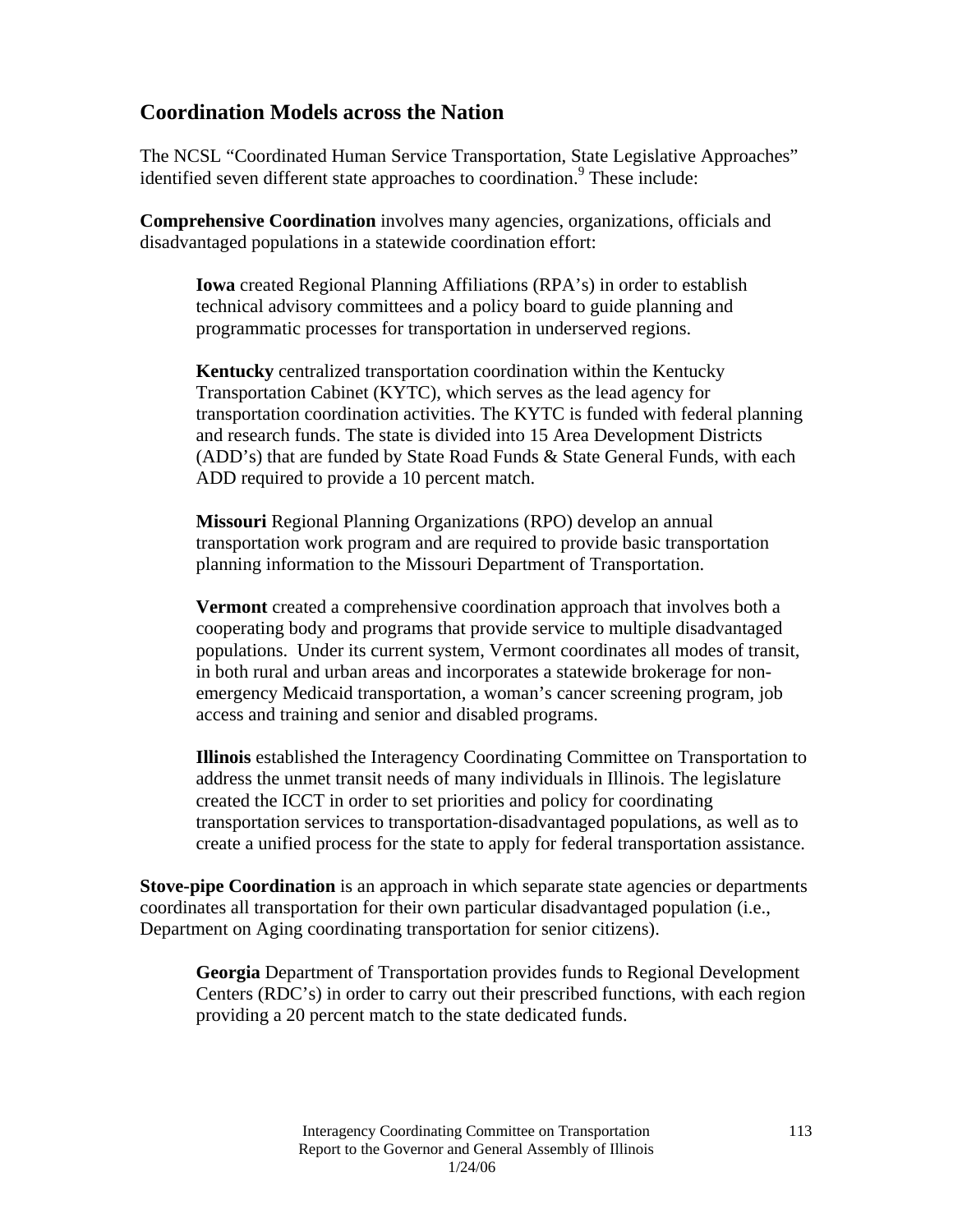**New York** legislators created the Rural Public Transportation Coordination Assistance Program to address special transportation needs in rural communities. The statute required the state department of transportation to coordinate rural transportation services with other state services in the federal and state governments. The committee was required to identify programs and funds that could improve coordination restrictions and barriers and recommend changes.

**Virginia** lawmakers created the Specialized Transportation Fund in 1990 to assist participating planning districts to develop coordinated transportation plans and projects. Local planning districts that apply for money from the fund must consult with a metropolitan planning organization and a committee must be formed to coordinate and administrate the planned project.

**Consolidation** is an approach which merges programs or consolidates all responsibility for transportation into a single agency. In fact, actual examples of consolidation of human service transportations are rare. Only two states - **Nebraska** and **Texas** consolidated specialized humans service agencies into a unified system.

**Local Coordination** involves coordinating specialized transportation services through local governments or organizations.

> **Kansas** transportation providers must join a Coordinated Transit District (CTD) to be eligible for state transportation funds. The fifteen CTDs coordinate individual transit providers to enhance scheduling availability and maximize vehicle usage to improve rider satisfaction. CTDs work with the Kansas Department of Transportation in program administration and serve as clearinghouses for funding applications.

**Broad Coordination** is an approach in which coordination provisions are not always specific to specialized transportation. Statutes give agencies the power to cooperate with other agencies or require agencies to coordinate all matters related to a particular disadvantaged population, including transportation.

**Montana** gives its Department of Public Health and Human Services the power to cooperate with other departments, agencies and institutions to provide vocational rehabilitation services - which include transportation services - to people with disabilities or with blindness.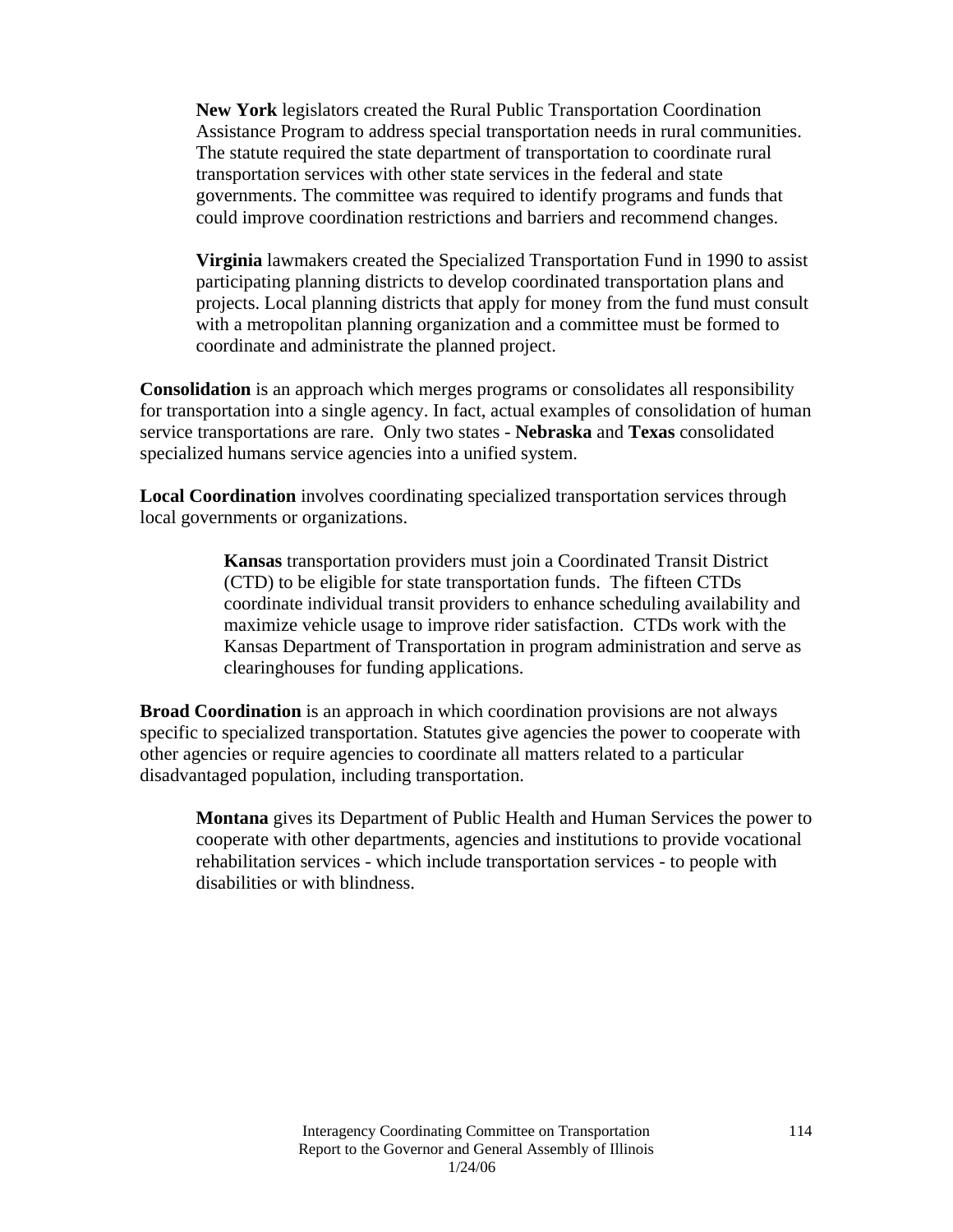**Planned Coordination** exists in states which are studying coordination or actively contemplating future coordination activities.

In **California**, the California Association for Coordinated Transportation (CalAct) exists to promote funding and service coordination, and represents small, rural and specialized transportation providers. CalAct lobbies at the state and federal levels to protect transit programs and encourage cooperation between human and social service agencies, universities, and tribal and public transportation programs.

**Aborted Coordination** occurred in states which repealed coordination.

In 1989, **Indiana** repealed its Transportation Coordinating Board and shifted its functions to the Indiana Department of Transportation (INDOT). However, some coordination of human service transportation continues to occur through cooperation between INDOT and local communities. For example, Transportation Advisory Committees (TACs) work with INDOT to serve as local advisory and information resources to applicants for Section 5310 programs. Metropolitan planning organizations (MPOs) and regional planning organizations (RPOs) also assist with coordination of Section 5310 programs.

### **Overview of United We Ride**<sup>10</sup> Initiative:

In 1986, the U.S. Departments of Transportation and Health and Human Services created the Coordinating Council for Access and Mobility (CCAM) to identify ways to improve and promote the coordination of the transportation services. However, the role of the CCAM was limited because there were only two departments involved.

In the fall of 2003, the CCAM launched United We Ride (UWR), a five-part initiative that included:

- **A Framework for Action.** A self-assessment tool that states and communities can use to identify areas of success and highlight the actions still needed to improve the coordination of human service transportation
- **National Leadership Forum on Human Service Transportation Coordination.** In February 2004, Governor-appointed leadership teams came together to advance transportation coordination, at which state teams recognized the important role they must play in making transportation coordination easier
- **State Coordination Grants.** Nearly \$1 million in grants was awarded to assist states in conducting Framework for Action self-assessments or implementing plans resulting from such self-assessments
- **Help Along the Way.** Federal partners of the CCAM are providing hands-on technical assistance to states and communities in coordinating human service transportation programs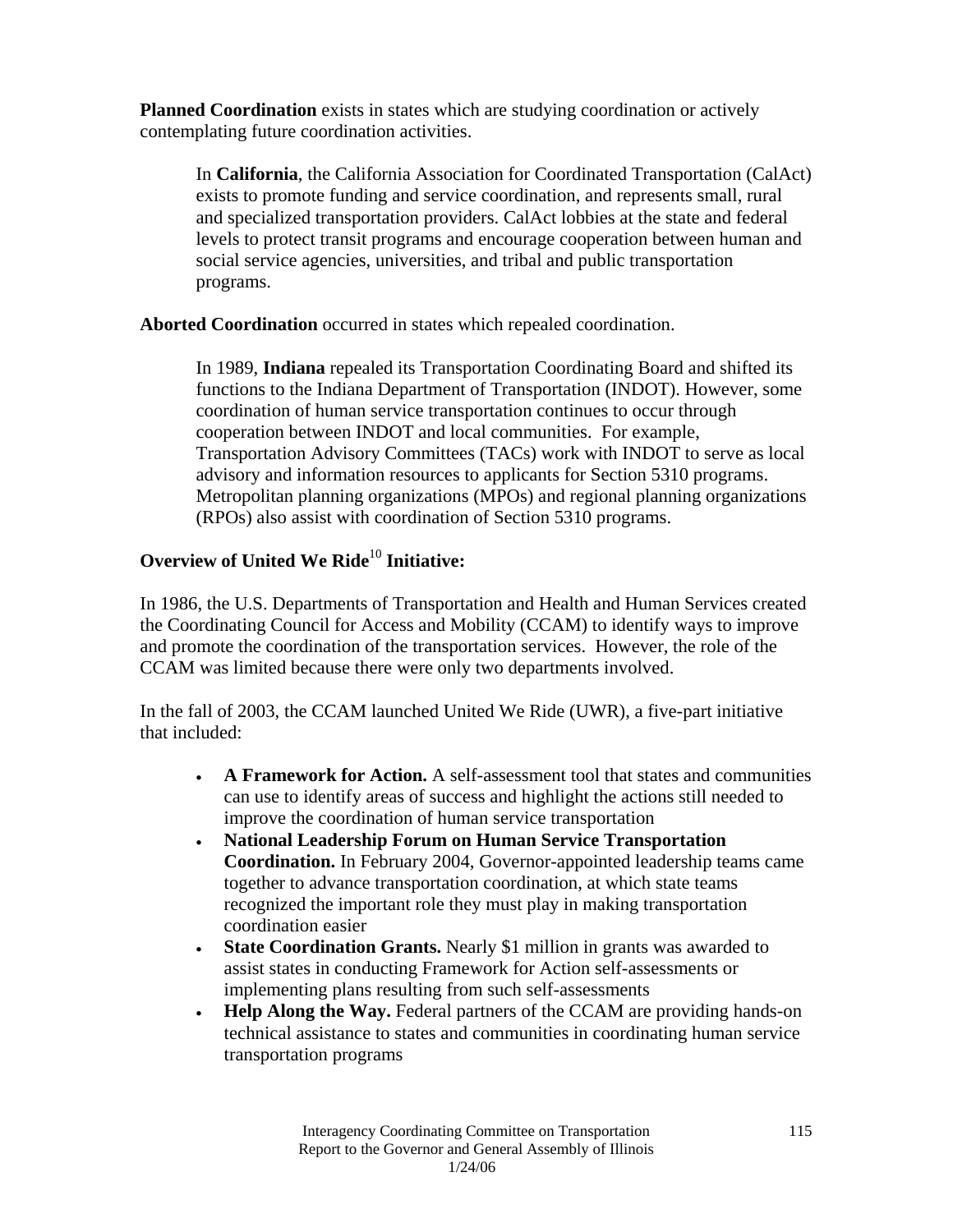In February 2004, President Bush expanded the CCAM through Executive Order 13330, which created the Interagency Transportation Coordinating Council on Access and Mobility, and directed 10 federal agencies to join. It requires the council to eliminate duplication and overlapping federal programs and improve the coordination of federally supported transportation services at all levels.

The council must also facilitate access to the most appropriate, cost-effective transportation services within existing resources, encourage enhanced customer access to the variety of transportation resources available, and formulate and implement administrative, policy and procedural mechanisms that enhance transportation services at all levels.

This coordination of federally-supported transportation services was directed at people who are transportation-disadvantaged, particularly persons with disabilities, persons with lower incomes, and older adults who rely on community transportation systems. Therefore, the ICCT serves as a state counterpart to the federal CCAM.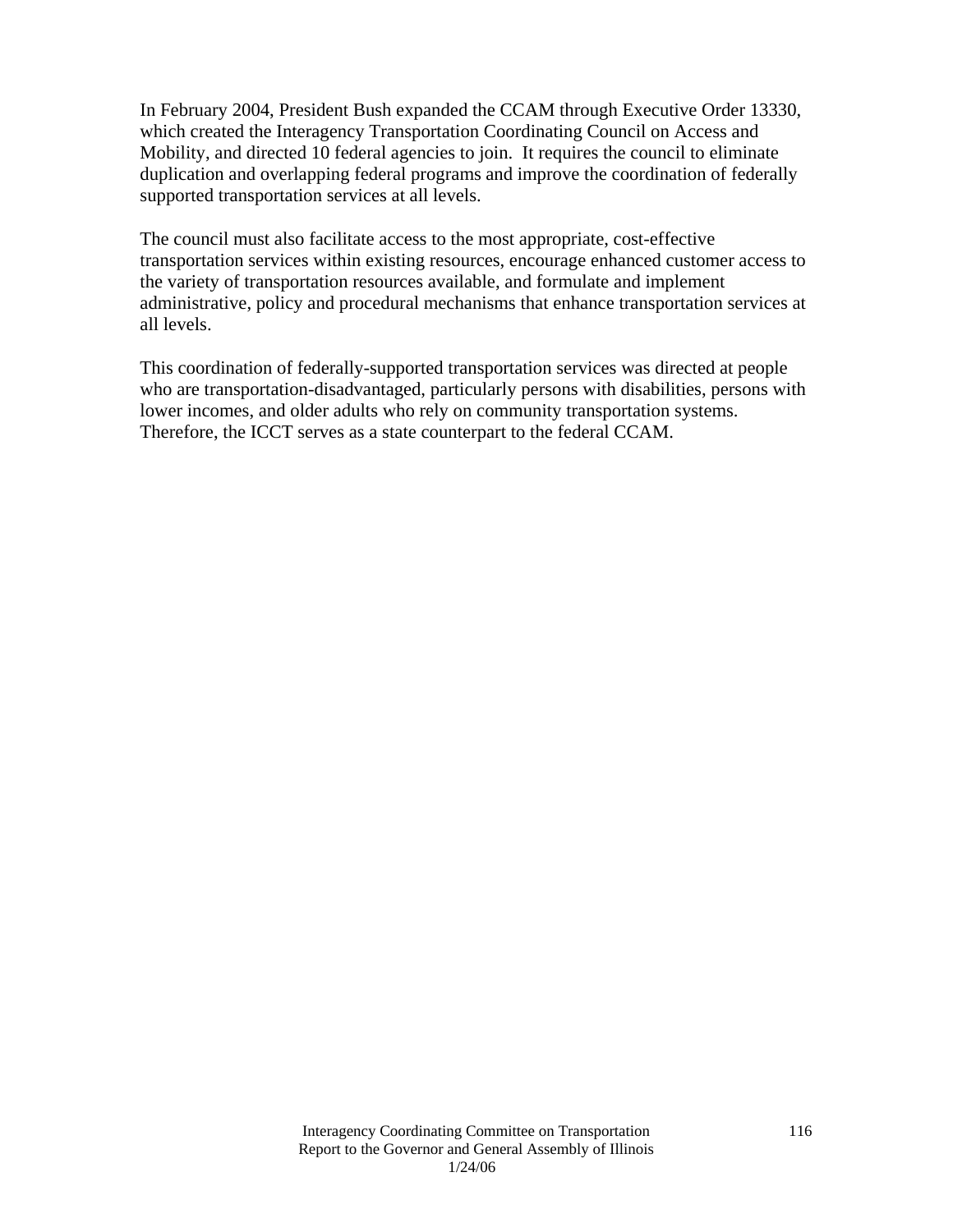#### **Overview of HB 2222**

HB 2222 created Illinois Public Act 94-0070, implementing the following changes to the Downstate Public Transportation Act:

- Changes the definition of "participant" to also allow "a county," along with the existing "city, village, or incorporated town" or "a local mass transit district."
- Removes the requirement that a "participant" must be receiving state mass transit funds or federal rural transportation funds. This allows a greater opportunity for more entities to provide transportation service.
- For funding purposes, transfers the St. Clair County Transit District from the Metro-East Public Transportation Fund to the Downstate Public Transportation Fund.
- Defines who can provide service through an intergovernmental agreement or third party contract which allows for greater flexibility in service provision.
- Increases the transfer from GRF to the Downstate Public Transportation Fund from 2/32 to 3/32 of 80% of the State sales tax generated within those municipalities or mass transit districts that participate in the Fund (including St. Clair and Monroe Counties).
- Defines new "participant" requirements with emphasis on planning, interagency coordination, operating and safety standards, public input, service extensions, oversight by the Department of Transportation, and allows funding priority to those multi-county or multi-jurisdictional projects who wish to expand service.
- Allows St. Clair County Transit District the option to receive monthly state payments. Any required reconciliation would be made on the last monthly payment of the fiscal year.

The amendments lessened the eligibility requirements for funding, but it will still be necessary to advocate for an appropriation for Downstate Operating Assistance.

Priority will be given to those transportation providers that wish to expand services that already receive Federal 5311 funding, Downstate Operating Assistance or both. New systems must implement service utilizing federal guidelines and will be subject to oversight by the Department of Public and Intermodal Transportation (DPIT).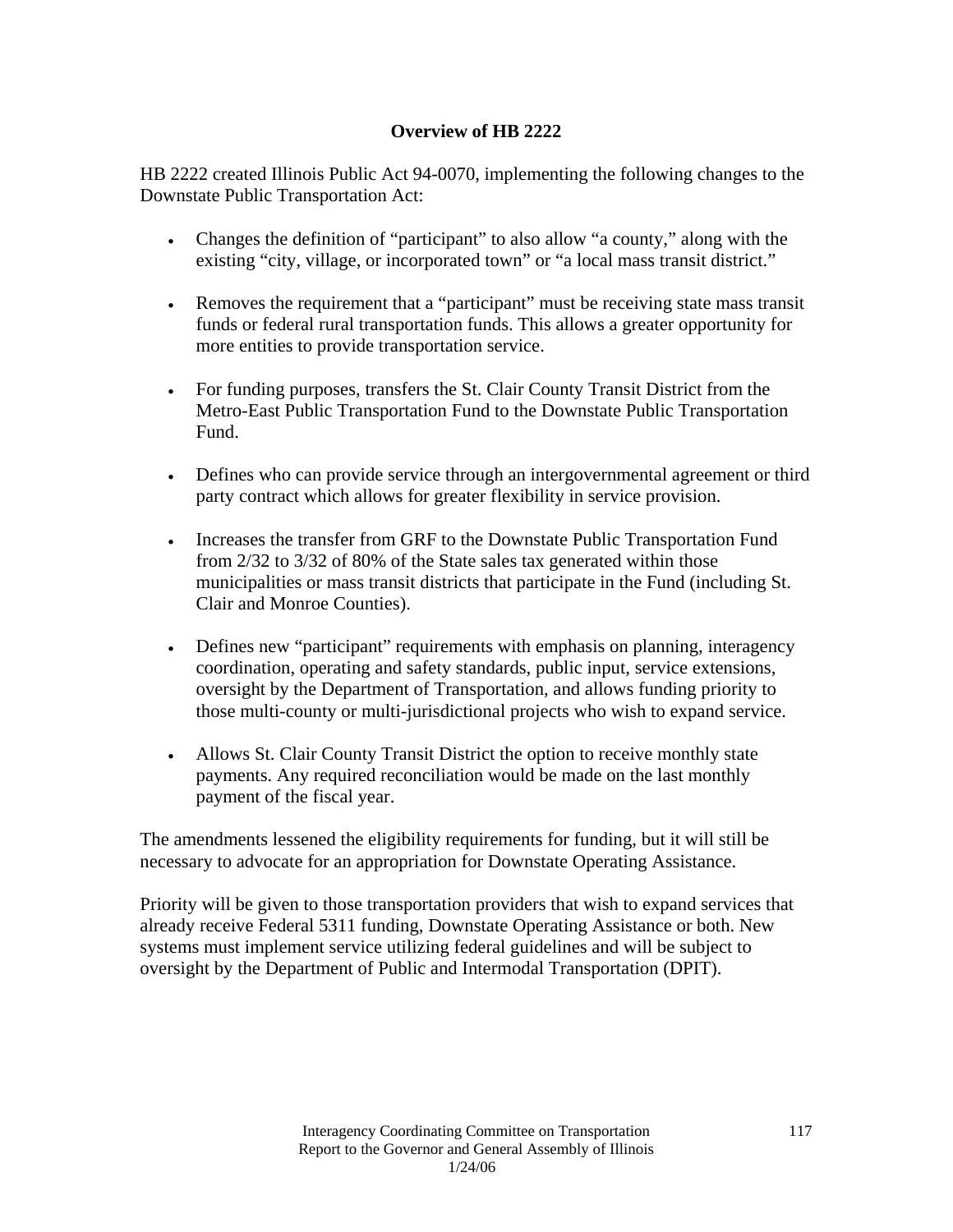HB 2222 should not be interpreted as "funding is available" … and all one has to do to get funding is to apply. Actually, the very same first steps to implementing a transportation system must be done, such as:

- Conducting public hearings;
- Gaining local support ;
- Generating local match;
- Developing a transportation plan; and
- Coordinating all transportation providers in one's area.

Each entity will also have to find a mechanism to acquire vehicles, develop a maintenance plan, institute a drug and alcohol policy, and comply with all other assurances required by state and federal law

An appropriation must be secured and approved by the General Assembly in the next year's budget, and then an application must be submitted to DPIT for approval, whereupon a contract must be executed and signed by the Governor and the Secretary of the Illinois Department of Transportation.

It's a long process that can take several years to accomplish. Existing transportation providers would have all the operational mechanisms in place.

Individuals looking to implement or expand transportation services are urged to contact either IPTA or RTAC for technical assistance. As members of the state's Interagency Coordinating Committee on Transportation (ICCT), they have prepared packets for new starts that explain public transportation funding and transportation coordination. It makes sense for all transportation providers to embrace the President's Executive Order to coordinate services.

Source: Linda Podeschi, IPTA, 2005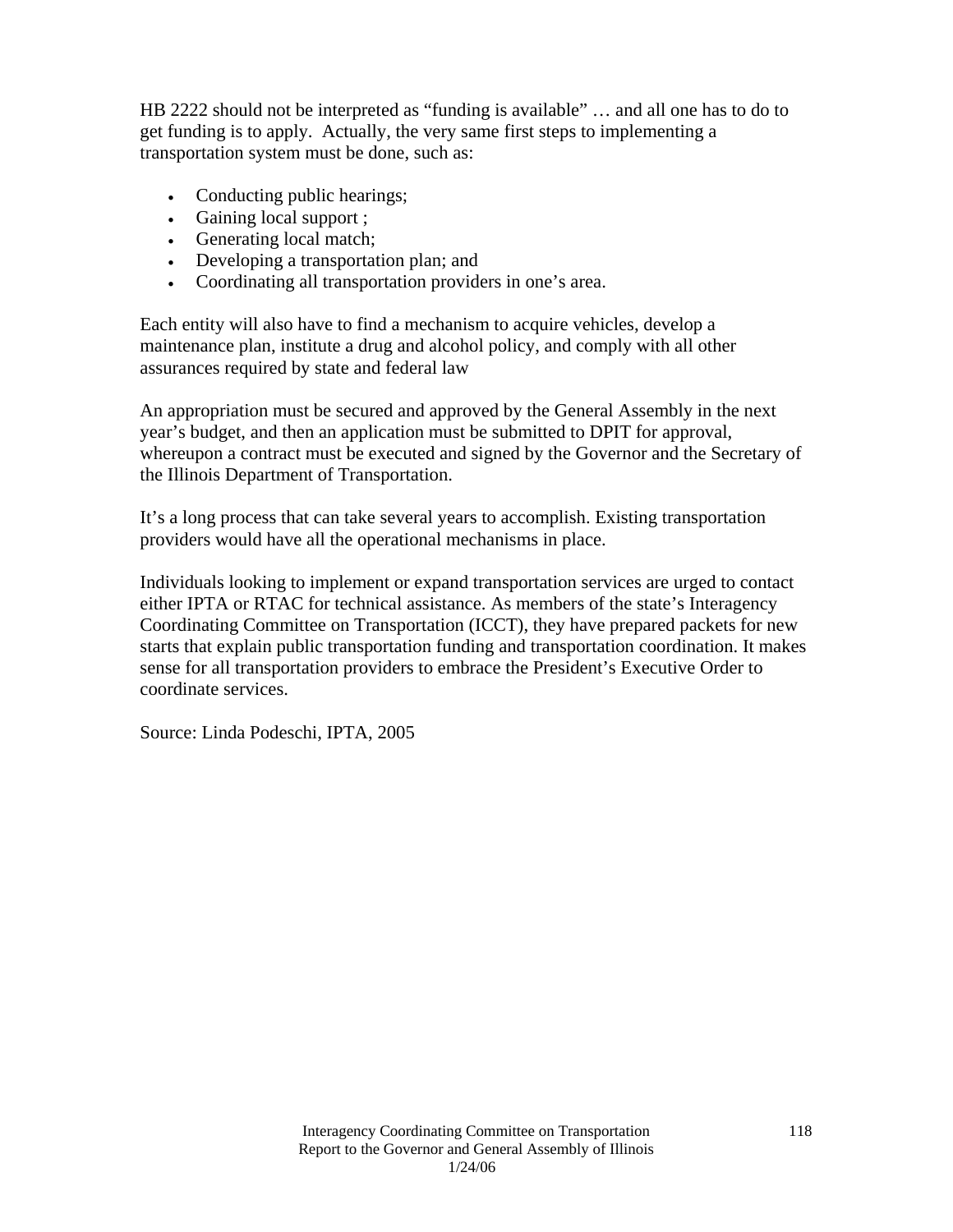

January 17, 2005

Ms. Louanner Peters Deputy Chief of Staff for Social Service Office of the Governor 207 State House Springfield, IL 62706

Dear Ms. Peters:

As Co-Chair of the Illinois Early Learning Council, I am writing to express support for the Illinois Interagency Coordinating Committee on Transportation (ICCT) that was established to address many of the critical transportation challenges confronting disadvantaged populations. As the work of the ICCT moves forward, I would appreciate joining the forces of the Illinois Early Learning Council with those of the ICCT to collaboratively address ways to improve transportation for low-income families with young children who stand to benefit the most from participating in high-quality early education programs. We hope that the Committee will include improving families' access to early childhood programs serving children at risk of school failure in its mission to improve transportation for disadvantaged populations.

As you know, the Illinois Early Learning Council is committed to meeting the early learning needs of children from birth to age five and their families. In order to ensure that all young children in Illinois have access to a high-quality early learning experiences, transportation issues must be adequately addressed. Toward that end, the Council's Expansion Committee convened a time-limited Transportation Workgroup to gain a better understanding of how transportation is currently provided and funded in a variety of early childhood programs (e.g. Head Start, State Prekindergarten); identify challenges that families and programs experience in arranging and funding transportation; and develop transportation strategies to make programs accessible to more children and families.

We found that although the federal Head Start program and State Prekindergarten program allow funds to be spent on transportation, the lack of independent funding streams for transportation and the lack of funding for annual cost of doing business adjustments often forces providers to use funds for transportation that would otherwise be used to expand or enhance program services to needy children. Furthermore, in recent years budgetary constraints and excessive gas prices have caused some providers to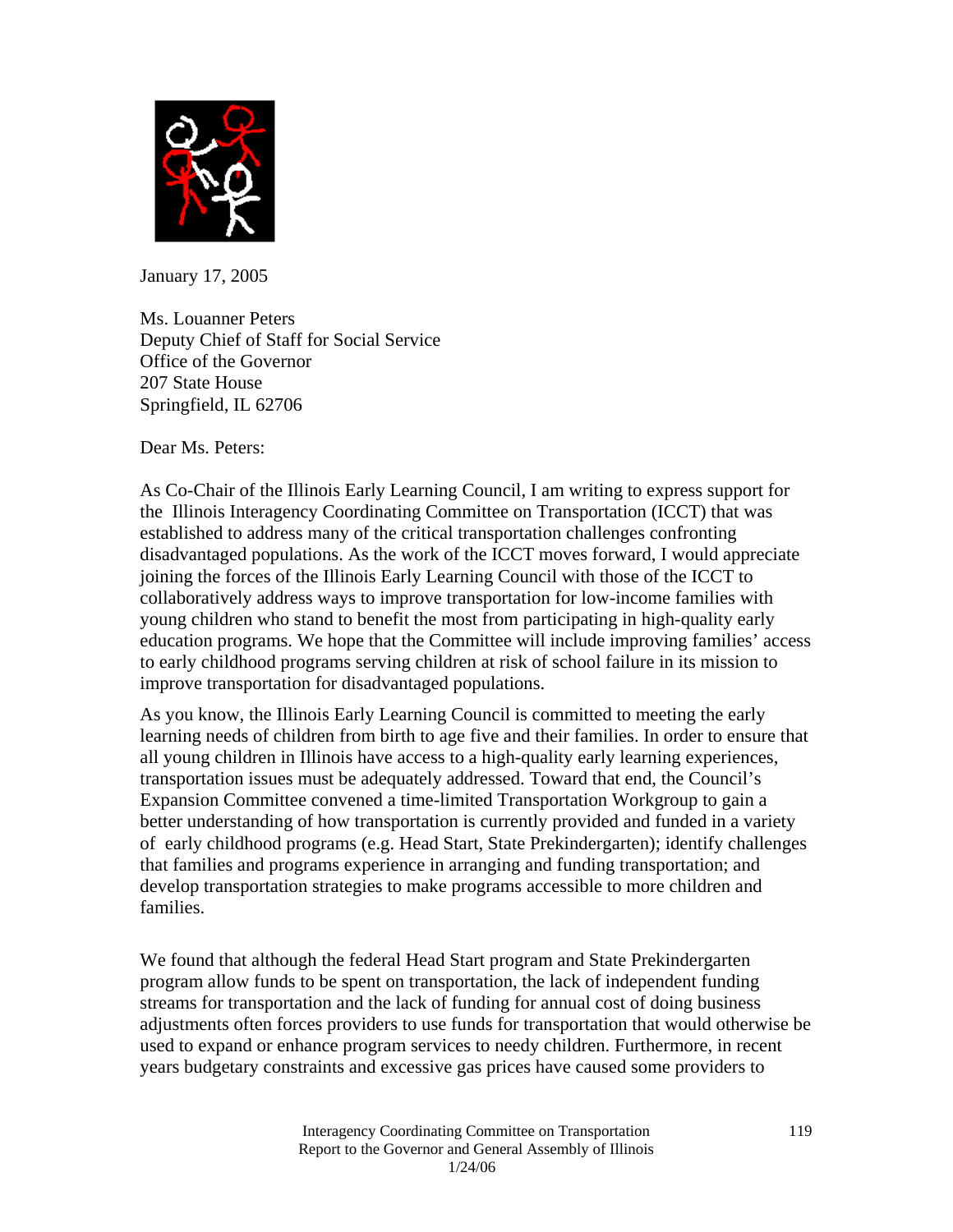discontinue offering transportation services to and from programs, which is particularly difficult for families residing in rural and suburban communities.

Margie Wallen, the Ounce of Prevention Fund's Early Learning Project Manager who coordinates the work of the Illinois Early Learning Council, attended the August 2005 meeting of the ICCT to raise awareness of transportation challenges experienced by children and families participating in early childhood programs as well as program administrators trying to arrange transportation services. It is our hope that the ICCT will work collaboratively with the Illinois Early Learning Council on ways to expand and enhance transportation services to ensure that low-income children and families can benefit from available early learning opportunities.

The Council's Transportation Workgroup shares similar objectives to those of the ICCT – ensuring the availability of essential transportation services, reducing duplication, and informing local stakeholders about innovative transportation models and resources. Comprised of stakeholders from across the state, the Transportation Workgroup plans to administer a telephone survey of selected early childhood programs to collect information on how early childhood programs in rural, suburban and urban areas currently provide transportation services. We are hopeful that these written profiles of successful transportation strategies will be posted on the ICCT website so that early childhood program administrators statewide have access to new ideas and collaborative approaches to provide transportation services.

The Illinois Early Learning Council supports the work of the ICCT, and would look forward to continued collaboration efforts beyond submission of the ICCT's report to the General Assembly in February 2006. Thank you for your consideration.

Sincerely,

LAMey-

Harriet Meyer President, Ounce of Prevention Fund Co-Chair, Illinois Early Learning Council

c.c.: ICCT Committee Members Elliot Regenstein, Office of the Governor

> Interagency Coordinating Committee on Transportation Report to the Governor and General Assembly of Illinois 1/24/06